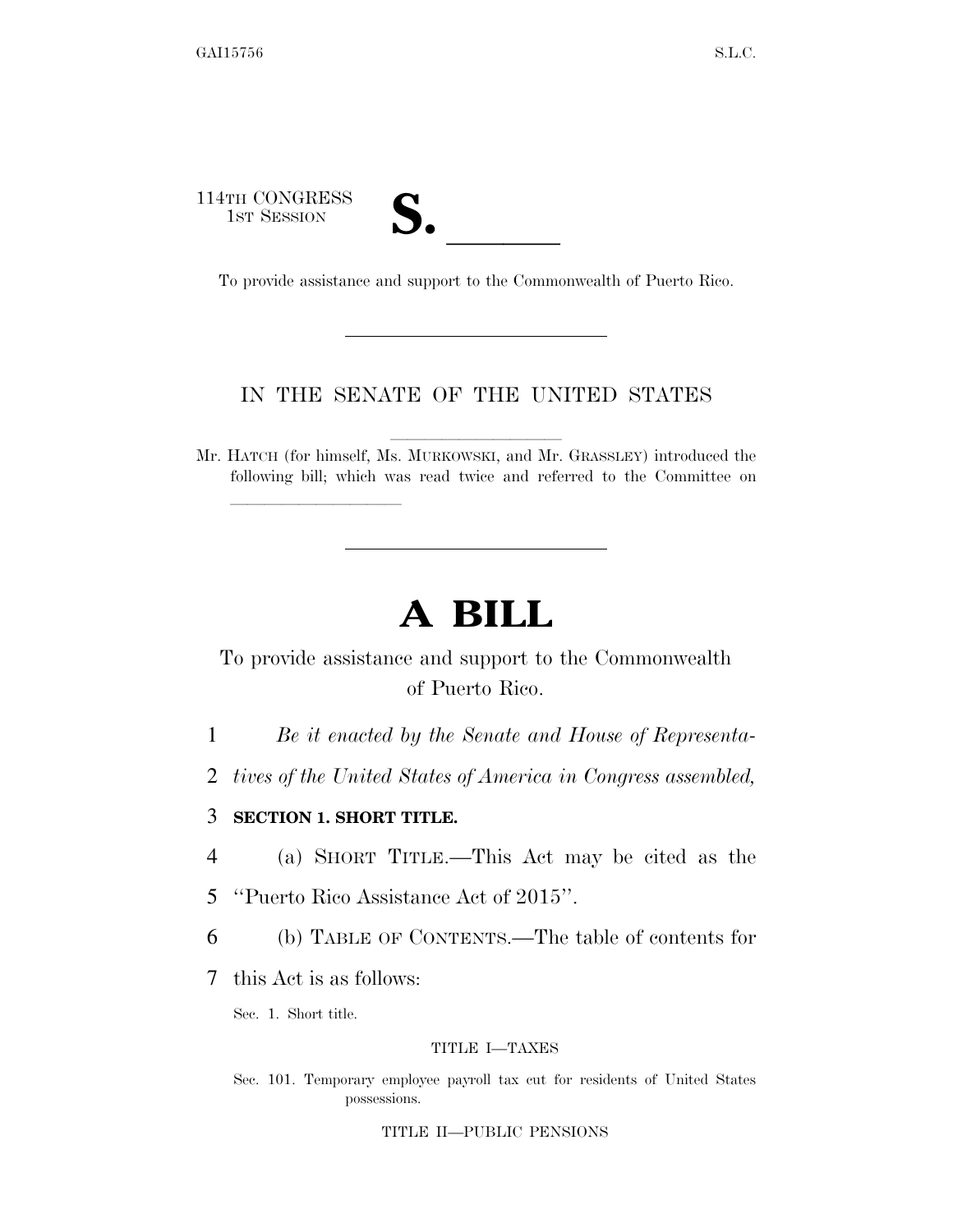- Sec. 201. Study of Puerto Rico public pension debt.
- Sec. 202. Reporting requirements generally applicable to State and local government pension plans.
- Sec. 203. Annuity accumulation retirement plans of employees of State and local governments.

#### TITLE III—PUERTO RICO FINANCIAL RESPONSIBILITY AND MANAGEMENT ASSISTANCE AUTHORITY

- Sec. 301. Purposes.
- Sec. 302. Definitions.

#### Subtitle A—Establishment and Organization of Authority

- Sec. 311. Commonwealth Financial Responsibility and Management Assistance Authority.
- Sec. 312. Executive Director and staff.
- Sec. 313. Powers of Authority.
- Sec. 314. Exemption from liability for claims.
- Sec. 315. Treatment of actions.
- Sec. 316. Funding for operation of Authority.
- Sec. 317. Suspension of activities.
- Sec. 318. Application of laws of Commonwealth to Authority.

Subtitle B—Responsibilities of Authority

#### PART I—CONTROL PERIOD

- Sec. 321. Early opt-in authority.
- Sec. 322. Certifications by Authority.
- Sec. 323. Financial plan and budget for public corporations during control period.
- Sec. 324. Financial plan and budget for the Commonwealth during a control period.
- Sec. 325. Review to ensure compliance.
- Sec. 326. Restrictions on borrowing.
- Sec. 327. Finding of noncompliance.
- Sec. 328. Recommendations regarding financial stability and management responsibility.

#### PART II—ISSUANCE OF BONDS

- Sec. 331. Authority to issue bonds.
- Sec. 332. Pledge of security interest in revenues of Commonwealth government.
- Sec. 333. Establishment of debt service reserve fund.
- Sec. 334. Other requirements for issuance of bonds.
- Sec. 335. No full faith and credit of the United States.

#### PART III—OTHER DUTIES OF AUTHORITY

- Sec. 341. Duties of Authority during year other than control year.
- Sec. 342. General assistance in achieving financial stability and management efficiency.
- Sec. 343. Obtaining reports.
- Sec. 344. Reports and comments.

Subtitle C—Chief Financial Officer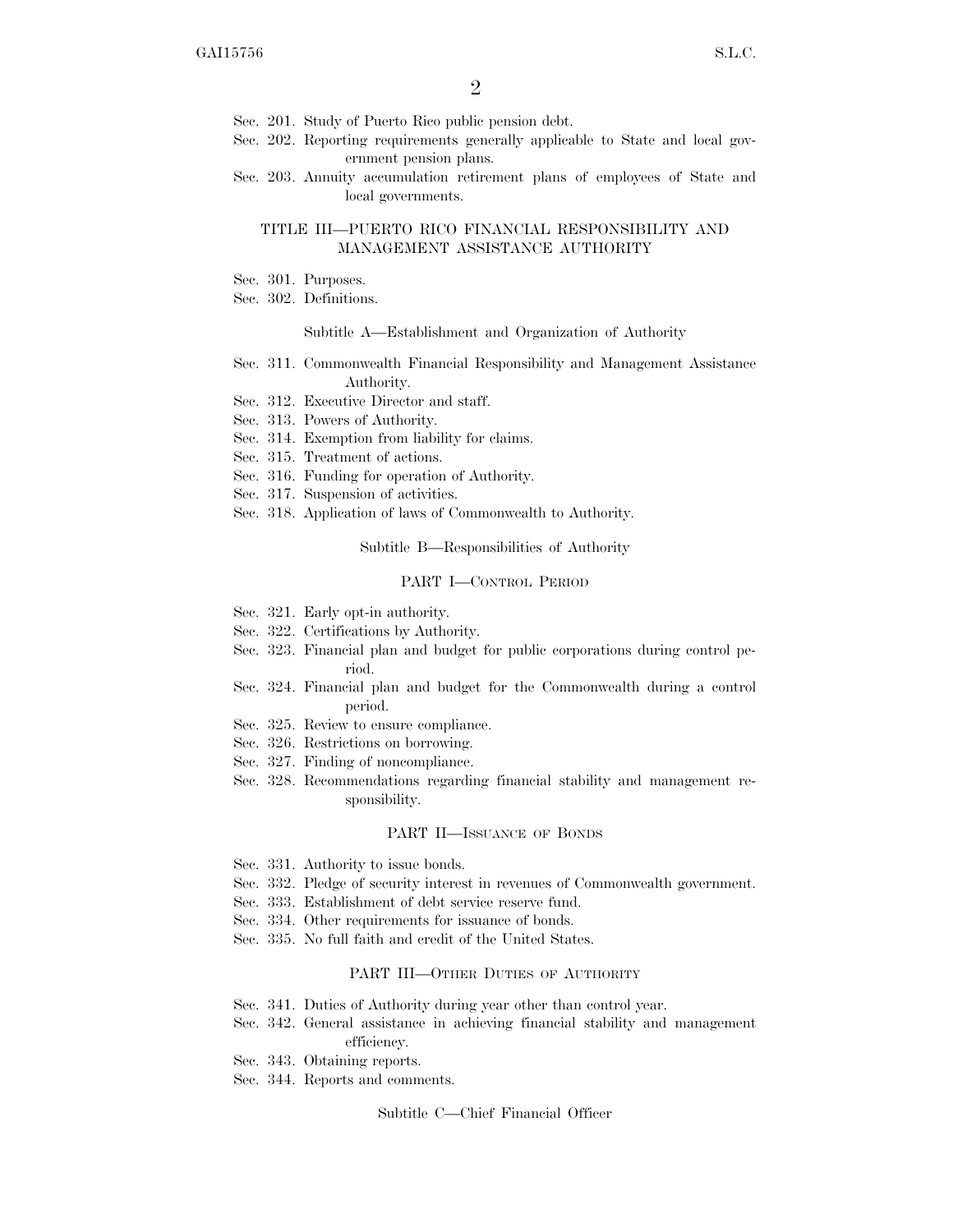- Sec. 351. Establishment of office.
- Sec. 352. Appointment; removal.
- Sec. 353. Functions of Chief Financial Officer.

Subtitle D—Effect

- Sec. 361. Effect.
- Sec. 362. Preemption.

#### TITLE IV—ADDITIONAL REPORTS AND STUDIES

- Sec. 401. Report on exclusion of territories from exchanges.
- Sec. 402. Study of Puerto Rico public pension debt.
- Sec. 403. Health and human services report.

#### TITLE V—TRANSITION ASSISTANCE

- Sec. 501. Assistance by the authority, if necessary, to assist transition to stability.
- Sec. 502. Offset for transition assistance and Prevention and Public health fund.

#### TITLE VI—TECHNICAL ASSISTANCE

Sec. 601. Technical assistance to improve accounting, disclosure, and economic measurement practices in the territories.

# 1 **TITLE I—TAXES**

#### 2 **SEC. 101. TEMPORARY EMPLOYEE PAYROLL TAX CUT FOR**

3 **RESIDENTS OF UNITED STATES POSSES-**4 **SIONS.** 

5 (a) IN GENERAL.—Notwithstanding any other provi-6 sion of law, in the case of a qualified resident of a United 7 States possession—

- 8 (1) there shall be allowed a credit against the 9 tax imposed by section 1401(a) of the Internal Rev-10 enue Code of 1986 for any taxable year which begins 11 in the payroll tax holiday period an amount equal to 12 3.1 percent of the lesser of—
- 13 (A) the self-employment income (as defined 14 in section 1402(b) of such Code) derived from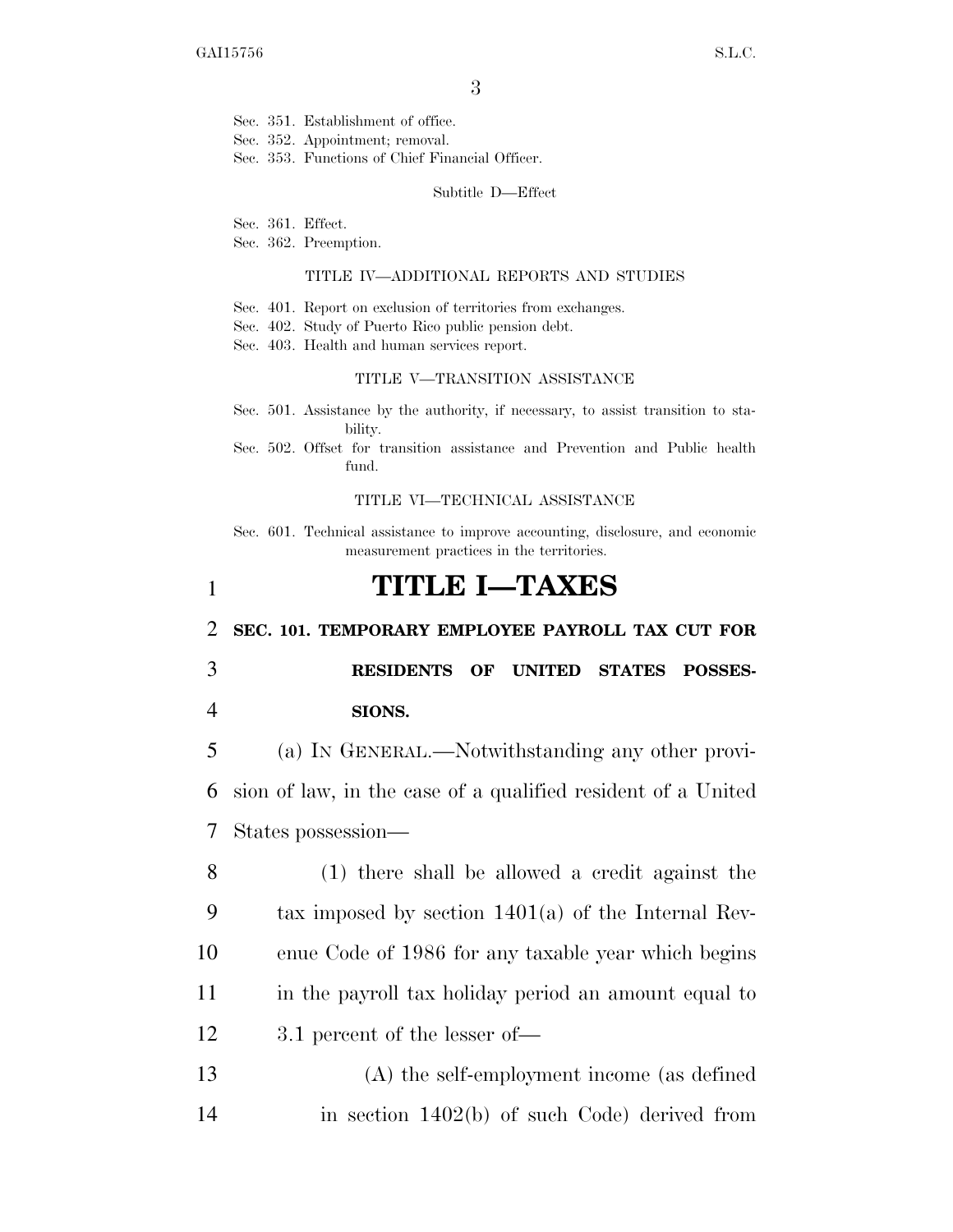| $\mathbf{1}$   | sources within a United States possession (as          |
|----------------|--------------------------------------------------------|
| $\overline{2}$ | determined under section $937(b)$ of such Code)        |
| 3              | for the taxable year, or                               |
| $\overline{4}$ | (B) the net earnings from self-employment              |
| 5              | (as defined in section $1402(a)$ such Code) for        |
| 6              | the taxable year, and                                  |
| 7              | $(2)$ with respect to remuneration received dur-       |
| 8              | ing the payroll tax holiday period for services per-   |
| 9              | formed as an employee within a United States pos-      |
| 10             | session (except amounts received for services per-     |
| 11             | formed as an employee of the United States or any      |
| 12             | agency thereof), the rate of tax under $3101(a)$ of    |
| 13             | such Code shall be 3.1 percent (including for pur-     |
| 14             | poses of determining the applicable percentage under   |
| 15             | sections $3201(a)$ and $3211(a)(1)$ of such Code).     |
| 16             | (b) SPECIAL RULES.—                                    |
| 17             | (1) APPLICATION OF RULE FOR SPECIAL RE-                |
| 18             | FUNDS.—In the case of an qualified resident of a       |
| 19             | United States possession to whom subsection $(a)(2)$   |
| 20             | applies, the first sentence of section $6413(c)(1)$ of |
| 21             | the Internal Revenue Code of 1986 shall be applied     |
| 22             | by substituting for "exceeds the tax with respect to   |
| 23             | the amount of such wages received in such year         |
| 24             | which is equal to such contribution and benefit        |
| 25             | base" the following: "exceeds the sum of-              |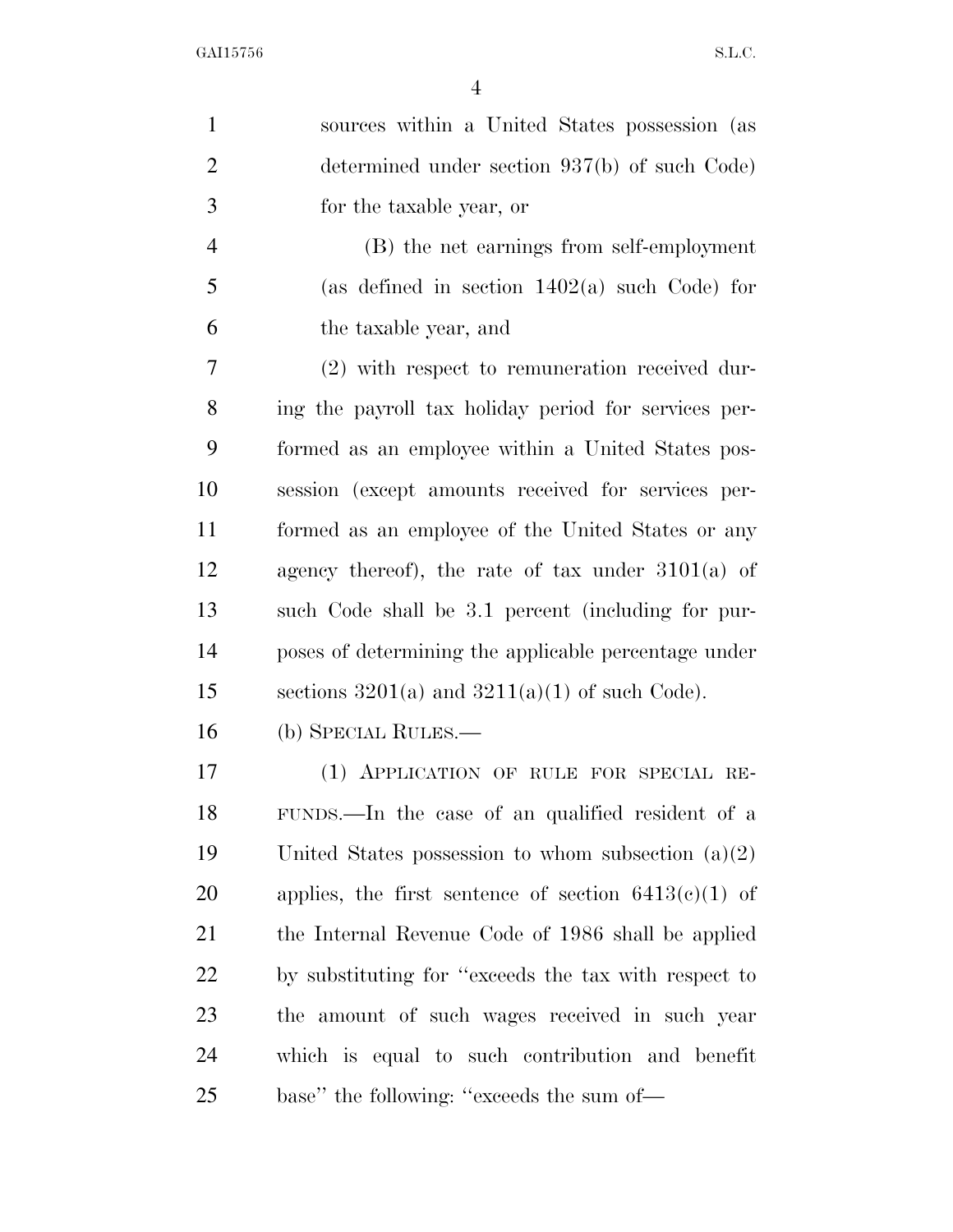| $\mathbf{1}$   | $\cdot$ (1) 3.1 percent of the lesser of —            |
|----------------|-------------------------------------------------------|
| $\overline{2}$ | $\lq\lq$ the wages received in such year to           |
| 3              | which section $101(a)(2)$ of the Puerto Rico As-      |
| $\overline{4}$ | sistance Act of 2015 applies, or                      |
| 5              | "(B) the contribution and benefit base,               |
| 6              | plus                                                  |
| 7              | $(2)$ 6.2 percent of the lesser of-                   |
| 8              | "(A) the wages received in such year to               |
| 9              | which such section does not apply, or                 |
| 10             | $\cdot$ (B) the contribution and benefits base re-    |
| 11             | duced (but not below zero) by the amount of           |
| 12             | wages taken into account under paragraph              |
| 13             | $(1)$ .".                                             |
| 14             | (2) EMPLOYER LIABILITY.—An employer who               |
| 15             | receives an attestation from an employee, in such     |
| 16             | form and manner as directed by the Secretary of the   |
| 17             | Treasury (or the Secretary's delegate), that such     |
| 18             | employee is a qualified resident of a United States   |
| 19             | possession shall not be liable under section 3102 or  |
| 20             | 3202 of the Internal Revenue Code of 1986 for any     |
| 21             | failure to collect taxes in excess of the rate which  |
| 22             | applies under this section unless a reasonable person |
| 23             | would determine that such attestation is not true     |
| 24             | and correct.                                          |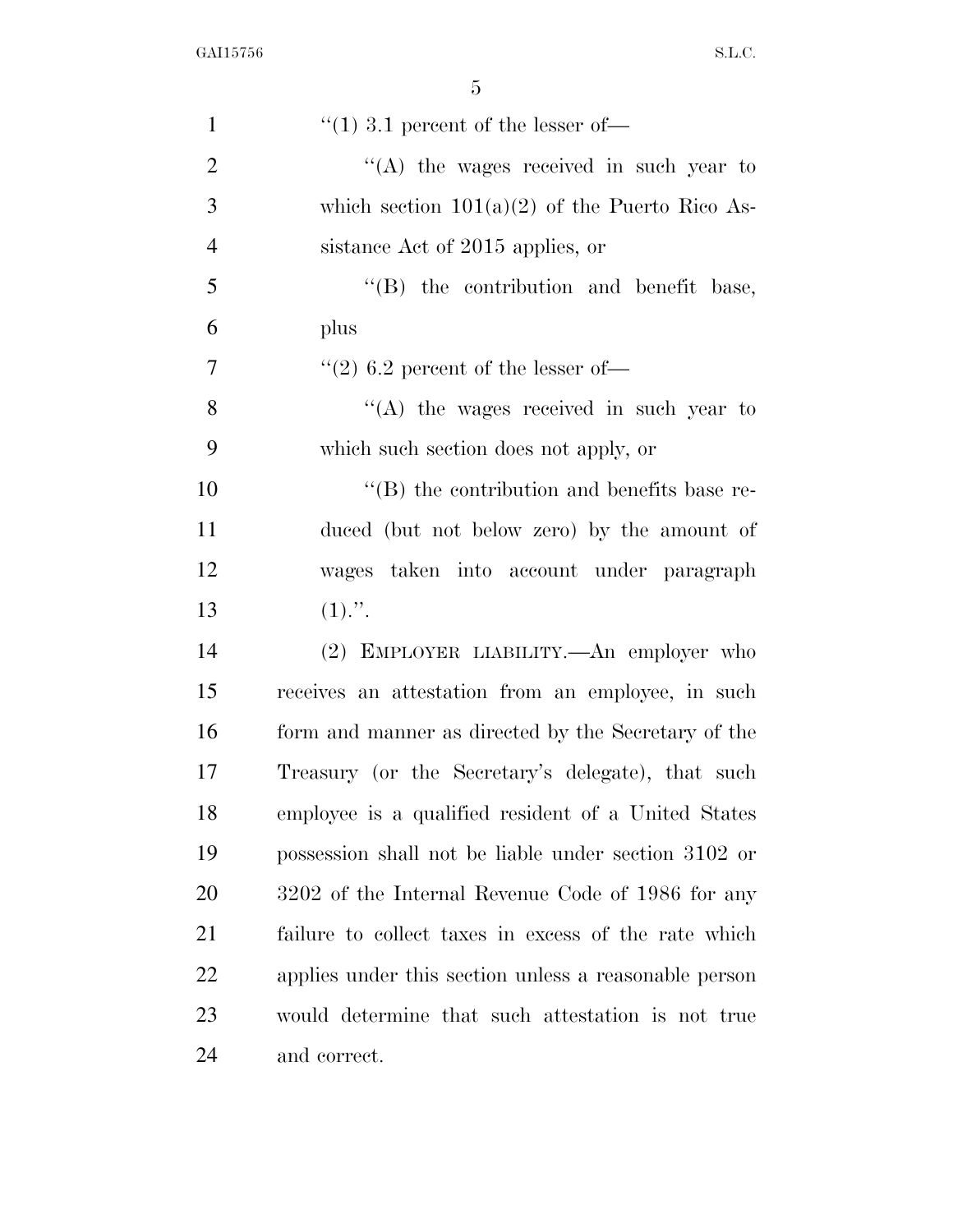| $\mathbf{1}$   | (3) DE MINIMIS SERVICES.—For purposes of                |
|----------------|---------------------------------------------------------|
| $\overline{2}$ | subsection $(a)(2)$ , services performed as an employee |
| 3              | outside of a United States possession shall not be      |
| $\overline{4}$ | taken into account if such services are de minimis.     |
| 5              | (c) DEFINITIONS.—                                       |
| 6              | (1) QUALIFIED RESIDENT.—The term "quali-                |
| 7              | fied resident" means, with respect to any calendar      |
| 8              | year, any individual—                                   |
| 9              | (A) who was present in a United States                  |
| 10             | possession for at least 183 days during the pre-        |
| 11             | ceding calendar year, and                               |
| 12             | (B) who, as of the first day of the calendar            |
| 13             | year, does not have a tax home (determined              |
| 14             | under the principles of section $911(d)(3)$ of the      |
| 15             | Internal Revenue Code of 1986 without regard            |
| 16             | to the second sentence thereof) outside of a            |
| 17             | United States possession and does not have a            |
| 18             | closer connection (determined under the prin-           |
| 19             | ciples of section $7701(b)(3)(B)(ii)$ of such           |
| 20             | Code) to the United States or a foreign country         |
| 21             | than to a United States possession.                     |
| 22             | For purposes of subparagraph $(A)$ , the determina-     |
| 23             | tion of whether a person is present for any day shall   |
| 24             | be made under the principles of section $7701(b)$ of    |
| 25             | such Code.                                              |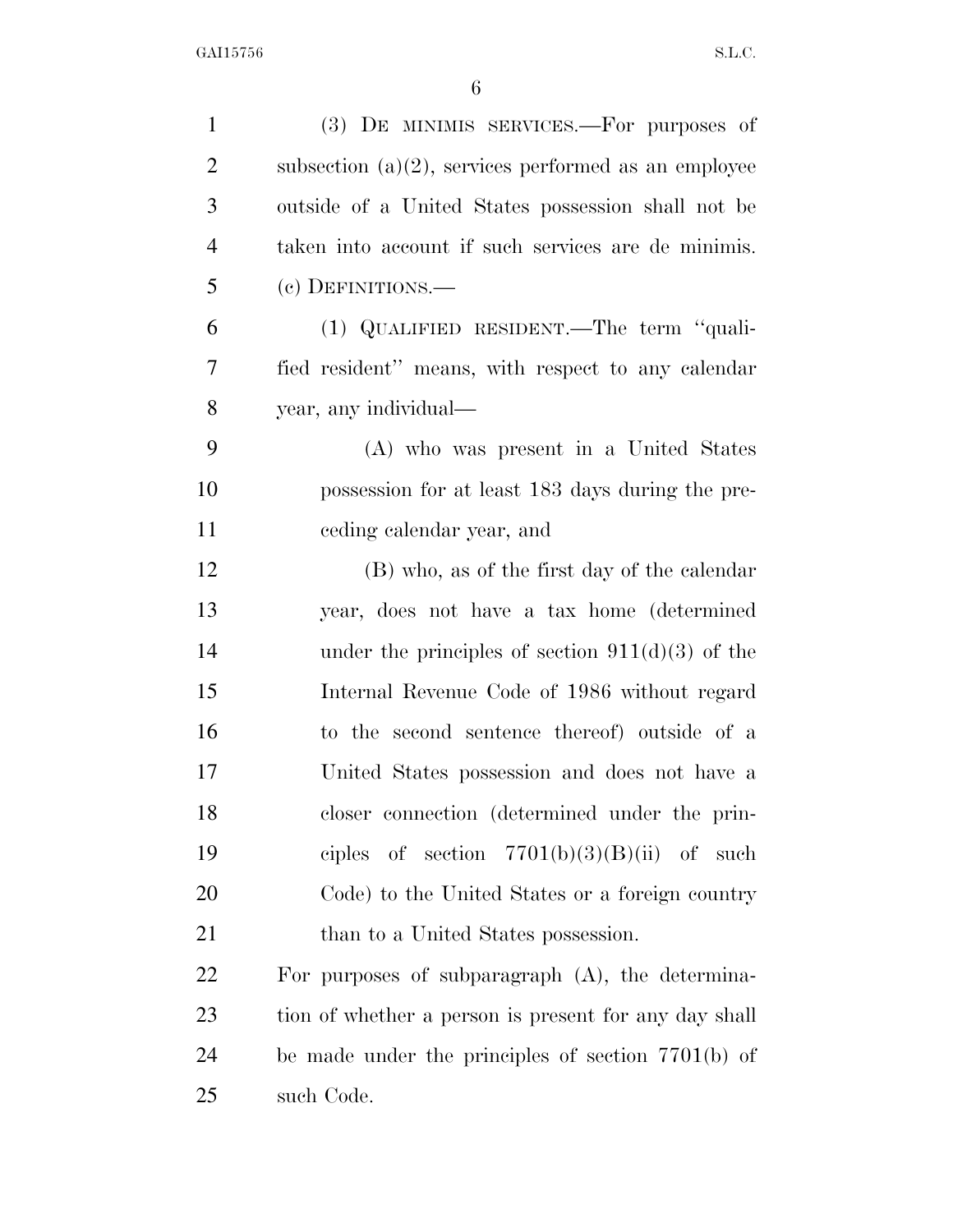(2) UNITED STATES POSSESSION.—The term ''United States possession'' means Puerto Rico, American Samoa, Guam, the Northern Mariana Is- lands, and the Virgin Islands. (3) PAYROLL TAX HOLIDAY PERIOD.—The term ''payroll tax holiday period'' means the period begin- ning after December 31, 2015, and ending before January 1, 2021. (d) REDUCED RATE FOR 2020.—In the case of the period beginning after December 31, 2019, and ending be- fore January 1, 2021, this section shall be applied— (1) by substituting ''1.55 percent'' for ''3.1 per- cent'' in subsection (a)(1), and (2) by substituting ''4.65 percent'' for ''3.1 per-15 cent" each place it appears in subsections  $(a)(2)$  and (b). (e) EMPLOYER NOTIFICATION.—The Secretary of the Treasury shall notify employers of the payroll tax holiday period in any manner the Secretary deems appropriate. 20 (f) TRANSFERS OF FUNDS.— (1) TRANSFERS TO FEDERAL OLD-AGE AND SURVIVORS INSURANCE TRUST FUND.—There are hereby appropriated to the Federal Old-Age and Survivors Trust Fund and the Federal Disability In-surance Trust Fund established under section 201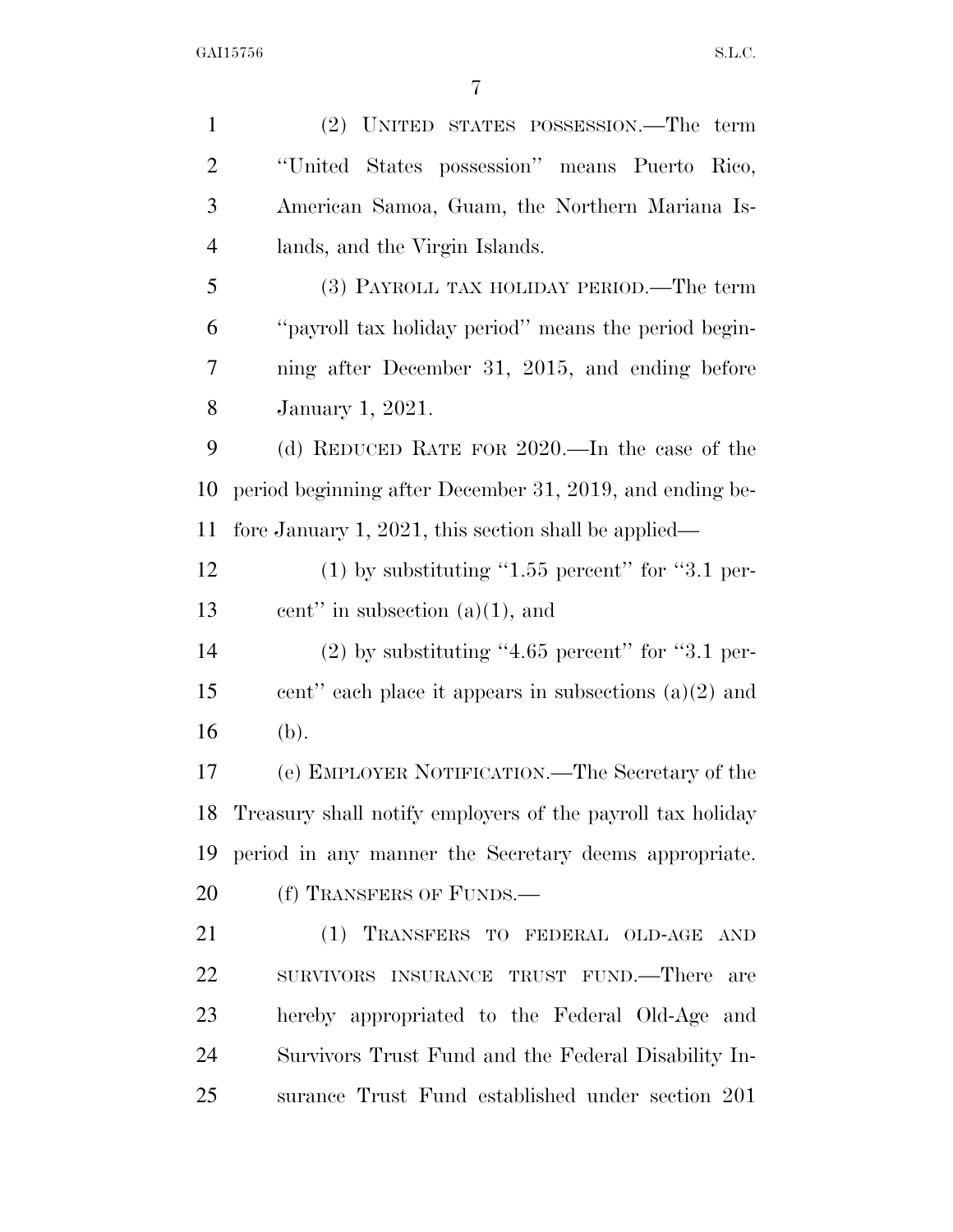of the Social Security Act (42 U.S.C. 401) amounts equal to the reduction in revenues to the Treasury by reason of the application of subsection (a). Amounts appropriated by the preceding sentence shall be transferred from the general fund at such times and in such manner as to replicate to the ex- tent possible the transfers which would have oc- curred to such Trust Fund had such amendments not been enacted.

 (2) TRANSFERS TO SOCIAL SECURITY EQUIVA- LENT BENEFIT ACCOUNT.—There are hereby appro- priated to the Social Security Equivalent Benefit Ac- count established under section 15A(a) of the Rail- road Retirement Act of 1974 (45 U.S.C. 231n-1(a)) amounts equal to the reduction in revenues to the Treasury by reason of the application of subsection (a)(2). Amounts appropriated by the preceding sen- tence shall be transferred from the general fund at such times and in such manner as to replicate to the extent possible the transfers which would have oc- curred to such Account had such amendments not been enacted.

23 (3) COORDINATION WITH OTHER LAWS.—For purposes of applying any provision of law other than the provisions of the Internal Revenue Code of 1986,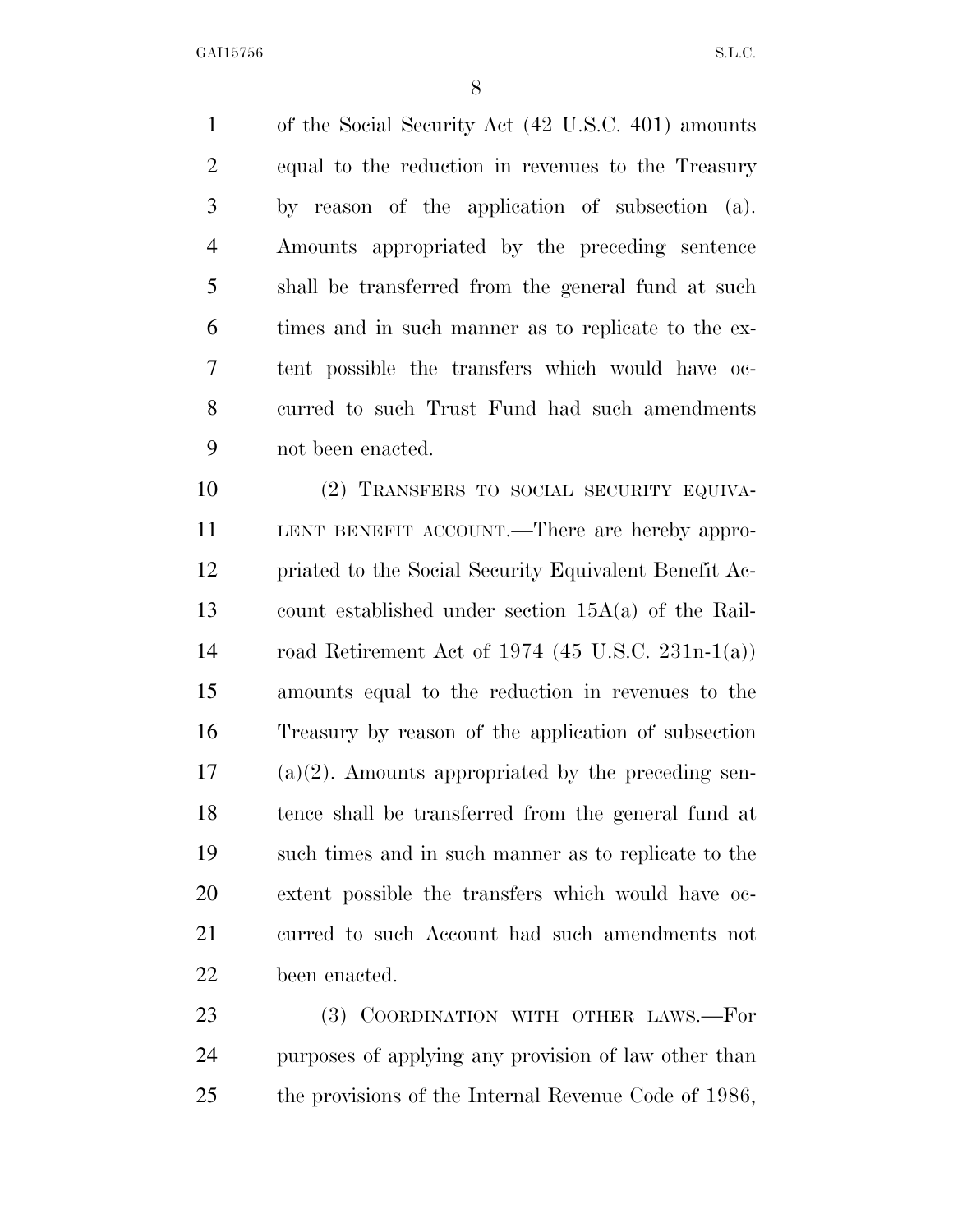the rate of tax in effect under section 3101(a) of such Code shall be determined without regard to the reduction in such rate under this section.

# **TITLE II—PUBLIC PENSIONS**

## **SEC. 201. STUDY OF PUERTO RICO PUBLIC PENSION DEBT.**

 (a) IN GENERAL.—Not later than 6 months after the establishment of the Puerto Rico Financial Responsibility and Management Assistance Authority under title III of this Act, the Joint Board for the Enrollment of Actuaries established under section 3041 of the Employee Retire- ment Income Security Act of 1974 (29 U.S.C. 1241) shall report to such Authority and the Office of Domestic Fi- nance of the Department of the Treasury on the following with respect to the Puerto Rico public pension plans:

- (1) Recommendations on actions that would be necessary to ensure that such plans can be sustainably maintained and funded by the govern-ment of Puerto Rico for the next 20 years.
- (2) Whether a freeze of future benefit accruals under such plans is necessary or advisable.
- (3) The extent to which benefit reductions, such as have been made in previous municipal bankruptcy proceedings, would be necessary or advisable to at- tain sustainability for such plans or create parity with payment reductions applicable to retired indi-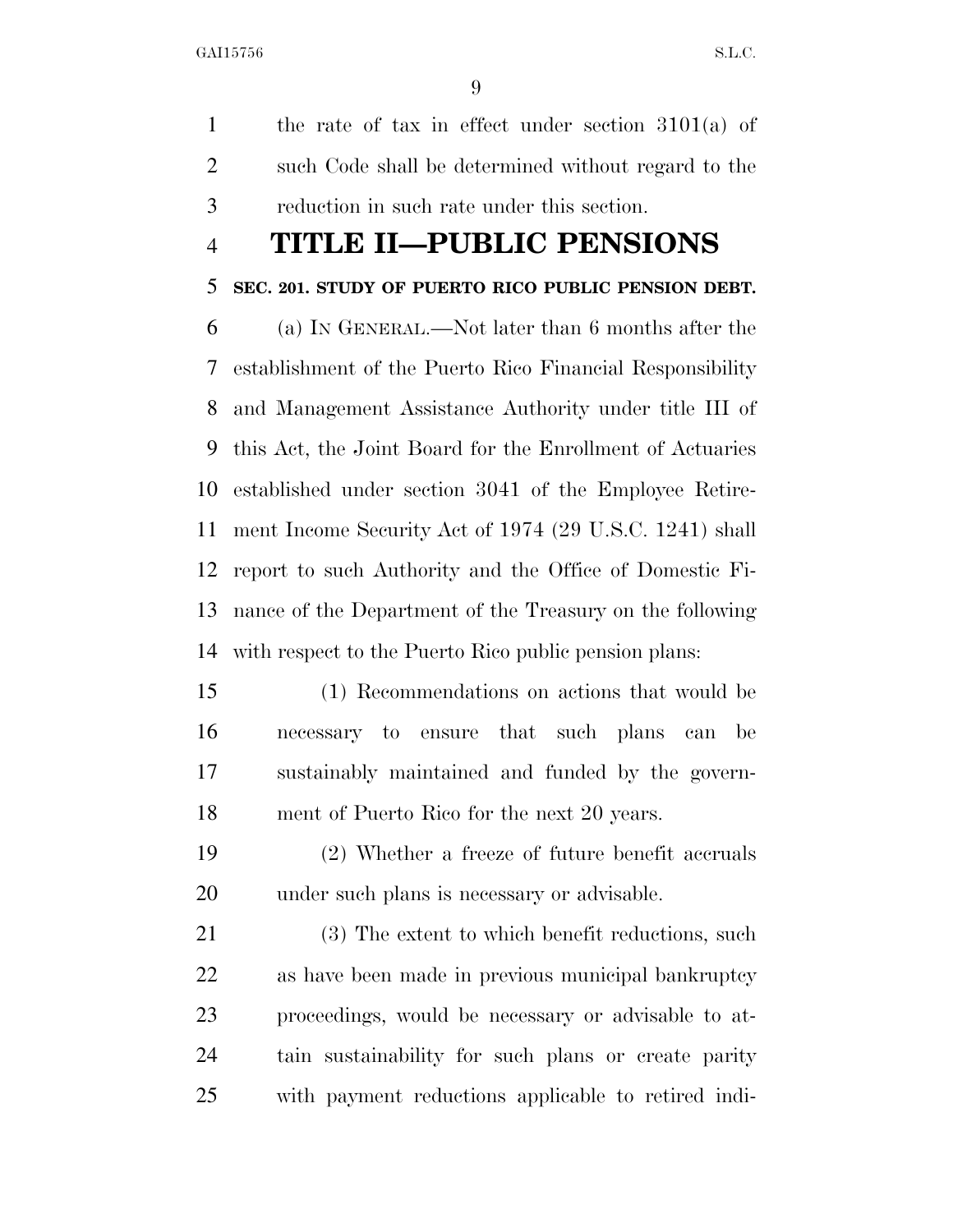viduals who are, directly or indirectly, Puerto Rico bondholders.

 The Joint Board may, in its discretion, seek assistance from the Advisory Committee on Actuarial Examinations of the Joint Board, and may expand the size of such com- mittee as appropriate to accomplish the requirements of this subsection in a timely manner.

 (b) PUERTO RICO PUBLIC PENSION PLAN.—For purposes of this section, the term ''Puerto Rico public pen- sion plan'' means any of the following maintained by the government of Puerto Rico:

- (1) The Employees Retirement System (ERS).
- (2) The Teachers Retirement System (TRS).

(3) The Judiciary Retirement System (JRS).

**SEC. 202. REPORTING REQUIREMENTS GENERALLY APPLI-**

# **CABLE TO STATE AND LOCAL GOVERNMENT PENSION PLANS.**

 (a) IN GENERAL.—The plan sponsor of a State or local government employee pension benefit plan shall file with the Secretary of the Treasury, in such form and man- ner as shall be prescribed by such Secretary, a report for each plan year beginning on or after January 1, 2017, setting forth the following information with respect to the plan, as determined by the plan sponsor as of the end of such plan year: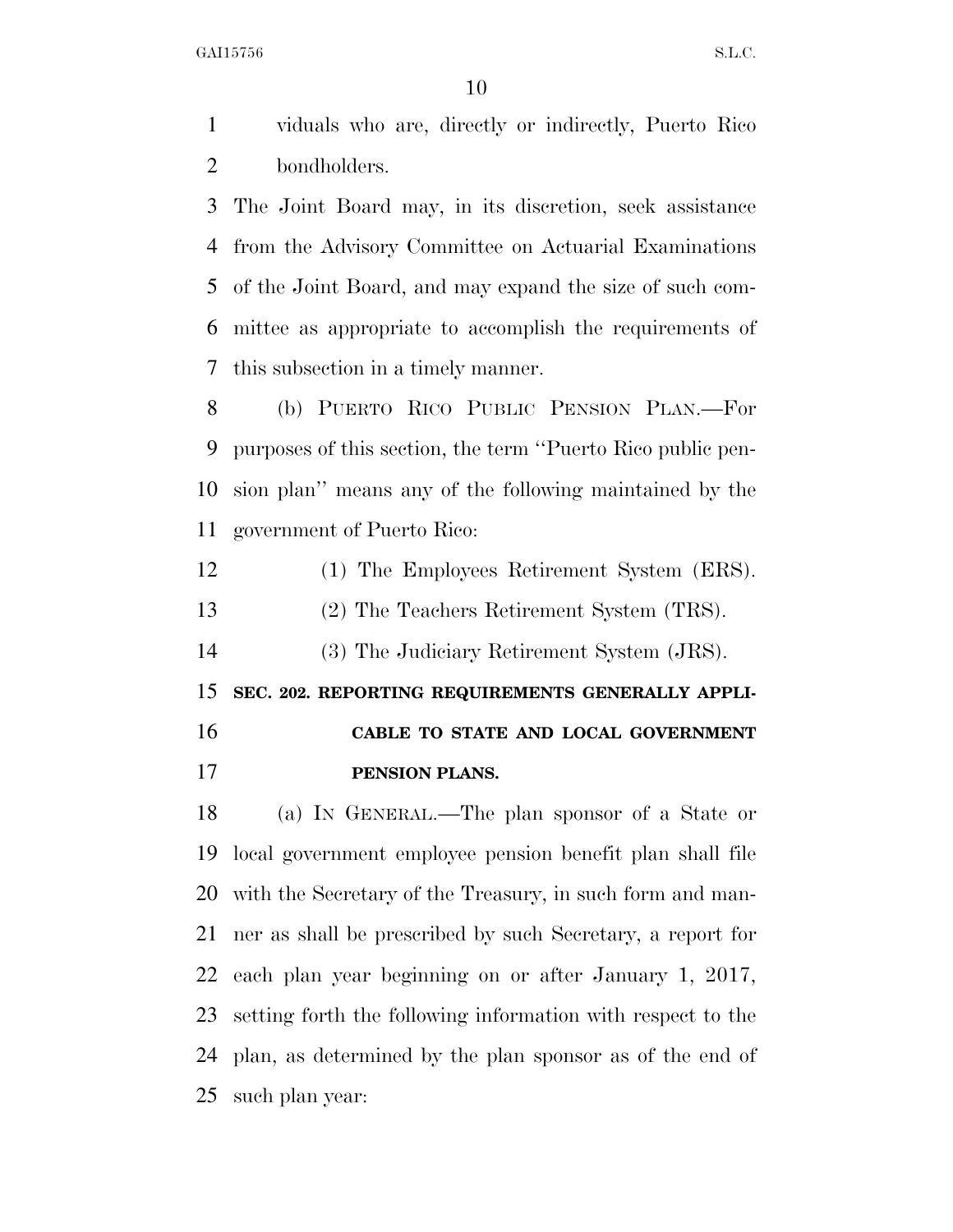(1) A schedule of funding status, which shall in- clude a statement as to the current liability of the plan, the amount of plan assets available to meet that liability, the amount of the net unfunded liabil- ity (if any), and the funding percentage of the plan. (2) A schedule of contributions by the plan sponsor and each contributing employer for the plan year, indicating which are or are not taken into ac- count under paragraph (1). (3) Alternative projections which shall be speci- fied in regulations of the Secretary for each of the next 20 plan years following the plan year relating to the amount of annual contributions, the fair mar- ket value of plan assets, current liability, the fund- ing percentage, and such other matters as the Sec- retary may specify in such regulations, together with a statement of the assumptions and methods used in connection with such projections, including assump- tions related to funding policy, plan changes, future workforce projections, future investment returns, and such other matters as the Secretary may specify in such regulations. The Secretary shall specify in such regulations the projection assumptions and methods to be used as necessary to achieve com-parability across plans.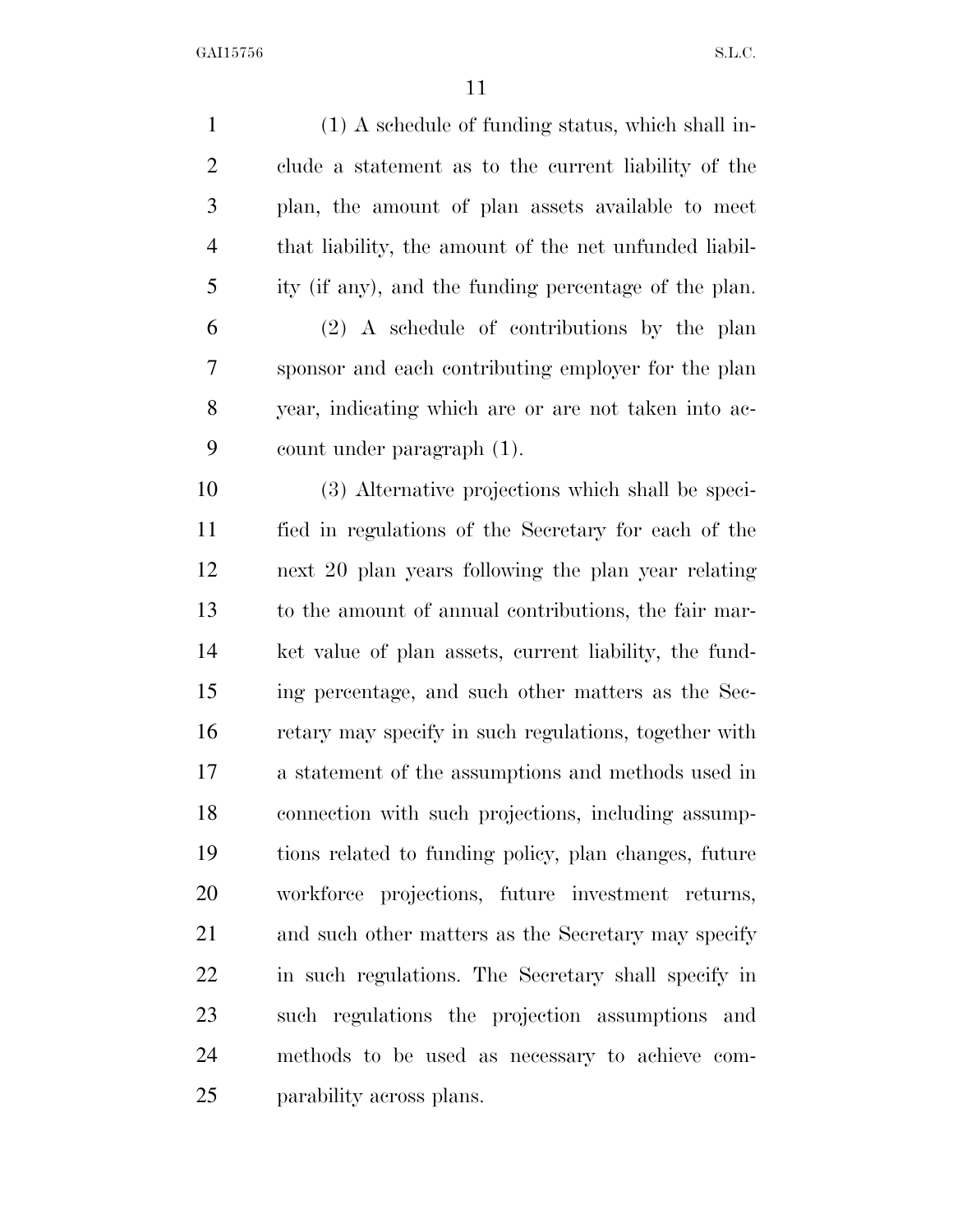| $\mathbf{1}$   | (4) A statement of the actuarial assumptions           |
|----------------|--------------------------------------------------------|
| $\overline{2}$ | used for the plan year, including the rate of return   |
| 3              | on investment of plan assets and assumptions as to     |
| $\overline{4}$ | such other matters as the Secretary may prescribe      |
| 5              | by regulation.                                         |
| 6              | $(5)$ A statement of the number of participants        |
| 7              | who are each of the following—                         |
| 8              | (A) those who are retired or separated                 |
| 9              | from service and are receiving benefits;               |
| 10             | (B) those who are retired or separated and             |
| 11             | are entitled to future benefits; and                   |
| 12             | (C) those who are active under the plan.               |
| 13             | $(6)$ A statement of the plan's investment re-         |
| 14             | turns, including the rate of return, for the plan year |
| 15             | and the 5 preceding plan years.                        |
| 16             | (7) A statement of the degree to which, and            |
| 17             | manner in which, the plan sponsor expects to elimi-    |
| 18             | nate any unfunded current liability that may exist     |
| 19             | for the plan year and the extent to which the plan     |
| 20             | sponsor has followed the plan's funding policy for     |
| 21             | each of the preceding 5 plan years. The Secretary      |
| 22             | shall prescribe by regulation the specific criteria to |
| 23             | be used for meeting the requirements of this para-     |
| 24             | graph.                                                 |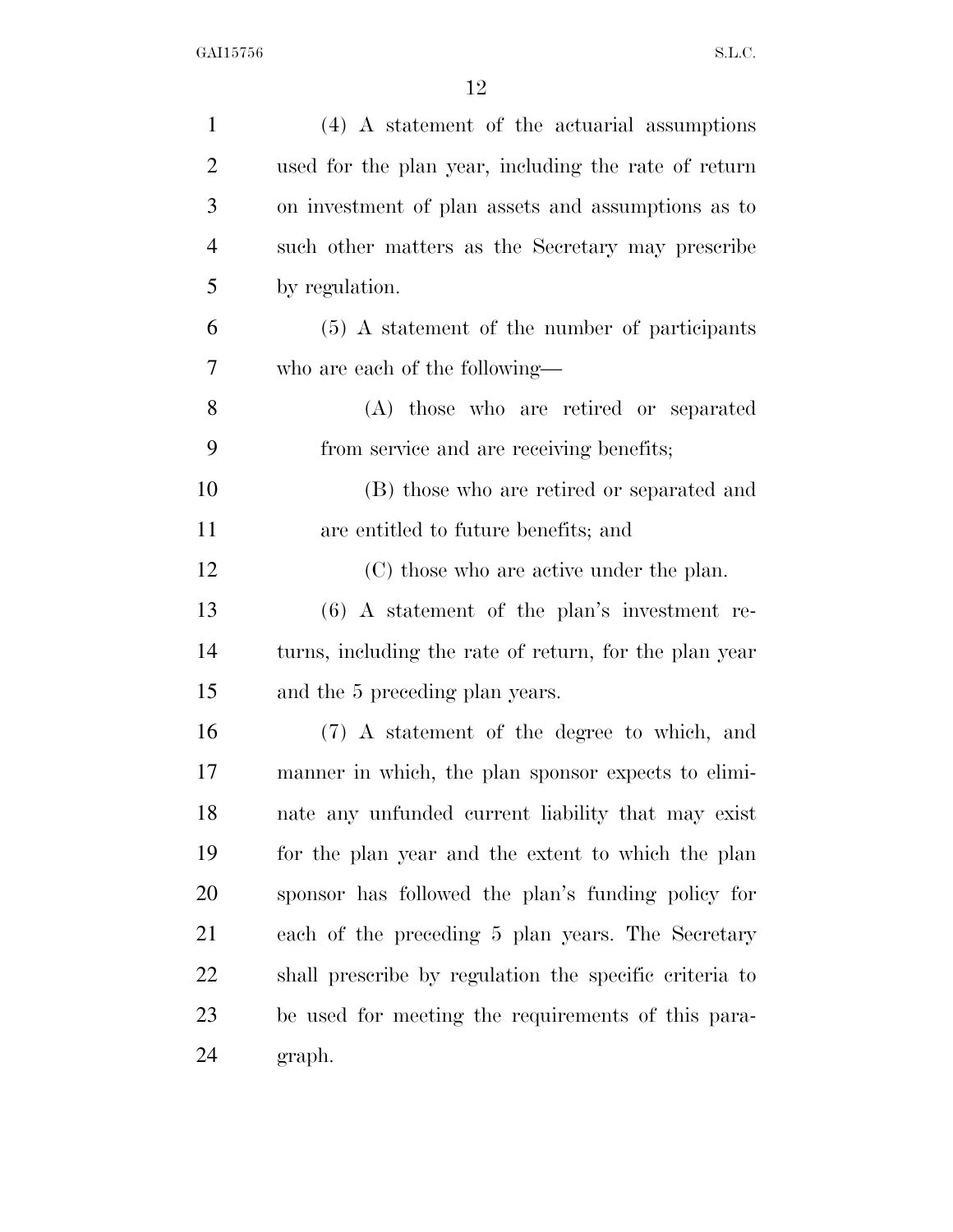(8) A statement of the amount of pension obli-gation bonds outstanding.

 (b) TIMING OF REPORT.—The plan sponsor of a State or local government employee pension benefit plan shall make the filing required under subsection (a) for each plan year not later than 210 days after the end of such plan year (or within such time as may be required by regulations prescribed by the Secretary in order to re-duce duplicative filing).

(c) ADDITIONAL REPORTING REQUIREMENTS.—

 (1) SUPPLEMENTARY REPORTS.—In any case in which, in determining the information filed in the annual report for a plan year under subsection (a)—

 (A) the value of plan assets is determined using a standard other than fair market value, or

 (B) the interest rate or rates used to de- termine the value of liabilities or as the dis- count value for liabilities are not the interest 20 rates described in paragraph  $(3)$ ,

 the plan sponsor shall include in the annual report filed for such plan year pursuant to subsection (a) the supple- mentary report for such plan year described in paragraph (2).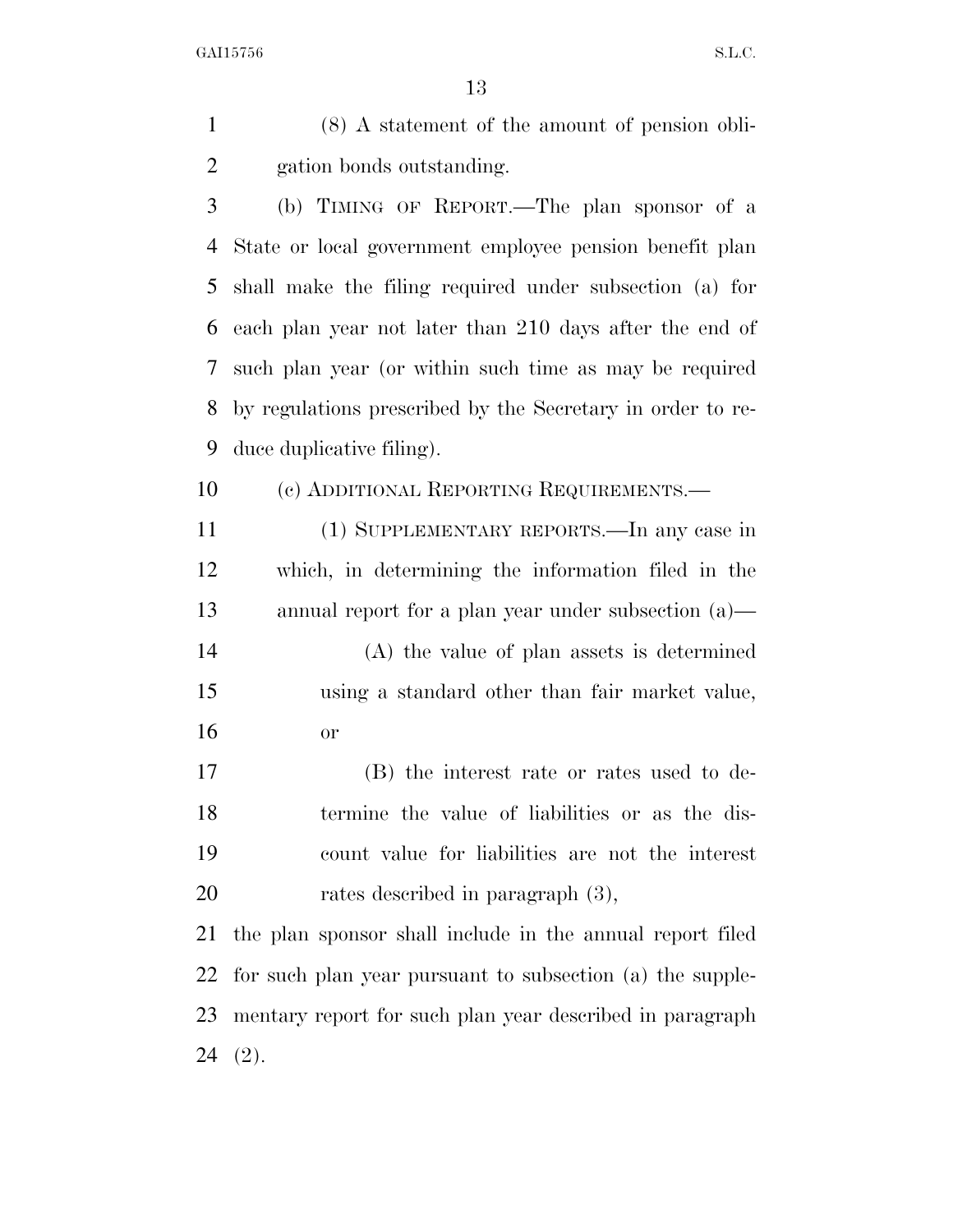| $\mathbf{1}$   | (2) USE OF PRESCRIBED VALUATION METHOD                     |
|----------------|------------------------------------------------------------|
| $\overline{2}$ | AND INTEREST RATES.—A supplementary report                 |
| 3              | filed for a plan year pursuant to this subsection          |
| $\overline{4}$ | shall include the information specified as required in     |
| 5              | the annual report under paragraphs $(1)$ , $(3)$ , $(6)$ , |
| 6              | and $(7)$ of subsection $(a)$ , determined as of the end   |
| 7              | of such plan year by valuing plan assets at fair mar-      |
| 8              | ket value and by using the interest rates described        |
| 9              | in paragraph (3) to value liabilities and as the dis-      |
| 10             | count value for liabilities.                               |
| 11             | (3) INTEREST RATES BASED ON U.S. TREASURY                  |
| 12             | OBLIGATION YIELD CURVE RATE.-                              |
| 13             | (A) IN GENERAL.—The interest rates de-                     |
| 14             | scribed in this paragraph are—                             |
| 15             | (i) in the case of benefits reasonably                     |
| 16             | determined to be payable during the 5-year                 |
| 17             | period beginning on the first day of the                   |
| 18             | plan year, the first segment rate with re-                 |
| 19             | spect to the applicable month,                             |
| 20             | (ii) in the case of benefits reasonably                    |
| 21             | determined to be payable during the 15-                    |
| 22             | year period beginning at the end of the pe-                |
| 23             | riod described in clause (i), the second seg-              |
| 24             | ment rate with respect to the applicable                   |
| 25             | month, and                                                 |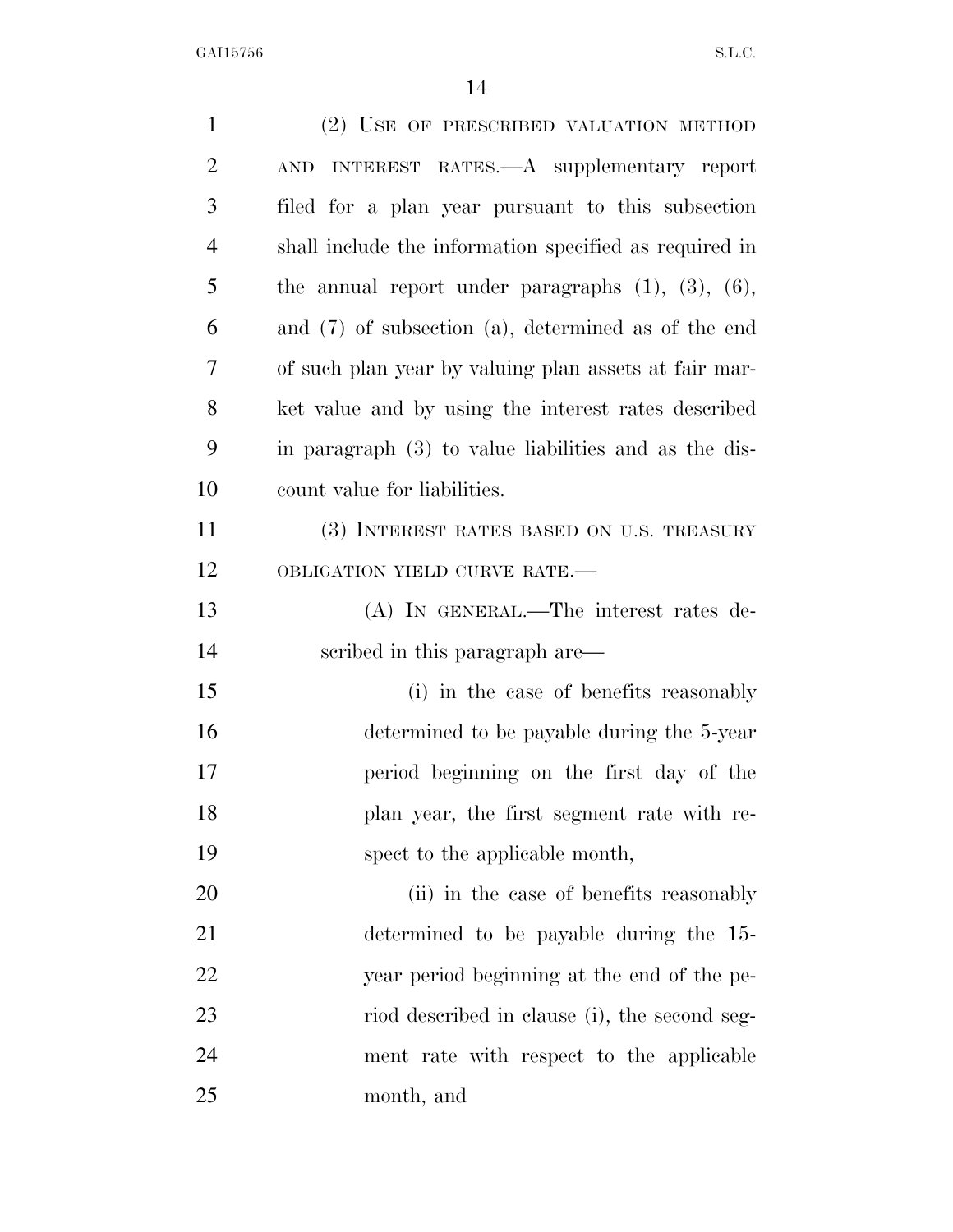| $\mathbf{1}$   | (iii) in the case of benefits reasonably     |
|----------------|----------------------------------------------|
| $\overline{2}$ | determined to be payable after the period    |
| 3              | described in clause (ii), the third segment  |
| $\overline{4}$ | rate with respect to the applicable month.   |
| 5              | (B) SEGMENT RATES.—For purposes of           |
| 6              | this paragraph—                              |
| 7              | (i) FIRST SEGMENT RATE.—The term             |
| 8              | "first segment rate" means, with respect     |
| 9              | to any month, the single rate of interest    |
| 10             | which shall be determined by the Secretary   |
| 11             | for such month on the basis of the U.S.      |
| 12             | Treasury obligation yield curve for such     |
| 13             | month, taking into account only that por-    |
| 14             | tion of such yield curve which is based on   |
| 15             | obligations maturing during the 5-year pe-   |
| 16             | riod commencing with such month.             |
| 17             | SECOND SEGMENT RATE.—The<br>(ii)             |
| 18             | term "second segment rate" means, with       |
| 19             | respect to any month, the single rate of in- |
| 20             | terest which shall be determined by the      |
| 21             | Secretary for such month on the basis of     |
| 22             | the U.S. Treasury obligation yield curve     |
| 23             | for such month, taking into account only     |
| 24             | that portion of such yield curve which is    |
| 25             | based on obligations maturing during the     |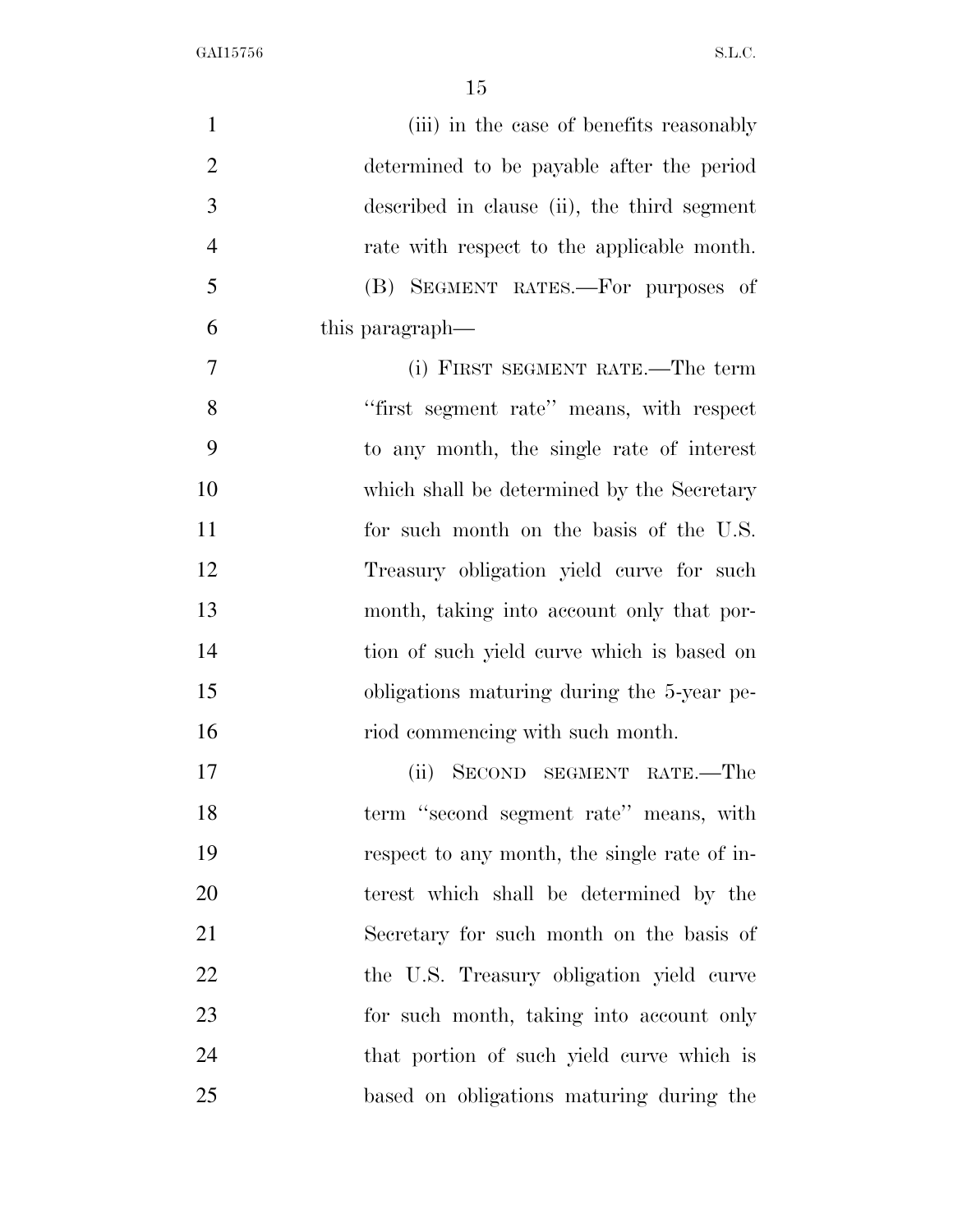15-year period beginning at the end of the period described in clause (i).

 (iii) THIRD SEGMENT RATE.—The term ''third segment rate'' means, with re- spect to any month, the single rate of in- terest which shall be determined by the Secretary for such month on the basis of the U.S. Treasury obligation yield curve for such month, taking into account only that portion of such yield curve which is based on obligations maturing during peri- ods beginning after the period described in clause (ii).

 (C) U.S. TREASURY OBLIGATION YIELD CURVE.—For purposes of this paragraph, the term ''U.S. Treasury obligation yield curve'' means, with respect to any month, a yield curve which shall be prescribed by the Secretary for such month and which reflects the average, for the 24-month period ending with the month preceding such month, of monthly yields on in- terest-bearing obligations of the United States. 23 (d) DEFINITIONS.—For purposes of this section—

 (1) STATE OR LOCAL GOVERNMENT EMPLOYEE PENSION BENEFIT PLAN.—Except as provided in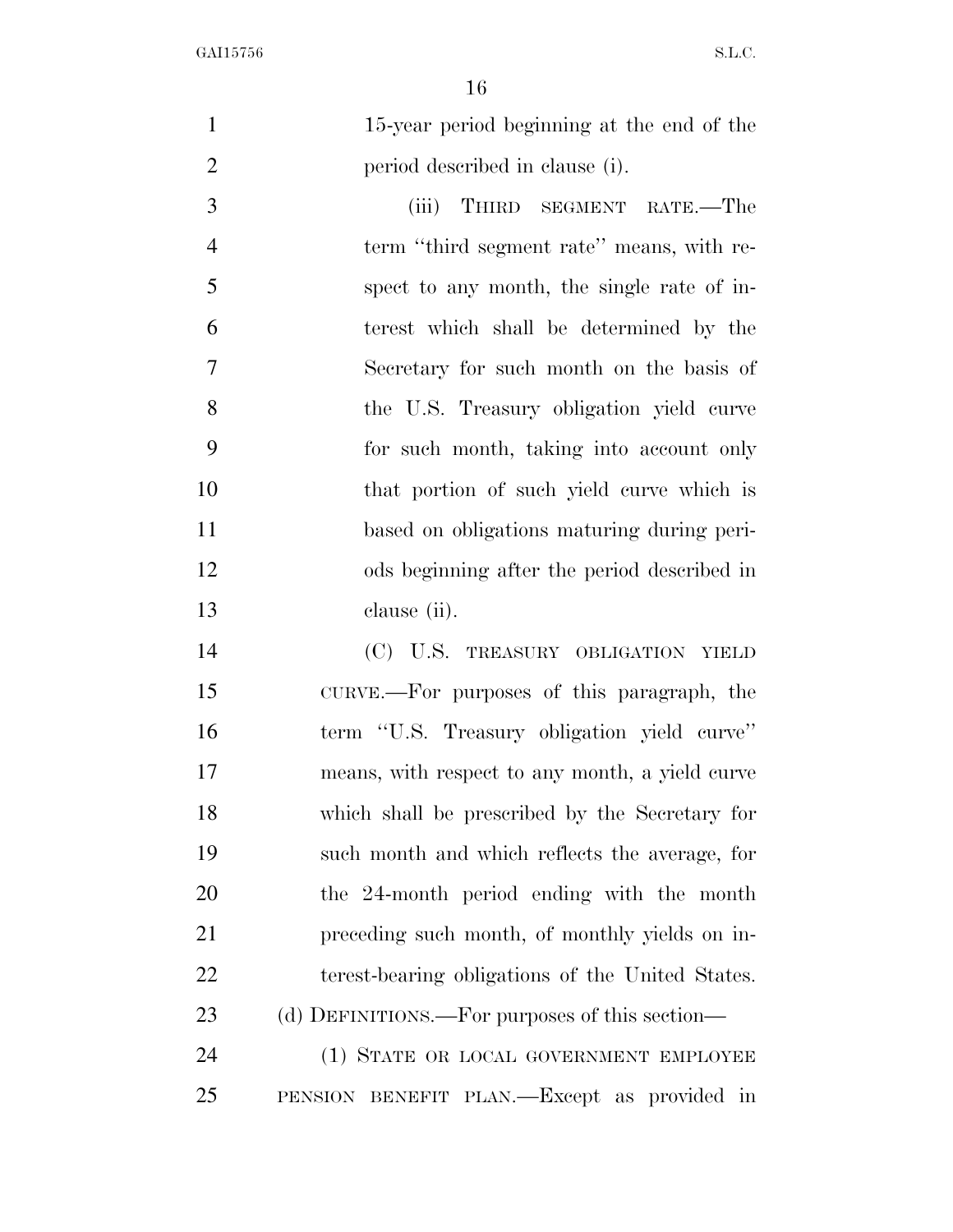| $\mathbf{1}$   | section 203, the terms "State or local government"     |
|----------------|--------------------------------------------------------|
| $\overline{2}$ | employee pension benefit plan" and "plan" mean         |
| 3              | any plan, fund, or program, other than a defined       |
| $\overline{4}$ | contribution plan (within the meaning of section       |
| 5              | $414(i)$ of the Internal Revenue Code of 1986), which  |
| 6              | was heretofore or is hereafter established or main-    |
| 7              | tained, in whole or in part, by a State, a political   |
| 8              | subdivision of a State, or any agency or instrumen-    |
| 9              | tality of a State or political subdivision of a State, |
| 10             | to the extent that by its express terms or as a result |
| 11             | of surrounding circumstances such plan, fund, or       |
| 12             | program-                                               |
| 13             | (A) provides retirement income to employ-              |
| 14             | ees, or                                                |
| 15             | (B) results in a deferral of income by em-             |
| 16             | ployees for periods extending to the termination       |
| 17             | of covered employment or beyond, regardless of         |
| 18             | method of calculating the contributions<br>the         |
| 19             | made to the plan, the method of calculating the        |
| 20             | benefits under the plan, or the method of dis-         |
| 21             | tributing benefits from the plan.                      |
| 22             | (2) FUNDING PERCENTAGE.—The term "fund-                |
| 23             | ing percentage" for a plan year means the ratio (ex-   |
| 24             | pressed as a percentage) which—                        |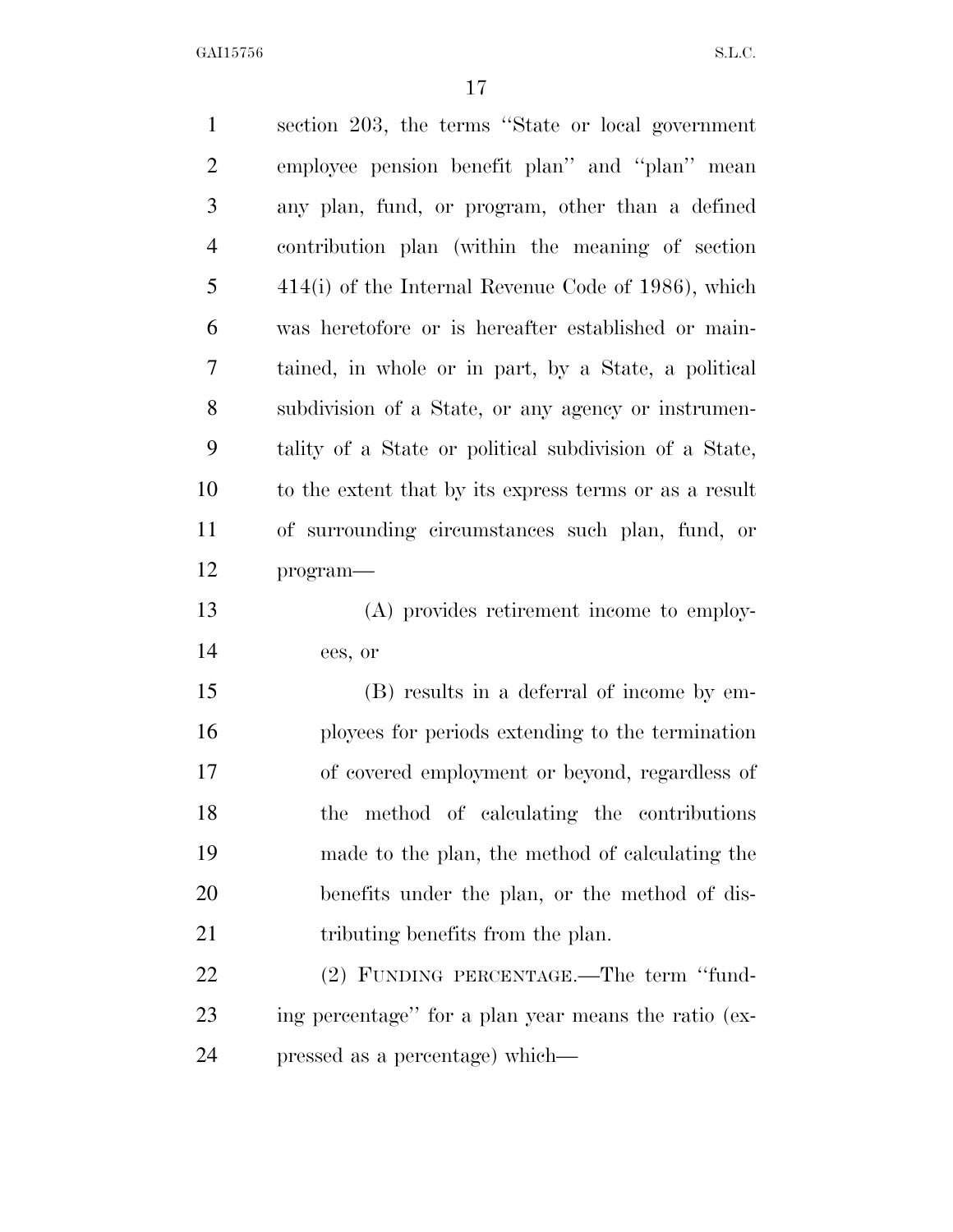| $\mathbf{1}$   | $(A)$ the value of plan assets as of the end            |
|----------------|---------------------------------------------------------|
| $\overline{2}$ | of the plan year bears to                               |
| 3              | (B) the current liability of the plan for the           |
| $\overline{4}$ | plan year.                                              |
| 5              | (3) CURRENT LIABILITY.—The term "current                |
| 6              | liability" of a plan for a plan year means the present  |
| 7              | value of all benefits accrued or earned under the       |
| 8              | plan as of the end of the plan year.                    |
| 9              | (4) PLAN SPONSOR.—The term "plan sponsor"               |
| 10             | means, in connection with a State or local govern-      |
| 11             | ment employee pension benefit plan, the State, polit-   |
| 12             | ical subdivision of a State, or agency or instrumen-    |
| 13             | tality of a State or a political subdivision of a State |
| 14             | which establishes or maintains the plan.                |
| 15             | (5) CONTRIBUTING EMPLOYER.—The<br>term                  |
| 16             | "contributing employer" means any employer that         |
| 17             | contributes to or participates in a plan on behalf of   |
| 18             | its employees (including a plan sponsor that contrib-   |
| 19             | utes to the plan).                                      |
| 20             | $(6)$ PARTICIPANT.—                                     |
| 21             | (A) IN GENERAL.—The term "participant"                  |
| 22             | means, in connection with a State or local gov-         |
| 23             | ernment employee pension benefit plan, an indi-         |
| 24             | vidual—                                                 |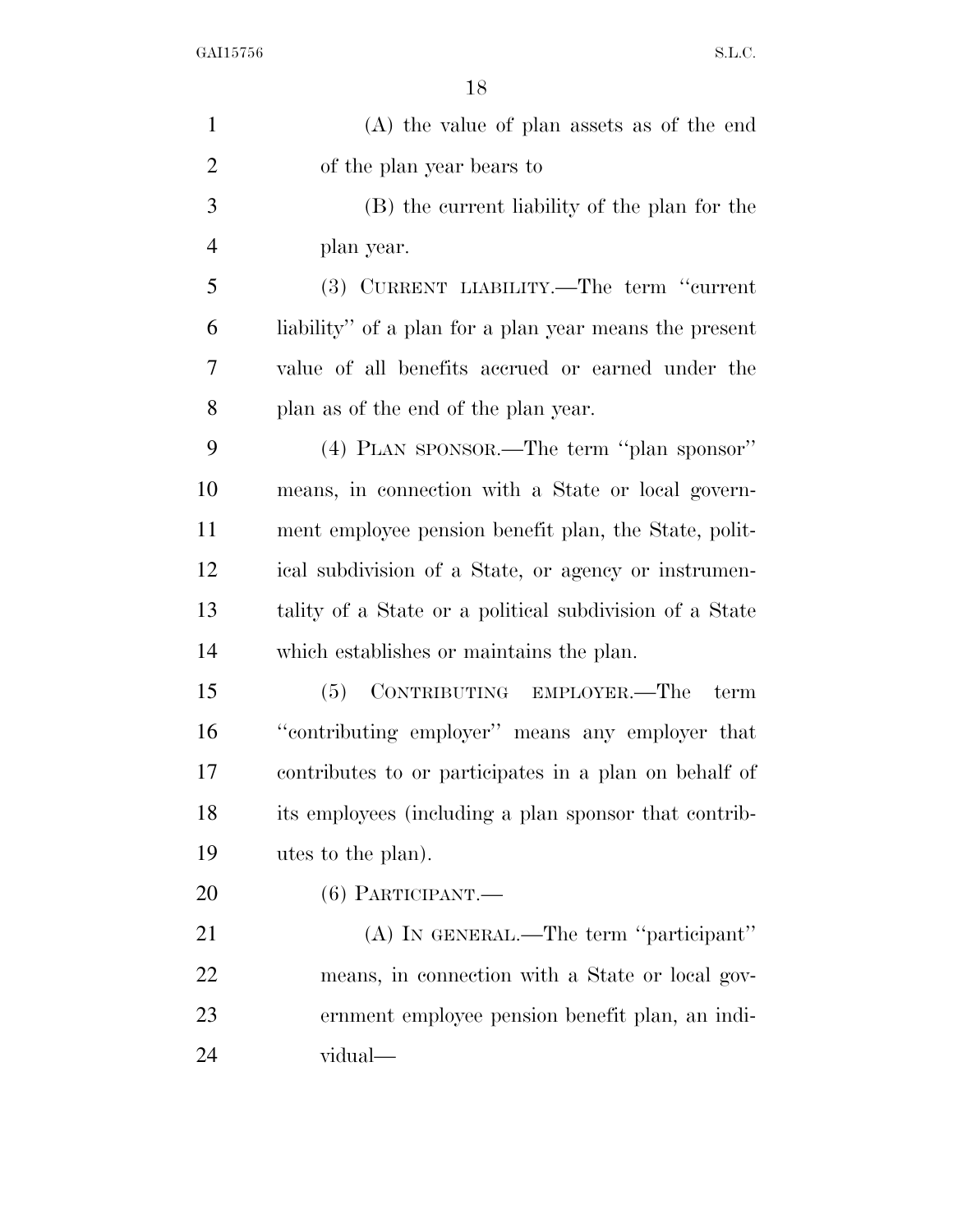| $\mathbf{1}$   | (i) who is an employee or former em-                   |
|----------------|--------------------------------------------------------|
| $\overline{2}$ | ployee of a State, political subdivision of a          |
| 3              | State, or agency or instrumentality of a               |
| $\overline{4}$ | State or a political subdivision of a State            |
| 5              | which is the plan sponsor of such plan, and            |
| 6              | (ii) who is or may become eligible to                  |
| 7              | receive a benefit of any type from such                |
| 8              | plan or whose beneficiaries may be eligible            |
| 9              | to receive any such benefit.                           |
| 10             | (B) BENEFICIARY.—The term "bene-                       |
| 11             | ficiary" means a person designated by a partici-       |
| 12             | pant, or by the terms of the plan, who is or           |
| 13             | may become entitled to a benefit thereunder.           |
| 14             | (7) PLAN YEAR.—The term "plan year" means,             |
| 15             | in connection with a plan, the calendar or fiscal year |
| 16             | on which the records of the plan are kept.             |
| 17             | (8) STATE.—The term "State" includes any               |
| 18             | State of the United States, the District of Columbia,  |
| 19             | and any possession or territory of the United States,  |
| 20             | including a possession described in section $7701(d)$  |
| 21             | of the Internal Revenue Code of 1986.                  |
| 22             | FAIR MARKET VALUE.—The term "fair<br>(9)               |
| 23             | market value" has the meaning given such term          |
| 24             | under section $430(g)(3)(A)$ of the Internal Revenue   |
|                |                                                        |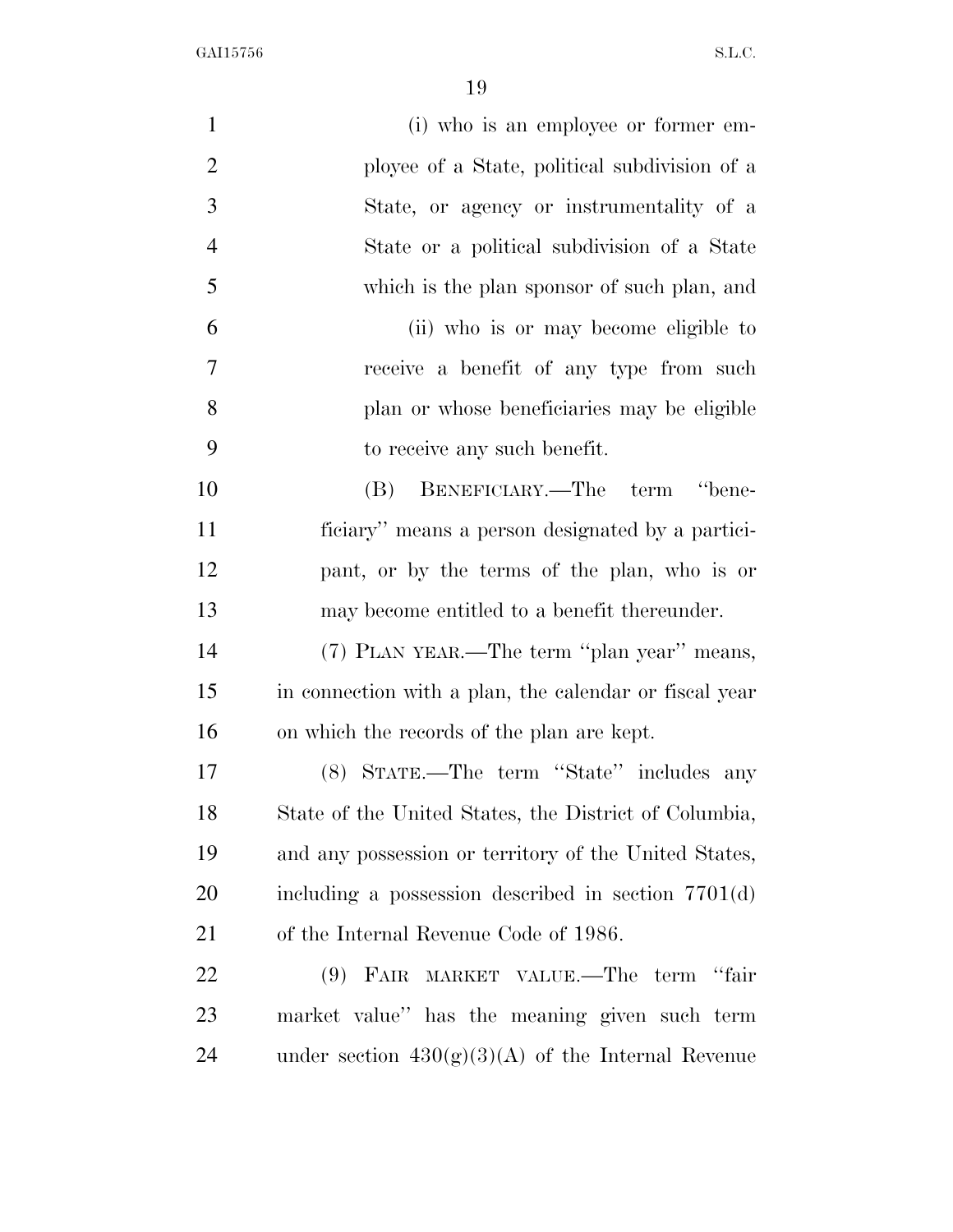Code of 1986 (without regard to section 2  $430(g)(3)(B)$  thereof).

 (10) OTHER TERMS.—Any other term used in this section which is also used in the Internal Rev- enue Code of 1986 shall have the same meaning as when used in such Code.

 (e) MODEL REPORTING STATEMENT.—The Secretary shall develop model reporting statements for purposes of subsections (a) and (c). Plan sponsors of State or local government employee pension plans may elect, in such form and manner as shall be prescribed by the Secretary, to utilize the applicable model reporting statement for pur-poses of complying with requirements of such subsections.

 (f) TRANSPARENCY OF INFORMATION FILED.—The Secretary shall create and maintain a public website, with searchable capabilities, for purposes of posting the infor- mation received by the Secretary pursuant to subsections (a) and (c). Any such information received by the Sec- retary (including any updates to such information received by the Secretary) shall be posted on the website not later than 60 days after receipt and shall not be treated as re- turn information for purposes of the Internal Revenue Code of 1986.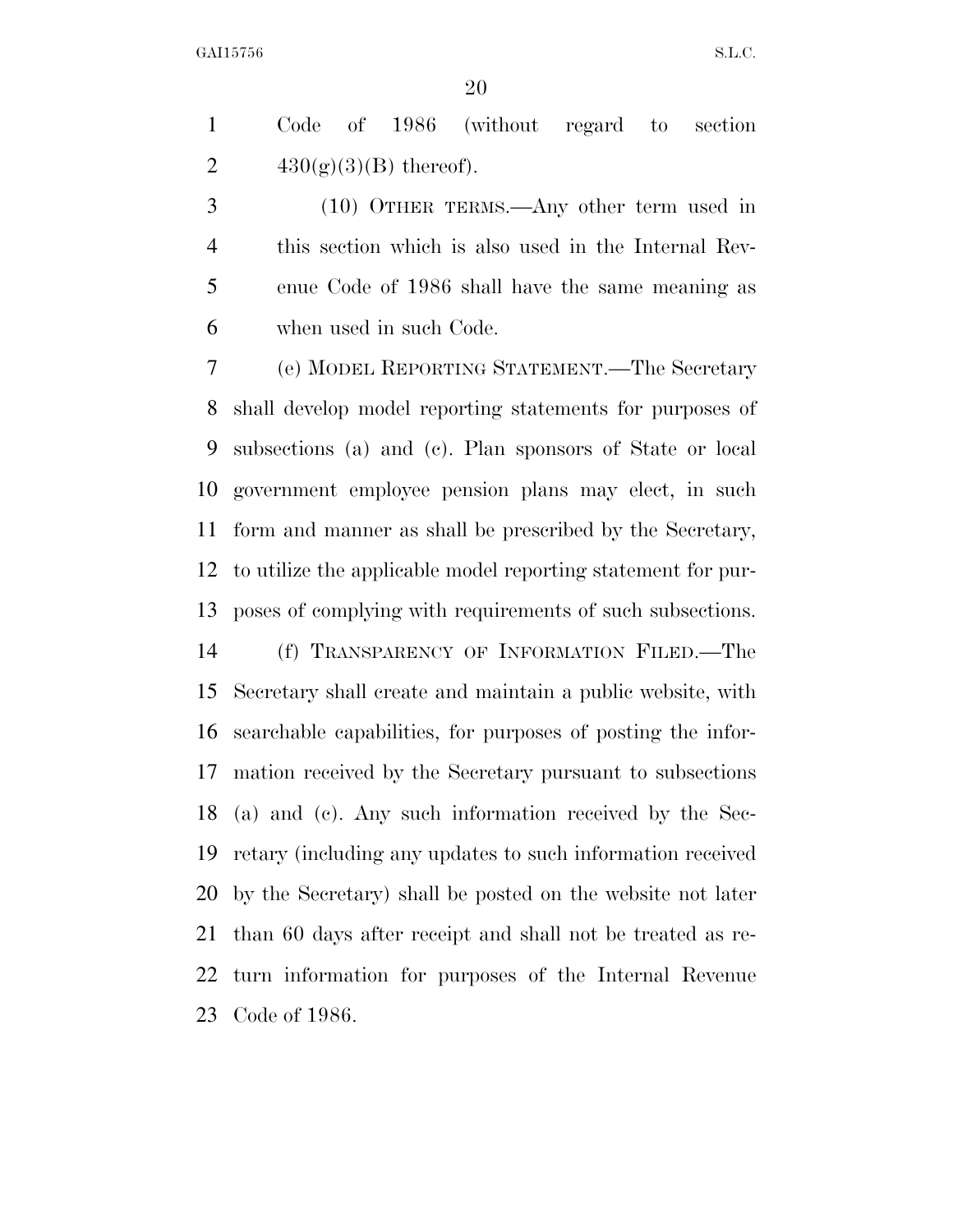| 1              | SEC. 203. ANNUITY ACCUMULATION RETIREMENT PLANS        |
|----------------|--------------------------------------------------------|
| $\overline{2}$ | OF EMPLOYEES OF STATE AND LOCAL GOV-                   |
| 3              | <b>ERNMENTS.</b>                                       |
| $\overline{4}$ | (a) IN GENERAL.—Part I of subchapter D of chapter      |
| 5              | 1 of the Internal Revenue Code of 1986 is amended by   |
| 6              | inserting after subpart E the following new subpart.   |
| 7              | "Subpart F-Annuity Accumulation Retirement             |
| 8              | <b>Plans for State and Local Government Employees.</b> |
|                | "Sec. 420A. Annuity accumulation retirement plans.     |
| 9              | "SEC. 420A. ANNUITY ACCUMULATION RETIREMENT PLANS.     |
| 10             | "(a) ANNUITY ACCUMULATION<br>RETIREMENT                |
| 11             | PLANS.—For purposes of this subpart—                   |
| 12             | " $(1)$ In GENERAL.—The term 'annuity accumu-          |
| 13             | lation retirement plan' means a State or local gov-    |
| 14             | ernmental retirement plan—                             |
| 15             | $\lq\lq$ which provides for the purchase, not          |
| 16             | less frequently than annually, of a qualified in-      |
| 17             | dividual deferred fixed income annuity contract        |
| 18             | for each participant which provides benefits           |
| 19             | based solely on the contributions by an em-            |
| 20             | ployer to an annuity provider and the actuarial        |
| 21             | assumptions specified in the annuity contract,         |
| 22             | and                                                    |
| 23             | $\lq\lq$ (B) which provides that $\lq$                 |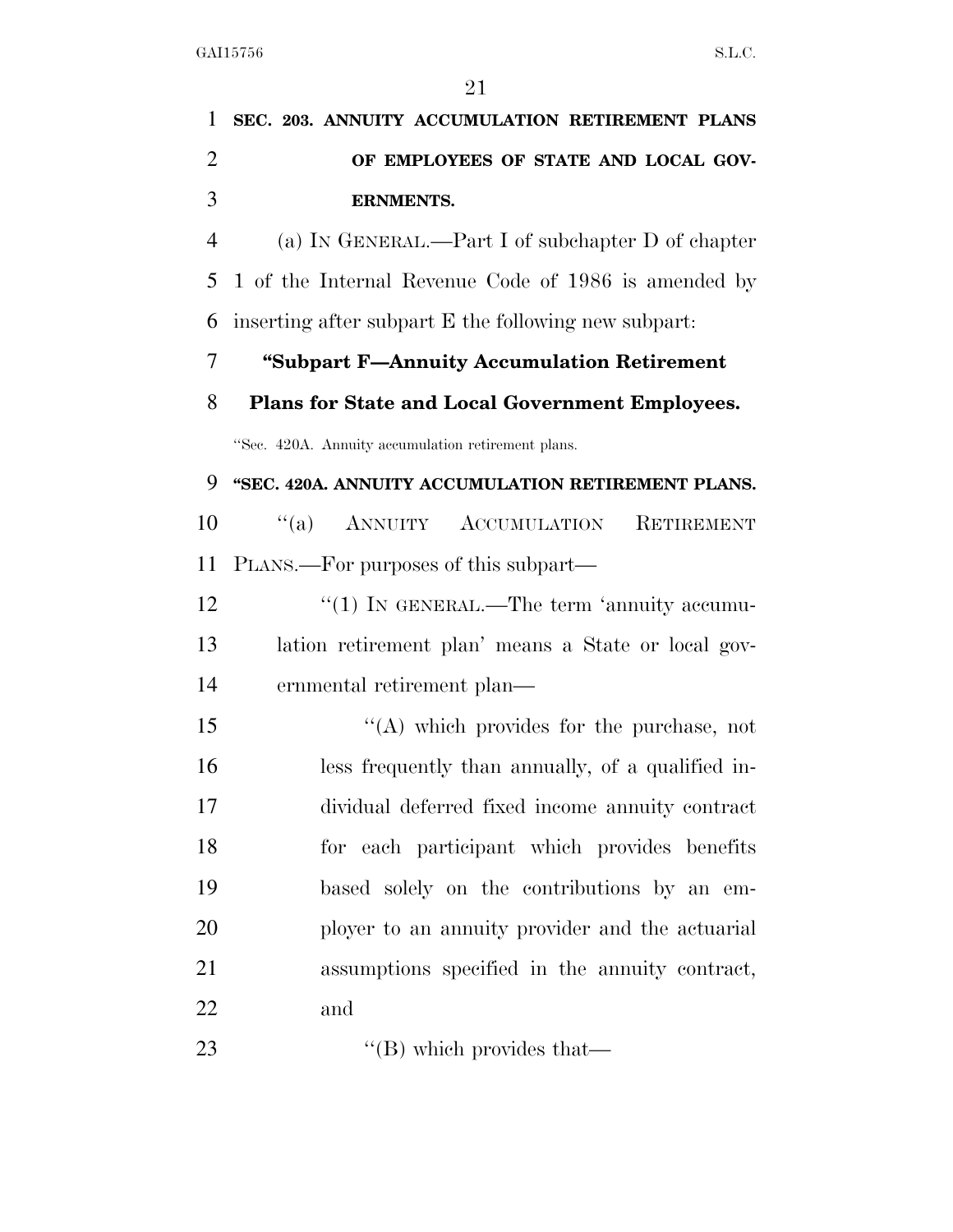| $\mathbf{1}$   | "(i) no contributions may be made                        |
|----------------|----------------------------------------------------------|
| $\overline{2}$ | under the plan other than contributions                  |
| 3              | described in subsection (c),                             |
| $\overline{4}$ | "(ii) contributions pursuant to the                      |
| 5              | plan on behalf of any eligible employee for              |
| 6              | any plan year, whether made annually or                  |
| $\tau$         | more frequently, are required to be paid                 |
| 8              | not later than 90 days after the close of                |
| 9              | the plan year to an annuity provider to                  |
| 10             | purchase a qualified individual deferred                 |
| 11             | fixed income annuity contract for the em-                |
| 12             | ployee, and                                              |
| 13             | "(iii) no benefits are provided by the                   |
| 14             | employer under the plan other than the                   |
| 15             | purchase of qualified individual deferred                |
| 16             | fixed income annuity contracts for eligible              |
| 17             | employees.                                               |
| 18             | Subject to the provisions of subsection $(d)(3)$ , noth- |
| 19             | ing in subparagraph (B)(iii) shall prohibit an em-       |
| 20             | ployer from establishing or maintaining a defined        |
| 21             | contribution plan or defined benefit plan or pro-        |
| 22             | viding any form of employee welfare benefit sepa-        |
| 23             | rately from the plan.                                    |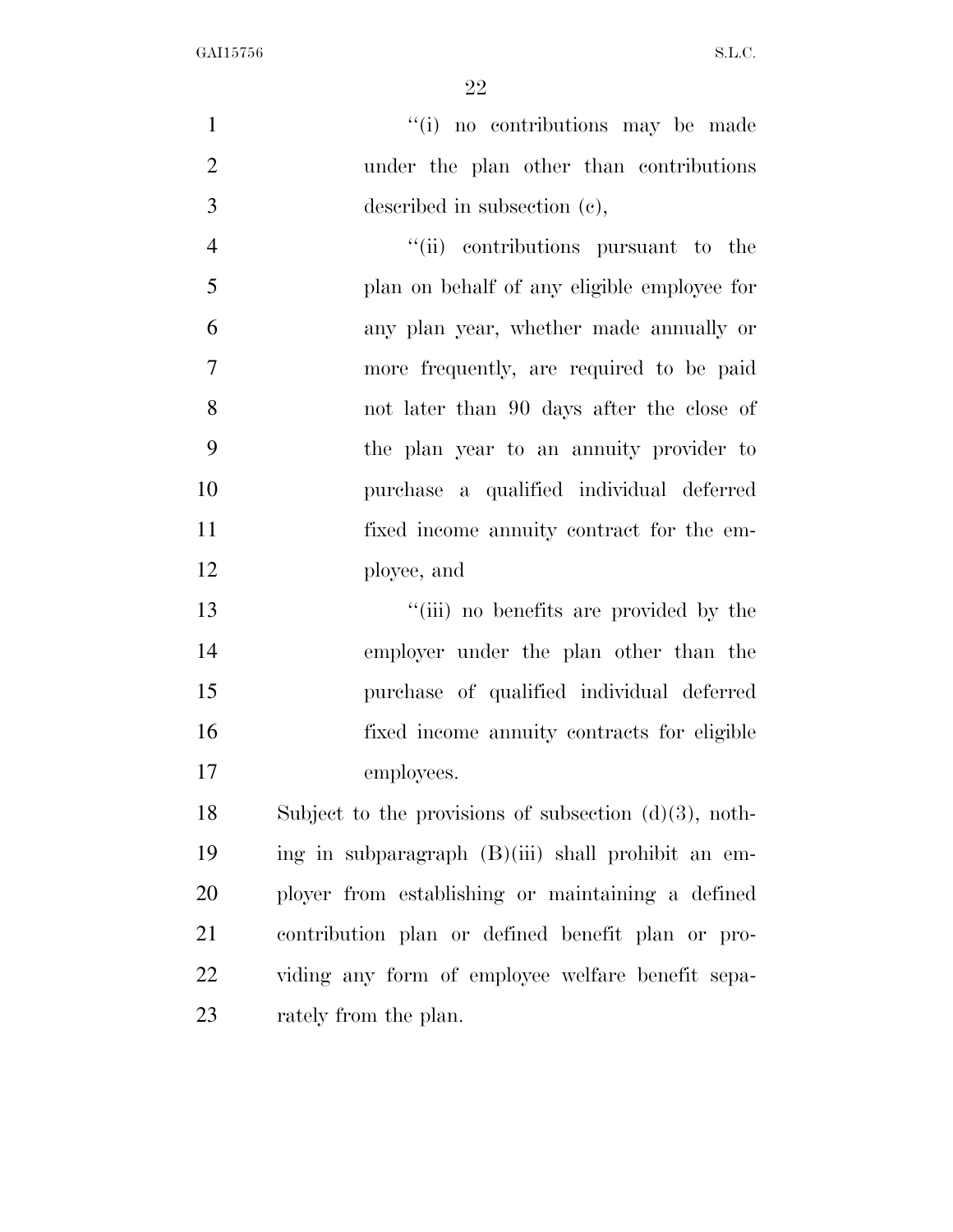1 "(2) PLAN STRUCTURE.—A plan will not be treated as an annuity accumulation retirement plan unless—

 ''(A) except as provided in subsection (e)(1), benefits under the plan are limited to a monthly payment for the life of the participant, commencing at the applicable age under sub-8 section  $(b)(1)(B)$ , as provided under the quali- fied individual deferred fixed income annuity contract purchased with the employer contribu- tions described in subsection (c) and issued to the participant, and

13 ''(B) the plan does not accumulate assets in trust or otherwise, and the employer has no ownership interest in any qualified individual deferred fixed income annuity contract issued to a participant.

18 "(3) REQUIREMENTS FOR ANNUITY CONTRACT PURCHASING PROCESS.—

20 "(A) In GENERAL.—A plan will not be treated as an annuity accumulation retirement plan unless the plan provides that individual de- ferred fixed income annuity contracts will be purchased through a process by which, with re-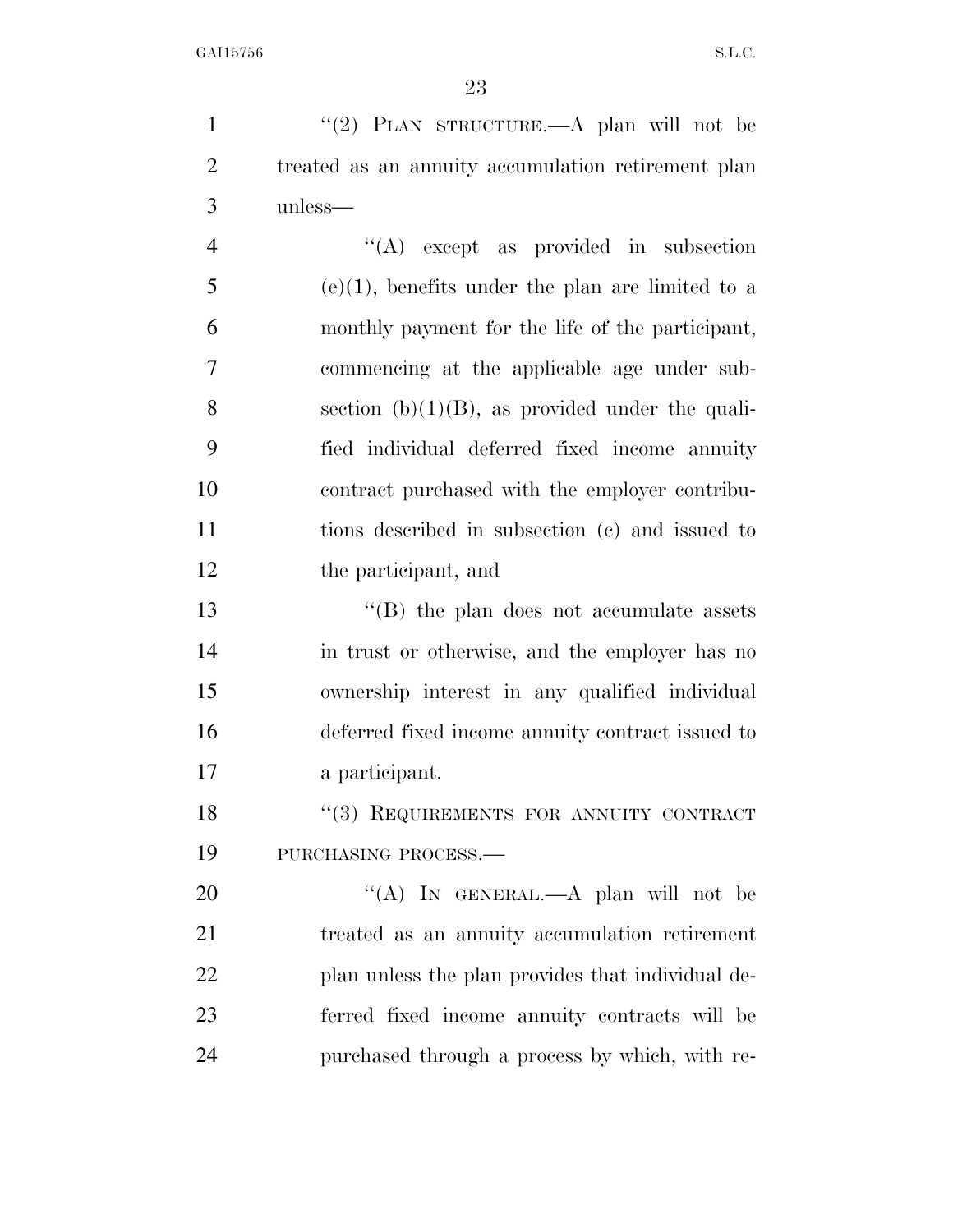|   | spect to each purchase under paragraph $(1)(A)$ , |
|---|---------------------------------------------------|
|   | the plan administrator—                           |
| 3 | "(i) obtains competitive bids, not less           |

 frequently than every 5 years, pursuant to a formal, public procurement process au- thorized under State law which requires in- stitutional pricing on a group contract basis from multiple annuity providers verified by the applicable State insurance regulator as properly licensed to meet the specifications in the procurement request, and

 $"$ (ii) selects 1 or more annuity pro- viders pursuant to a process that includes an objective, thorough, and analytical search to identify and select providers and the evaluation of an annuity provider's claims paying ability and creditworthiness. 19 "(B) PROHIBITION ON PROVIDING BEN-EFIT IN EXCHANGE FOR SELECTION.—An an-

 nuity provider shall not be treated as meeting the competitive bid requirements of subpara- graph (A)(i) if such provider, or any related party to (within the meaning of such term as applied by the State guaranty association) or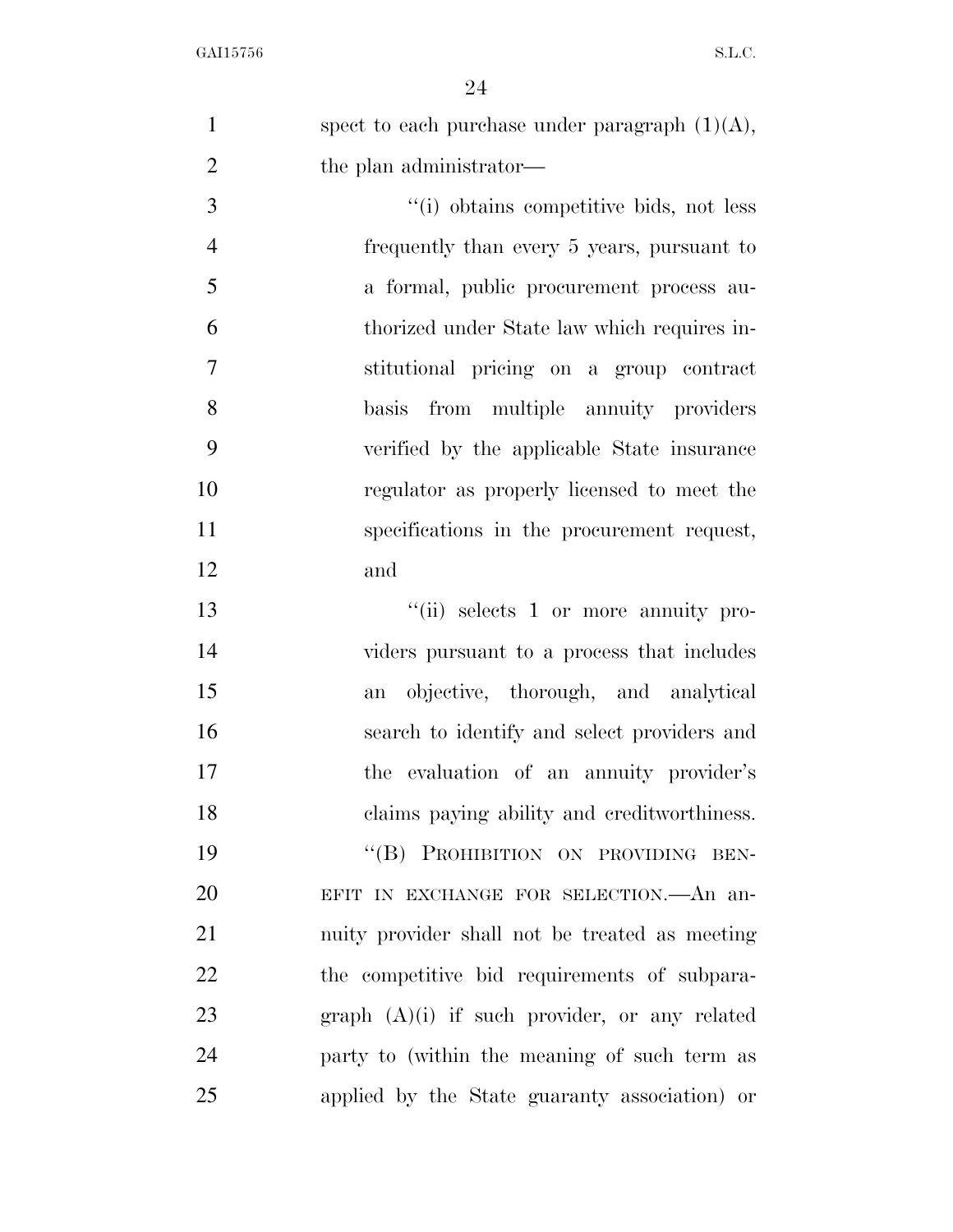| $\mathbf{1}$   | agent of such provider, on their own or on an-     |
|----------------|----------------------------------------------------|
| $\mathbf{2}$   | other's behalf, provides anything of value to any  |
| 3              | employee of a State or local government entity,    |
| $\overline{4}$ | or agency or instrumentality thereof, or to a      |
| 5              | plan administrator, in connection with the bid-    |
| 6              | ding process or the annuity purchase process       |
| $\overline{7}$ | described in subparagraph $(A)$ .                  |
| 8              | "(C) COMPLIANCE SAFE HARBOR.—A plan                |
| 9              | shall be deemed to meet the requirements of        |
| 10             | subparagraph (A) if the plan administrator ob-     |
| 11             | tains a determination in writing from the Office   |
| 12             | of Domestic Finance, Department of the Treas-      |
| 13             | ury, that such plan meets such requirements.       |
| 14             | Authority to issue such a determination shall      |
| 15             | not be delegated to any entity outside of the Of-  |
| 16             | fice of Domestic Finance.                          |
| 17             | GENERAL EXEMPTION<br>(4)<br>FROM<br><b>PENSION</b> |
| 18             | PLAN REQUIREMENTS.—Notwithstanding any other       |
| 19             | provision of this subchapter—                      |
| 20             | $\lq\lq$ except as provided in this section, no    |
| 21             | requirement of this subchapter otherwise appli-    |
| 22             | cable to a State or local governmental retire-     |
| 23             | ment plan shall apply to an annuity accumula-      |
| 24             | tion retirement plan, and                          |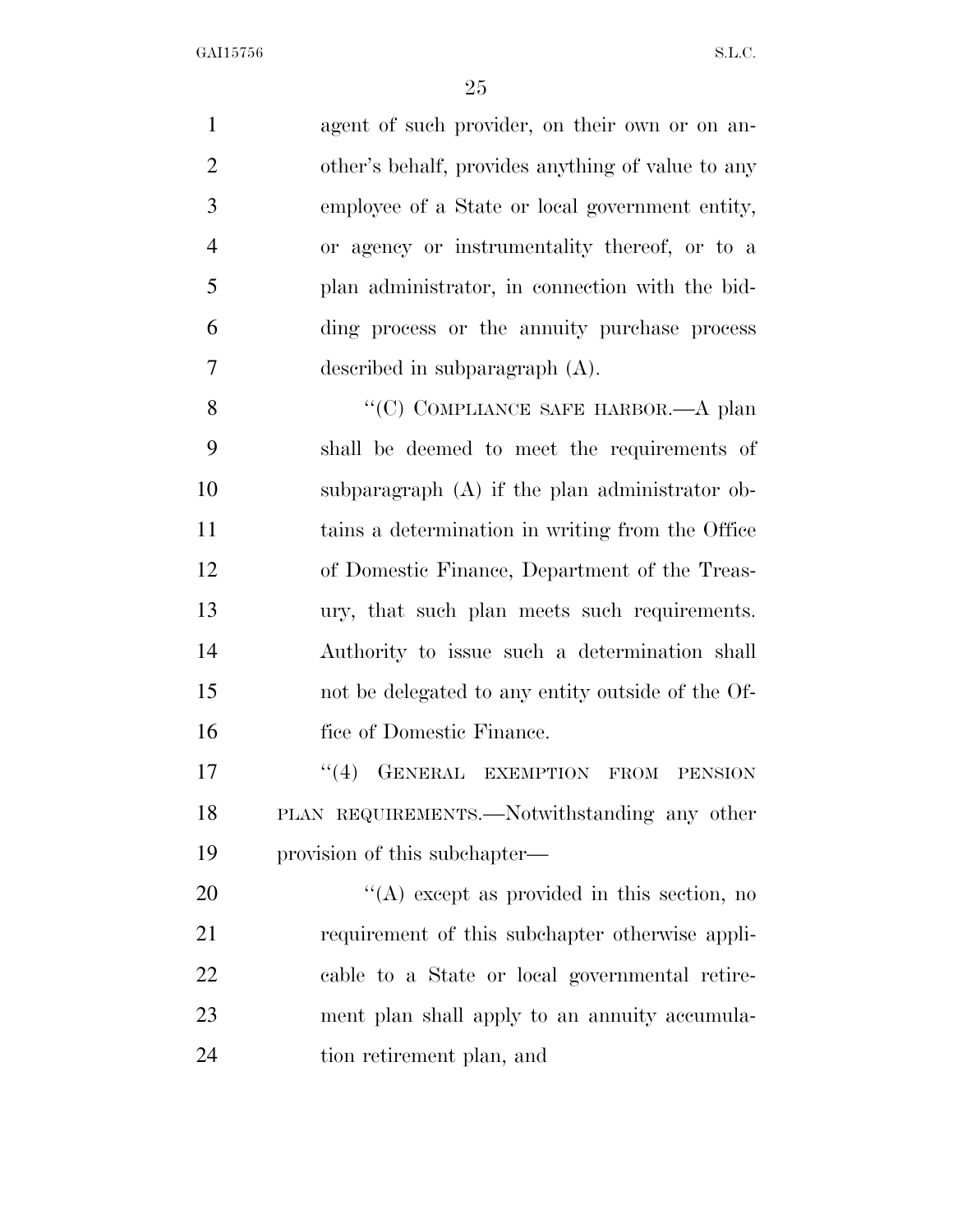| $\mathbf{1}$   | "(B) for purposes of this title other than                 |
|----------------|------------------------------------------------------------|
| $\overline{2}$ | any such requirements, an annuity accumula-                |
| 3              | tion retirement plan shall be treated as a de-             |
| $\overline{4}$ | fined benefit plan which meets the requirements            |
| 5              | of section $401(a)$ .                                      |
| 6              | "(b) QUALIFIED INDIVIDUAL DEFERRED FIXED IN-               |
| 7              | COME ANNUITY CONTRACT.—For purposes of this sub-           |
| 8              | part, the term 'qualified individual deferred fixed income |
| 9              | annuity contract' means, with respect to an employee for   |
| 10             | any plan year, an annuity contract issued by an annuity    |
| 11             | provider—                                                  |
| 12             | $\lq(1)$ which is—                                         |
| 13             | $\lq\lq$ and individual annuity contract, or               |
| 14             | "(B) an individual certificate of benefits                 |
| 15             | issued to the employee under a group annuity               |
| 16             | contract,                                                  |
| 17             | $f'(2)$ except as provided in subsection (e), under        |
| 18             | the terms of which—                                        |
| 19             | "(A) the monthly annuity payments during                   |
| 20             | the period described in subparagraph (B) are in            |
| 21             | equal installments and are fixed at the time of            |
| 22             | purchase, and                                              |
| 23             | $\lq\lq$ the entire interest of the employee in            |
| 24             | the contract will be distributed in the form of            |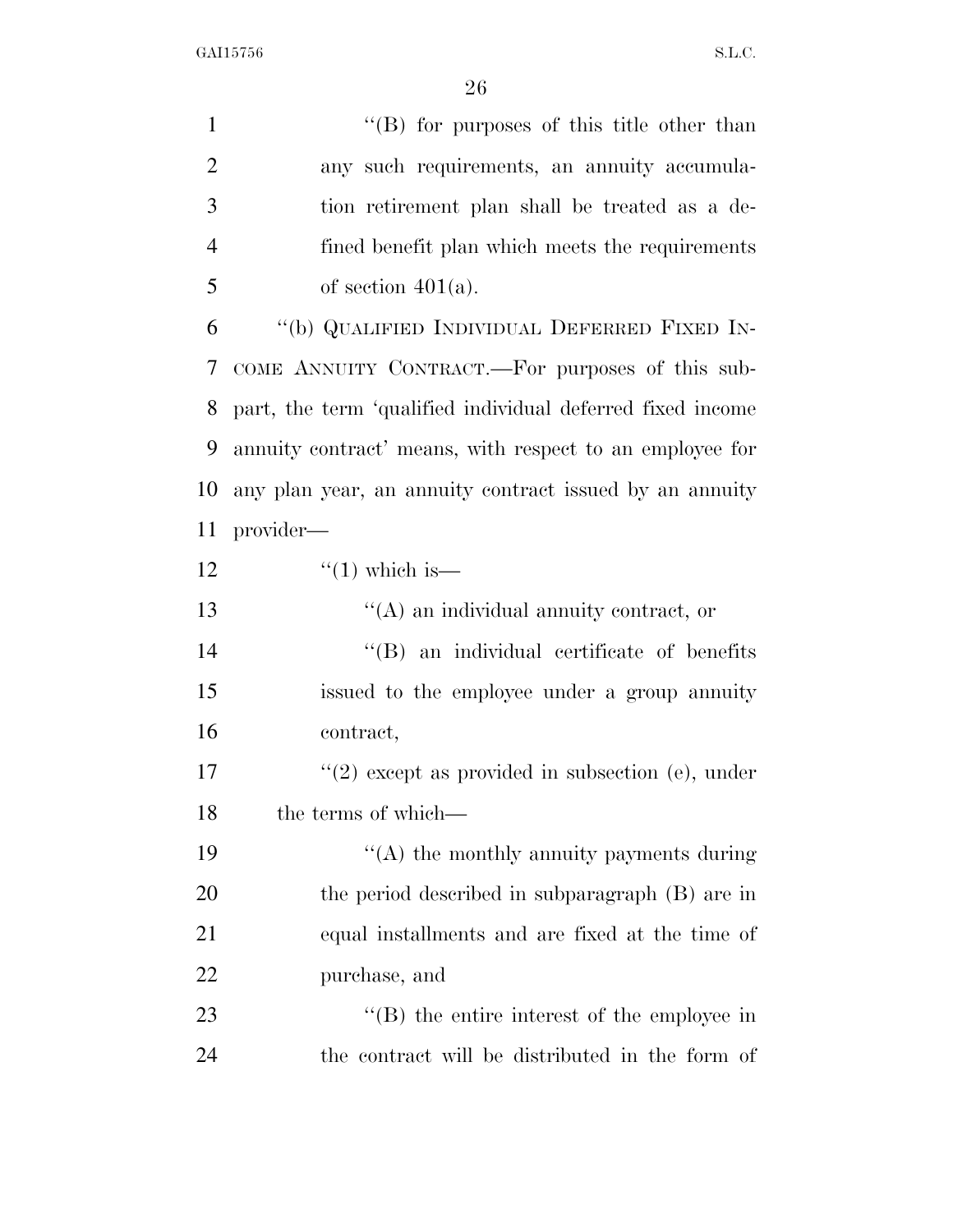| $\mathbf{1}$   | monthly annuity payments under a single life                 |
|----------------|--------------------------------------------------------------|
| $\overline{2}$ | annuity, beginning on the later of—                          |
| 3              | "(i) the date the employee attains                           |
| $\overline{4}$ | $age-$                                                       |
| 5              | "(I) $50$ (or a later date specified                         |
| 6              | by the State), in the case of a public                       |
| $\tau$         | safety employee, and                                         |
| 8              | "(II) 62 (or a later date specified                          |
| 9              | by the State), in the case of any other                      |
| 10             | employee, or                                                 |
| 11             | "(ii) in the case of a contract pur-                         |
| 12             | chased after the date the employee attains                   |
| 13             | such age, the 1st day of the 1st calendar                    |
| 14             | year beginning after the calendar year in                    |
| 15             | which such contract was purchased,                           |
| 16             | $\cdot\cdot$ (3) the purchase price of which is equal to the |
| 17             | contributions described in subsection (c) with respect       |
| 18             | to the employee for the plan year in which it is pur-        |
| 19             | chased,                                                      |
| 20             | $\cdot$ (4) under which the employee's rights are non-       |
| 21             | forfeitable,                                                 |
| 22             | $\cdot\cdot$ (5) under which no loan may be made with re-    |
| 23             | spect to any portion of any interest in the contract,        |
| 24             | and                                                          |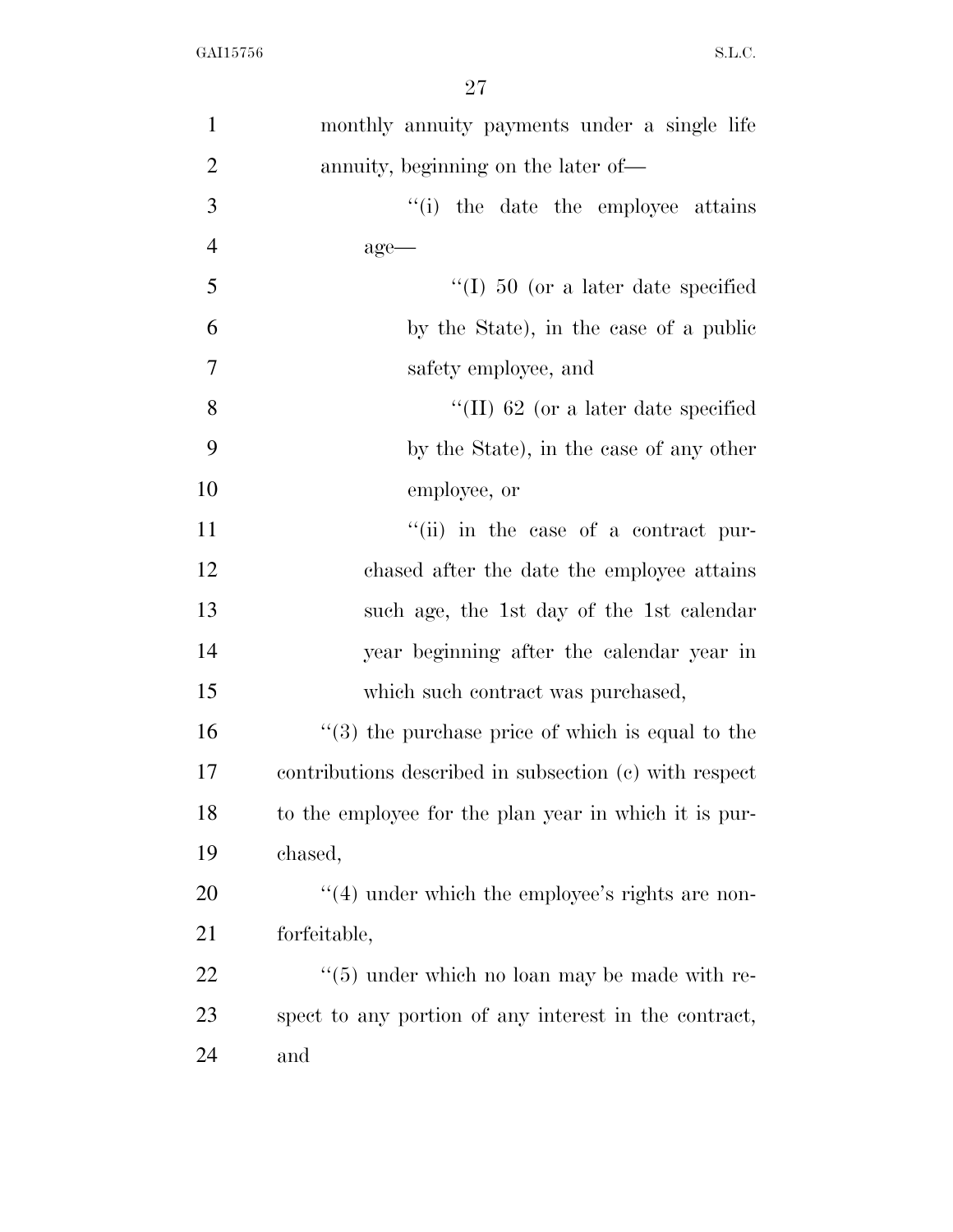1  $\frac{4}{6}$  except as provided in subsection (e)(2), no portion of any interest in the contract may be as-signed, alienated, or pledged as collateral.

 In the case of a certificate described in paragraph (1)(B), any reference in this section (other than paragraph (1)) to an annuity contract shall be treated as a reference to the portion of the group annuity contract to which such certificate relates.

9 "(c) CONTRIBUTION REQUIREMENTS AND LIMITA-10 TIONS.—For purposes of subsection  $(a)(1)(B)$ —

 $\frac{1}{1}$  The plan must provide that the only contributions which may be made pursuant to the plan for any plan year are nonelective con- tributions (within the meaning of section  $401(k)(11)(B(ii))$  made by the employer for the purchase of qualified individual deferred fixed in-come annuity contracts which are—

18 "(A) made on behalf of each eligible em-ployee for the plan year, and

20 "'(B) equal to a percentage of the employ- ee's compensation which (except as provided in this paragraph) is determined not later than 23 the start of the plan year.

 An employer shall not be treated as failing to meet the requirements of this paragraph merely because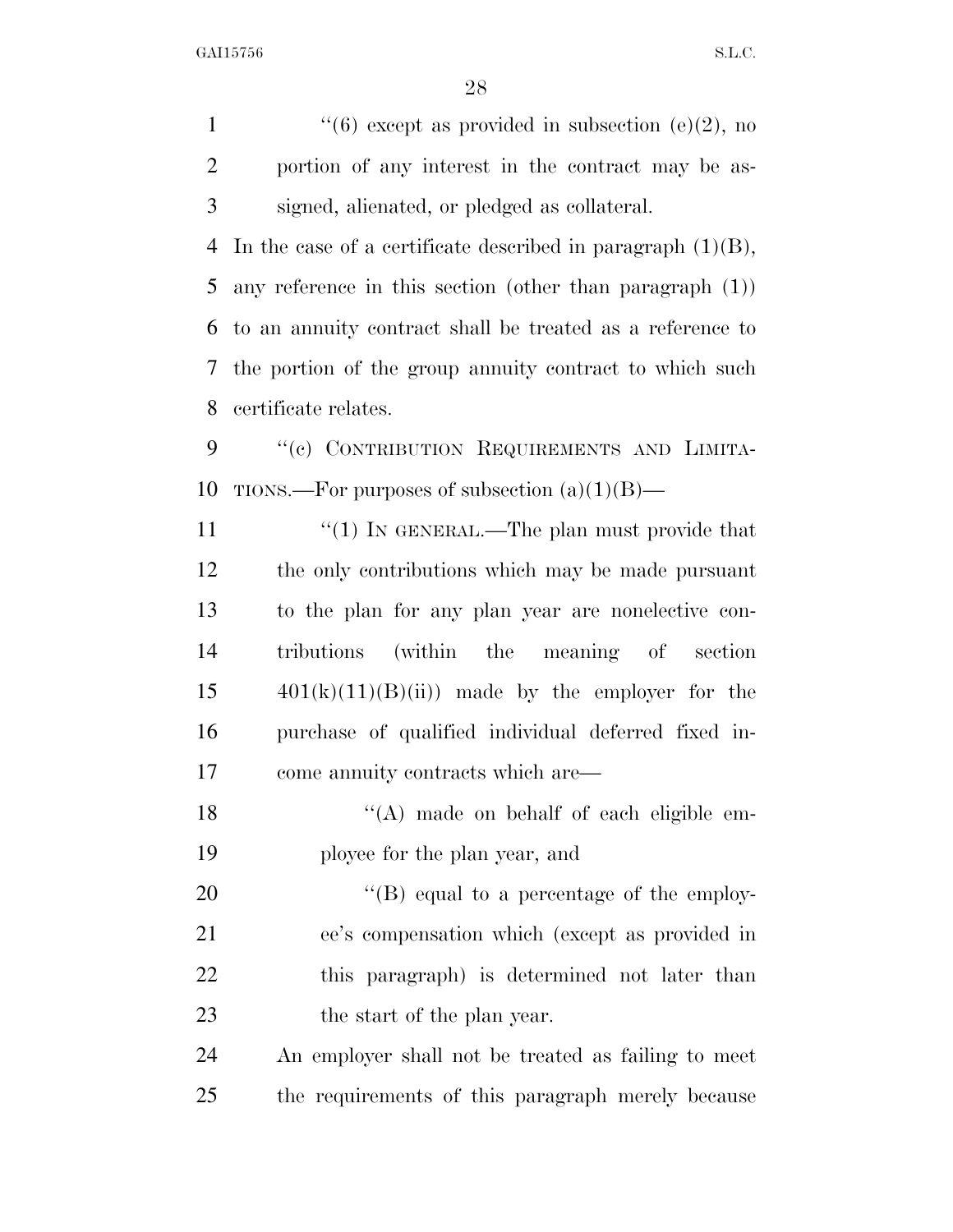| $\mathbf{1}$   | the plan allows the employer to elect to reduce the    |
|----------------|--------------------------------------------------------|
| $\overline{2}$ | percentage under subparagraph (B), or not to make      |
| 3              | any contributions pursuant to the plan, for any pe-    |
| $\overline{4}$ | riod for all employees, and the employer so elects not |
| 5              | later than the start of the plan year.                 |
| 6              | "(2) LIMITS BASED ON COMPENSATION.-                    |
| 7              | "(A) LIMITATION.—                                      |
| 8              | "(i) IN GENERAL.—The compensation                      |
| 9              | taken into account under paragraph $(1)(B)$            |
| 10             | with respect to an employee for any year               |
| 11             | shall not exceed the limitation in effect for          |
| 12             | such year under section $401(a)(17)$ .                 |
| 13             | "(ii) COMPENSATION.—For purposes                       |
| 14             | of this subparagraph, the term 'compensa-              |
| 15             | tion' means includible compensation as de-             |
| 16             | fined in section $403(b)(3)$ , including any           |
| 17             | amount paid by an employer on behalf of                |
| 18             | the employee for a qualified deferred fixed            |
| 19             | income annuity contract.                               |
| 20             | "(B) PERCENTAGE LIMITATION.-                           |
| 21             | "(i) IN GENERAL.—The percentage                        |
| 22             | under paragraph $(1)(B)$ for any period                |
| 23             | shall not exceed—                                      |
| 24             | "(I) 30 percent in the case of a                       |
| 25             | public safety employee, or                             |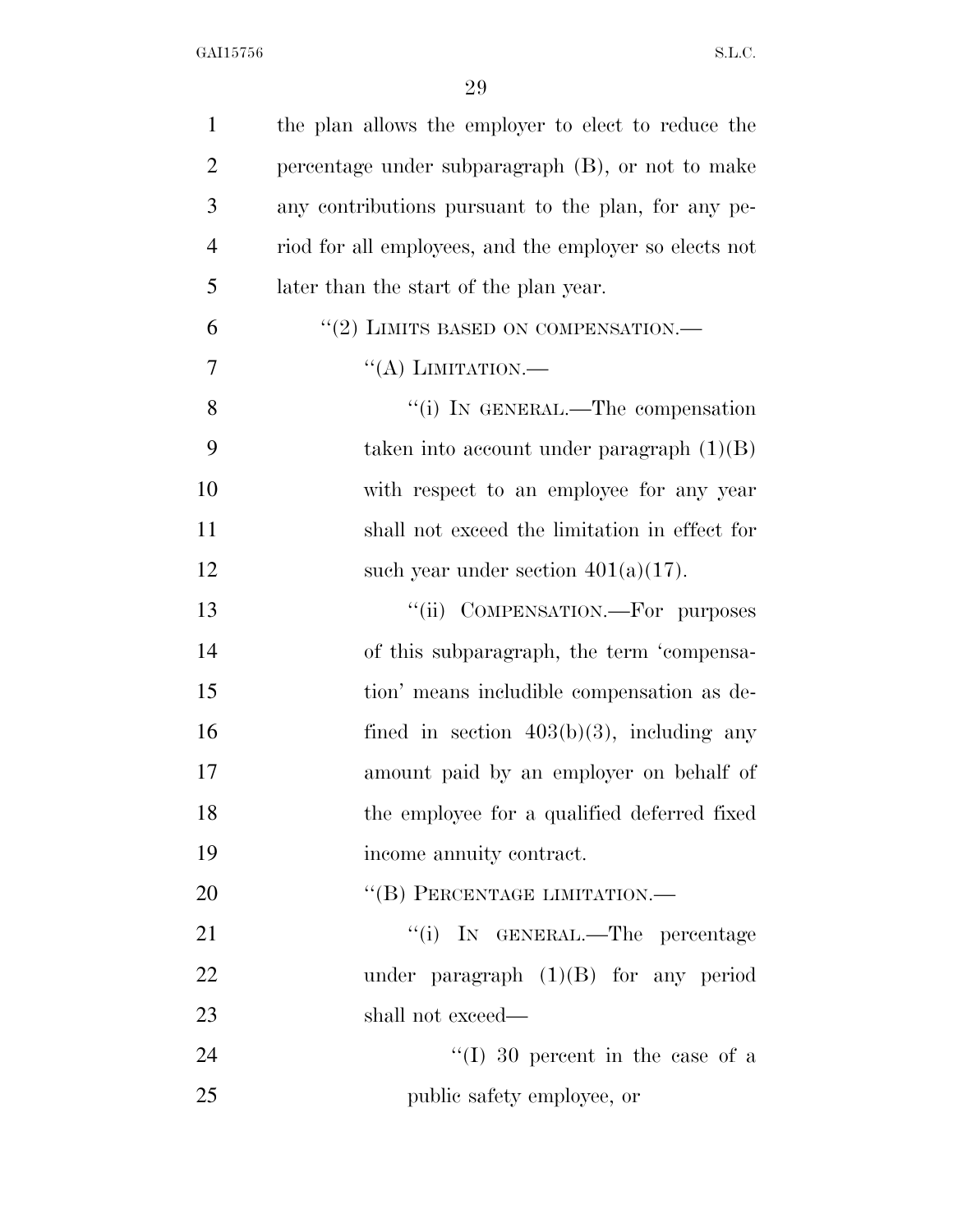| $\mathbf{1}$   | "(II) 20 percent in the case of                   |
|----------------|---------------------------------------------------|
| $\overline{2}$ | any other employee.                               |
| 3              | "(ii) ELECTION OF HIGHER PERCENT-                 |
| $\overline{4}$ | AGE FOR CERTAIN EMPLOYEES.—A plan                 |
| 5              | may elect to provide a higher percentage          |
| 6              | under paragraph $(1)(B)$ than that specified      |
| 7              | under clause (i)—                                 |
| 8              | $\lq\lq$ (I) in the case of any of the            |
| 9              | first 10 plan years after adoption of             |
| 10             | the plan, for all employees who have              |
| 11             | attained age 40 before the beginning              |
| 12             | of such plan year, and                            |
| 13             | $\lq\lq$ (II) in the case of any subse-           |
| 14             | quent plan year, for all employees who            |
| 15             | have attained age 50 (age 40 in the               |
| 16             | case of a public safety employee) be-             |
| 17             | fore the beginning of such plan year,             |
| 18             | except that in no case may such percentage        |
| 19             | exceed 25 percent (35 percent in the case)        |
| 20             | of a public safety employee).                     |
| 21             | "(C) AGGREGATION RULE.—All plans of               |
| 22             | an employer treated as a single plan for pur-     |
| 23             | poses of section 415 shall be treated as a single |
| 24             | plan for purposes of this paragraph.              |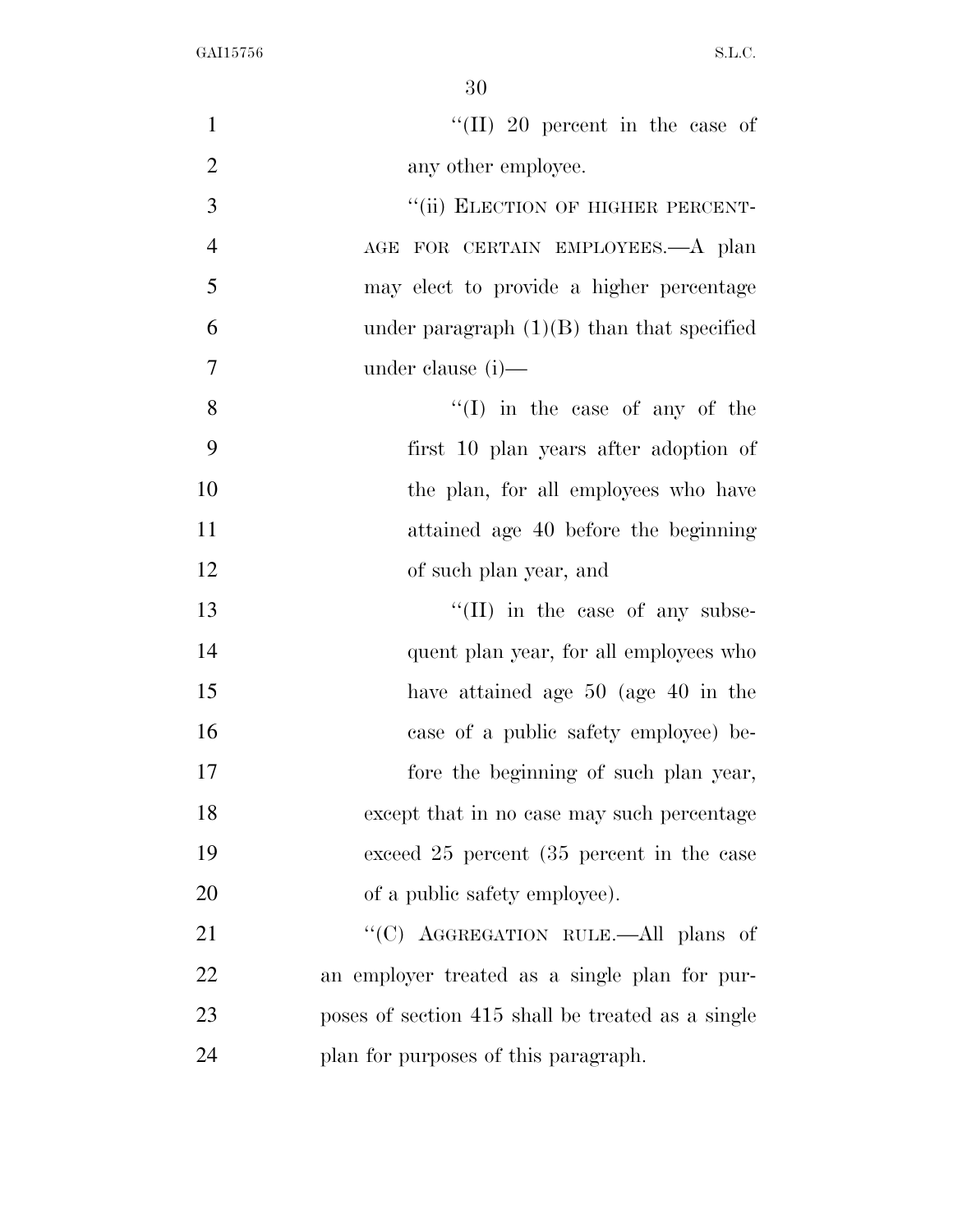1 "(d) TAX TREATMENT OF ANNUITY ACCUMULATION RETIREMENT PLANS.—

3 "(1) TAXATION OF ELIGIBLE EMPLOYEE.—The amount actually paid to a distributee under a quali- fied individual deferred fixed income annuity con- tract shall be taxable to the distributee under section 72.

8 "(2) TREATMENT OF EMPLOYER CONTRIBU- TIONS.—Contributions made by an employer for the purchase of a qualified individual deferred fixed in- come annuity contract under an annuity accumula- tion retirement plan shall be excluded from the gross income of the employee.

14 "(3) INCLUSION IN INCOME OF EXCESS CON- TRIBUTIONS OR CONTRIBUTIONS FOR PARTICIPANTS IN ANOTHER DEFINED BENEFIT PLAN OF AN EM-PLOYER.—

18 "(A) EXCESS CONTRIBUTIONS.—Except as provided in subparagraph (B), if—

 $\frac{1}{1}$  contributions are made for any 21 plan year by an employer on behalf of an employee in excess of the limit determined 23 after application of subsection  $(c)(2)$ , the employee shall include in gross income an amount equal to such excess, or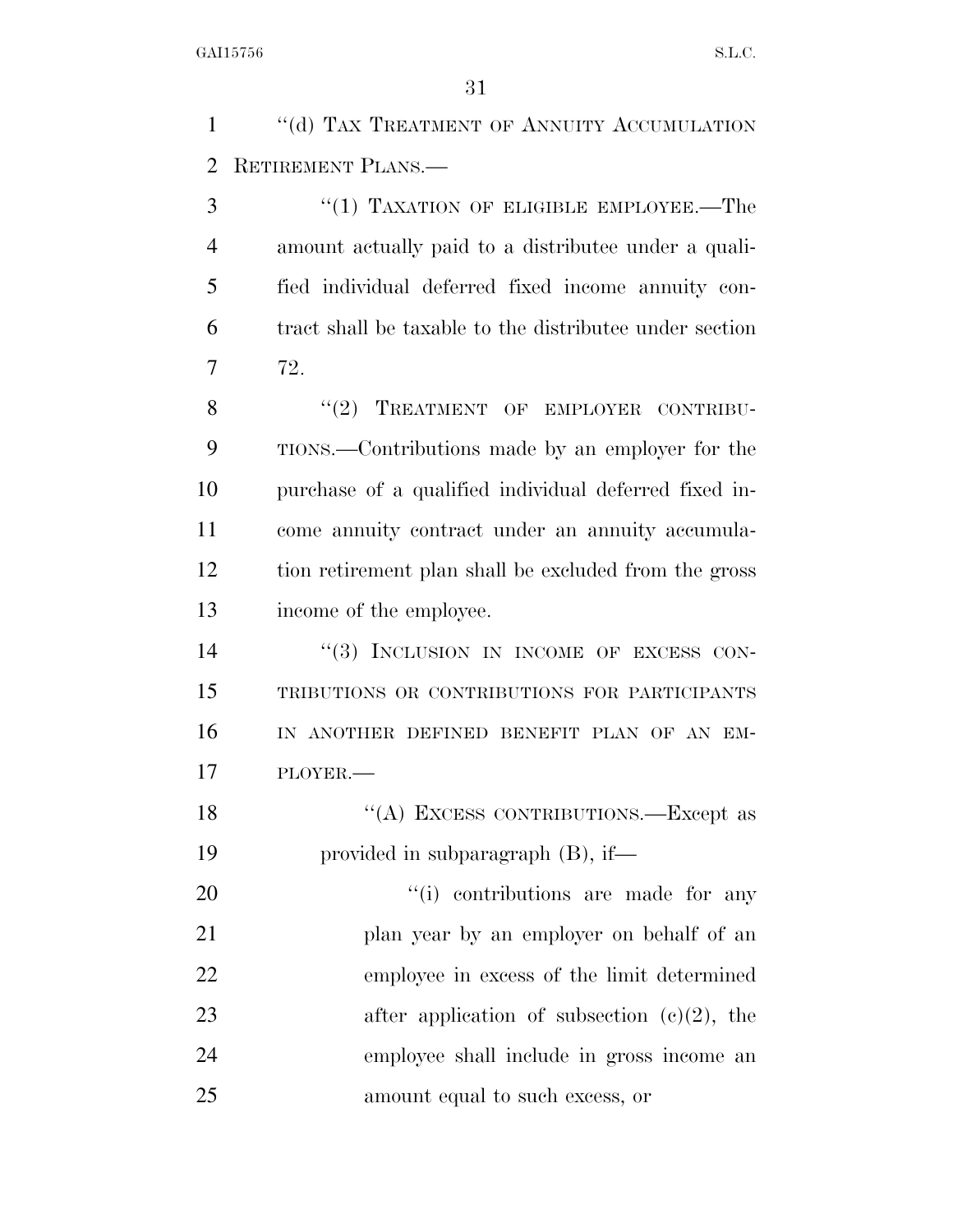$''(ii)$  an employee for whom such con-2 tributions are made for any plan year ac- crues benefits (for any period of service for which such contributions were made) under any other defined benefit plan of the employer which is not an annuity accumu- lation retirement plan, the employee shall include in gross income an amount equal to such contributions. 10 "(B) EXCEPTION FOR PREMIUMS RE- FUNDED.—Subparagraph (A) shall not apply with respect to contributions on behalf of an employee for any plan year if, not later than 6

 months after the last day of the plan year, the contributions described in subparagraph (A) used to purchase a qualified individual deferred fixed income annuity contract for the employee are refunded to the employer.

19 "'(C) TAXABLE YEAR OF INCLUSION.—Any amount under subparagraph (A) shall be in- cludible in gross income of the employee for the 22 taxable year which includes the date which is 6 months after the last day of the plan year.

24 "(D) INVESTMENT IN THE CONTRACT. Any amount included in gross income shall not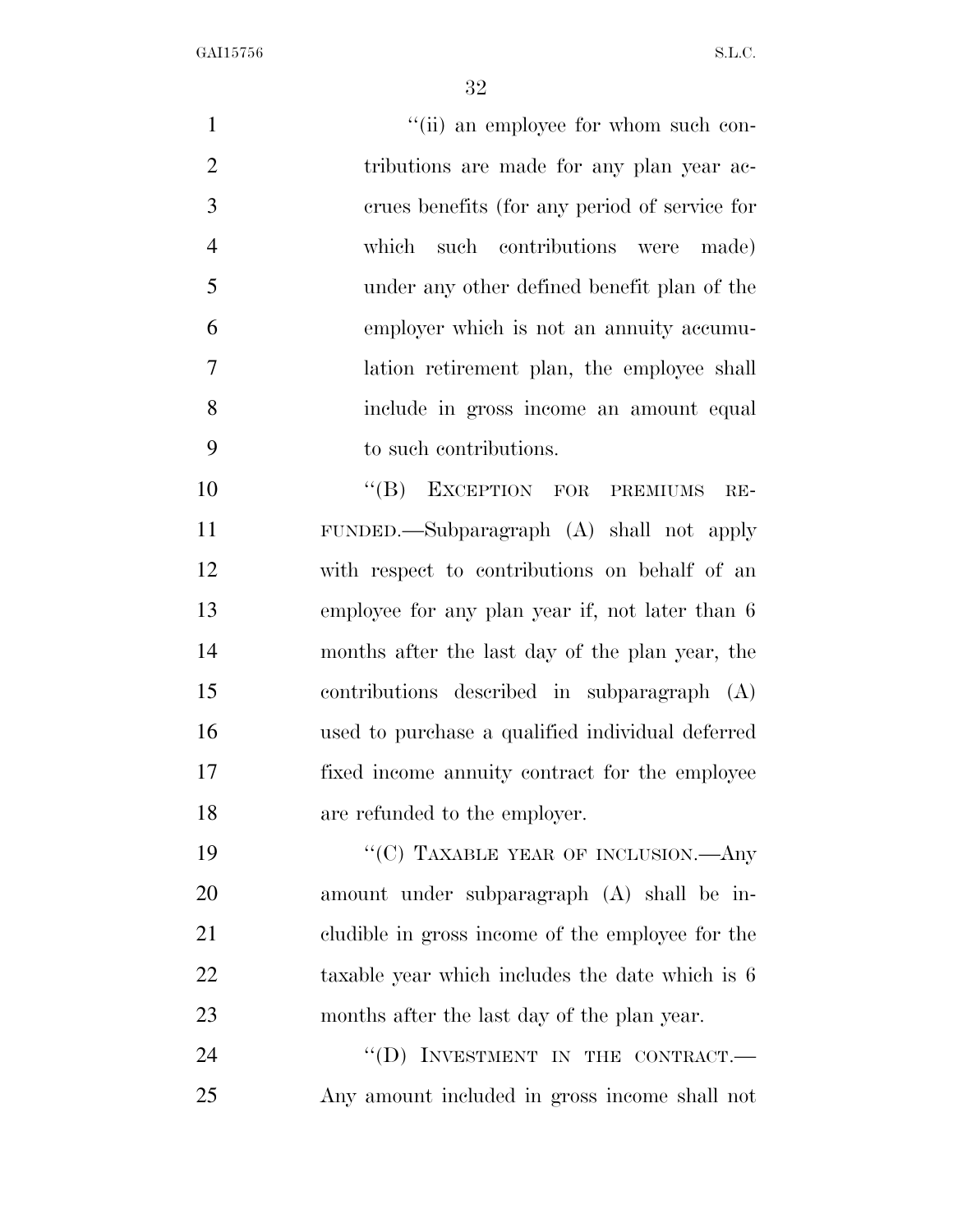| $\mathbf{1}$   | be treated as investment in the contract for             |
|----------------|----------------------------------------------------------|
| $\overline{2}$ | purposes of section 72.                                  |
| 3              | "(e) SPECIAL RULES.—                                     |
| $\overline{4}$ | "(1) EMPLOYER OPTION TO PROVIDE ALTER-                   |
| 5              | NATIVE BENEFIT FORMS.—At the option of an em-            |
| 6              | ployer, a qualified individual deferred fixed income     |
| 7              | annuity contract may provide 1 or more of the fol-       |
| 8              | lowing optional benefits:                                |
| 9              | "(A) Distribution under a joint and sur-                 |
| 10             | vivor annuity.                                           |
| 11             | $\lq\lq$ (B) An annual adjustment in the amount          |
| 12             | of benefit payments based on a fixed percentage          |
| 13             | not to exceed 3 percent.                                 |
| 14             | "(C) A 10-year period certain and life pay-              |
| 15             | ment option.                                             |
| 16             | If an employer provides for 1 or more of such op-        |
| 17             | tional benefits, the contract shall provide that an      |
| 18             | employee may elect any of the options provided at        |
| 19             | the time payments commence under the contract.           |
| 20             | CERTAIN JUDGMENTS<br>(2)<br><b>AND</b><br><b>SETTLE-</b> |
| 21             | MENTS.—Paragraphs $(2)(B)$ and $(5)$ of subsection       |
| 22             | (b) shall not apply to any offset of an employee's       |
| 23             | benefits payable under an annuity contract—              |
| 24             | "(A) pursuant to-                                        |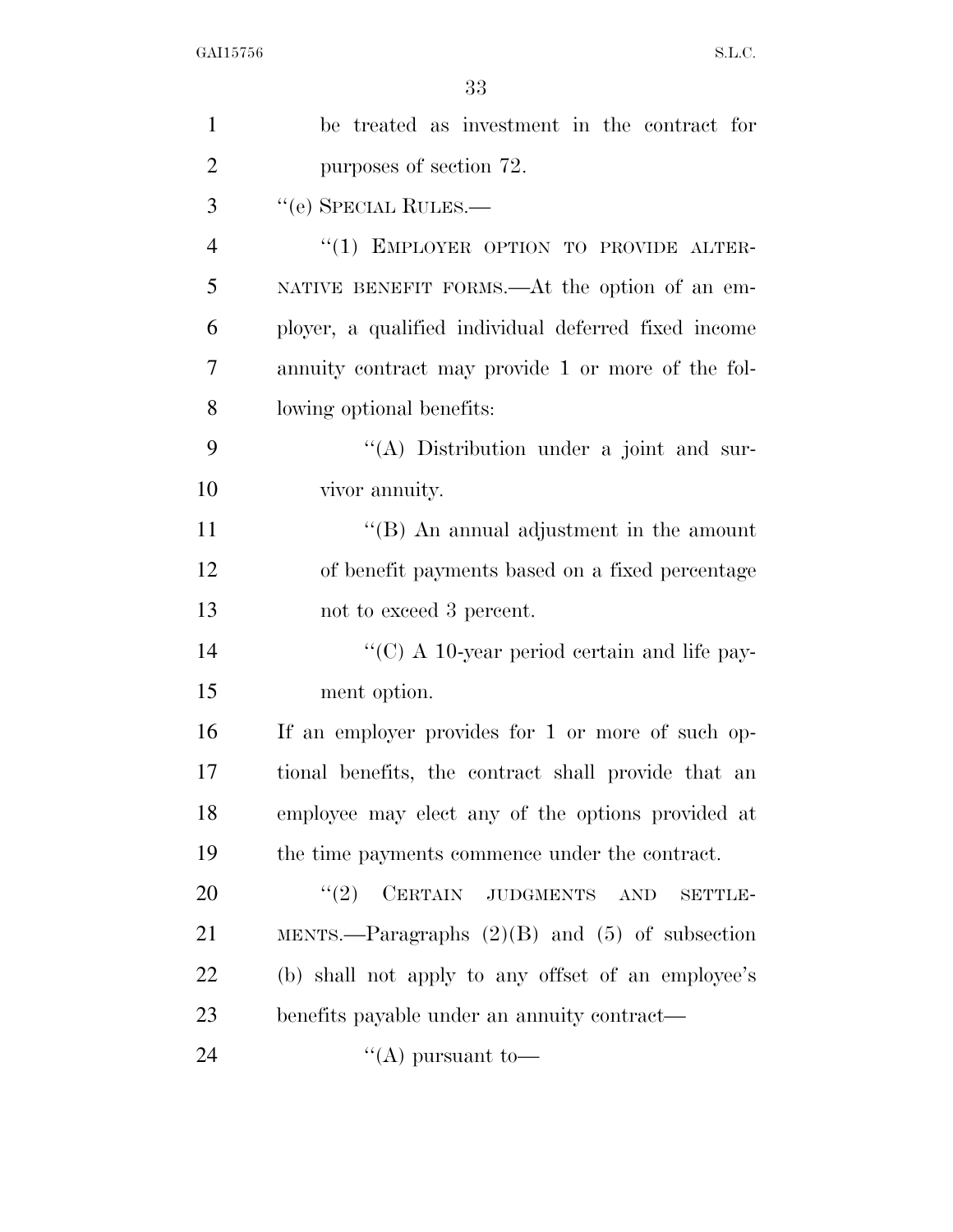| $\mathbf{1}$   | "(i) the enforcement of a levy under                    |
|----------------|---------------------------------------------------------|
| $\overline{2}$ | 6331 or the collection by the<br>section                |
| 3              | United States of a judgment resulting                   |
| $\overline{4}$ | from an unpaid tax assessment, or                       |
| 5              | $``(ii)$ the enforcement of a fine im-                  |
| 6              | posed as part of a criminal sentence under              |
| 7              | subchapter C of chapter $227$ of title 18,              |
| 8              | United States Code, or an order of restitu-             |
| 9              | tion made pursuant to such title, or                    |
| 10             | $\lq\lq (B)$ to the extent required under any           |
| 11             | State tax, criminal, or domestic relations law.         |
| 12             | "(f) DEFINITIONS.—For purposes of this section—         |
| 13             | $``(1)$ STATE OR LOCAL GOVERNMENTAL RETIRE-             |
| 14             | MENT PLAN.—The term 'State or local governmental        |
| 15             | retirement plan' means a governmental plan pro-         |
| 16             | viding for the deferral of compensation which is es-    |
| 17             | tablished and maintained for its employees by a         |
| 18             | State, a political subdivision of a State, or an agency |
| 19             | or instrumentality of any such entity. The term         |
| 20             | 'State' includes any possession or territory of the     |
| 21             | United States, including a possession described in      |
| 22             | section $7701(d)$ .                                     |
| 23             | $``(2)$ GENERAL DEFINITIONS.—                           |
| 24             | "(A) ELIGIBLE EMPLOYEE.—The term 'eli-                  |
| 25             | gible employee' means, with respect to any              |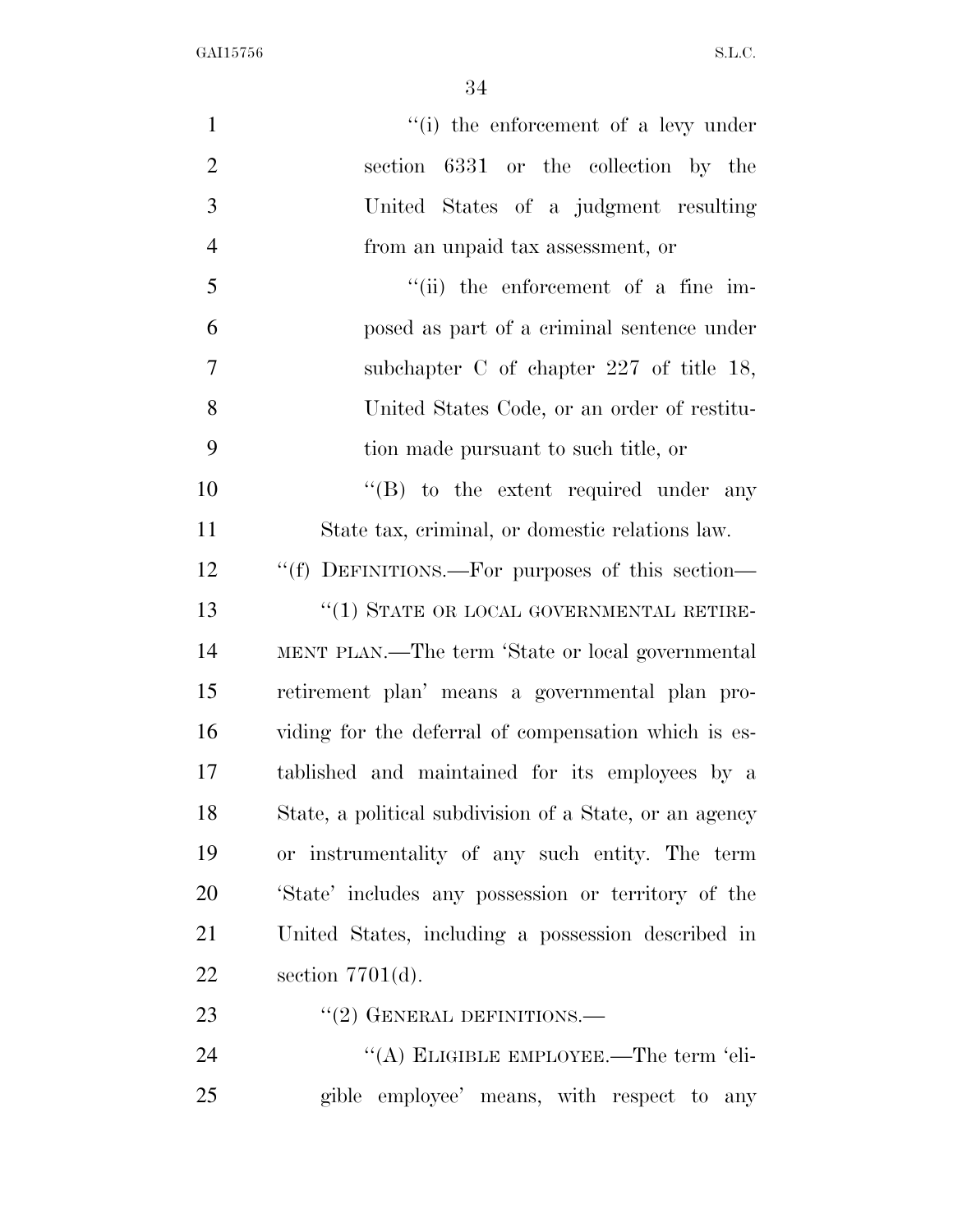State or local governmental retirement plan, any officer or employee (other than a con-tractor) eligible to participate in the plan.

4 "(B) ANNUITY PROVIDER.—The term 'an- nuity provider' means any company which is li- censed to do business as a life insurance com- pany under the laws of the State in which a qualified individual deferred fixed income annu- ity contract to which this subchapter applies is to be issued.

11 ""(C) PUBLIC SAFETY EMPLOYEE.—The term 'public safety employee' means any em- ployee of a State or political subdivision of a State who provides police protection, fire- fighting services, or emergency medical services for any area within the jurisdiction of such State or political subdivision.''.

 (b) FICA EXEMPTION.—Paragraph (5) of section 3121(a) of the Internal Revenue Code of 1986 is amended by striking ''or'' at the end of subparagraph (H), by strik- ing the semicolon at the end of subparagraph (I) and in- serting '', or'', and by adding at the end the following new subparagraph: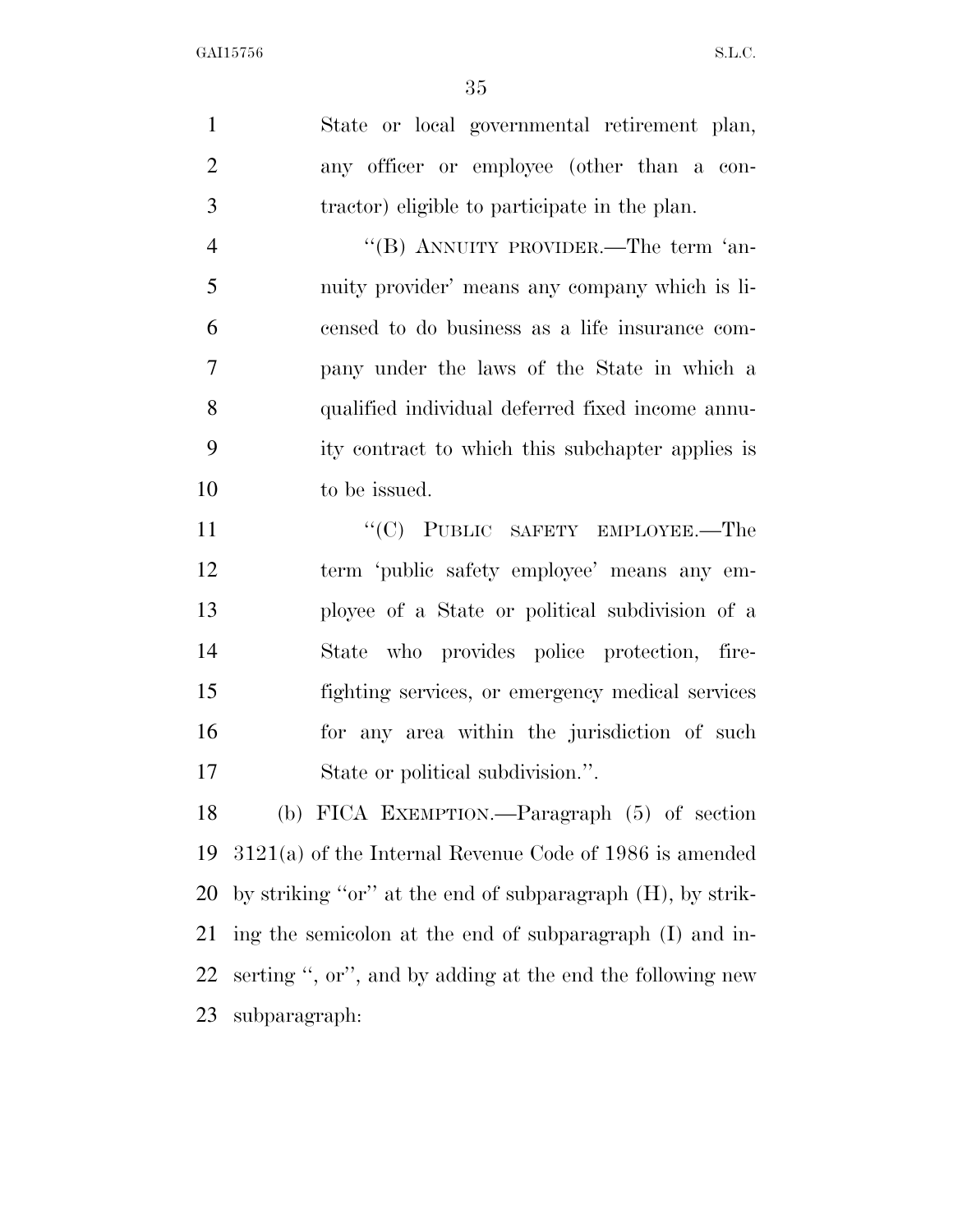1  $\langle G \rangle$  under an annuity accumulation retire- ment plan for the purchase of annuity contracts 3 under section 420A;".

 (c) INCLUSION OF AMOUNT FOR THE PURCHASE OF ANNUITY CONTRACTS ON W–2.—Subsection (a) of section 6051 of the Internal Revenue Code of 1986 is amended by striking ''and'' at the end of paragraph (13), by strik- ing the period at the end of paragraph (14)(B) and insert- ing '', and'', and by inserting after paragraph (14) the following new paragraph:

 $\frac{11}{15}$  ''(15) the total amount contributed under an annuity accumulation retirement plan for the pur-chase of annuity contracts under section 420A.''.

 (d) CLERICAL AMENDMENT.—The table of subparts for part I of subchapter D of chapter 1 of the Internal Revenue Code of 1986 is amended by inserting after the item relating to subpart E the following new item:

''SUBPART F—ANNUITY ACCUMULATION RETIREMENT PLANS FOR STATE AND LOCAL GOVERNMENT EMPLOYEES''.

 (e) EFFECTIVE DATE.—Except as provided in sub- section (b), the amendments made by this section shall apply to years beginning after December 31, 2015.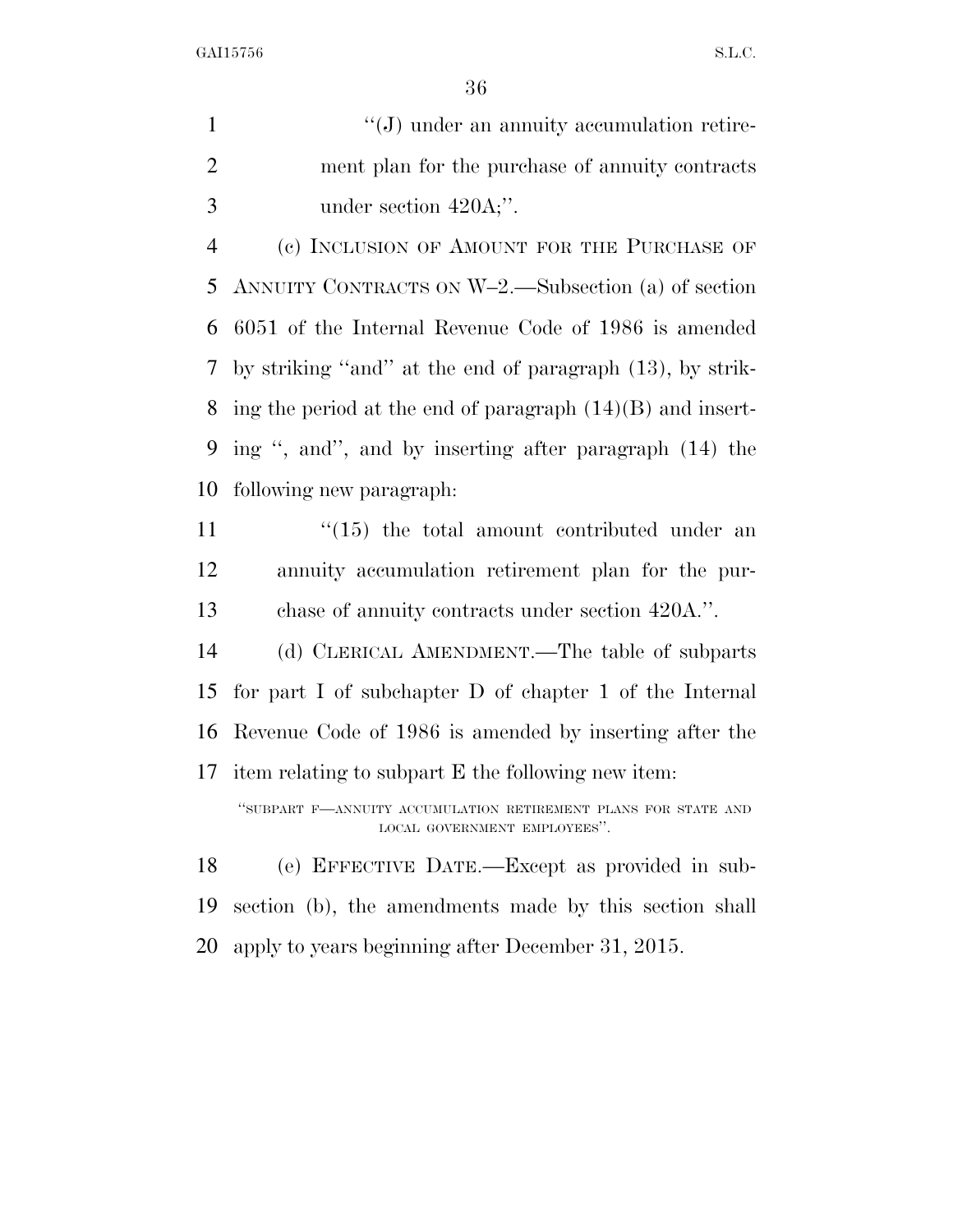## **TITLE III—PUERTO RICO FINAN- CIAL RESPONSIBILITY AND MANAGEMENT ASSISTANCE AUTHORITY**

#### **SEC. 301. PURPOSES.**

(a) PURPOSES.—The purposes of this title are—

 (1) to eliminate budget deficits and cash short- ages of Puerto Rico through visionary financial plan- ning, sound budgeting, accurate revenue forecasts, and careful spending;

 (2) to ensure the most efficient and effective delivery of services, including public safety services, by the Commonwealth government during a period of fiscal emergency;

 (3) to conduct necessary investigations and studies to determine the fiscal status and oper- ational efficiency of the Commonwealth government; (4) to assist the Commonwealth government in—

 (A) restructuring the organization and workforce of the Commonwealth government to ensure that the residents of Puerto Rico are served by a government that is efficient and ef-fective;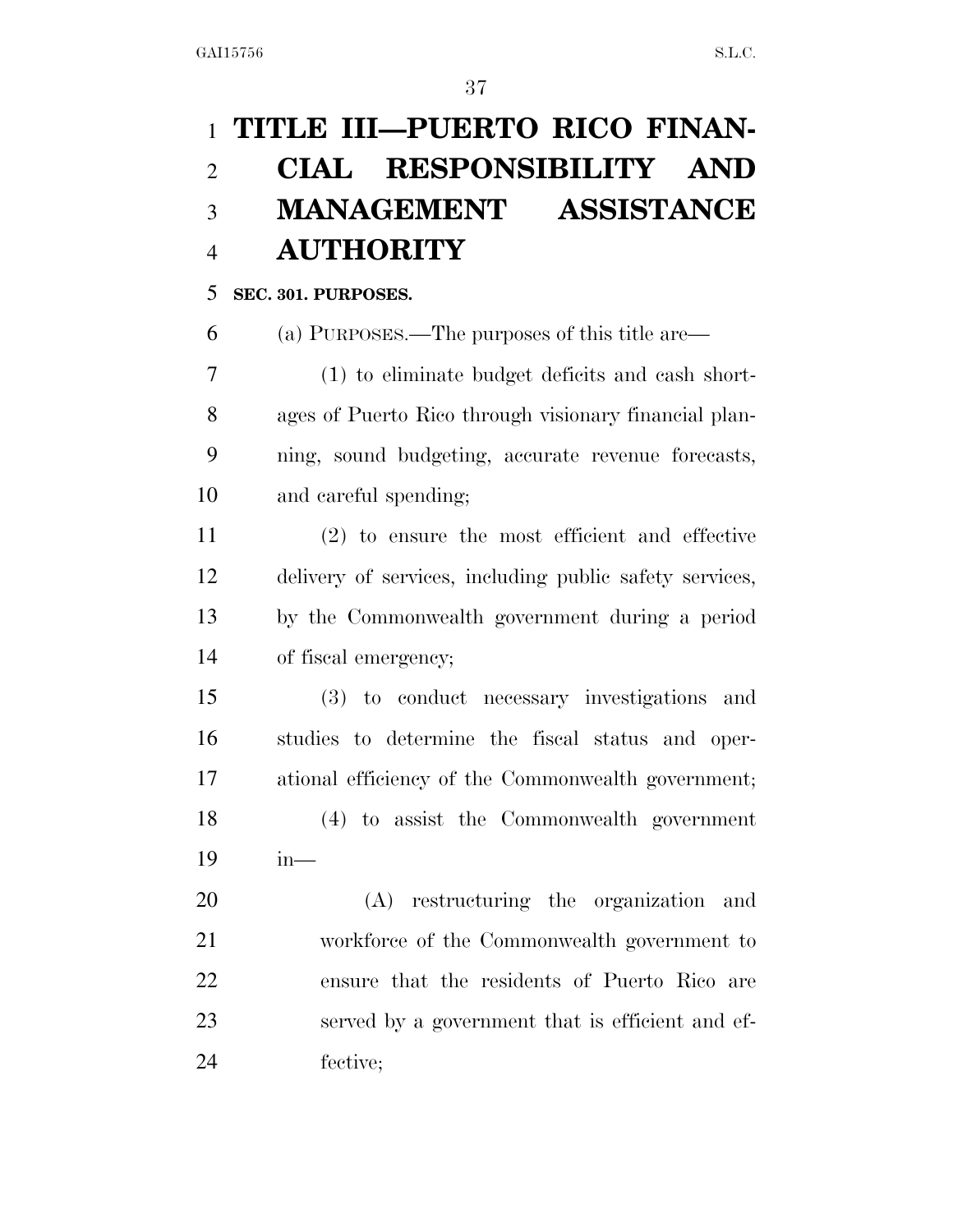| (B) ensuring the appropriate and efficient             |
|--------------------------------------------------------|
| delivery of services; and                              |
| (C) modernizing the budget, accounting,                |
| personnel, procurement, information technology,        |
| and management systems to ensure the max-              |
| imum financial and performance accountability          |
| of the Commonwealth government and officers            |
| and employees of the Commonwealth govern-              |
| ment;                                                  |
| (5) to enhance the access of the Commonwealth          |
| government to the capital markets;                     |
| $(6)$ to ensure the continued orderly payment of       |
| the debt service obligations of the Commonwealth       |
| government;                                            |
| (7) to ensure the long-term financial, fiscal, and     |
| economic vitality and operational efficiency of Puerto |
| Rico; and                                              |
| $(8)$ to provide for the review of the financial im-   |
| pact of activities of the Commonwealth government      |
| before the activities are implemented or submitted     |
| for congressional review.                              |
| SEC. 302. DEFINITIONS.                                 |
| In this title:                                         |
| (1) AUTHORITY.—The term "Authority" means              |
| the Puerto Rico Financial Responsibility and Man-      |
|                                                        |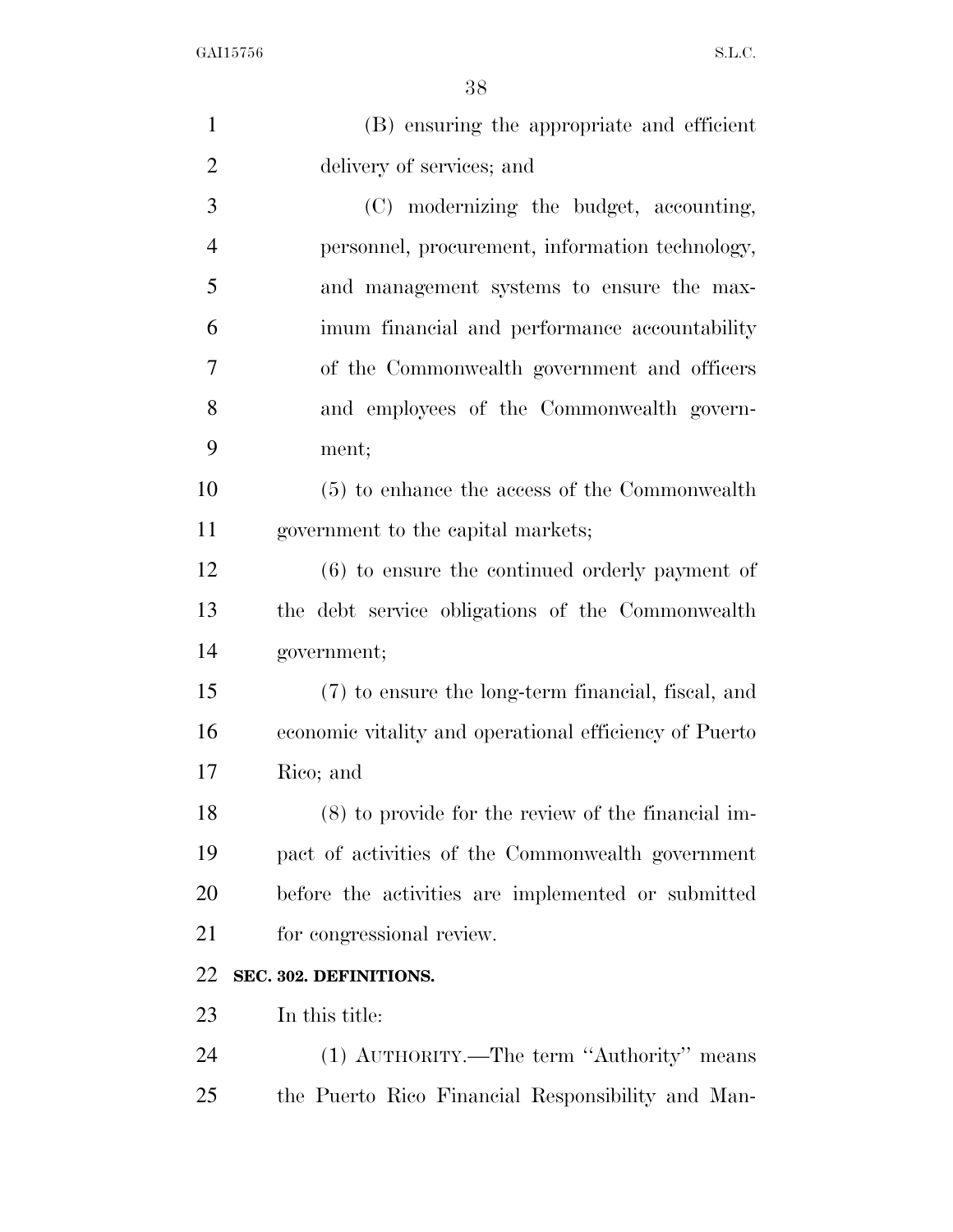| $\mathbf{1}$   | agement Assistance Authority established by section |
|----------------|-----------------------------------------------------|
| $\overline{2}$ | $311(a)$ .                                          |
| 3              | (2) CHIEF FINANCIAL OFFICER.—The term               |
| $\overline{4}$ | "Chief Financial Officer" means the Chief Financial |
| 5              | Officer of Puerto Rico appointed under section      |
| 6              | $352(a)$ .                                          |
| 7              | (3) COMMONWEALTH.—The term "Common-                 |
| 8              | wealth" means the Commonwealth of Puerto Rico.      |
| 9              | (4) COMMONWEALTH GOVERNMENT.—                       |
| 10             | (A) IN GENERAL.—The term "Common-                   |
| 11             | wealth government" means-                           |
| 12             | (i) the government of the Common-                   |
| 13             | wealth (including any department, agency,           |
| 14             | or instrumentality of the government of             |
| 15             | the Commonwealth);                                  |
| 16             | (ii) an independent agency of the                   |
| 17             | Commonwealth or any other agency, board,            |
| 18             | or commission established by the Governor           |
| 19             | or the Legislative Assembly;                        |
| 20             | (iii) the courts of the Commonwealth;               |
| 21             | (iv) the Legislative Assembly; and                  |
| 22             | (v) any other agency, public authority,             |
| 23             | pension fund, or public benefit corporation         |
| 24             | established by the Commonwealth that has            |
| 25             | the authority to receive amounts directly or        |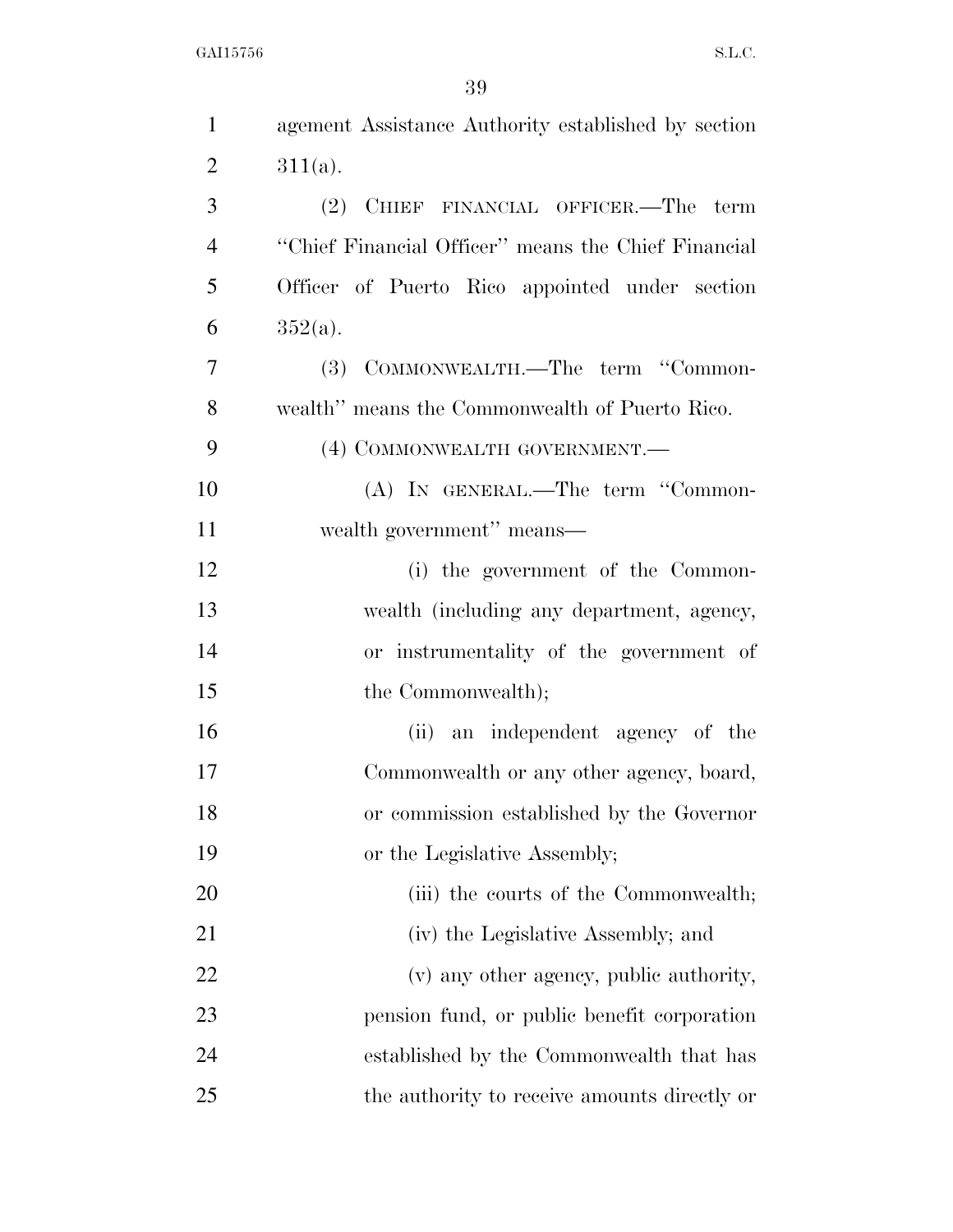| $\mathbf{1}$   | indirectly from the Commonwealth (other              |
|----------------|------------------------------------------------------|
| $\overline{2}$ | than amounts received from the sale of               |
| 3              | goods, the provision of services, or the             |
| $\overline{4}$ | loaning of funds to the Commonwealth).               |
| 5              | (B) EXCLUSION.—The term "Common-                     |
| 6              | wealth government" does not include the Au-          |
| $\overline{7}$ | thority.                                             |
| 8              | (5) CONTROL PERIOD.—The term "control pe-            |
| 9              | riod" means—                                         |
| 10             | $(A)$ in the case of a public corporation, a         |
| 11             | control period for the public corporation initi-     |
| 12             | ated under section $322(a)(2)$ ; and                 |
| 13             | (B) in the case of the Commonwealth gov-             |
| 14             | ernment, a control period for the Common-            |
| 15             | wealth government initiated under section            |
| 16             | $322(b)(2)$ .                                        |
| 17             | (6) CONTROL YEAR.—The term "control year"            |
| 18             | means any fiscal year for which a financial plan and |
| 19             | budget for a public corporation or the Common-       |
| 20             | wealth government approved by the Authority under    |
| 21             | section 323 or 324 is in effect                      |
| 22             | (7) EMERGENCY MANAGER.—The term "emer-               |
| 23             | gency manager" means an emergency manager for a      |
| 24             | corporation<br>appointed under<br>public<br>section  |
| 25             | $322(a)(5)(A)$ .                                     |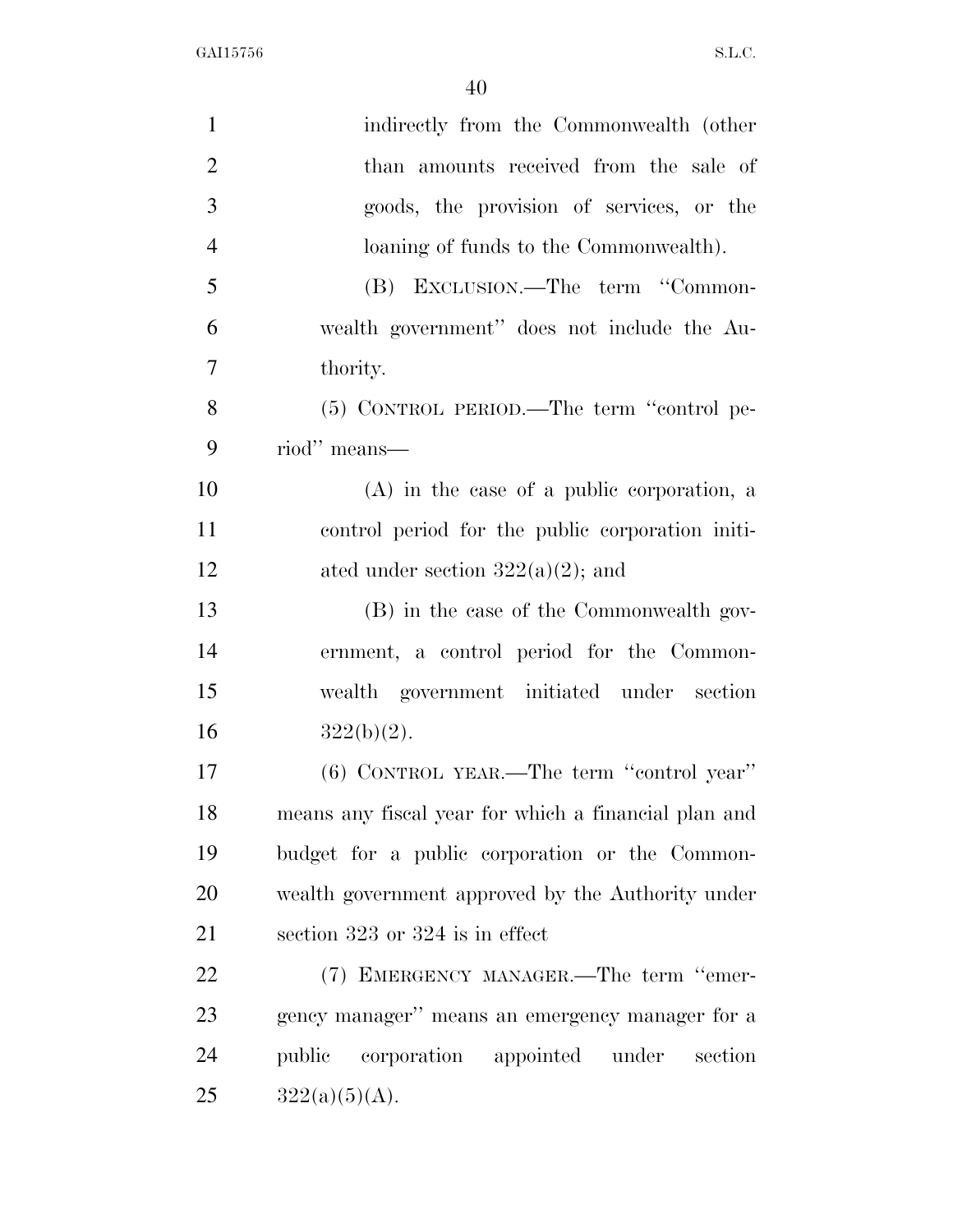| $\mathbf{1}$   | (8) FINANCIAL PLAN AND BUDGET.—The term          |
|----------------|--------------------------------------------------|
| $\overline{2}$ | "financial plan and budget" means-               |
| 3              | $(A)$ in the case of a public corporation, a     |
| $\overline{4}$ | financial plan and budget developed for the      |
| 5              | public corporation under section 323; and        |
| 6              | (B) in the case of the Commonwealth gov-         |
| 7              | ernment-                                         |
| 8              | (i) a financial plan and budget for the          |
| 9              | Commonwealth government developed                |
| 10             | under section 324; and                           |
| 11             | (ii) a budget of the Commonwealth                |
| 12             | government for any fiscal year that is sub-      |
| 13             | ject to a financial plan and budget de-          |
| 14             | scribed in clause (i).                           |
| 15             | (9) GOVERNOR.—The term "Governor" means          |
| 16             | the Governor of the Commonwealth.                |
| 17             | (10) LEGISLATIVE ASSEMBLY.—The<br>term           |
| 18             | "Legislative Assembly" means the Legislative As- |
| 19             | sembly of Puerto Rico.                           |
| 20             | (11) PUBLIC CORPORATION.—                        |
| 21             | (A) IN GENERAL.—The term "public cor-            |
| 22             | poration" means an entity created by Common-     |
| 23             | wealth law as a public corporation.              |
| 24             | (B) INCLUSIONS.—The term "public cor-            |
| 25             | poration" includes—                              |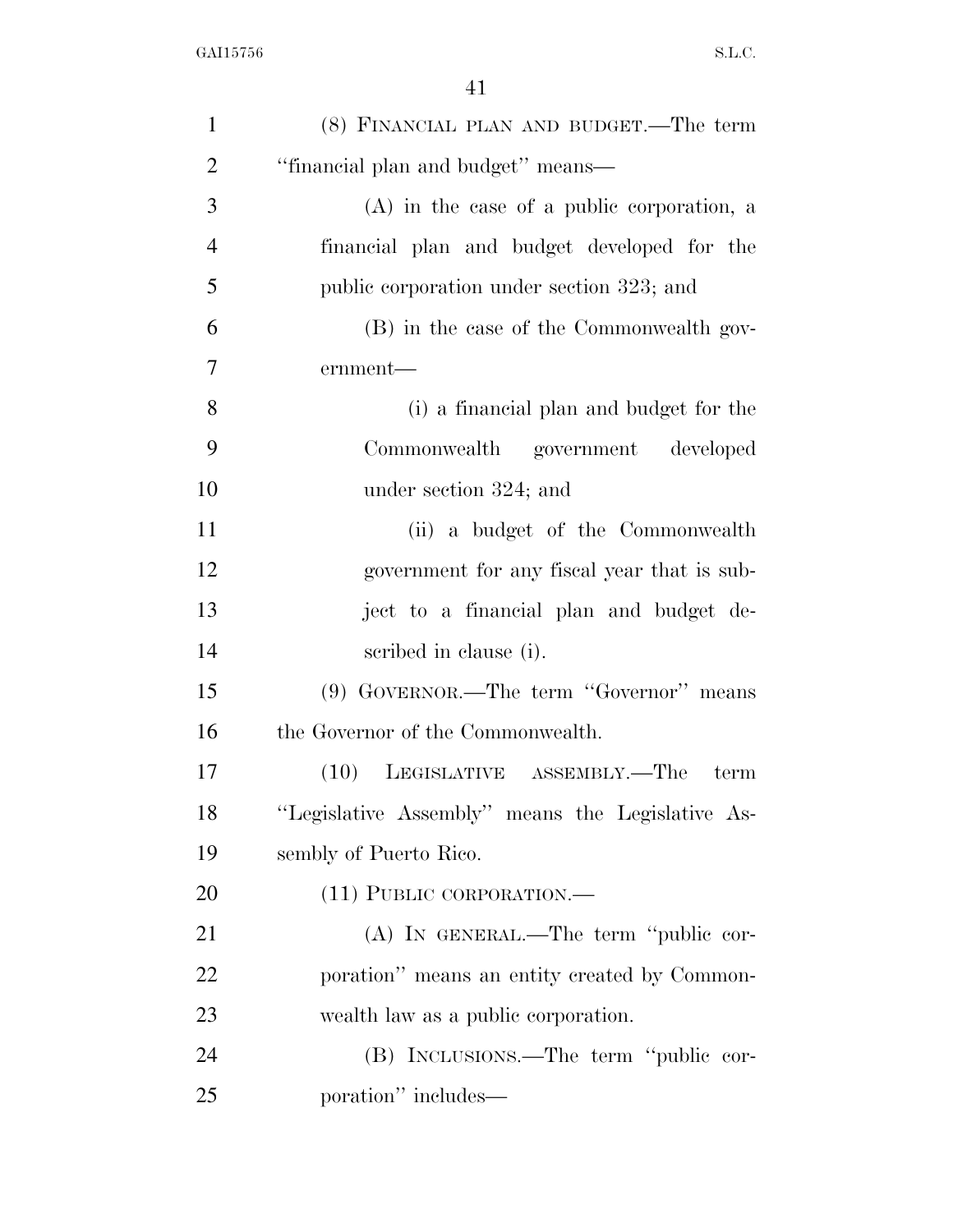| $\mathbf{1}$   | (i) the Aqueduct and Sewer Authority;                 |
|----------------|-------------------------------------------------------|
| $\overline{2}$ | (ii) the Convention Center District                   |
| 3              | Authority;                                            |
| $\overline{4}$ | (iii) the Electric Power Authority;                   |
| 5              | (iv) the Highway and Transportation                   |
| 6              | Authority;                                            |
| 7              | (v) the Housing Finance Authority;                    |
| 8              | (vi) the Industrial Development Com-                  |
| 9              | pany;                                                 |
| 10             | (vii) the Infrastructure Financing Au-                |
| 11             | thority;                                              |
| 12             | (viii) the Port of the Americas Au-                   |
| 13             | thority;                                              |
| 14             | (ix) the Ports Authority;                             |
| 15             | (x) the Public Buildings Authority;                   |
| 16             | (xi) the Public Finance Corporation;                  |
| 17             | (xii) the Sales Taxes Financing Cor-                  |
| 18             | poration; and                                         |
| 19             | (xiii) the University of Puerto Rico.                 |
| 20             | "Secretary"<br>SECRETARY.—The<br>${\rm term}$<br>(12) |
| 21             | means the Secretary of the Treasury.                  |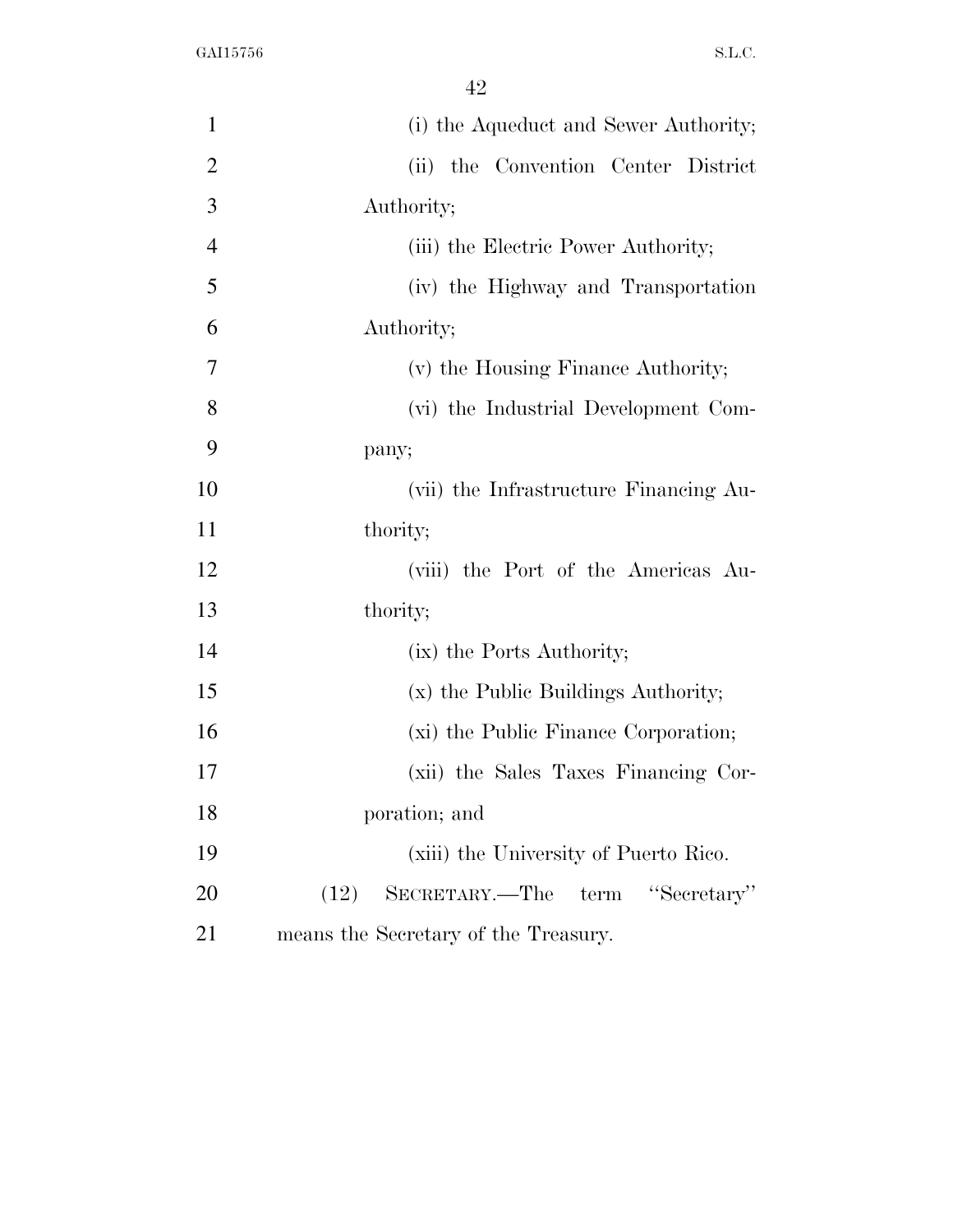| 1              | Subtitle A—Establishment and                                |
|----------------|-------------------------------------------------------------|
| $\overline{2}$ | <b>Organization of Authority</b>                            |
| 3              | SEC. 311. COMMONWEALTH FINANCIAL RESPONSIBILITY             |
| $\overline{4}$ | AND MANAGEMENT ASSISTANCE AUTHORITY.                        |
| 5              | (a) ESTABLISHMENT.—Pursuant to Article IV, sec-             |
| 6              | tion 3, clause 2 of the Constitution of the United States,  |
| 7              | the Puerto Rico Financial Responsibility and Management     |
| 8              | Assistance Authority is established in accordance with this |
| 9              | section.                                                    |
| 10             | $(b)$ MEMBERSHIP.—                                          |
| 11             | (1) IN GENERAL.—The Authority shall consist                 |
| 12             | $of$ —                                                      |
| 13             | (A) the Secretary; and                                      |
| 14             | (B) 5 additional members who—                               |
| 15             | (i) meet the qualifications described in                    |
| 16             | subsection (c); and                                         |
| 17             | (ii) are appointed by the President, in                     |
| 18             | consultation with the committees and indi-                  |
| 19             | viduals described in paragraph (3).                         |
| 20             | (2) AUTHORIZED ACTIONS.—Beginning on the                    |
| 21             | date on which the President has appointed at least          |
| 22             | 3 members to the Authority, the Authority may take          |
| 23             | any action authorized by this title.                        |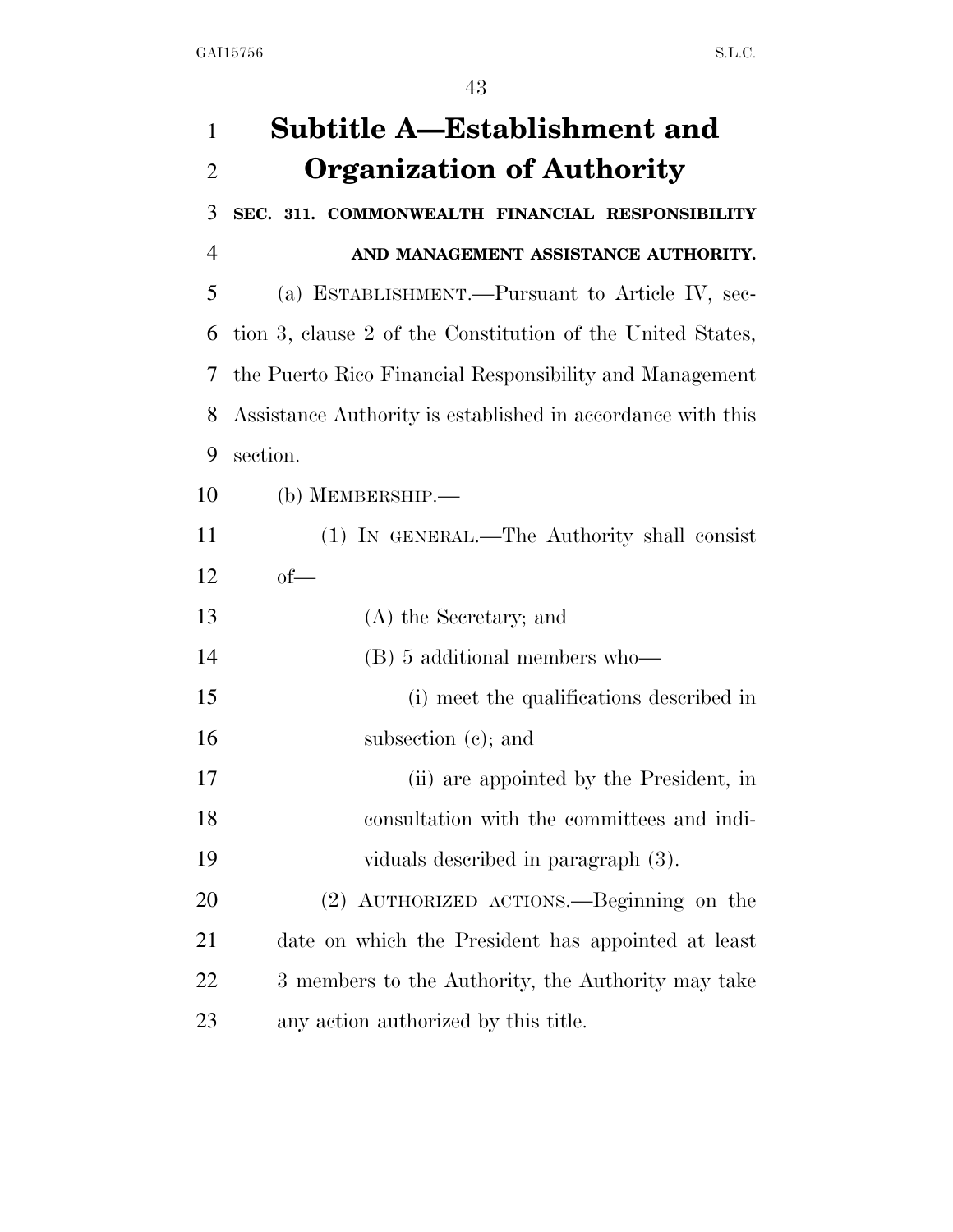| $\mathbf{1}$   | (3) CONSULTATION REQUIRED.—The President         |
|----------------|--------------------------------------------------|
| $\overline{2}$ | shall appoint the members of the Authority after |
| 3              | consultation with—                               |
| $\overline{4}$ | (A) the Committee on Energy and Natural          |
| 5              | Resources of the Senate;                         |
| 6              | (B) the Committee on Natural Resources           |
| 7              | of the House of Representatives;                 |
| 8              | (C) the Resident Commissioner of the             |
| 9              | Commonwealth; and                                |
| 10             | (D) the Governor.                                |
| 11             | (4) CHAIRPERSON.—The Secretary shall serve       |
| 12             | as chairperson of the Authority.                 |
| 13             | $(5)$ TERMS OF SERVICE.—                         |
| 14             | INITIAL APPOINTMENT;<br>(A)<br>DESIGNA-          |
| 15             | TION.—Each member appointed to the Author-       |
| 16             | ity shall be—                                    |
| 17             | (i) appointed for an initial term of $2$         |
| 18             | years; and                                       |
| 19             | (ii) designated into 3 tiers, consisting         |
| 20             | of not more than—                                |
| 21             | $(I)$ 1 member to serve in tier I;               |
| 22             | $(II)$ 2 members to serve in tier                |
| 23             | II; and                                          |
| 24             | $(III)$ 2 members to serve in tier               |
| 25             | Ш.                                               |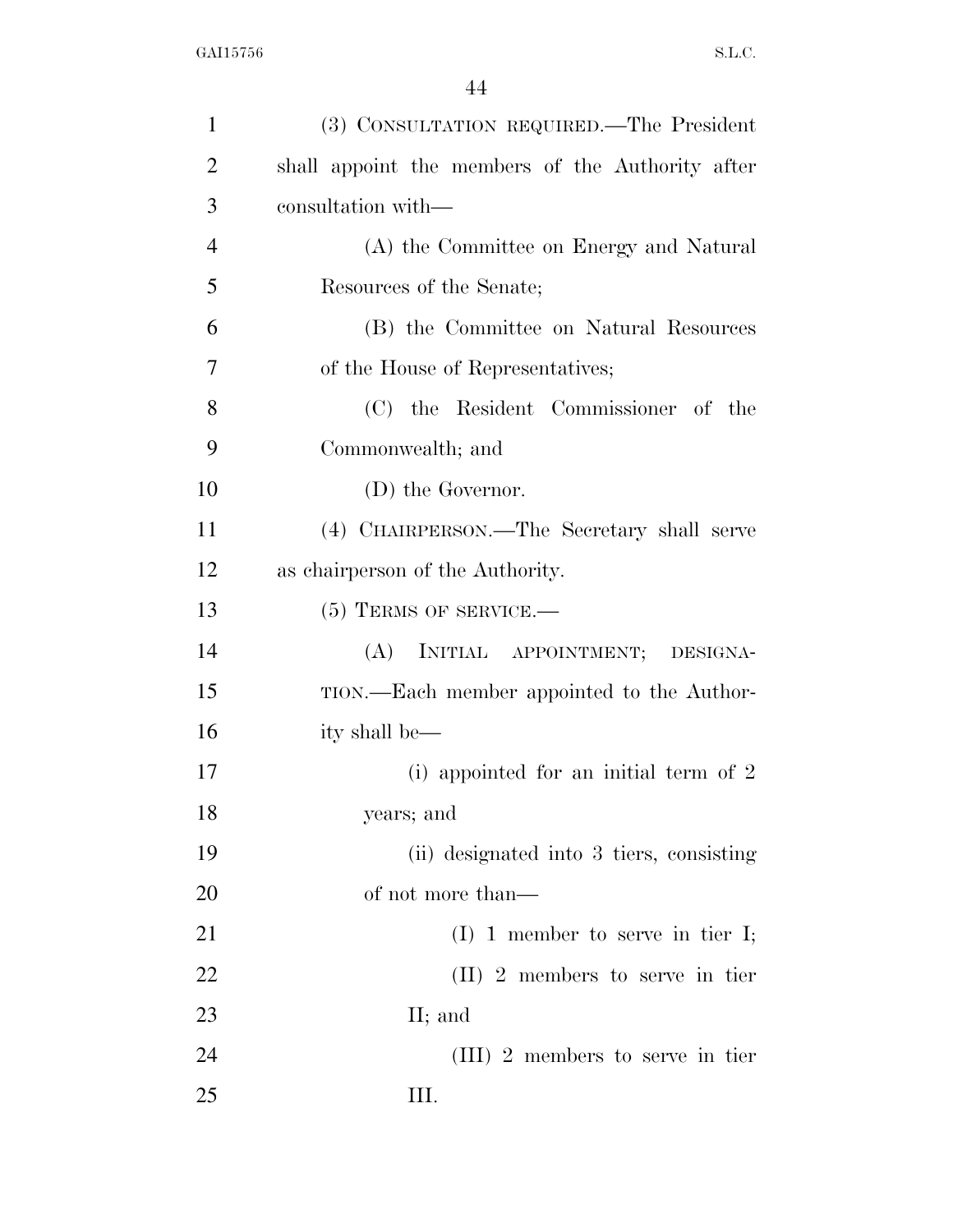| $\mathbf{1}$   | (B) SUBSEQUENT APPOINTMENTS.—For                |
|----------------|-------------------------------------------------|
| $\overline{2}$ | the term immediately following the initial term |
| 3              | under subparagraph $(A)(i)$ , a member of the   |
| $\overline{4}$ | Authority may be reappointed, or a new mem-     |
| 5              | ber named, for a term of—                       |
| 6              | (i) for the member serving in tier $I$ —        |
| 7              | (I) 1 additional term of not more               |
| 8              | than 1 year; and                                |
| 9              | (II) such subsequent terms of not               |
| 10             | more than 3 years as the President              |
| 11             | determines to be appropriate;                   |
| 12             | (ii) for a member serving in tier $II$ —        |
| 13             | (I) 1 additional term of not more               |
| 14             | than 2 years; and                               |
| 15             | (II) such subsequent terms of not               |
| 16             | more than 3 years as the President              |
| 17             | determines to be appropriate; and               |
| 18             | (iii) for a member serving in tier              |
| 19             | Ш—                                              |
| 20             | $(I)$ 1 additional term of 3 years;             |
| 21             | and                                             |
| 22             | (II) such subsequent terms of not               |
| 23             | more than 3 years as the President              |
| 24             | determines to be appropriate.                   |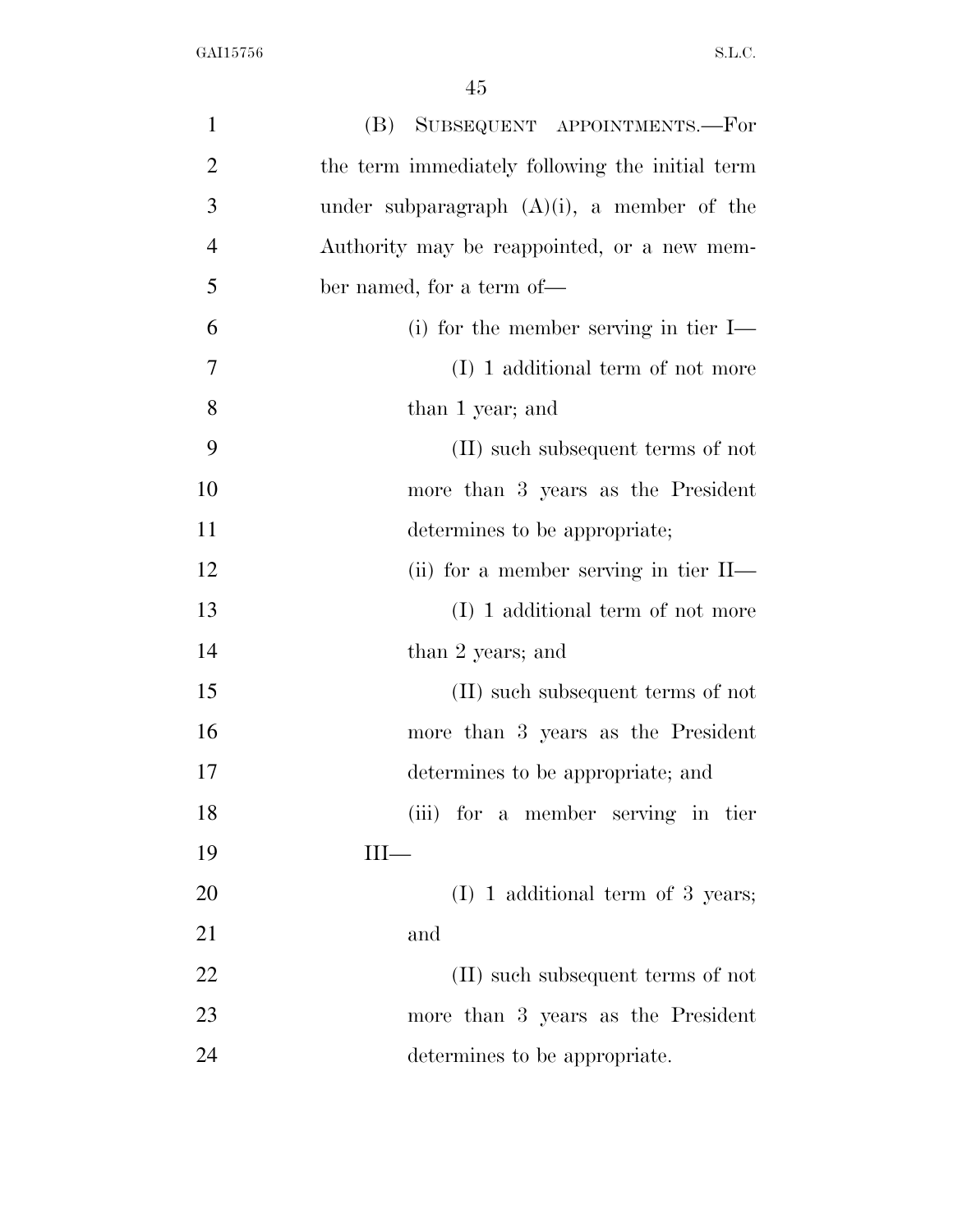| $\mathbf{1}$   | (C) REMOVAL.—The President may re-                        |
|----------------|-----------------------------------------------------------|
| $\overline{2}$ | move a member of the Authority only for cause.            |
| 3              | (6) VOTING.—In voting on any matter in car-               |
| $\overline{4}$ | rying out this title—                                     |
| 5              | (A) the chairperson of the Authority shall                |
| 6              | have 2 votes; and                                         |
| 7              | (B) each other member of the Authority                    |
| 8              | shall have 1 vote.                                        |
| 9              | (7) CITIZENSHIP; RESIDENCE.—                              |
| 10             | (A) CITIZENSHIP.—Each member of the                       |
| 11             | Authority shall be a United States citizen.               |
| 12             | (B) RESIDENCE.—Of the members of the                      |
| 13             | Authority described in paragraph $(1)(B)$ —               |
| 14             | (i) 3 shall maintain a primary resi-                      |
| 15             | dence in the Commonwealth; and                            |
| 16             | $(ii)$ 2 shall not be residents of the                    |
| 17             | Commonwealth.                                             |
| 18             | (c) QUALIFICATIONS FOR MEMBERSHIP. An indi-               |
| 19             | vidual meets the qualifications for membership on the Au- |
| 20             | thority if the individual—                                |
| 21             | (1) has knowledge and expertise in finance,               |
| 22             | management, and the organization or operation of          |
| 23             | business or government;                                   |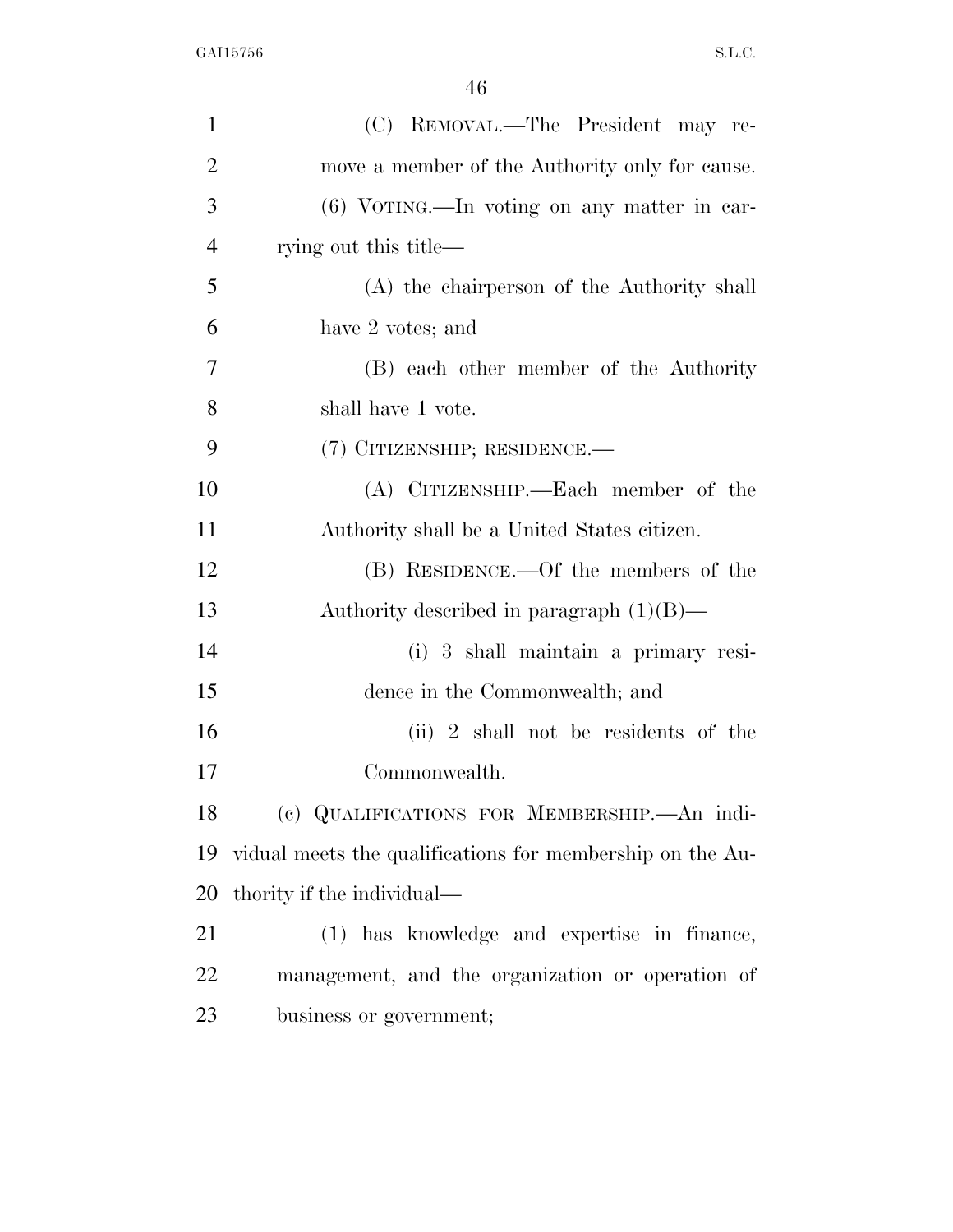| $\mathbf{1}$   | (2) complies with Federal conflict of interest re-    |
|----------------|-------------------------------------------------------|
| $\overline{2}$ | quirements of section 208 of title 18, United States  |
| 3              | Code;                                                 |
| $\overline{4}$ | $(3)$ is not, and has not been for a period of not    |
| 5              | less than 5 years before the date of appointment, an  |
| 6              | officer or employee of—                               |
| 7              | (A) the Commonwealth; or                              |
| 8              | (B) any public corporation; and                       |
| 9              | $(4)(A)$ does not provide goods or services to the    |
| 10             | Commonwealth; and                                     |
| 11             | (B) is not the spouse, parent, child, or sibling      |
| 12             | of an individual who provides goods or services to    |
| 13             | the Commonwealth.                                     |
| 14             | (d) NO COMPENSATION FOR SERVICE.—A member of          |
| 15             | the Authority—                                        |
| 16             | $(1)$ shall serve without pay; but                    |
| 17             | $(2)$ may receive reimbursement for any reason-       |
| 18             | able and necessary expenses incurred by reason of     |
| 19             | service on the Authority.                             |
| 20             | (e) ADOPTION OF BYLAWS FOR CONDUCTING BUSI-           |
| 21             | NESS OF AUTHORITY.-                                   |
| 22             | (1) IN GENERAL.—As soon as practicable after          |
| 23             | the date of appointment of the members to the Au-     |
| 24             | thority, the Authority shall adopt bylaws, rules, and |
| 25             | procedures governing the activities of the Authority  |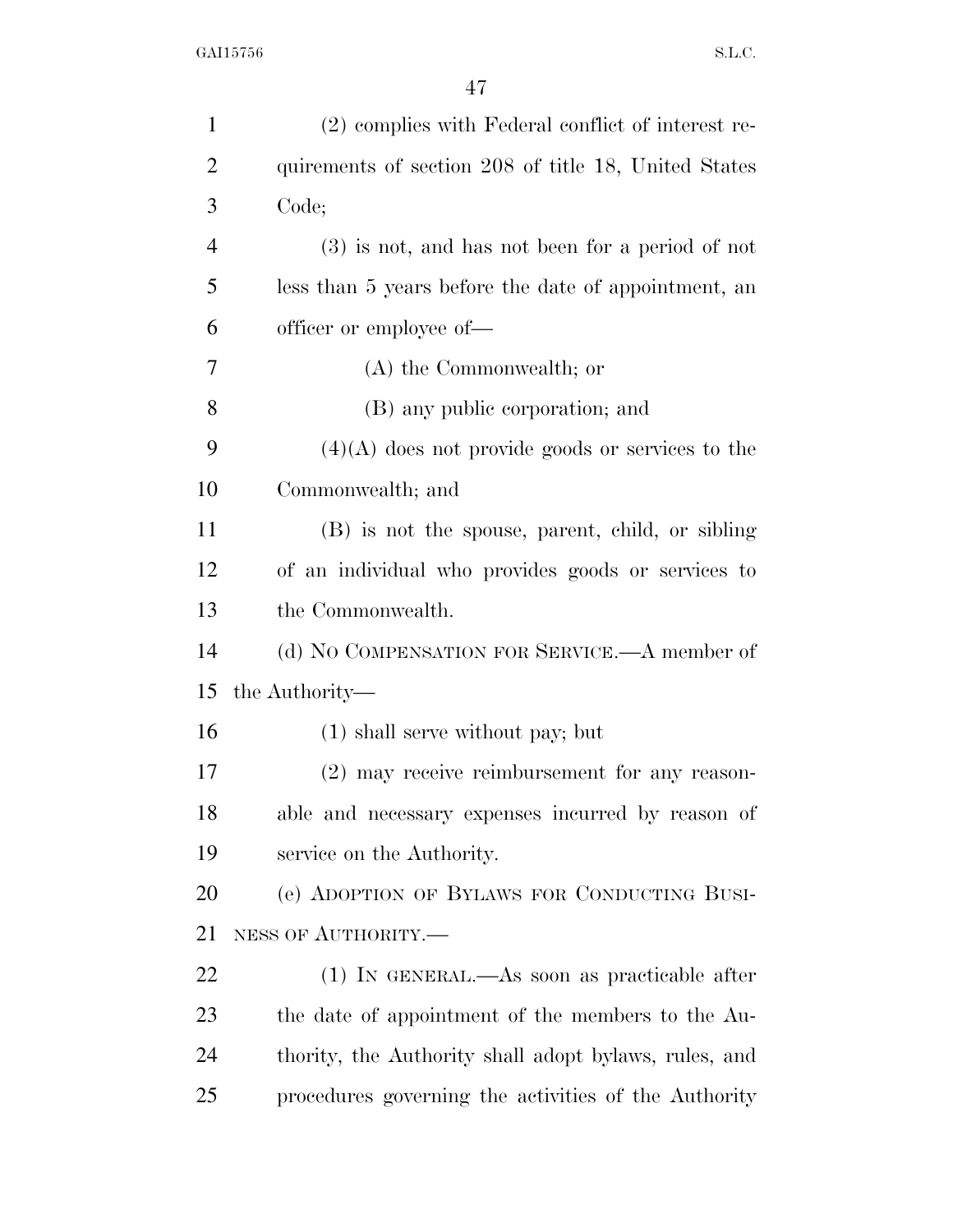| $\mathbf{1}$   | under this title, including procedures for hiring ex- |
|----------------|-------------------------------------------------------|
| $\overline{2}$ | perts and consultants.                                |
| 3              | (2) SUBMISSION.—The bylaws, rules, and pro-           |
| $\overline{4}$ | cedures adopted under paragraph (1) shall—            |
| 5              | (A) be public documents; and                          |
| 6              | (B) be submitted by the Authority,<br>on              |
| 7              | adoption, to each of—                                 |
| 8              | (i) the Governor;                                     |
| 9              | (ii) the Legislative Assembly;                        |
| 10             | (iii) the President; and                              |
| 11             | (iv) Congress.                                        |
| 12             | (3) CERTAIN ACTIVITIES REQUIRING APPROVAL             |
| 13             | OF MAJORITY OF MEMBERS.-                              |
| 14             | (A) IN GENERAL.—Except as provided in                 |
| 15             | subparagraph (B), under the bylaws adopted            |
| 16             | under paragraph (1), the Authority may con-           |
| 17             | duct operations in accordance with any proce-         |
| 18             | dures that the Authority considers appropriate.       |
| 19             | (B) AFFIRMATIVE VOTE REQUIRED.-Not-                   |
| 20             | withstanding subparagraph (A), an affirmative         |
| 21             | vote of a majority of the members of the Au-          |
| 22             | thority shall be required for the Authority—          |
| 23             | (i) to approve or disapprove a finan-                 |
| 24             | eial plan and budget under section 323 or             |
| 25             | 324;                                                  |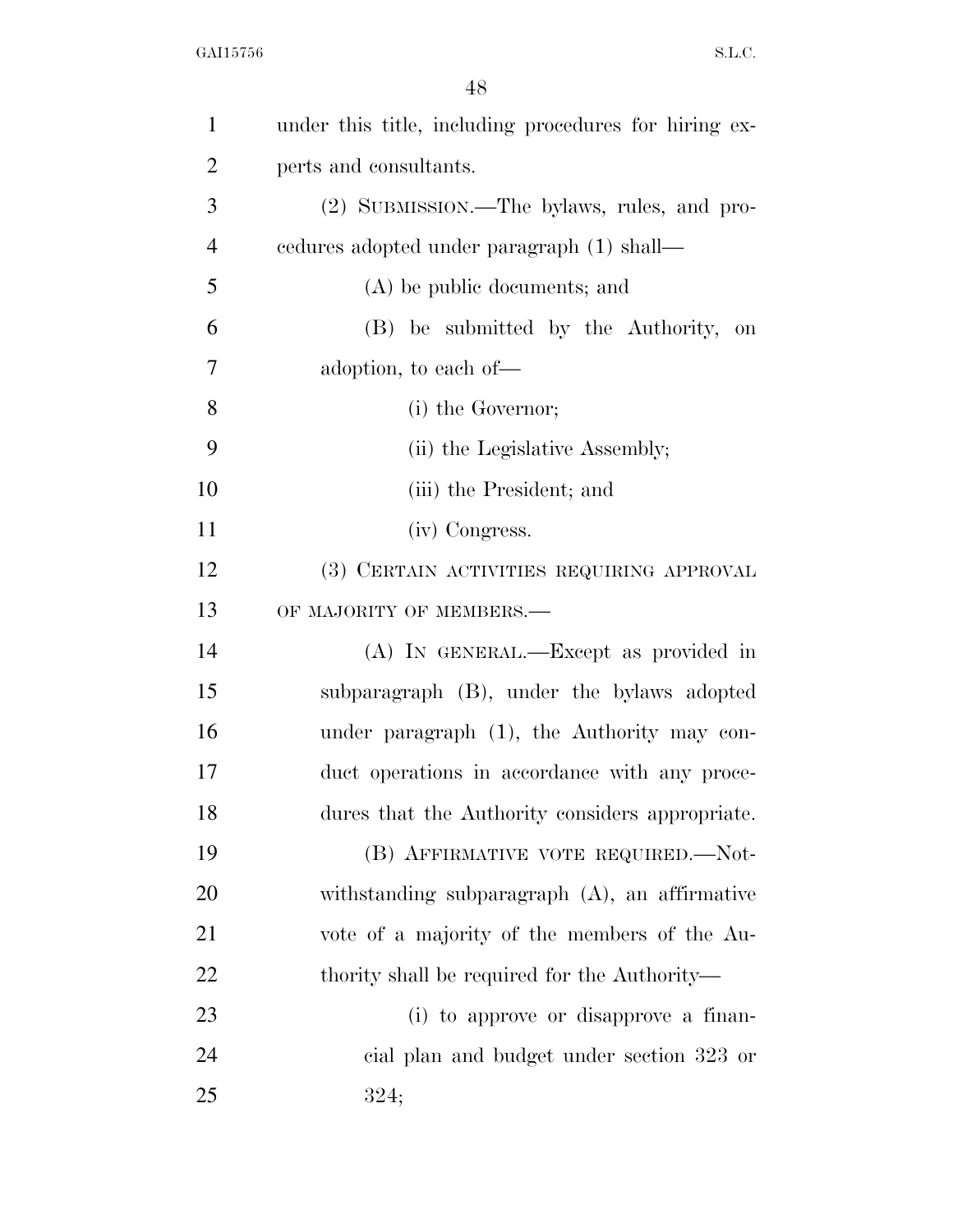| $\mathbf{1}$   | (ii) to implement recommendations on                 |
|----------------|------------------------------------------------------|
| $\overline{2}$ | financial stability and management respon-           |
| 3              | sibility under section 328;                          |
| $\overline{4}$ | (iii) to issue new bonds, notes, or                  |
| 5              | other obligations under section 331; and             |
| 6              | (iv) to allocate resources under title V.            |
| 7              | (4) ADOPTION OF RULES AND REGULATIONS OF             |
| 8              | COMMONWEALTH.—The Authority may incorporate          |
| 9              | in the bylaws, rules, and procedures adopted under   |
| 10             | paragraph (1) any rules and regulations of the Com-  |
| 11             | monwealth government that the Authority considers    |
| 12             | to be appropriate to enable the Authority to carry   |
| 13             | out activities under this title with the maximum de- |
| 14             | gree of independence practicable.                    |
| 15             | SEC. 312. EXECUTIVE DIRECTOR AND STAFF.              |
| 16             | (a) EXECUTIVE DIRECTOR.—                             |
| 17             | (1) APPOINTMENT.—The chairperson of the              |
| 18             | Authority, with the consent of the Authority, shall  |
| 19             | appoint an Executive Director for the Authority.     |
| 20             | (2) COMPENSATION.—                                   |
| 21             | (A) IN GENERAL.—Subject to subpara-                  |
| 22             | graph (B), the Executive Director shall be paid      |
| 23             | at a rate determined by the Authority.               |
| 24             | (B) RATE OF PAY.—The rate of pay for                 |
| 25             | the Executive Director under subparagraph (A)        |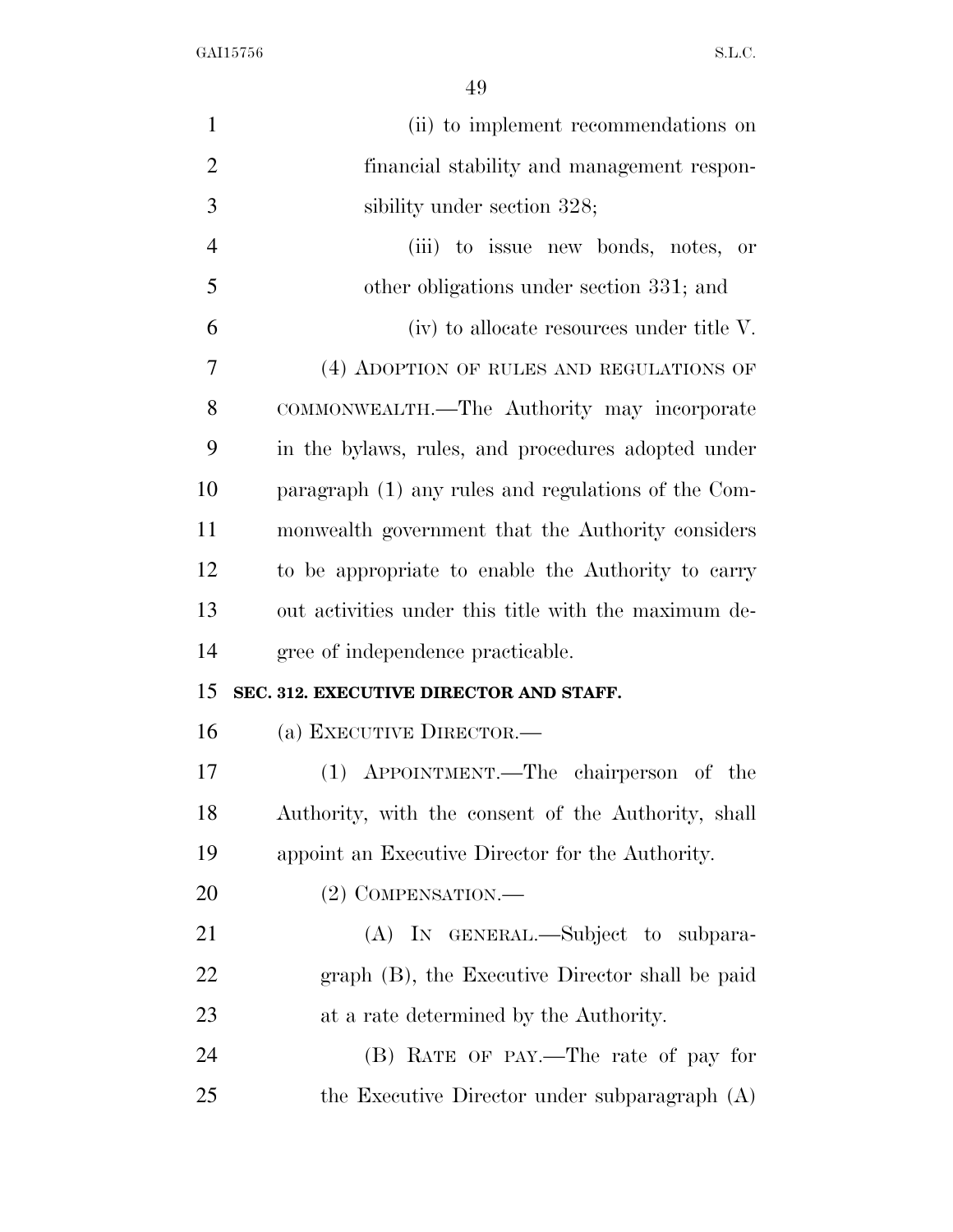may not exceed the basic pay payable for level IV of the Executive Schedule under section 5315 of title 5, United States Code. (b) STAFF.—With the approval of the chairperson, the Executive Director may appoint and fix the pay of ad- ditional personnel as the Executive Director considers ap- propriate, subject to the condition that no individual ap- pointed by the Executive Director may be paid at a rate that exceeds the rate of pay for the Executive Director. (c) INAPPLICABILITY OF CERTAIN EMPLOYMENT AND PROCUREMENT LAWS.— (1) CIVIL SERVICE LAWS.—The Executive Di- rector and staff of the Authority— (A) may be appointed without regard to the provisions of title 5, United States Code, governing appointments in the competitive serv- ice; and (B) may be paid without regard to the pro- visions of chapter 51 and subchapter III of chapter 53 of title 5, United States Code, relat- ing to classification and General Schedule pay rates. (2) COMMONWEALTH EMPLOYMENT AND PRO-CUREMENT LAWS.—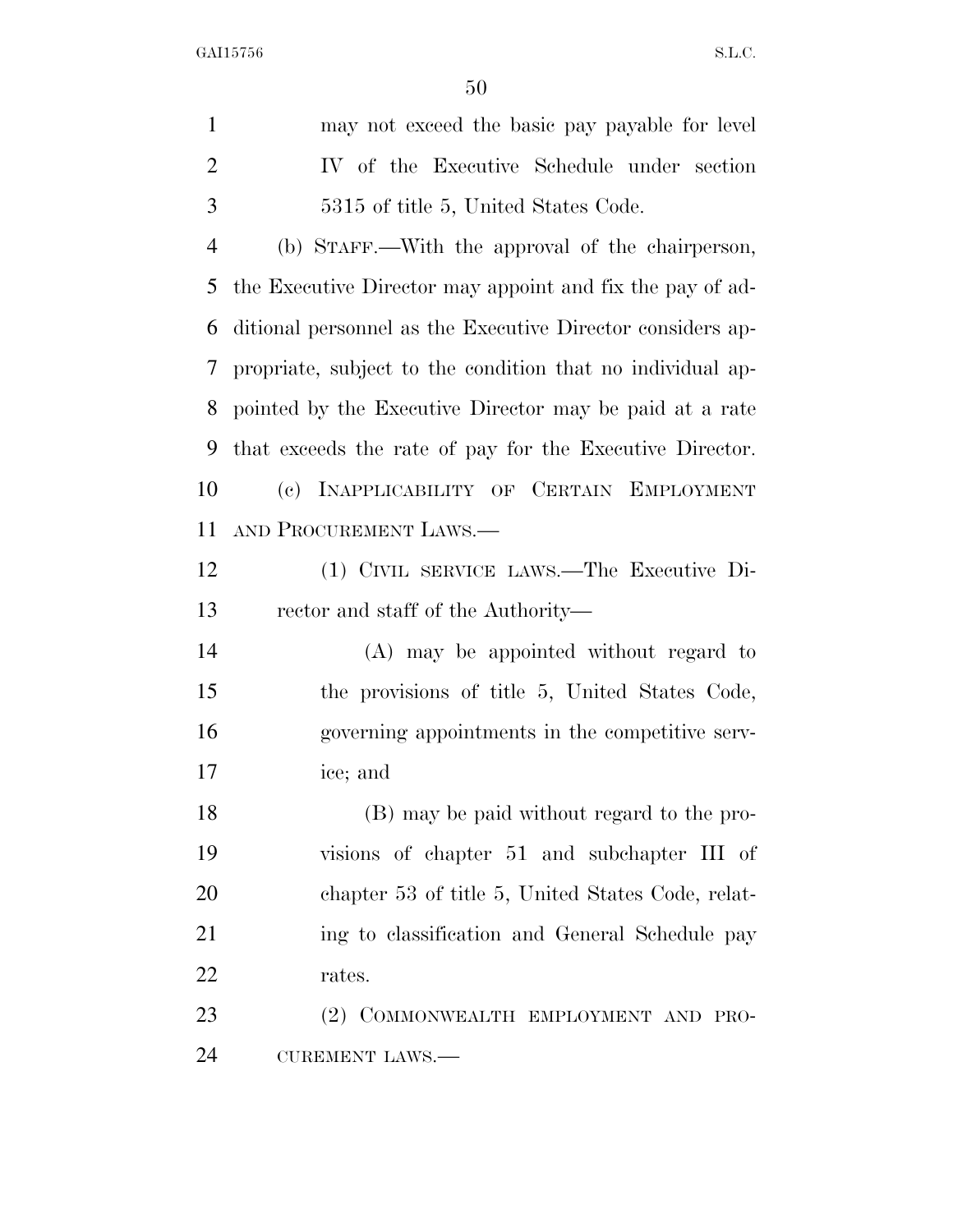| $\mathbf{1}$   | (A) EMPLOYMENT LAWS.—The Executive                        |
|----------------|-----------------------------------------------------------|
| $\overline{2}$ | Director and staff of the Authority may be ap-            |
| 3              | pointed and paid without regard to the provi-             |
| $\overline{4}$ | sions of the Puerto Rico Code governing ap-               |
| 5              | pointments and salaries.                                  |
| 6              | (B) PROCUREMENT LAWS.—The provisions                      |
| 7              | of the Puerto Rico Code governing procurement             |
| 8              | shall not apply to the Authority.                         |
| 9              | (d) STAFF OF FEDERAL AGENCIES.—On the request             |
| 10             | of the chairperson, the head of any Federal or Common-    |
| 11             | wealth government department or agency may detail to      |
| 12             | the Authority, on a reimbursable or nonreimbursable       |
| 13             | basis, any of the personnel of the department or agency   |
| 14             | to assist the Authority in carrying out the duties of the |
|                | 15 Authority under this title.                            |
| 16             | SEC. 313. POWERS OF AUTHORITY.                            |
| 17             | (a) IN GENERAL.—The Authority may, for the pur-           |
| 18             | pose of carrying out this title—                          |
| 19             | $(1)$ hold hearings;                                      |
| 20             | $(2)$ sit and act at such times and places as the         |
| 21             | Authority considers appropriate;                          |
| 22             | $(3)$ take testimony;                                     |
| 23             | $(4)$ receive evidence;                                   |
| 24             | (5) administer oaths or affirmations to wit-              |
| 25             | nesses appearing before the Authority; and                |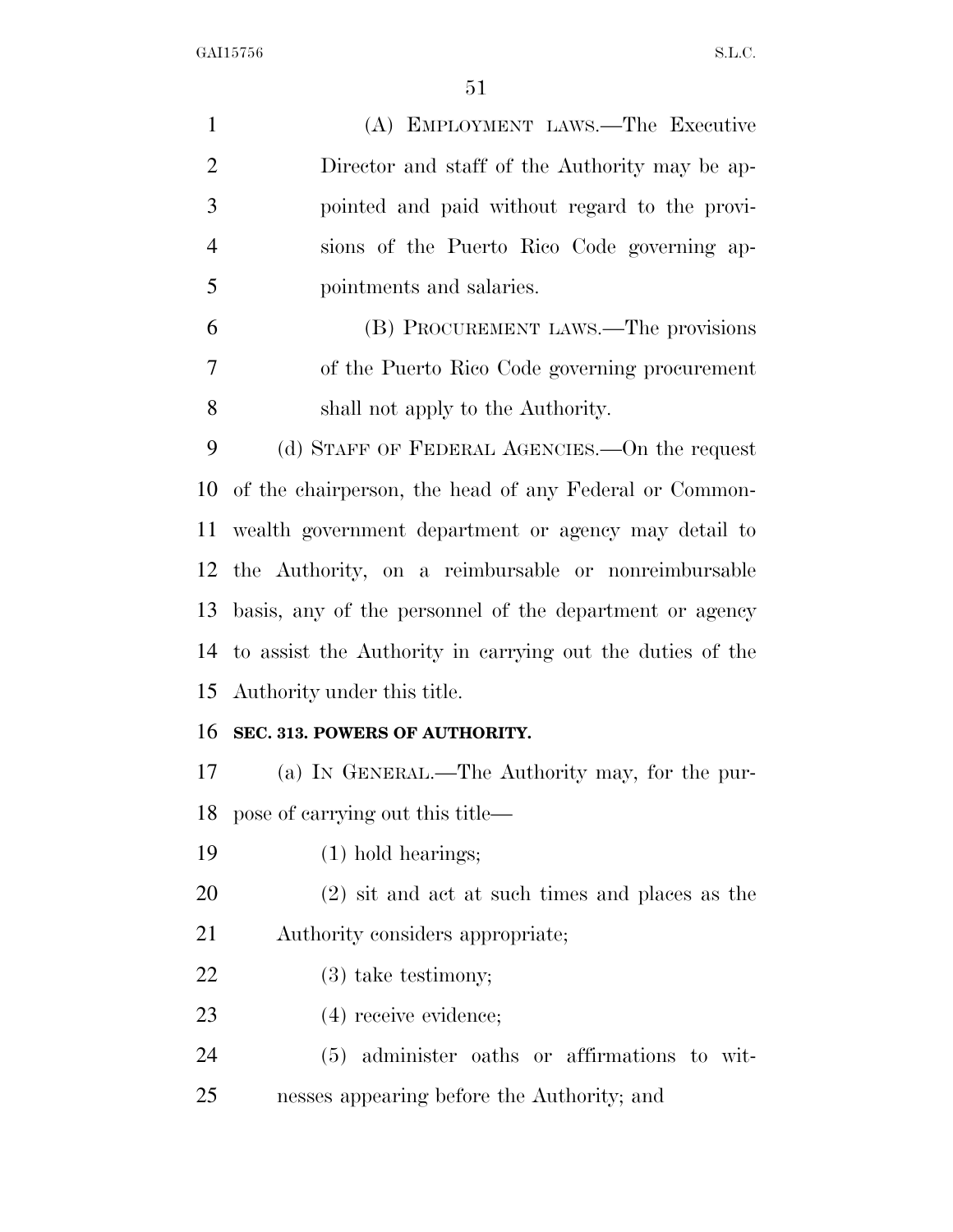(6) provide assistance and recommendations re- garding financial stability and management responsi- bility to the Commonwealth government for the pur-poses of this title.

 (b) POWERS OF MEMBERS AND AGENTS.—Any mem- ber or agent of the Authority may, if authorized by the Authority, take any action that the Authority is authorized to take under this section.

(c) OBTAINING OFFICIAL DATA.—

 (1) FEDERAL GOVERNMENT.—Notwithstanding sections 552 and 552b of title 5, United States Code, the Authority may secure directly from any Federal department or agency information necessary to enable the Authority to carry out this title, with the approval of the head of the applicable Federal department or agency.

17 (2) COMMONWEALTH GOVERNMENT.

18 (A) IN GENERAL.—Notwithstanding any other provision of law, the Authority shall have the right to secure copies of any records, docu- ments, information, or data from any entity of 22 the Commonwealth government necessary to en- able the Authority to carry out the responsibil-ities of the Authority under this title.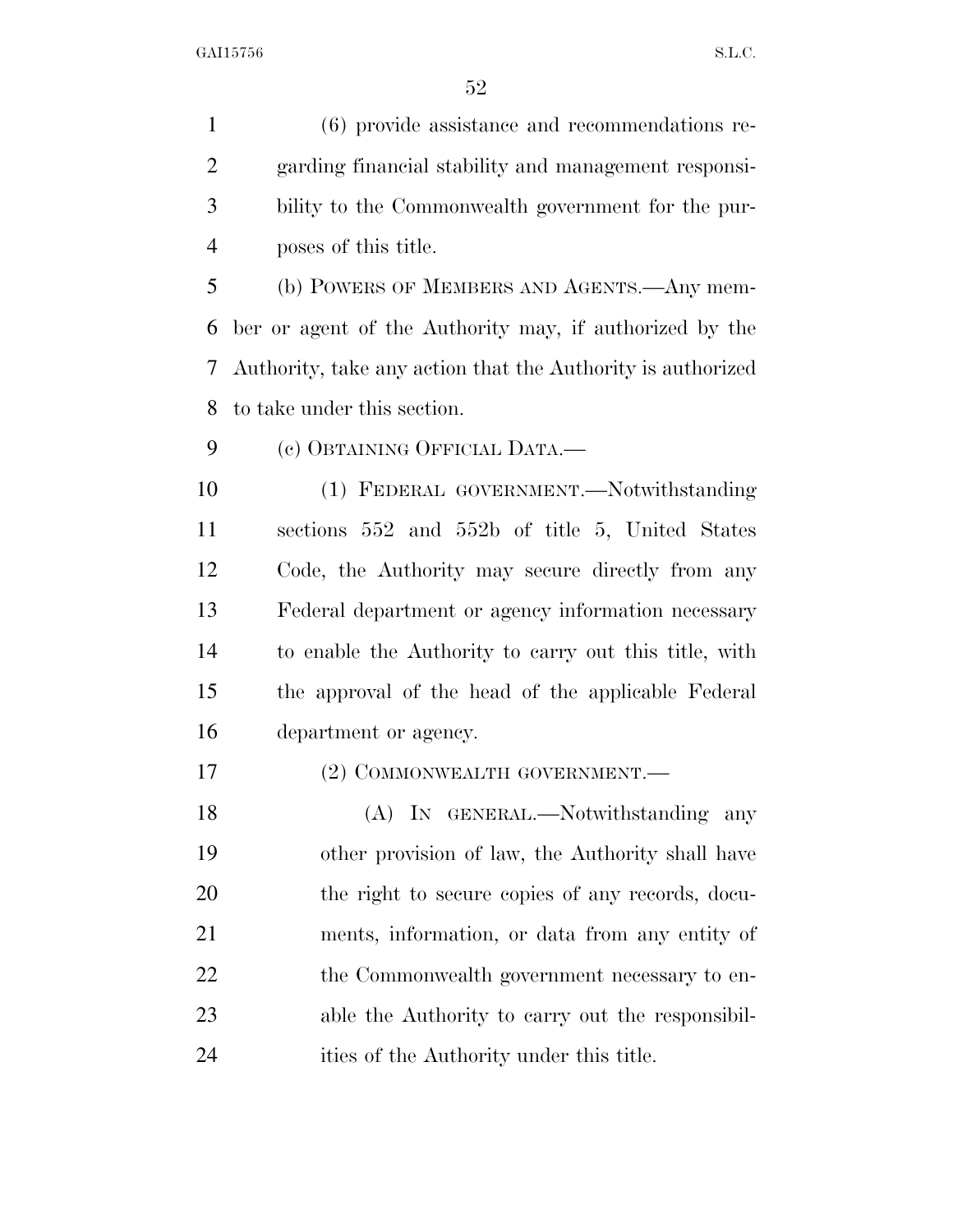(B) ACCESS.—At the request of the Au- thority, the Authority shall be granted direct access to any information systems, records, doc- uments, information, or data described in sub- paragraph (A) that would enable the Authority to carry out the responsibilities of the Authority under this title. 8 (C) PROVISION BY HEADS OF ENTITIES. The head of the department or agency of the Commonwealth government responsible for the information shall provide the Authority with any information and assistance (including granting the Authority direct access to auto- mated or other information systems) as the Au- thority may require under this paragraph. 16 (d) GIFTS, BEQUESTS, AND DEVISES.—

 (1) IN GENERAL.—The Authority may accept, use, and dispose of gifts, bequests, or devises of services and real and personal property for the pur- pose of aiding or facilitating the work of the Author-ity.

 (2) USE.—Any gifts, bequests, or devises of money accepted by the Authority, and any proceeds from sales of other property received as gifts, be-quests, or devises by the Authority, shall—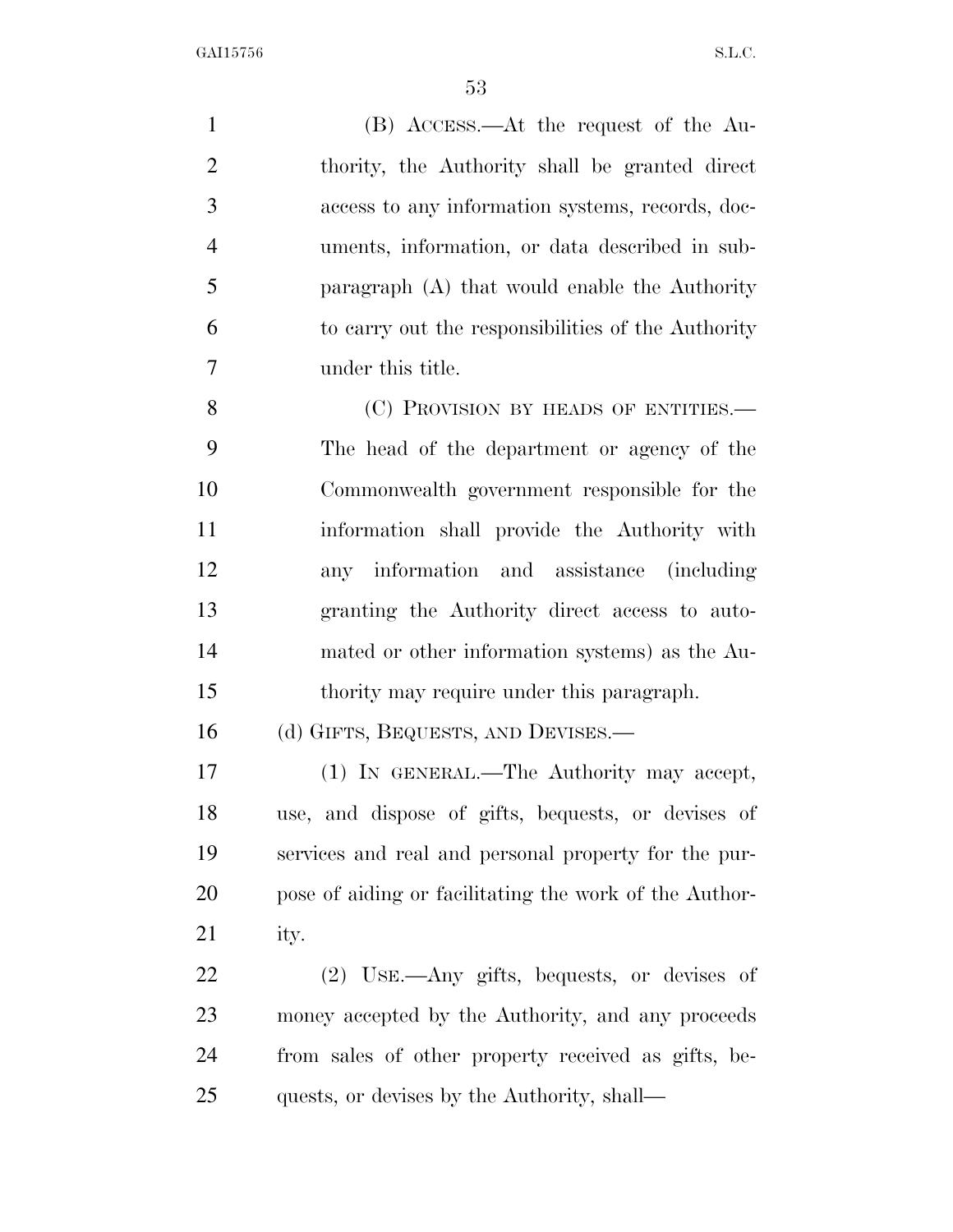| $\mathbf{1}$   | (A) be deposited in an account established          |
|----------------|-----------------------------------------------------|
| $\overline{2}$ | by the Authority; and                               |
| 3              | (B) be available for disbursement on order          |
| $\overline{4}$ | of the chairperson of the Authority.                |
| 5              | (e) SUBPOENA POWER.—                                |
| 6              | (1) IN GENERAL.—The chairperson of the Au-          |
| 7              | thority may issue subpoenas requiring the attend-   |
| 8              | ance and testimony of witnesses and the production  |
| 9              | of any evidence relating to any matter under inves- |
| 10             | tigation by the Authority.                          |
| 11             | (2) SCOPE.—The attendance of witnesses and          |
| 12             | the production of evidence may be required by the   |
| 13             | Authority—                                          |
| 14             | (A) from any place within the United                |
| 15             | States; and                                         |
| 16             | (B) at any designated place of hearing              |
| 17             | within the United States.                           |
| 18             | (3) FAILURE TO OBEY A SUBPOENA.                     |
| 19             | (A) APPLICATION TO UNITED STATES DIS-               |
| 20             | TRICT COURT.—If a person refuses to obey a          |
| 21             | subpoena issued under paragraph $(1)$ , the Au-     |
| 22             | thority may apply to a United States district       |
| 23             | court for an order requiring the person to ap-      |
| 24             | pear before the Authority to give testimony or      |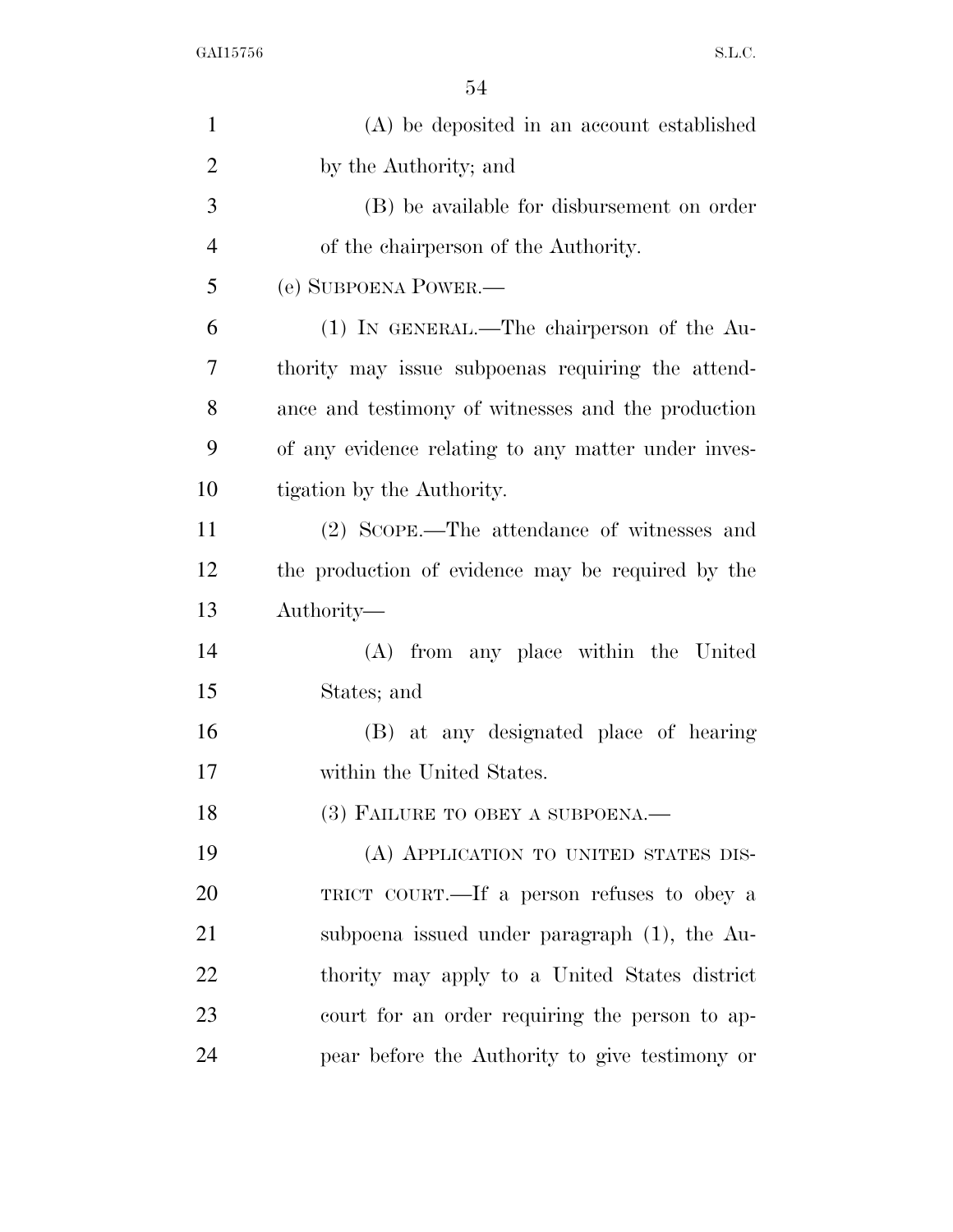| $\mathbf{1}$     | produce evidence relating to the matter under          |
|------------------|--------------------------------------------------------|
| $\overline{2}$   | investigation.                                         |
| 3                | (B) JUDICIAL DISTRICT.—An application                  |
| $\overline{4}$   | may be made under subparagraph $(A)$ in—               |
| 5                | (i) the judicial district in which the                 |
| 6                | hearing is conducted; or                               |
| $\boldsymbol{7}$ | (ii) the judicial district in which the                |
| 8                | person subject to the subpoena is found,               |
| 9                | resides, or transacts business.                        |
| 10               | (C) CONTEMPT.—The United States dis-                   |
| 11               | trict court may treat as civil contempt any fail-      |
| 12               | ure to obey the order of a court under this            |
| 13               | paragraph.                                             |
| 14               | (4) SERVICE OF SUBPOENAS.—The Authority                |
| 15               | shall serve subpoenas under this subsection in the     |
| 16               | manner provided for subpoenas issued by United         |
| 17               | States district court under the Federal Rules of Civil |
| 18               | Procedure for the United States district courts.       |
| 19               | (5) SERVICE OF PROCESS.—All service of proc-           |
| 20               | ess of any court to which application is made under    |
| 21               | paragraph $(2)$ may be served in the judicial district |
| 22               | in which the person required to be served resides or   |
| 23               | may be found.                                          |
| 24               | (f) ADMINISTRATIVE SUPPORT SERVICES.—On the            |
| 25               | request of the Authority, the Administrator of General |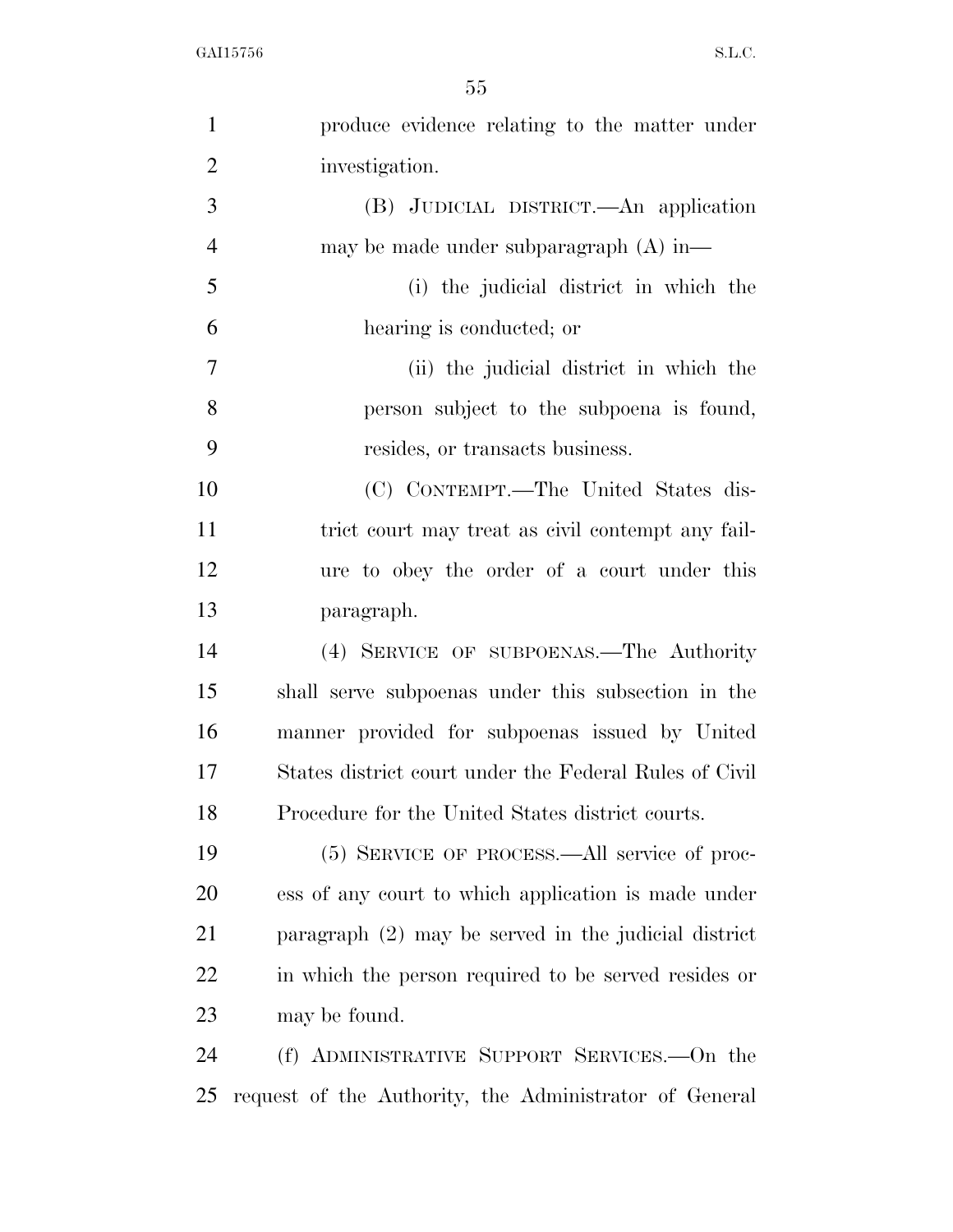Services may provide to the Authority, on a reimbursable basis, the administrative support services necessary for the Authority to carry out the responsibilities of the Authority under this title.

 (g) AUTHORITY TO ENTER INTO CONTRACTS.—The Executive Director of the Authority may enter into any contract that the Executive Director considers appropriate (subject to the approval of the chairperson of the Author- ity) to carry out the responsibilities of the Authority under this title.

 (h) CIVIL ACTIONS TO ENFORCE POWERS.—The Au- thority may seek judicial enforcement of the authority to carry out the responsibilities of the Authority under this title.

(i) PENALTIES.—

 (1) ACTS PROHIBITED.—Any officer or em- ployee of the Commonwealth government shall be 18 guilty of a misdemeanor if the officer or employee—  $(A)(i)$  takes any action in violation of any valid order of the Authority; or (ii) fails or refuses to take any action re- quired by an order described in clause (i); or (B)(i) knowingly and willfully prepares, presents, or certifies any information (including any projections or estimates) or report for the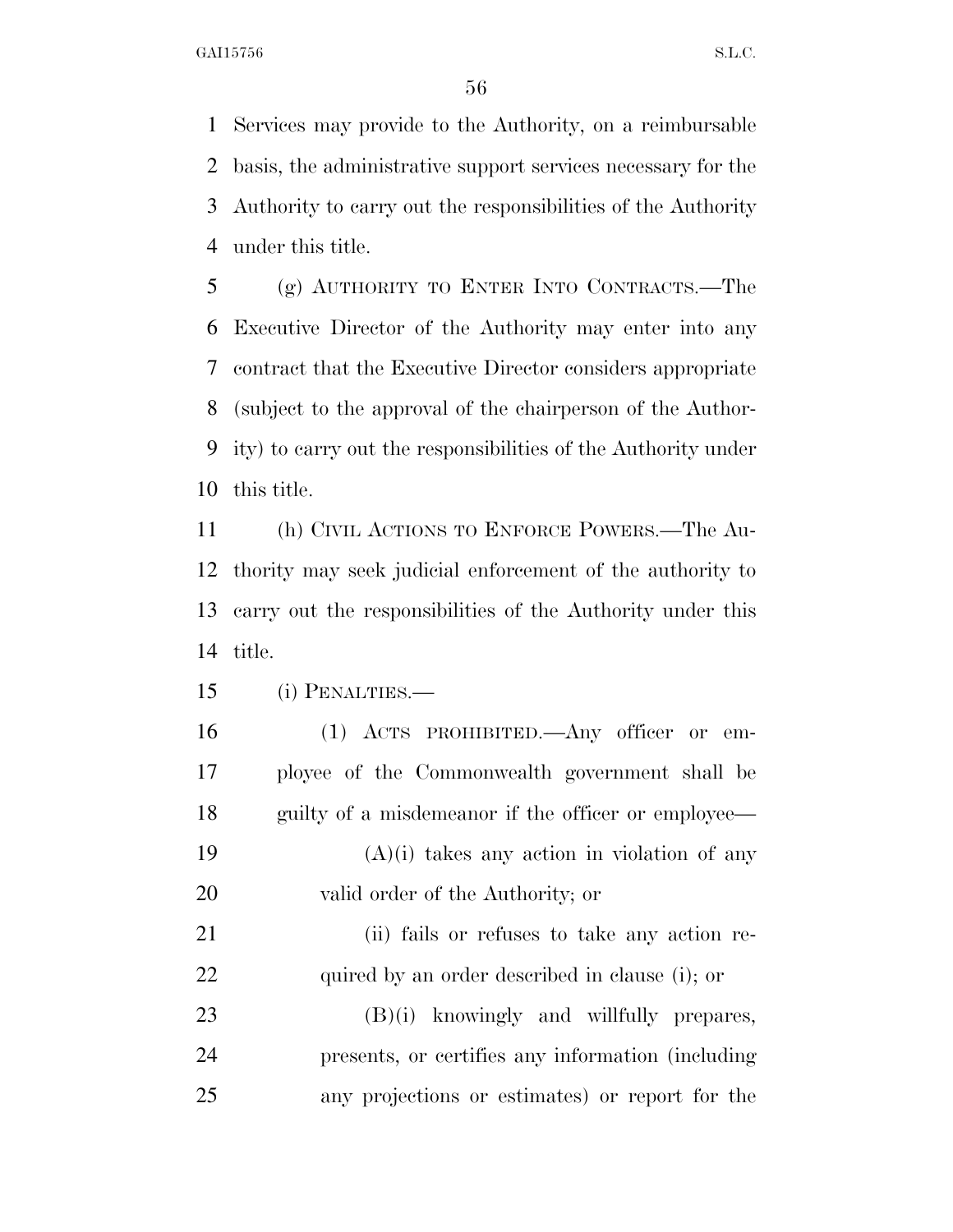| $\mathbf{1}$   | Authority or any of the agents of the Board           |
|----------------|-------------------------------------------------------|
| $\overline{2}$ | that is false or misleading; or                       |
| 3              | (ii) on learning that any information de-             |
| $\overline{4}$ | scribed in clause (i) is false or misleading, fails   |
| 5              | to immediately advise the Authority or agents         |
| 6              | of the Board in writing of the discovery.             |
| 7              | (2) ADMINISTRATIVE DISCIPLINE.—In addition            |
| 8              | to any other applicable penalty, any officer or em-   |
| 9              | ployee of the Commonwealth government who know-       |
| 10             | ingly and willfully violates paragraph (1) shall be   |
| 11             | subject to appropriate administrative discipline, in- |
| 12             | cluding, as appropriate—                              |
| 13             | (A) suspension from duty without pay; or              |
| 14             | (B) removal from office by order of the               |
| 15             | Governor or Authority.                                |
| 16             | (3) REPORT BY GOVERNOR ON DISCIPLINARY                |
| 17             | ACTIONS TAKEN.—In the case of a violation of para-    |
| 18             | graph (1) by an officer or employee of the Common-    |
| 19             | wealth government, the Governor shall immediately     |
| 20             | submit to the Authority a report that—                |
| 21             | (A) describes all pertinent facts; and                |
| 22             | (B) includes a statement of the action                |
| 23             | taken relating to the violation.                      |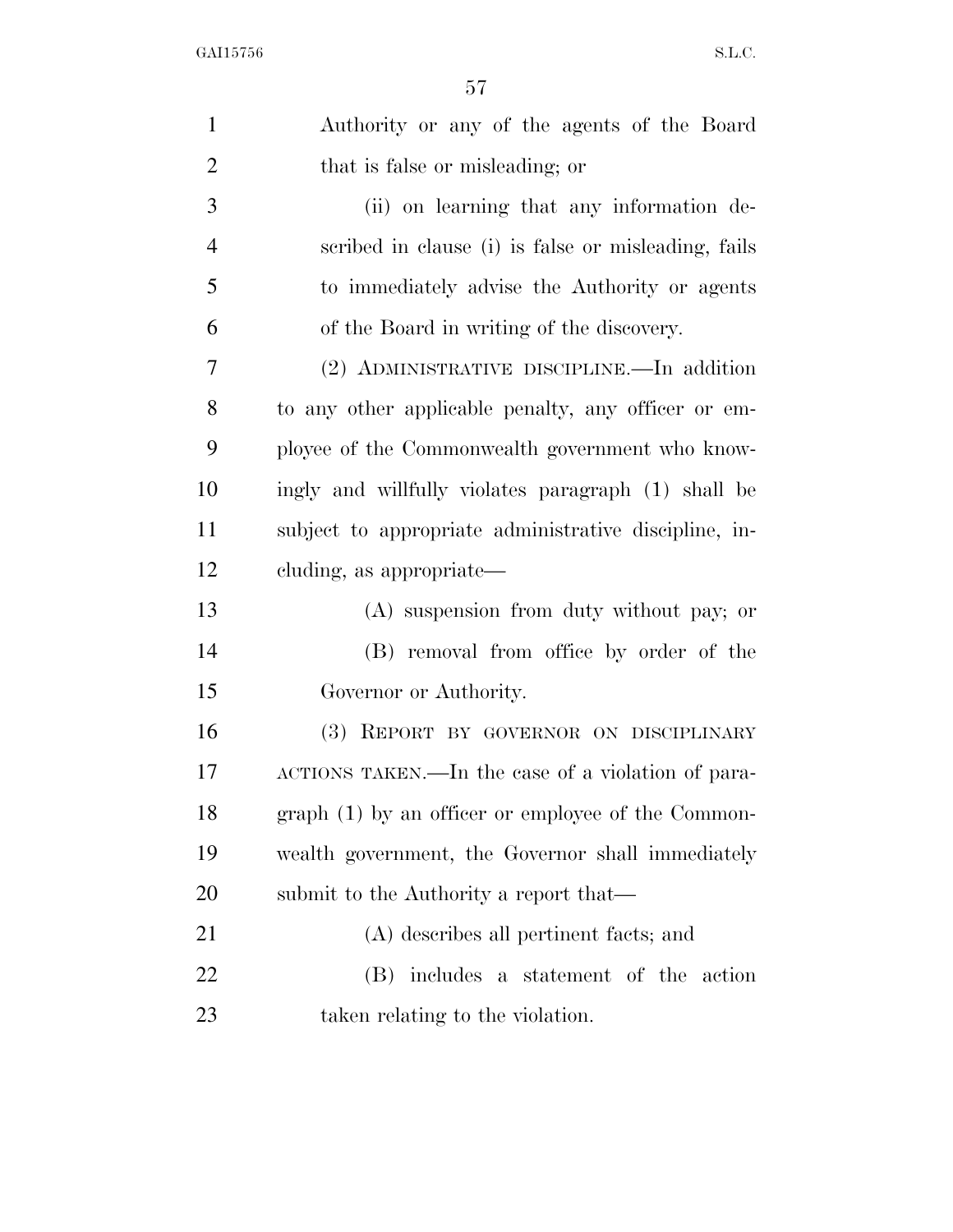#### **SEC. 314. EXEMPTION FROM LIABILITY FOR CLAIMS.**

 The Authority (including the members of the Author- ity) may not be liable for any obligation of or claim against the Commonwealth resulting from actions taken to carry out this title.

#### **SEC. 315. TREATMENT OF ACTIONS.**

 (a) JURISDICTION ESTABLISHED.—Except as pro- vided in section 313(e)(3), any action against the Author- ity or any action otherwise arising out of this title, in whole or in part, shall be brought in the United States District Court for the District of Puerto Rico.

(b) APPEAL.—

 (1) COURT OF APPEALS.—Notwithstanding any other provision of law, any order of the United States District Court for the District of Puerto Rico that is issued pursuant to an action brought under subsection (a) shall be reviewable only pursuant to a notice of appeal to the United States Court of Ap-peals for the First Circuit.

 (2) SUPREME COURT.—Notwithstanding any other provision of law, review by the Supreme Court of a decision of the Court of Appeals that is issued under paragraph (1) may be available only if the pe-24 tition for review is filed by the date that is 10 days after the date of entry of the decision of the Court of Appeals.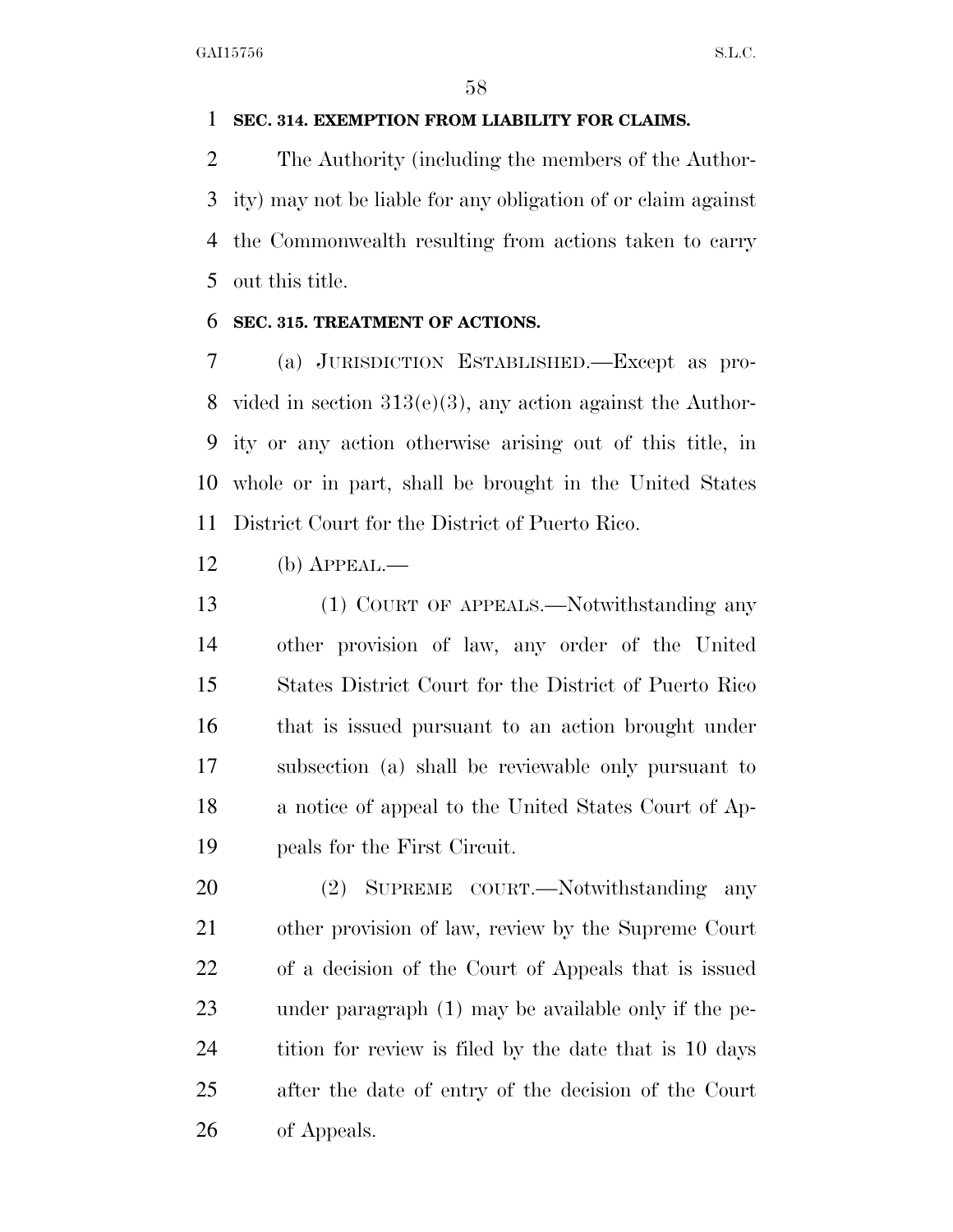(c) TIMING OF RELIEF.—No order of any court granting declaratory or injunctive relief against the Au- thority (including relief permitting or requiring the obliga- tion, borrowing, or expenditure of funds) shall take effect during—

 (1) the pendency of the action before the court; (2) the period during which appeal may be taken; or

 (3) if appeal is taken, the period before the court has entered a final order disposing of the ac-tion.

 (d) EXPEDITED CONSIDERATION.—It shall be the duty of the United States District Court for the District of Puerto Rico, the United States Court of Appeals for the First Circuit, and the Supreme Court to advance on the docket, and to expedite to the greatest extent prac- ticable, the disposition of any action brought under sub-section (a).

#### **SEC. 316. FUNDING FOR OPERATION OF AUTHORITY.**

20 (a) ANNUAL BUDGETING PROCESS.—

 (1) SUBMISSION OF BUDGET.—The Authority shall submit to the Secretary for inclusion in the an- nual budget of the President a proposed budget for the Authority for each fiscal year.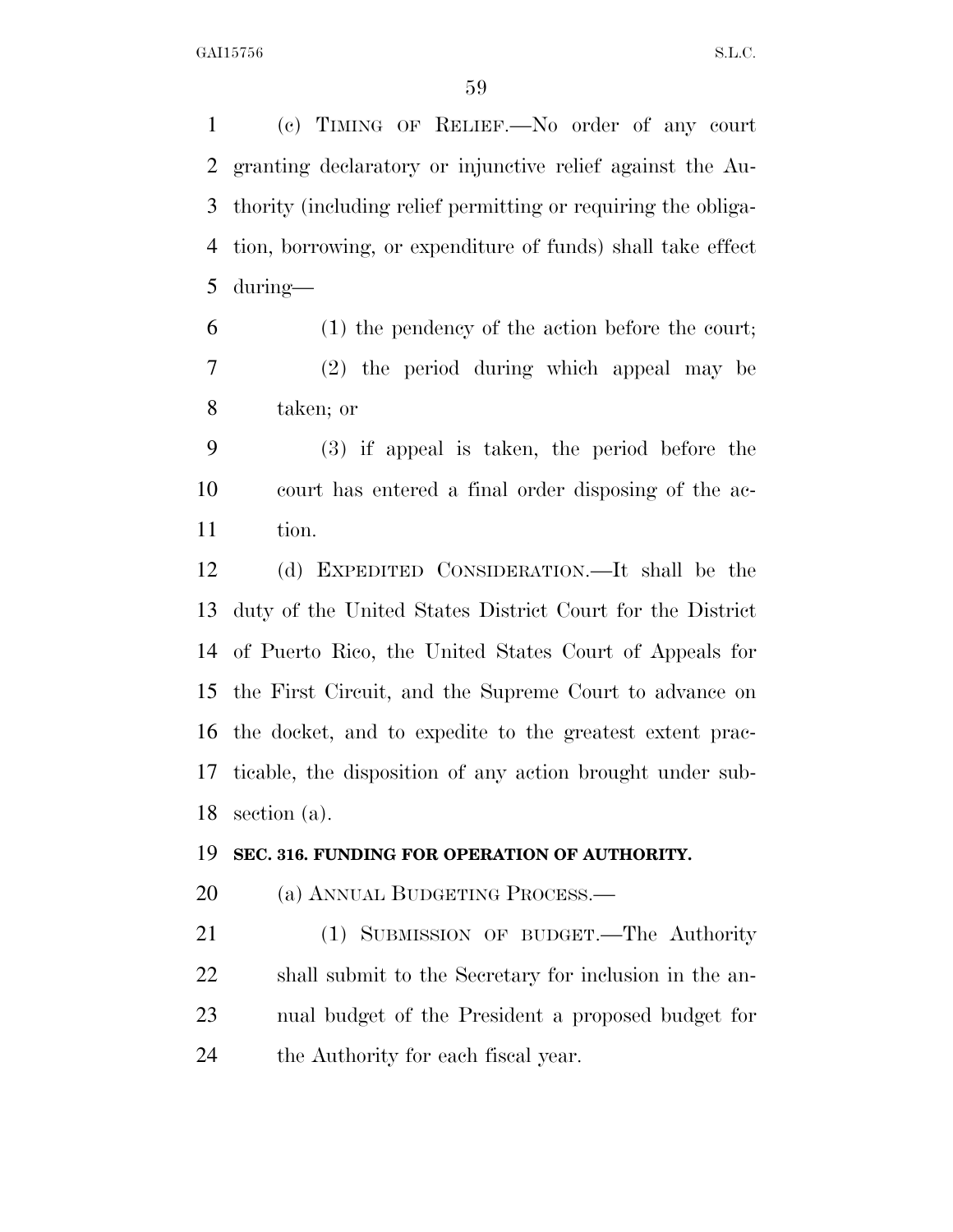| $\mathbf{1}$   | (2) CONTENTS OF BUDGET.—A budget sub-                   |
|----------------|---------------------------------------------------------|
| $\overline{2}$ | mitted under paragraph (1) shall describe—              |
| 3              | (A) expenditures of the Authority by cat-               |
| $\overline{4}$ | egory, including expenditures for staff of the          |
| 5              | Authority;                                              |
| 6              | (B) services of personnel and other services            |
| 7              | provided by or on behalf of the Authority for           |
| 8              | which the Authority made no reimbursement;              |
| 9              | and                                                     |
| 10             | (C) any gifts or bequests made to the au-               |
| 11             | thority during the previous fiscal year.                |
| 12             | (3) APPROPRIATIONS REQUIRED. For fiscal                 |
| 13             | year 2016 and each fiscal year thereafter, an           |
| 14             | amount may be obligated or expended by the Au-          |
| 15             | thority for a fiscal year only if the amount has been   |
| 16             | approved by an Act of Congress.                         |
| 17             | (b) SPECIAL RULE FOR FUNDING OF OPERATIONS              |
| 18             | DURING FISCAL YEAR 2015. As soon as practicable         |
| 19             | after the date of appointment of the members of the Au- |
| 20             | thority, the Authority shall submit to the Governor and |
| 21             | the President, for submission to Congress—              |
| 22             | (1) a request for reprogramming of funds under          |
| 23             | the budget account for the Department of the Treas-     |
| 24             | ury; and                                                |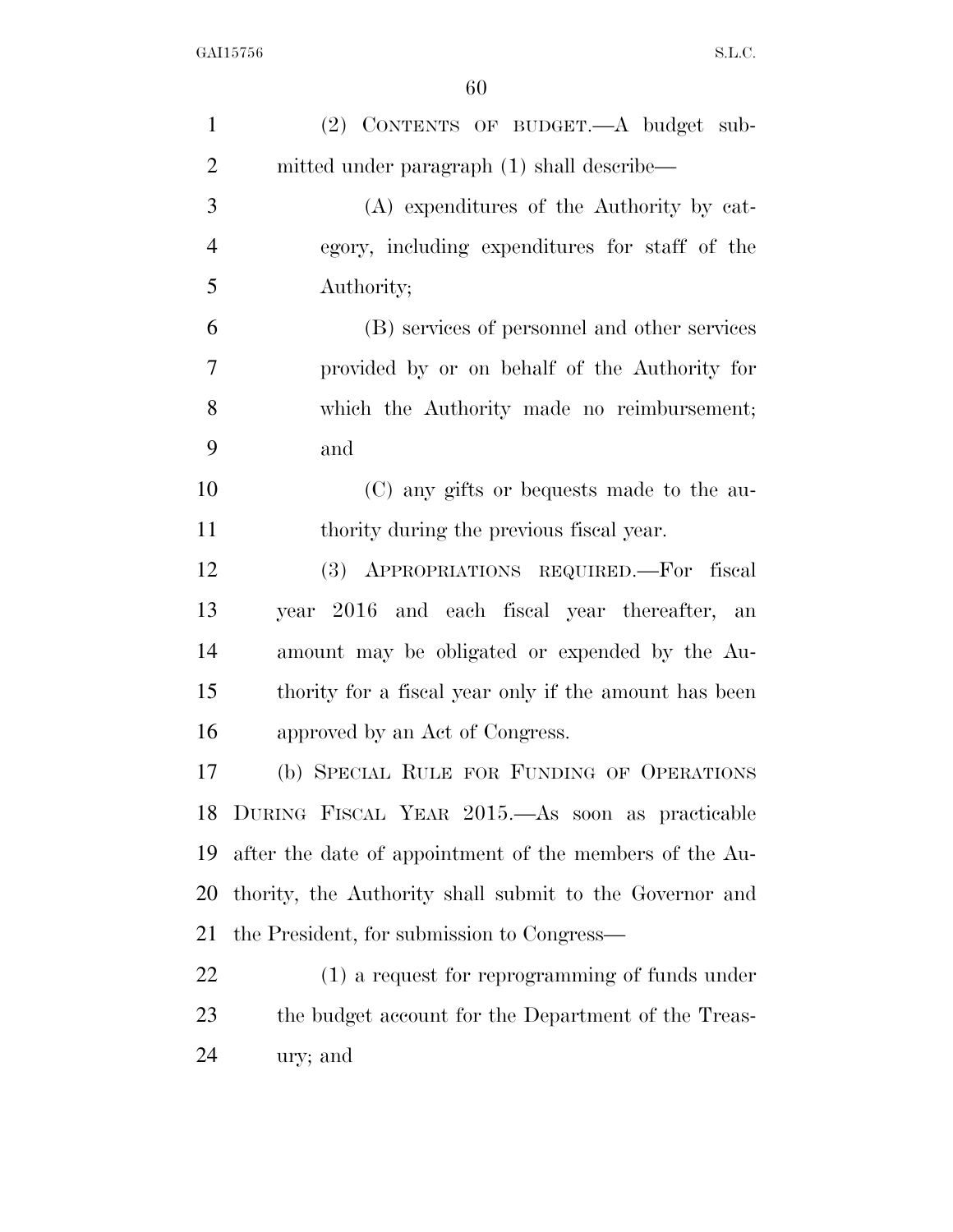(2) a description of anticipated expenditures of 2 the Authority for fiscal year 2015.

#### **SEC. 317. SUSPENSION OF ACTIVITIES.**

 The Authority shall suspend any activities carried out under this title, and the terms of the members of the Au- thority shall expire, on the date that is 3 years after the date on which the Authority certifies that all control peri-ods initiated under section 322 have terminated.

### **SEC. 318. APPLICATION OF LAWS OF COMMONWEALTH TO AUTHORITY.**

 (a) NO CONTROL, SUPERVISION, OVERSIGHT, OR RE- VIEW BY GOVERNOR OR LEGISLATIVE ASSEMBLY.—The Governor and the Legislative Assembly may not exercise any control, supervision, oversight, or review over the Au-thority or any activities of the Authority.

 (b) AUTHORITY NOT SUBJECT TO REPRESENTATION BY SECRETARY OF JUSTICE.—In any action brought by, or on behalf of, the Authority, and in any action brought against the Authority—

 (1) the Authority shall be represented by such counsel as the Authority may select; but

 (2) in no case may the Authority be represented by the Secretary of Justice of the Commonwealth.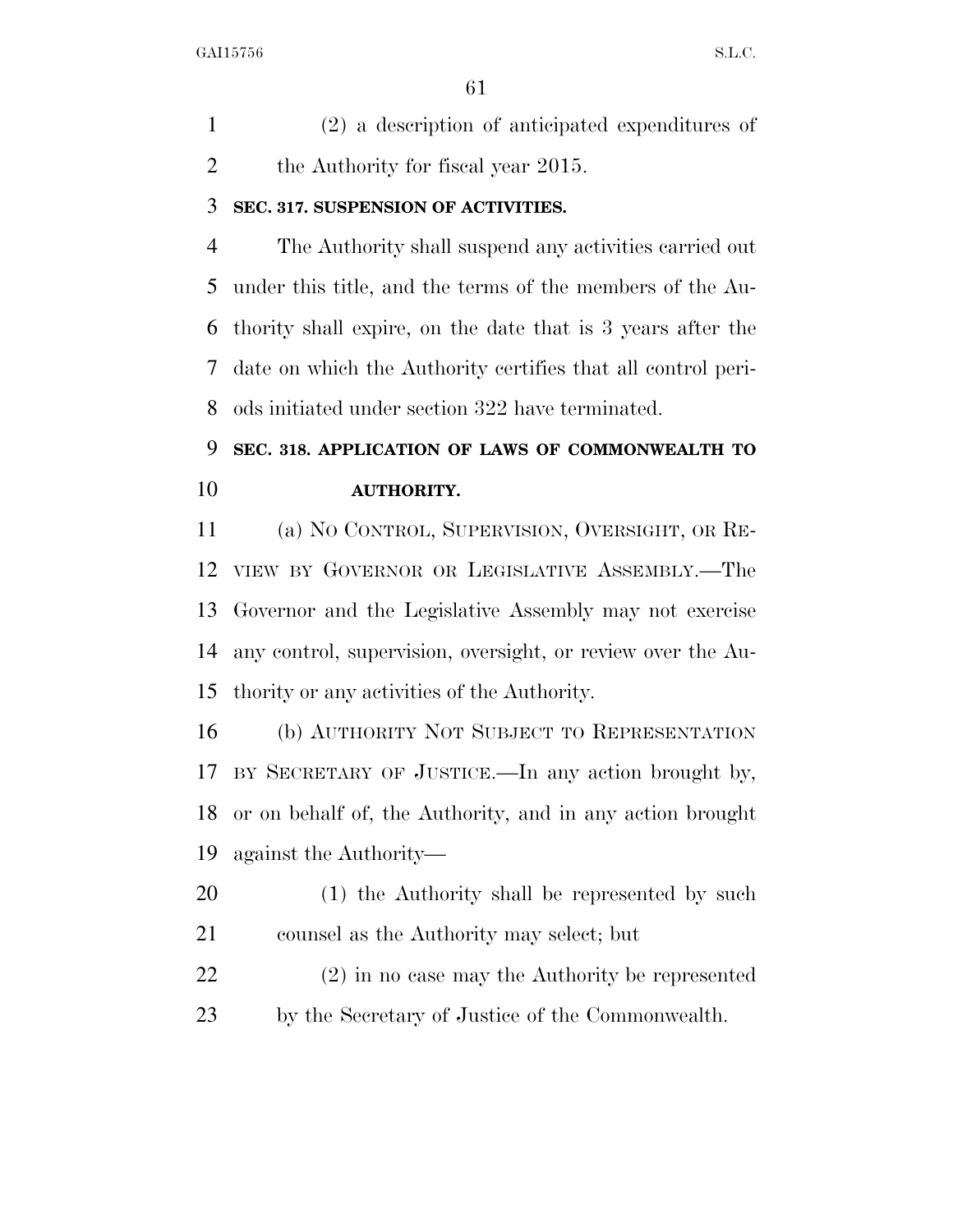# **Subtitle B—Responsibilities of Authority PART I—CONTROL PERIOD**

#### **SEC. 321. EARLY OPT-IN AUTHORITY.**

 Notwithstanding the timeframes provided in sub-6 sections (a)(1) and (b)(1) of section 322, the Authority may carry out this title beginning on the date on which the Legislative Assembly enacts a resolution supporting the actions of the Authority authorized by section 322.

### **SEC. 322. CERTIFICATIONS BY AUTHORITY.**

(a) PUBLIC CORPORATIONS.—

 (1) IN GENERAL.—Not later than 1 year after the date of enactment of this Act and annually thereafter, the Authority shall certify whether any public corporation—

- (A) does not have sufficient revenue to meet the debt obligations of the public corpora-tion;
- (B) has defaulted with respect to any loan, bond, note, or other form of borrowing;
- (C) is unable to meet the payroll of the public corporation for any pay period;
- (D) has a cash deficit at the end of any quarter of the fiscal year equal to or greater 25 than the difference between—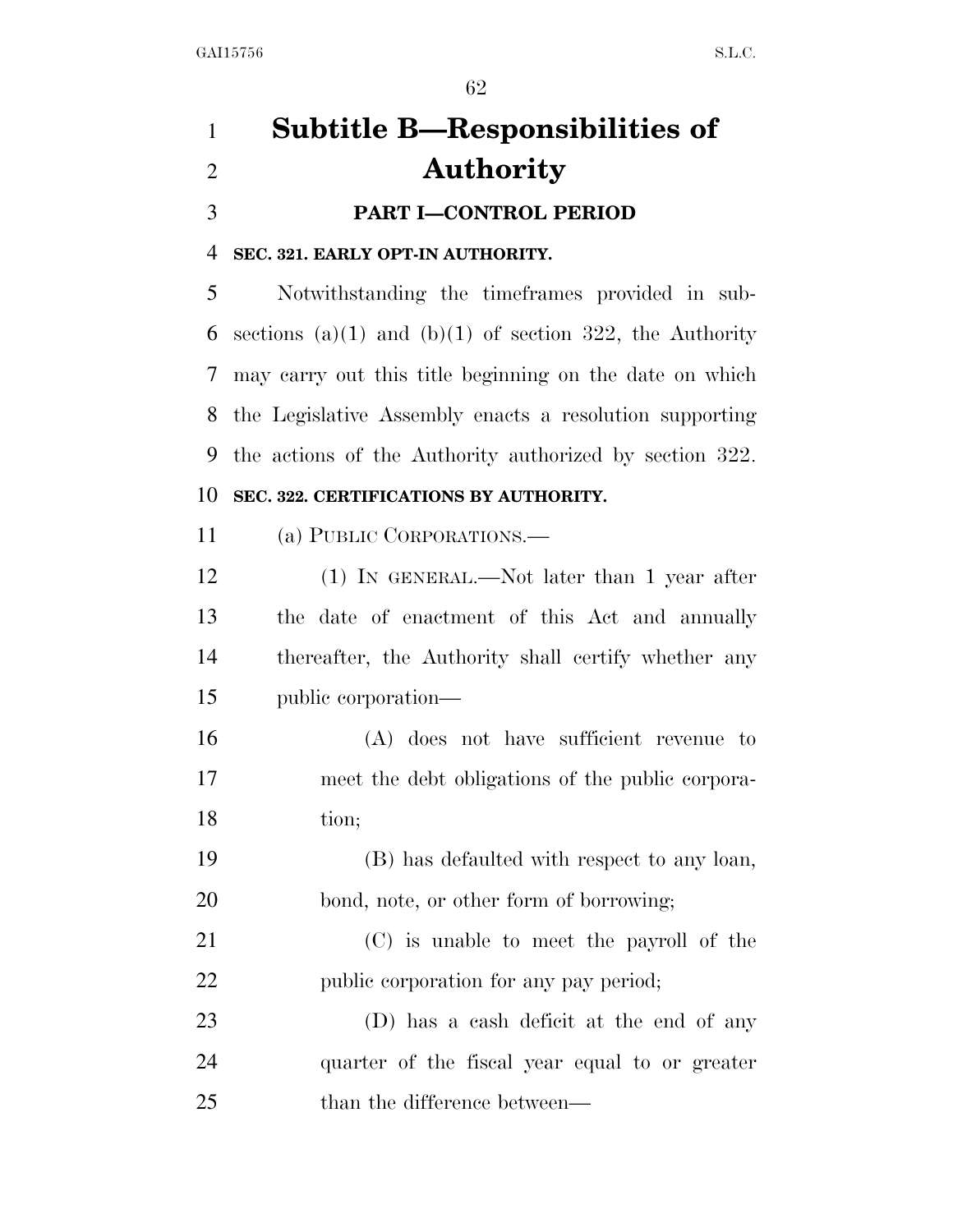| $\mathbf{1}$   | (i) the estimated revenues of the pub-                  |
|----------------|---------------------------------------------------------|
| $\overline{2}$ | lie corporation during the remainder of the             |
| 3              | fiscal year; and                                        |
| $\overline{4}$ | (ii) the estimated expenditures of the                  |
| 5              | public corporation (including repayments)               |
| 6              | of temporary borrowing) during the re-                  |
| 7              | mainder of the fiscal year; and                         |
| 8              | (E) fails to make any required payments                 |
| 9              | relating to pensions and benefits for current           |
| 10             | and former employees of the public corporation.         |
| 11             | (2) BUDGET CONTROL.—If the Authority cer-               |
| 12             | tifies that a public corporation is unable to meet any  |
| 13             | of the requirements under paragraph (1), a control      |
| 14             | period shall be initiated for the public corporation in |
| 15             | accordance with section 323.                            |
| 16             | (3) TERMINATION.—A control period for a pub-            |
| 17             | lic corporation initiated under this subsection termi-  |
| 18             | nates on the date on which the Authority certifies      |
| 19             | $that-$                                                 |
| 20             | (A) the public corporation has adequate                 |
| 21             | access to short-term and long-term credit mar-          |
| 22             | kets at reasonable interest rates to meet the           |
| 23             | borrowing needs of the public corporation; and          |
| 24             | (B) for 2 consecutive years after the initi-            |
| 25             | ation of a control period, the expenditures made        |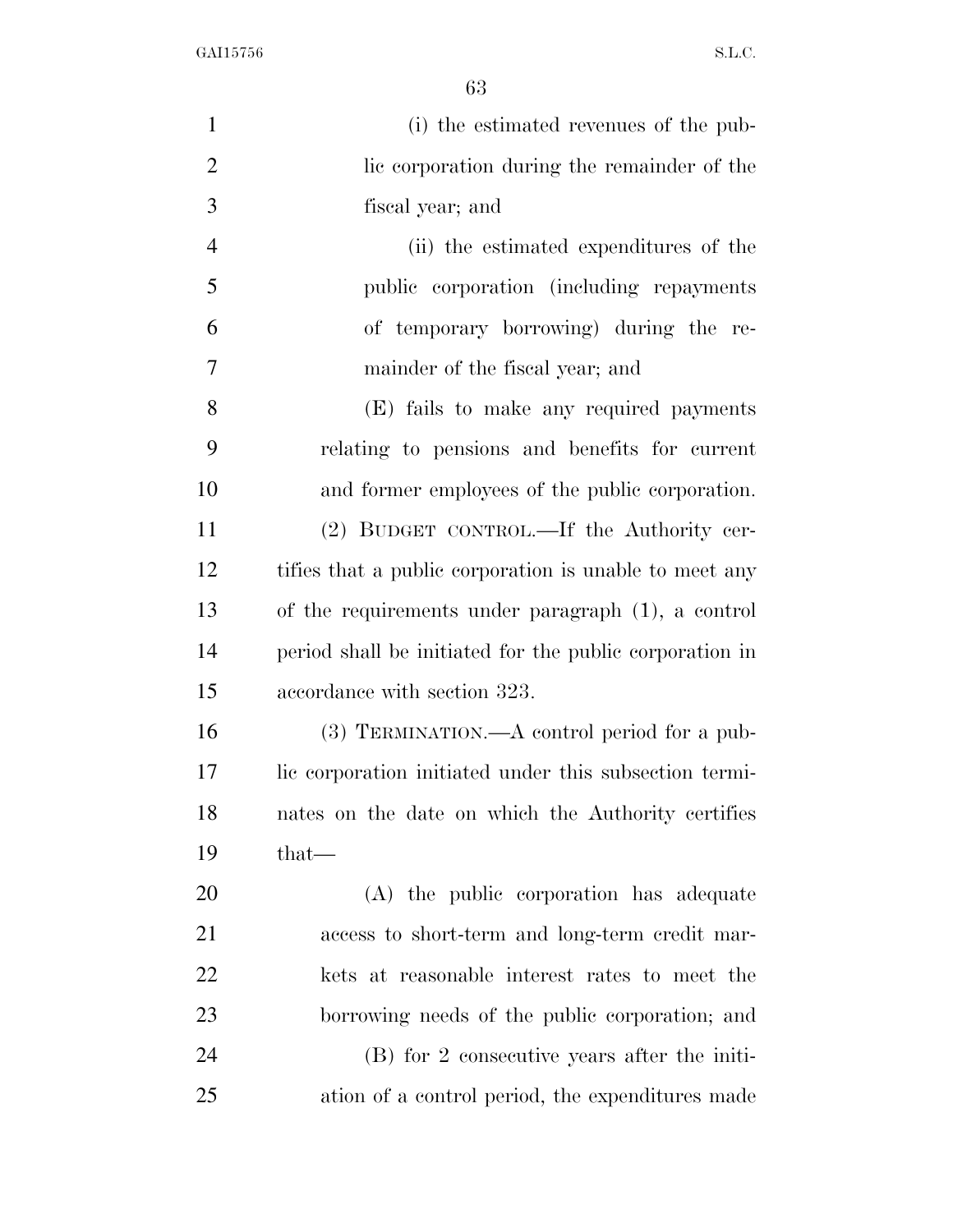| $\mathbf{1}$   | by the public corporation during each fiscal       |
|----------------|----------------------------------------------------|
| $\overline{2}$ | year did not exceed the revenues of the public     |
| 3              | corporation during that year, as determined in     |
| $\overline{4}$ | accordance with generally accepted accounting      |
| 5              | principles.                                        |
| 6              | (4) CONSULTATION REQUIRED. In making a             |
| 7              | certification under this subsection, the Authority |
| 8              | shall consult with the Government Development      |
| 9              | Bank of Puerto Rico.                               |
| 10             | (5) EMERGENCY MANAGER.—                            |
| 11             | $(A)$ In GENERAL.—If, during a control pe-         |
| 12             | riod for a public corporation, the Authority cer-  |
| 13             | tifies that over the course of 2 consecutive       |
| 14             | quarters the expenditures made by a public cor-    |
| 15             | poration exceed the revenues of that public cor-   |
| 16             | poration in violation of the financial plan and    |
| 17             | budget required under section 323, the Author-     |
| 18             | ity may appoint an emergency manager for the       |
| 19             | public corporation.                                |
| 20             | $(B)$ AUTHORITY.—                                  |
| 21             | (i) AUTHORITY OF BOARD OF DIREC-                   |
| 22             | TORS AND OFFICERS.—The emergency                   |
| 23             | manager shall exercise all authorities pre-        |
| 24             | viously exercised by the board of directors        |
| 25             | and officers of the public corporation             |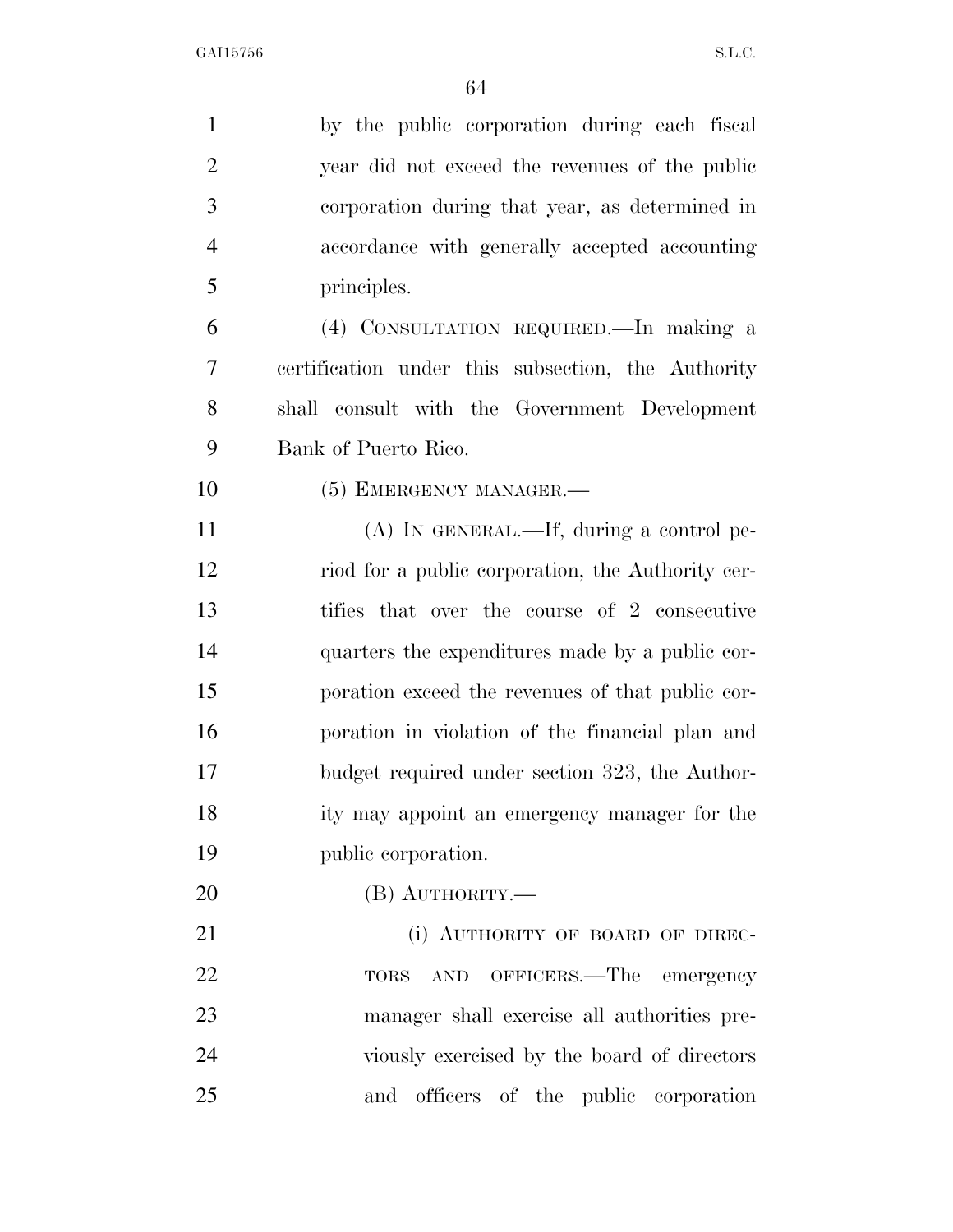| $\mathbf{1}$   | under the charter, bylaws, or organic stat- |
|----------------|---------------------------------------------|
| $\overline{2}$ | ute of the public corporation or the appli- |
| 3              | cable laws of the Commonwealth.             |
| $\overline{4}$ | (ii) ADDITIONAL AUTHORITY.—                 |
| 5              | (I) IN GENERAL.—In addition to              |
| 6              | the authority under clause (i), the         |
| $\overline{7}$ | emergency manager may propose in-           |
| 8              | creases in, decreases in, or other          |
| 9              | changes to any rates, fees, taxes, or       |
| 10             | other charges that the public corpora-      |
| 11             | tion has the power to impose on peo-        |
| 12             | ple or property within the Common-          |
| 13             | wealth.                                     |
| 14             | REQUIRED DEMONSTRA-<br>(II)                 |
| 15             | TION.—An increase, decrease, or             |
| 16             | change proposed under subclause (I)         |
| 17             | shall be accompanied by a demonstra-        |
| 18             | tion of the reasonable necessity of the     |
| 19             | increase, decrease, or change to main-      |
| 20             | $\tan$ —                                    |
| 21             | (aa) the operation, property,               |
| 22             | physical plant and equipment, or            |
| 23             | financial condition of the public           |
| 24             | corporation; or                             |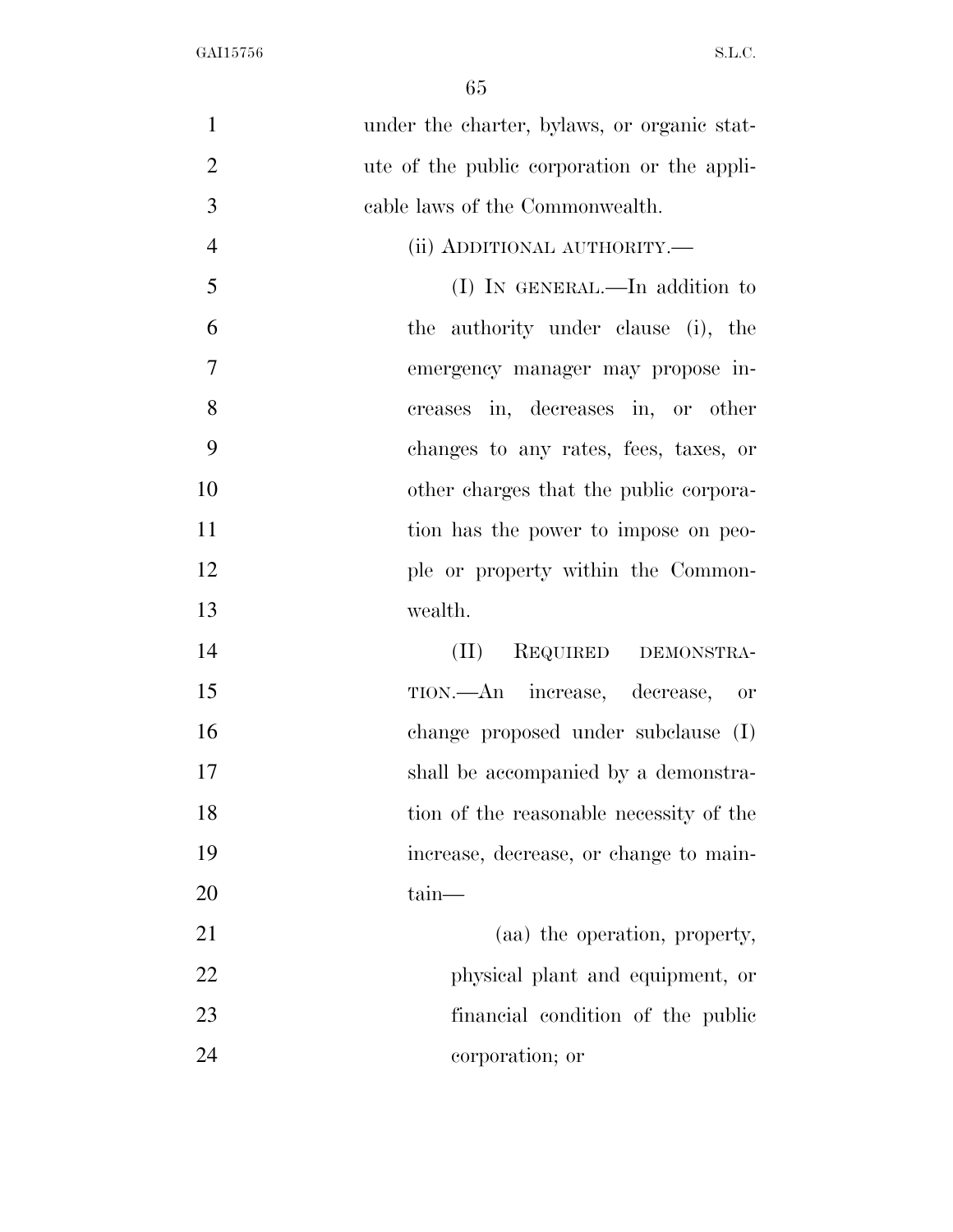| $\mathbf{1}$   | (bb) the ability of the public       |
|----------------|--------------------------------------|
| $\overline{2}$ | corporation to obtain unsecured      |
| 3              | eredit on the capital markets at a   |
| $\overline{4}$ | reasonable interest rate.            |
| 5              | (III) REVIEW.—                       |
| 6              | (aa) IN GENERAL.—An in-              |
| 7              | crease, decrease, or change pro-     |
| 8              | posed under subclause (I) shall      |
| 9              | be subject to review by any com-     |
| 10             | mission, authority, agency, or       |
| 11             | governmental body with authority     |
| 12             | to review the rates, fees, taxes, or |
| 13             | other charges imposed by the         |
| 14             | public corporation.                  |
| 15             | (bb) DEEMED APPROVAL.—               |
| 16             | If a commission, authority, agen-    |
| 17             | cy, or governmental body fails to    |
| 18             | approve and implement or dis-        |
| 19             | approve the proposed increase,       |
| 20             | decrease, or change by the date      |
| 21             | that is 120 days after the date      |
| 22             | on which the increase, decrease,     |
| 23             | or change is submitted to the        |
| 24             | commission, authority, agency, or    |
| 25             | governmental body, the proposed      |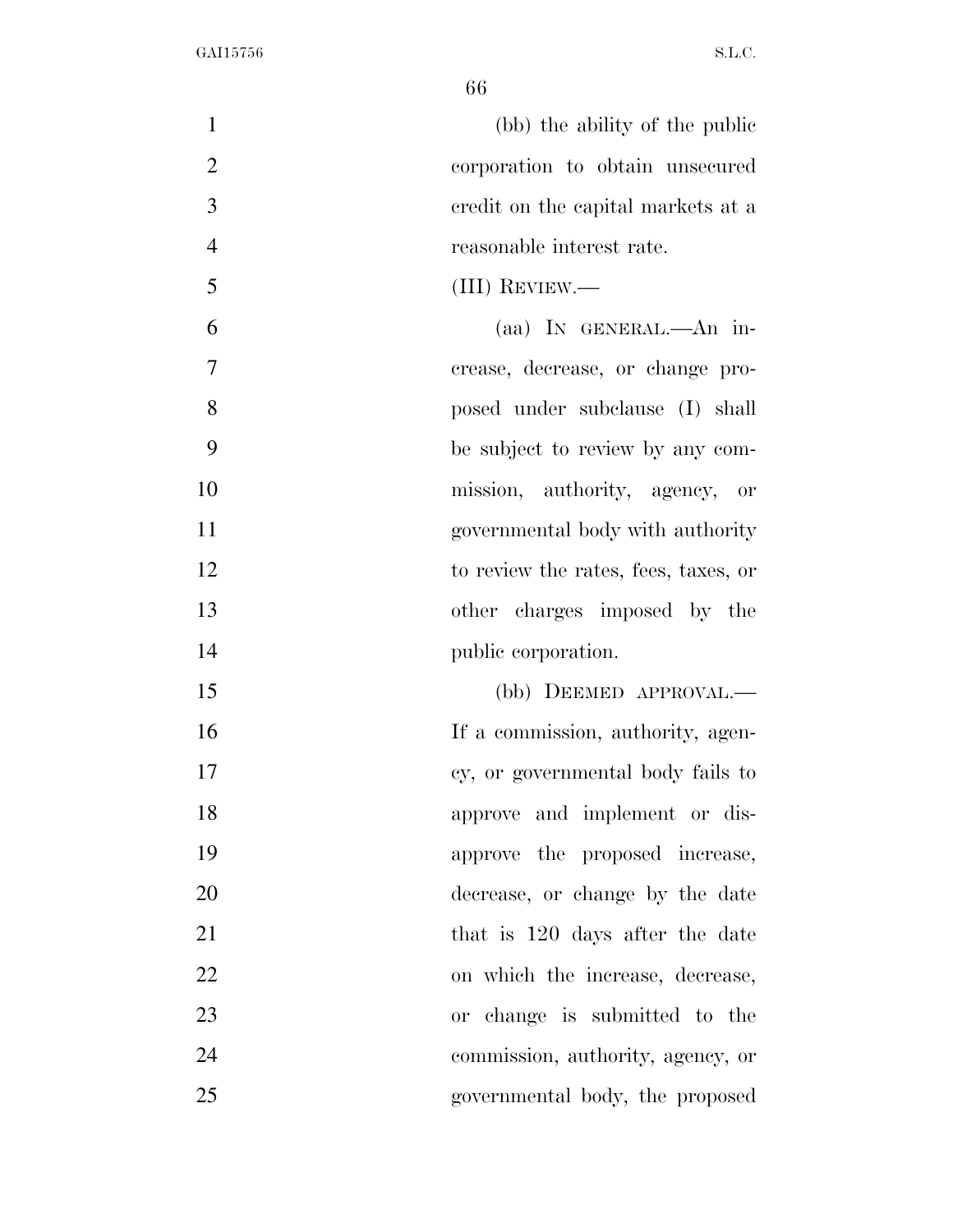| $\mathbf{1}$   | increase, decrease, or change                       |
|----------------|-----------------------------------------------------|
| $\overline{2}$ | shall be deemed approved by the                     |
| 3              | commission, authority, agency, or                   |
| $\overline{4}$ | governmental body.                                  |
| 5              | (C) SALARY.—The public corporation shall            |
| 6              | be responsible for paying the salary and any        |
| 7              | other compensation of the emergency manager.        |
| 8              | (b) COMMONWEALTH GOVERNMENT.—                       |
| 9              | $(1)$ IN GENERAL.—Not later than 2 years after      |
| 10             | the date of enactment of this Act and annually      |
| 11             | thereafter, the Authority shall certify whether the |
| 12             | Commonwealth government—                            |
| 13             | (A) does not have sufficient revenue to             |
| 14             | meet debt obligations of the Commonwealth           |
| 15             | government;                                         |
| 16             | (B) has defaulted with respect to any loan,         |
| 17             | bond, note, or other form of borrowing;             |
| 18             | (C) is unable to meet the payroll of the            |
| 19             | Commonwealth government for any pay period;         |
| 20             | (D) has a cash deficit at the end of any            |
| 21             | quarter of the fiscal year equal to or greater      |
| 22             | than the difference between—                        |
| 23             | (i) the estimated revenues of the Com-              |
| 24             | monwealth government during the remain-             |
| 25             | der of the fiscal year; and                         |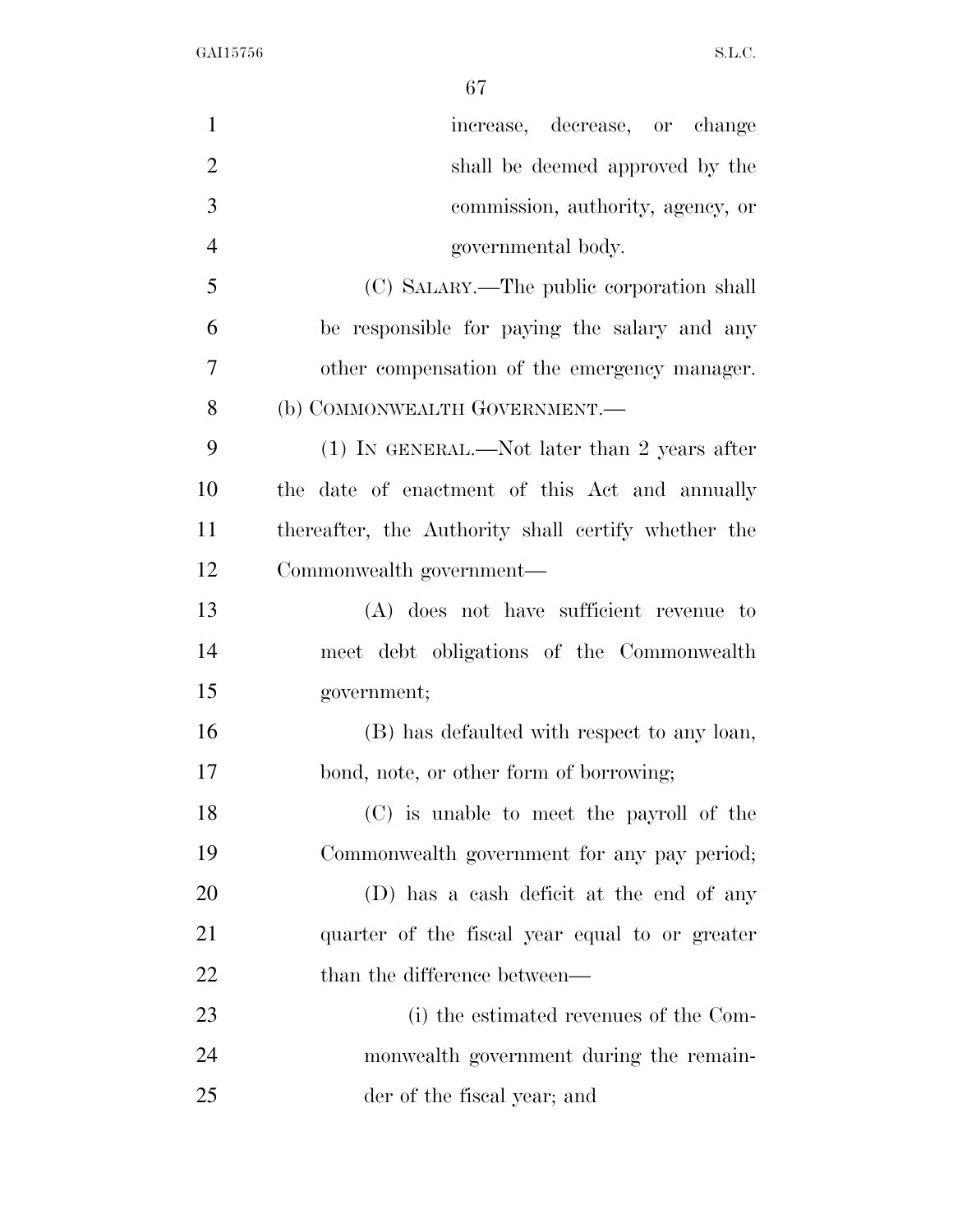| $\mathbf{1}$   | (ii) the estimated expenditures of the              |
|----------------|-----------------------------------------------------|
| $\overline{2}$ | Commonwealth government (including re-              |
| 3              | payments of temporary borrowing) during             |
| $\overline{4}$ | the remainder of the fiscal year; and               |
| 5              | (E) fails to make any required payments             |
| 6              | relating to pensions and benefits for current       |
| 7              | and former employees of the Commonwealth            |
| 8              | government.                                         |
| 9              | (2) BUDGET CONTROL.—If the Authority cer-           |
| 10             | tifies that the Commonwealth government is unable   |
| 11             | to meet any of the requirements under paragraph     |
| 12             | (1), a control period for the Commonwealth govern-  |
| 13             | ment is initiated in accordance with section 324.   |
| 14             | (3) TERMINATION.—A control period for the           |
| 15             | Commonwealth government initiated under this sub-   |
| 16             | section terminates on the date on which the Author- |
| 17             | ity certifies that—                                 |
| 18             | (A) the Commonwealth government has                 |
| 19             | adequate access to short-term and long-term         |
| 20             | credit markets at reasonable interest rates to      |
| 21             | meet the borrowing needs of the Commonwealth        |
| 22             | government; and                                     |
| 23             | (B) for 4 consecutive years after the initi-        |
| 24             | ation of a control period for the Commonwealth      |
| 25             | government, the expenditures made by the            |
|                |                                                     |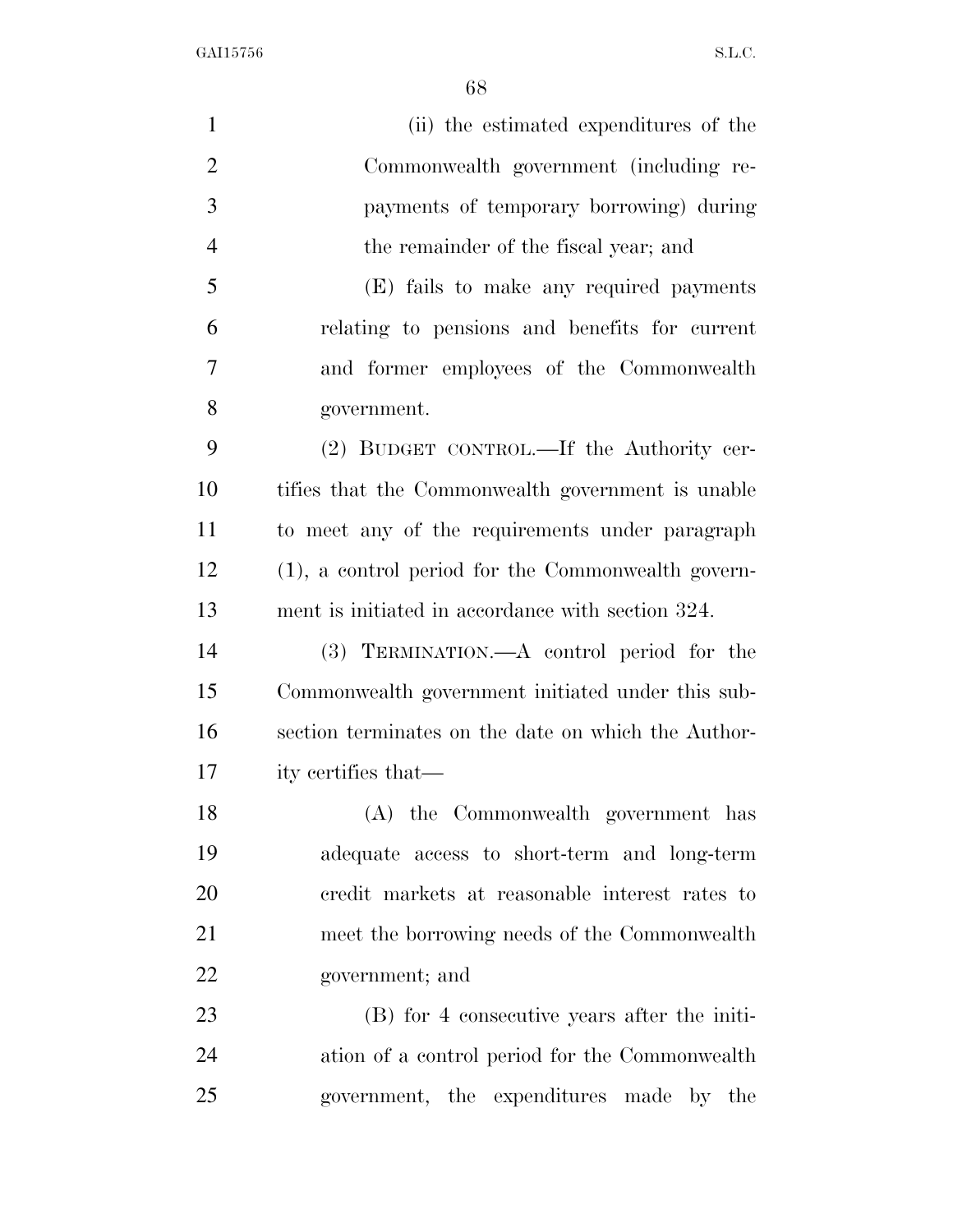| $\mathbf{1}$   | Commonwealth government during each fiscal             |
|----------------|--------------------------------------------------------|
| $\overline{2}$ | year did not exceed the revenues of the Com-           |
| 3              | monwealth government during that year, as de-          |
| $\overline{4}$ | termined in accordance with the generally ac-          |
| 5              | cepted accounting principles contained in the          |
| 6              | comprehensive annual financial report for the          |
| 7              | Commonwealth.                                          |
| 8              | (4) REQUIRED CONSULTATION.—In making a                 |
| 9              | certification under this subsection, the Authority     |
| 10             | shall consult with the Government Development          |
| 11             | Bank of Puerto Rico.                                   |
| 12             | SEC. 323. FINANCIAL PLAN AND BUDGET FOR PUBLIC COR-    |
| 13             | PORATIONS DURING CONTROL PERIOD.                       |
| 14             | (a) DEVELOPMENT; CONTENTS.—                            |
|                |                                                        |
| 15             | (1) IN GENERAL.—For each fiscal year for               |
| 16             | which a public corporation is in a control period      |
| 17             | under section $322(a)$ , the Governor or the emergency |
| 18             | manager (as applicable) shall develop and submit to    |
| 19             | the Authority a financial plan and budget for the      |
| 20             | public corporation in accordance with this section.    |
| 21             | $(2)$ CONTENTS.—                                       |
| 22             | (A) IN GENERAL.—A financial plan and                   |
| 23             | budget for the public corporation for a fiscal         |
| 24             | year shall specify the budgets for the public cor-     |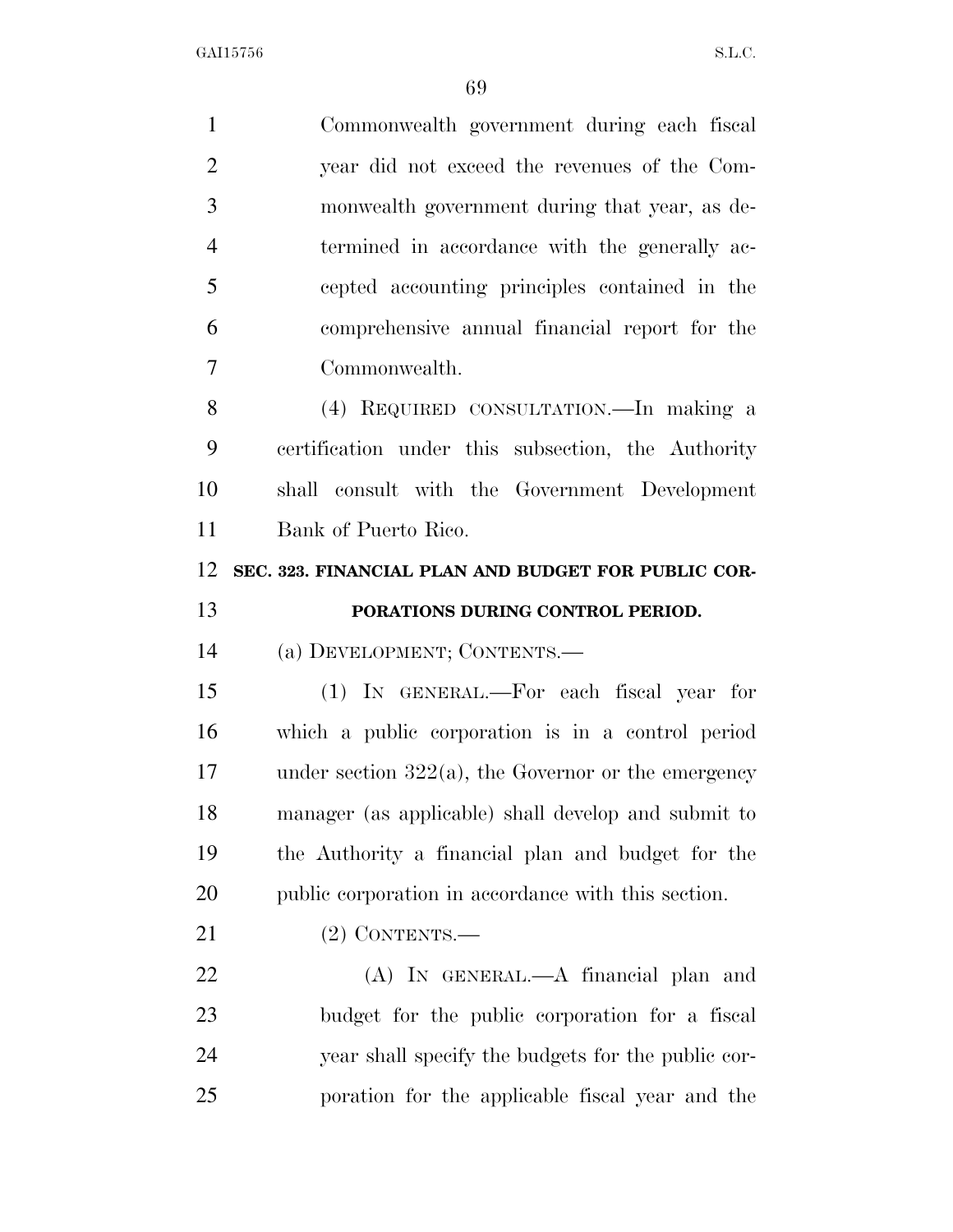| $\mathbf{1}$   | subsequent 3 fiscal years (including the pro-      |
|----------------|----------------------------------------------------|
| $\overline{2}$ | jected revenues and expenditures of each fund      |
| 3              | of the public corporation for those fiscal years), |
| $\overline{4}$ | in accordance with the requirements described      |
| 5              | in subparagraph (B).                               |
| 6              | (B) REQUIREMENTS.—The financial plan               |
| 7              | and budget shall—                                  |
| 8              | (i) meet the standards described in                |
| 9              | paragraph (3) to promote the financial sta-        |
| 10             | bility of the public corporation;                  |
| 11             | (ii) provide for estimates of revenues             |
| 12             | and expenditures on a modified accrual             |
| 13             | basis;                                             |
| 14             | $(iii)(I)$ describe lump-sum expendi-              |
| 15             | tures by department, by object class;              |
| 16             | (II) describe capital expenditures (to-            |
| 17             | gether with a schedule of projected capital        |
| 18             | commitments of the public corporation and          |
| 19             | proposed sources of funding);                      |
| 20             | (III) contain estimates of short-term              |
| 21             | and long-term debt, whether outstanding            |
| 22             | or anticipated to be issued; and                   |
| 23             | (IV) contain eash flow forecasts for               |
| 24             | each fund of the public corporation, at            |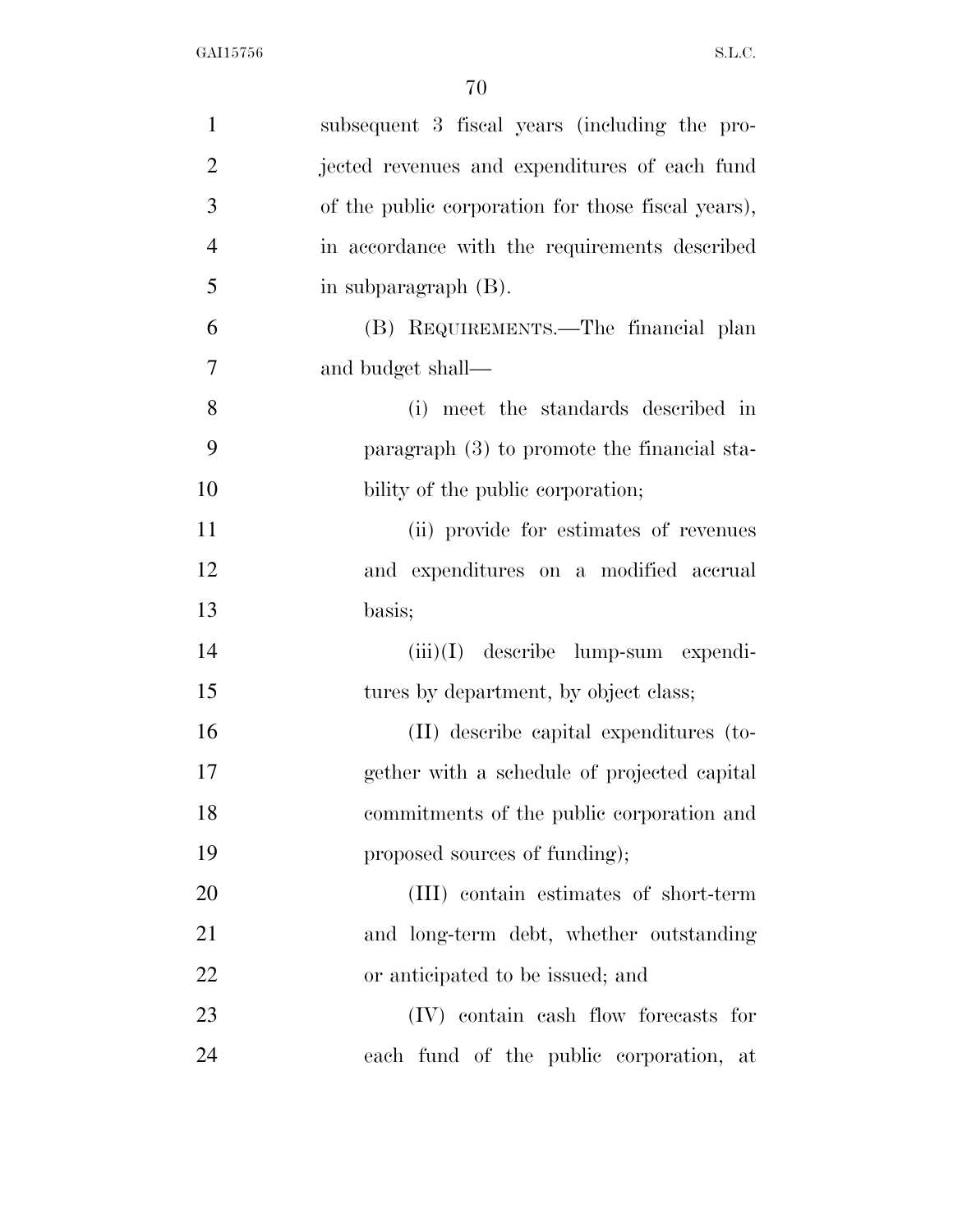| $\mathbf{1}$   | such intervals as the Authority may re-      |
|----------------|----------------------------------------------|
| $\overline{2}$ | quire;                                       |
| 3              | (iv) include a statement describing          |
| $\overline{4}$ | methods of estimations and significant as-   |
| 5              | sumptions; and                               |
| 6              | (v) include such other provisions, and       |
| 7              | meet such other criteria, as the Authority   |
| 8              | considers to be appropriate to meet the      |
| 9              | purposes of this title, including provisions |
| 10             | relating to-                                 |
| 11             | (I) changes in personnel policies            |
| 12             | and levels for each department of the        |
| 13             | public corporation;                          |
| 14             | (II) changes in the structure and            |
| 15             | organization of the public corporation;      |
| 16             | and                                          |
| 17             | (III) management initiatives to              |
| 18             | promote-                                     |
| 19             | (aa) productivity;                           |
| 20             | (bb) improvement in the de-                  |
| 21             | livery of services; or                       |
| 22             | (cc) cost savings.                           |
| 23             | (3) STANDARDS TO PROMOTE FINANCIAL STA-      |
| 24             | $BILITY$ .                                   |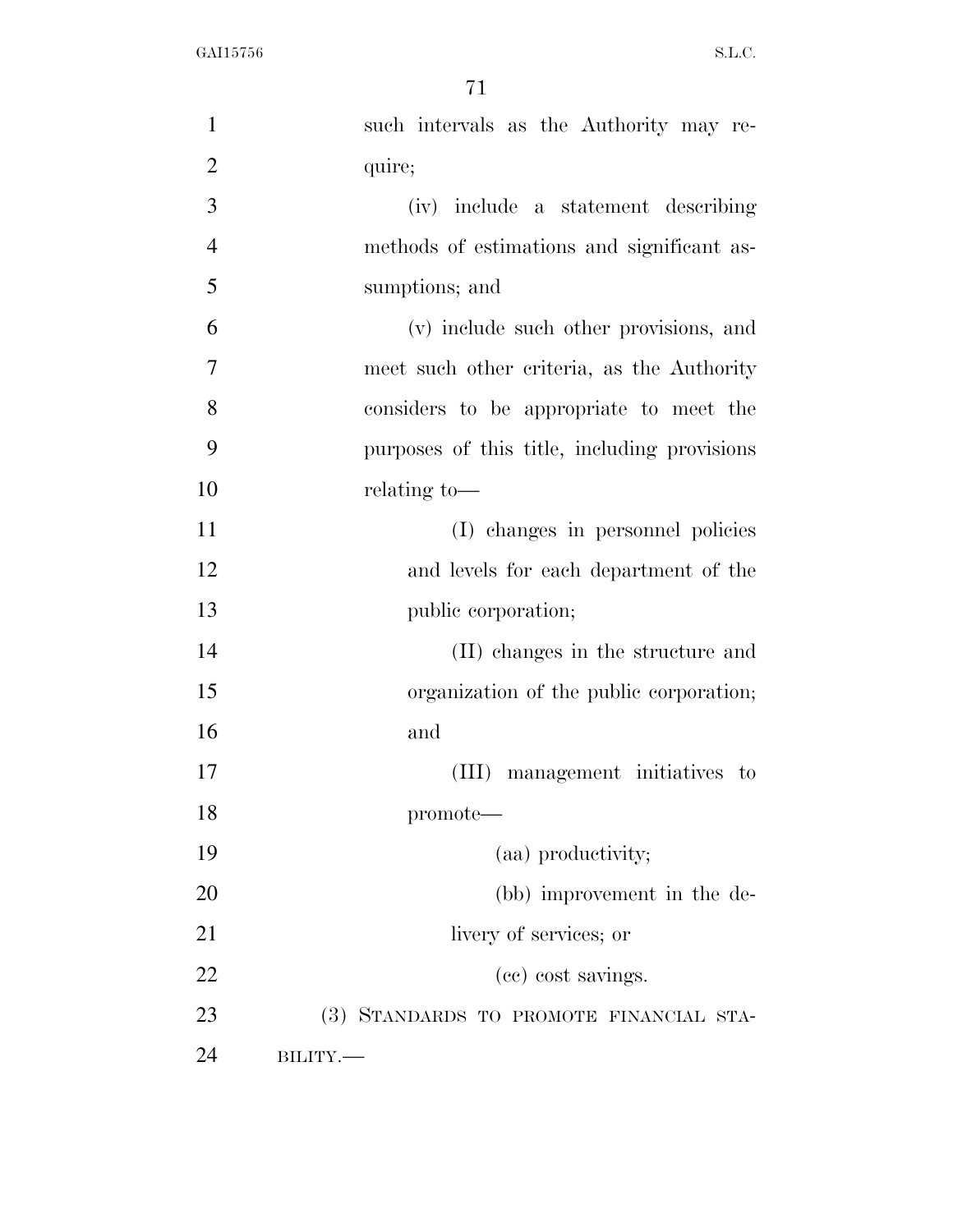| $\mathbf{1}$   | (A) IN GENERAL.—The standards to pro-           |
|----------------|-------------------------------------------------|
| $\overline{2}$ | mote the financial stability of the public cor- |
| 3              | poration applicable to the financial plan and   |
| $\overline{4}$ | budget for a fiscal year are as follows:        |
| 5              | (i) In the case of the financial plan           |
| 6              | and budget for the first fiscal year of a       |
| 7              | control period, the expenditures of the pub-    |
| 8              | lic corporation may not exceed the reve-        |
| 9              | nues of the public corporation for that fis-    |
| 10             | cal year.                                       |
| 11             | (ii) During each of the 5 subsequent            |
| 12             | fiscal years, the public corporation shall      |
| 13             | make continuous, substantial progress to-       |
| 14             | ward equalizing the expenditures and reve-      |
| 15             | nues of the public corporation for those fis-   |
| 16             | cal years in equal annual installments, to      |
| 17             | the maximum extent practicable.                 |
| 18             | (iii) The public corporation shall pro-         |
| 19             | vide for the orderly liquidation of the cu-     |
| 20             | mulative fund balance deficit of the public     |
| 21             | corporation, as evidenced by financial          |
| 22             | statements prepared in accordance with          |
| 23             | generally accepted accounting principles.       |
| 24             | (iv) If funds in any account of the             |
| 25             | public corporation that are dedicated for       |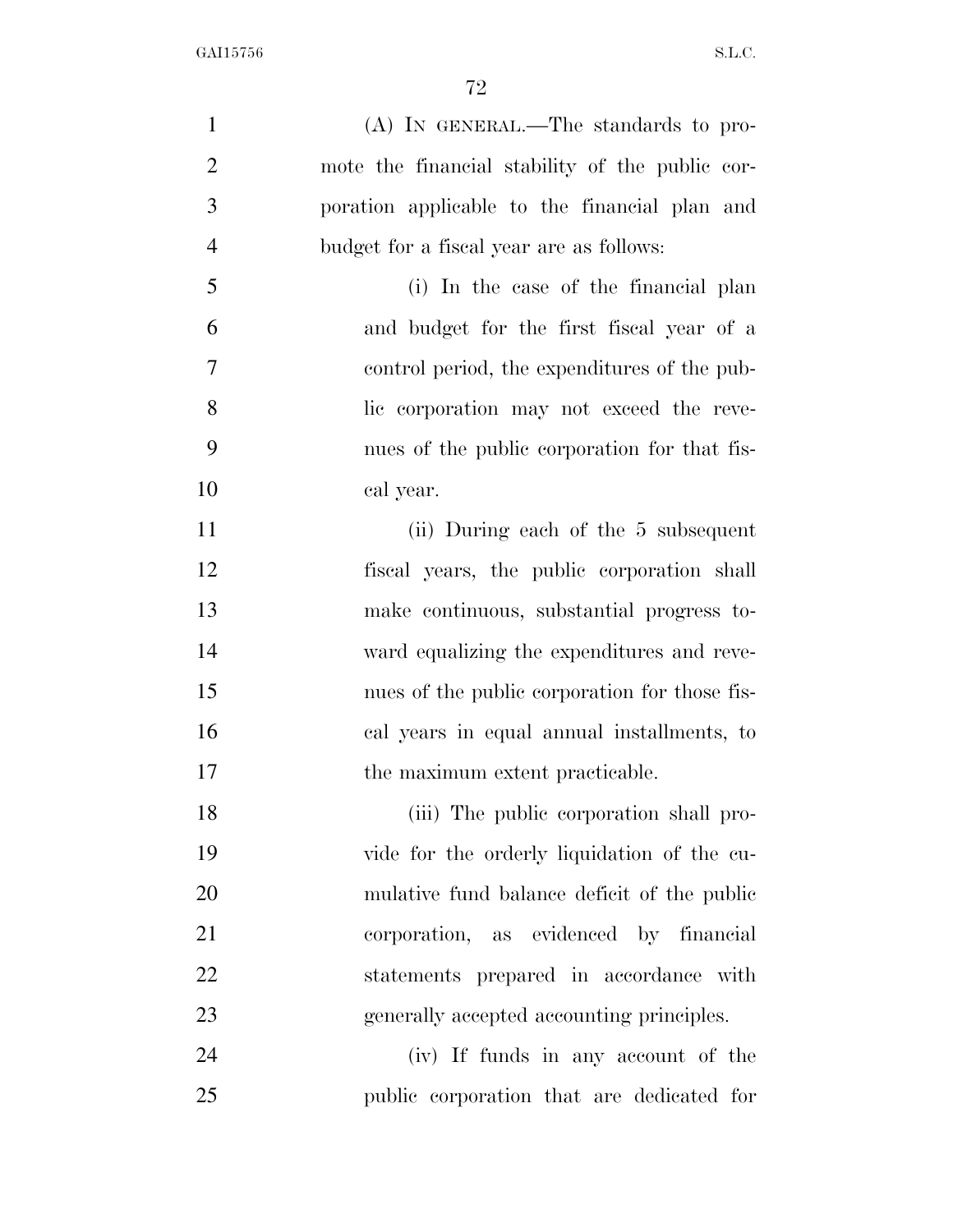| $\mathbf{1}$   | specific purposes have been withdrawn         |
|----------------|-----------------------------------------------|
| $\overline{2}$ | from that account for any other purpose,      |
| 3              | the public corporation shall fully restore    |
| $\overline{4}$ | the funds to the account.                     |
| 5              | (v) The financial plan and budget             |
| 6              | shall ensure the continuing long-term fi-     |
| $\overline{7}$ | nancial stability of the public corporation,  |
| 8              | as indicated by factors including—            |
| 9              | (I) access to short-term and long-            |
| 10             | term capital markets;                         |
| 11             | (II) the efficient management of              |
| 12             | the public corporation workforce; and         |
| 13             | (III) the effective provision of              |
| 14             | services by the public corporation.           |
| 15             | (B) APPLICATION OF SOUND BUDGETARY            |
| 16             | PRACTICES; ASSUMPTIONS BASED ON CURRENT       |
| 17             | LAW.—In meeting the standards described in    |
| 18             | subparagraph (A) with respect to a financial  |
| 19             | plan and budget for a fiscal year, the public |
| 20             | corporation shall—                            |
| 21             | (i) apply sound budgetary practices,          |
| 22             | including—                                    |
| 23             | (I) reducing costs and other ex-              |
| 24             | penditures;                                   |
| 25             | (II) improving productivity;                  |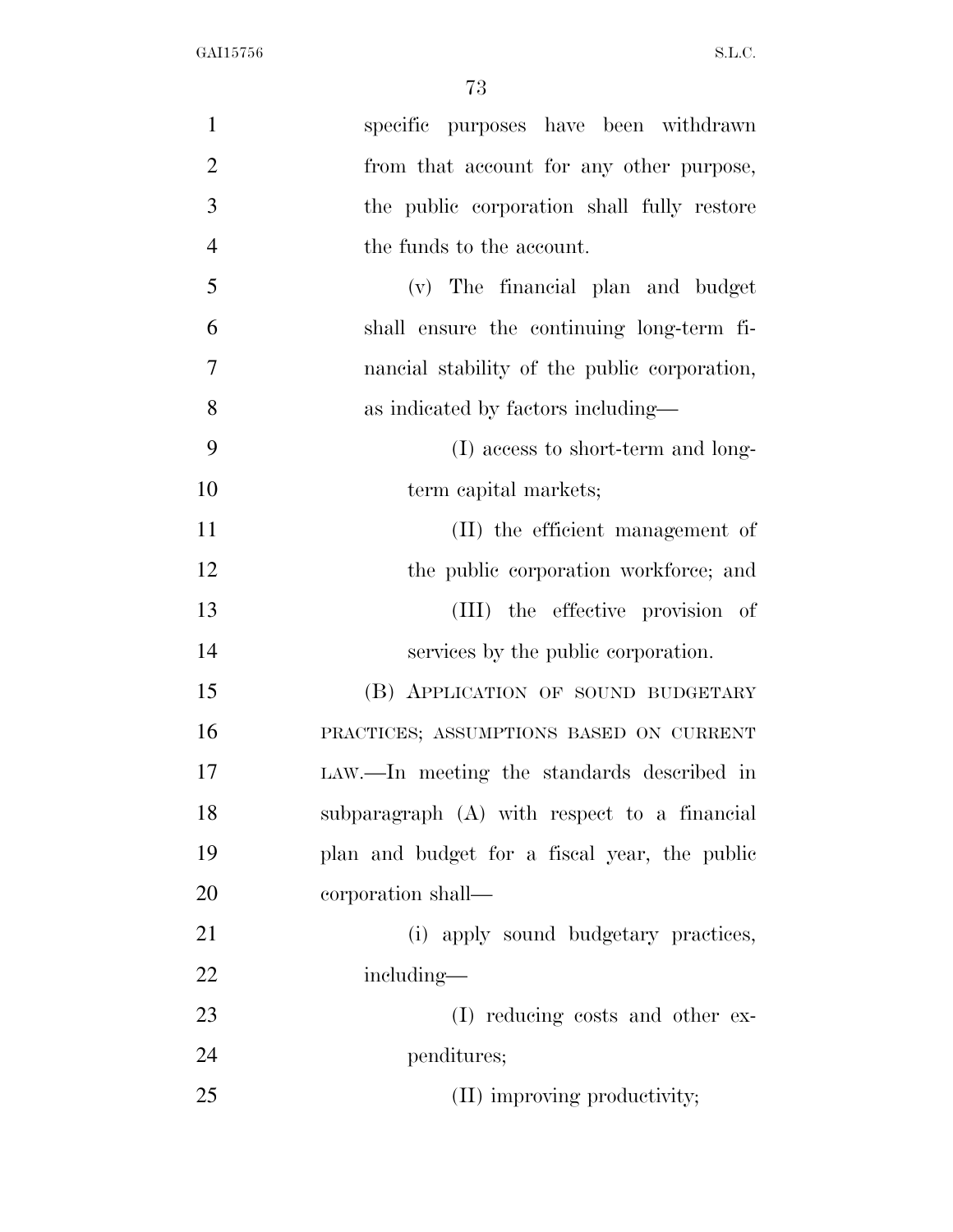| $\mathbf{1}$   | (III) increasing revenues; or                       |
|----------------|-----------------------------------------------------|
| $\overline{2}$ | (IV) any combination of those                       |
| 3              | practices; and                                      |
| $\overline{4}$ | (ii) base estimates of revenues and ex-             |
| 5              | penditures on Federal law, as in effect at          |
| 6              | the time of preparation of the financial            |
| 7              | plan and budget.                                    |
| 8              | (b) SUBMISSION, REVIEW, AND APPROVAL.—              |
| 9              | (1) SUBMISSION.—Not later than February 1           |
| 10             | of each fiscal year preceding a fiscal year during  |
| 11             | which a public corporation is in a control period   |
| 12             | under section $322(a)$ , the Governor or emergency  |
| 13             | manager (as applicable) shall submit to the Author- |
| 14             | ity and the Legislative Assembly a financial plan   |
| 15             | and budget for the public corporation for that fol- |
| 16             | lowing fiscal year, as developed in accordance with |
| 17             | this subsection.                                    |
| 18             | $(2)$ REVIEW BY AUTHORITY.—On receipt of a          |
| 19             | financial plan and budget for a fiscal year under   |
| 20             | paragraph $(1)$ , the Authority—                    |
| 21             | (A) shall promptly review the financial             |
| 22             | plan and budget; and                                |
| 23             | (B) in conducting the review, may request           |
| 24             | any additional information the Authority con-       |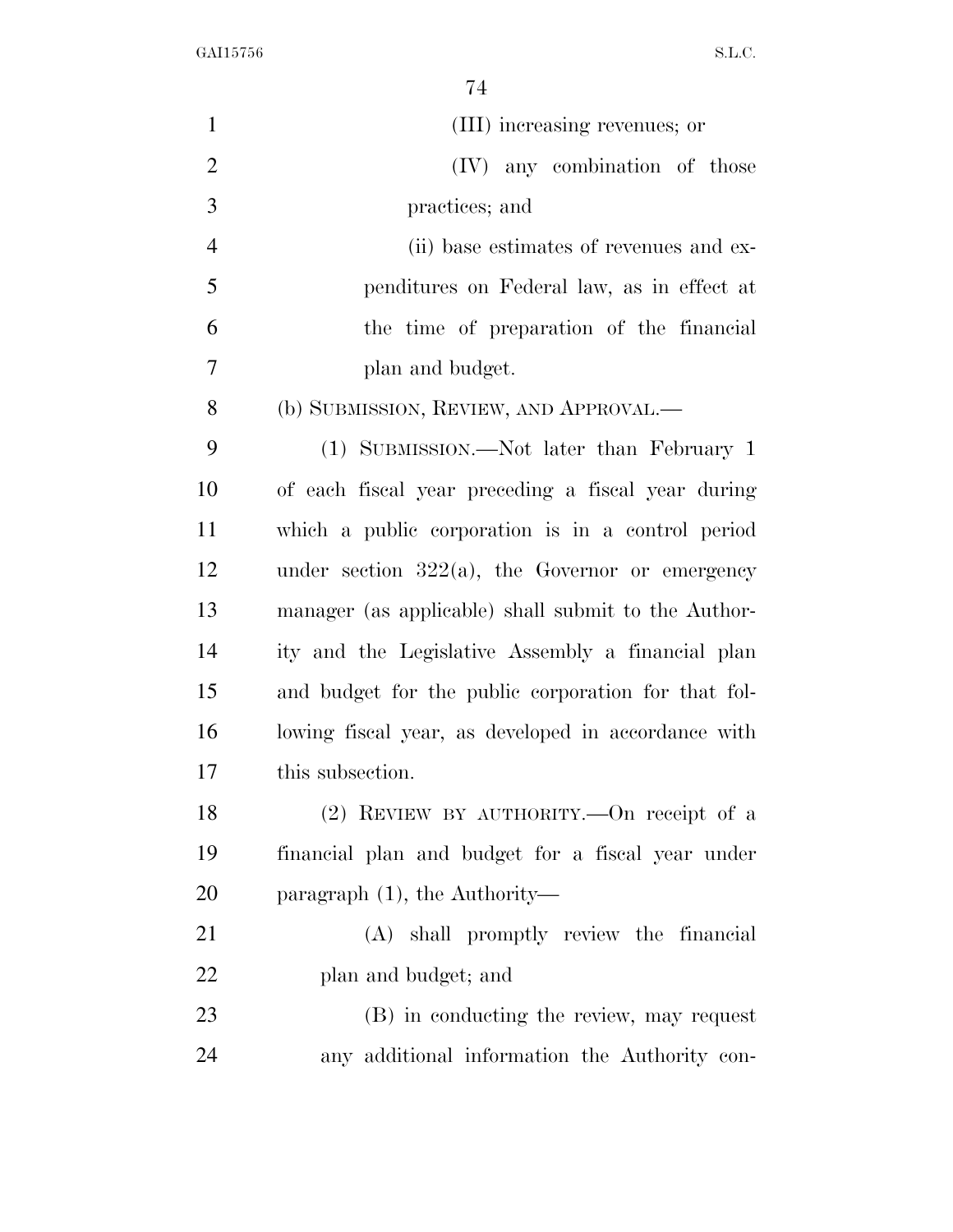| $\mathbf{1}$   | siders to be necessary and appropriate to carry |
|----------------|-------------------------------------------------|
| $\overline{2}$ | out this part.                                  |
| 3              | $(3)$ ACTION ON APPROVAL.—                      |
| $\overline{4}$ | (A) CERTIFICATION TO GOVERNOR.—                 |
| 5              | (i) IN GENERAL.—If the Authority de-            |
| 6              | termines that the financial plan and budg-      |
| $\overline{7}$ | et for a fiscal year submitted under para-      |
| 8              | graph (1) meets the applicable require-         |
| 9              | ments of this section—                          |
| 10             | (I) the Authority shall—                        |
| 11             | (aa) approve the financial                      |
| 12             | plan and budget; and                            |
| 13             | (bb) submit a notice certi-                     |
| 14             | fying that approval to—                         |
| 15             | (AA) the emergency                              |
| 16             | manager (as applicable);                        |
| 17             | (BB) the Governor;                              |
| 18             | (CC) the Legislative                            |
| 19             | Assembly;                                       |
| 20             | (DD) the President;                             |
| 21             | and                                             |
| 22             | (EE) Congress; and                              |
| 23             | (II) the Governor or the emer-                  |
| 24             | gency manager (as applicable) shall             |
| 25             | promptly submit the financial plan              |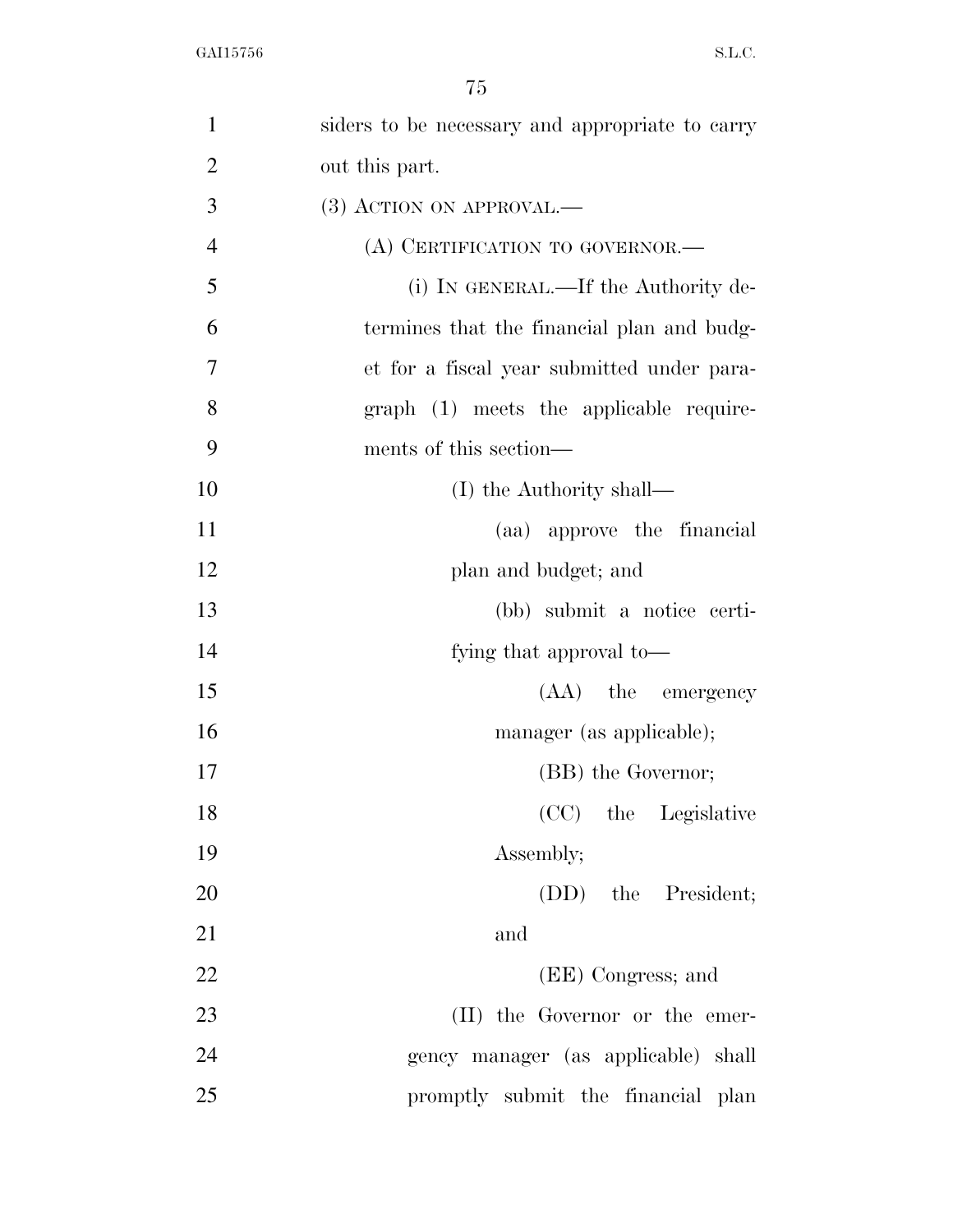| $\mathbf{1}$   | and budget to the Legislative Assem-                 |
|----------------|------------------------------------------------------|
| $\overline{2}$ | bly.                                                 |
| 3              | (ii) DEEMED APPROVAL.—                               |
| $\overline{4}$ | $(I)$ In GENERAL.—If the Author-                     |
| 5              | ity has not provided to the emergency                |
| 6              | manager (as applicable), the Gov-                    |
| $\overline{7}$ | ernor, the Legislative Assembly, and                 |
| 8              | Congress a notice certifying approval                |
| 9              | under clause $(i)(I)(bb)$ or a statement             |
| 10             | of disapproval under paragraph                       |
| 11             | $(4)(A)(ii)$ by the date that is 30 days             |
| 12             | after the date on which the Authority                |
| 13             | receives the financial plan and budget               |
| 14             | under paragraph $(1)$ , the Authority                |
| 15             | shall be deemed to have—                             |
| 16             | (aa) approved the financial                          |
| 17             | plan and budget; and                                 |
| 18             | (bb) submitted a notice cer-                         |
| 19             | tifying approval described<br>$\overline{\text{in}}$ |
| 20             | clause $(i)(I)(bb)$ to —                             |
| 21             | (AA) the emergency                                   |
| 22             | manager (as applicable);                             |
| 23             | (BB) the Governor;                                   |
| 24             | (CC) the Legislative                                 |
| 25             | Assembly;                                            |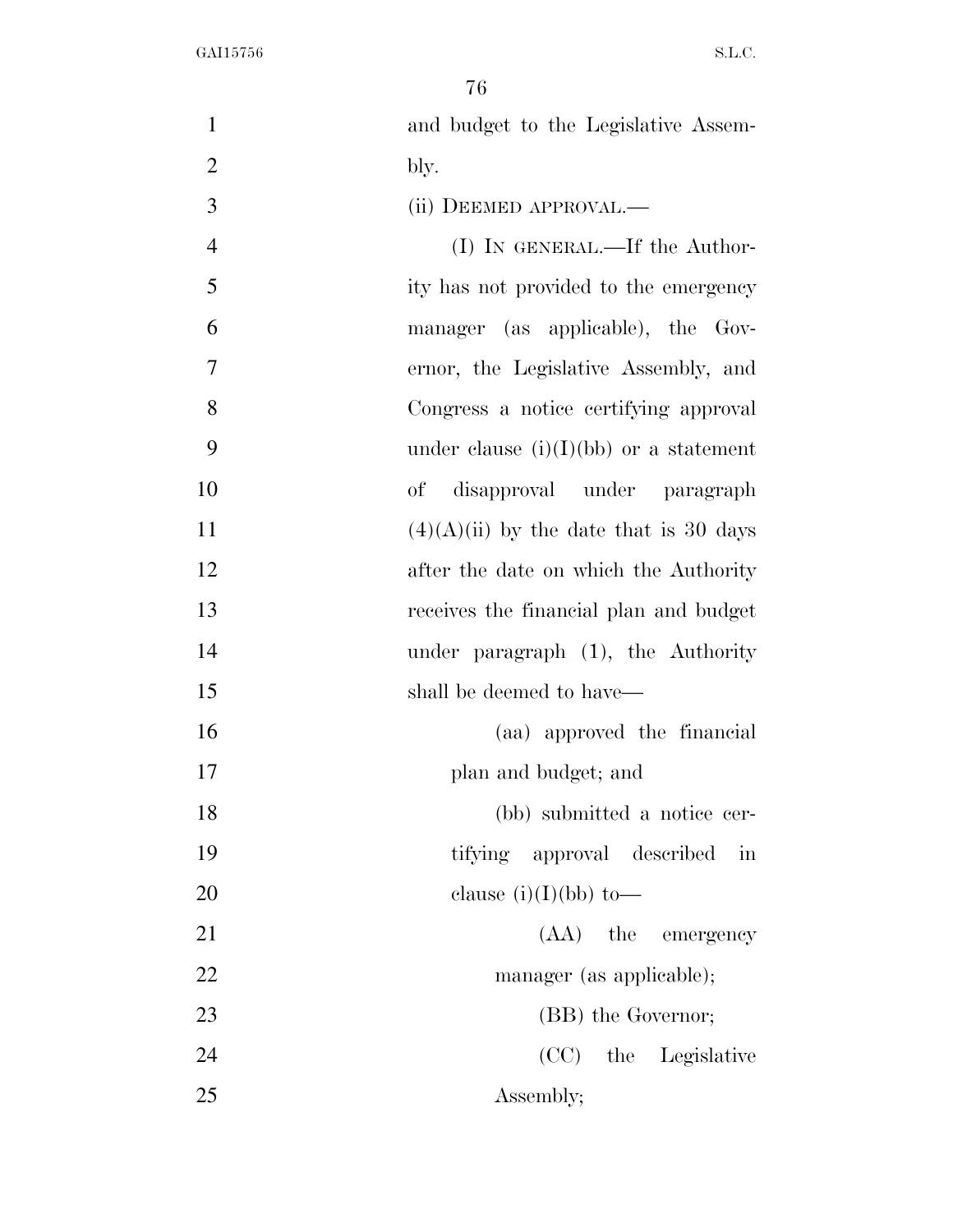(DD) the President; 2 and (EE) Congress. (II) EXPLANATION OF FAILURE TO RESPOND.—If subclause (I) ap- plies with respect to a financial plan and budget, the Authority shall sub- mit to the emergency manager (as ap- plicable), the Governor, the Legisla-10 tive Assembly, the President, and Congress an explanation for the fail- ure of the Authority to submit a no- tice certifying approval or a statement of disapproval during the 30-day pe-15 riod described in that subclause. (B) ADOPTION BY LEGISLATIVE ASSEM- BLY.—Not later than 30 days after the date of receipt of the financial plan and budget for a fiscal year from the Governor or the emergency manager (as applicable) under subparagraph  $(A)(i)(II)$ , the Legislative Assembly shall— 22 (i) by Act, adopt the financial plan 23 and budget, which shall serve as the adop- tion of the budget of the public corporation for the fiscal year; and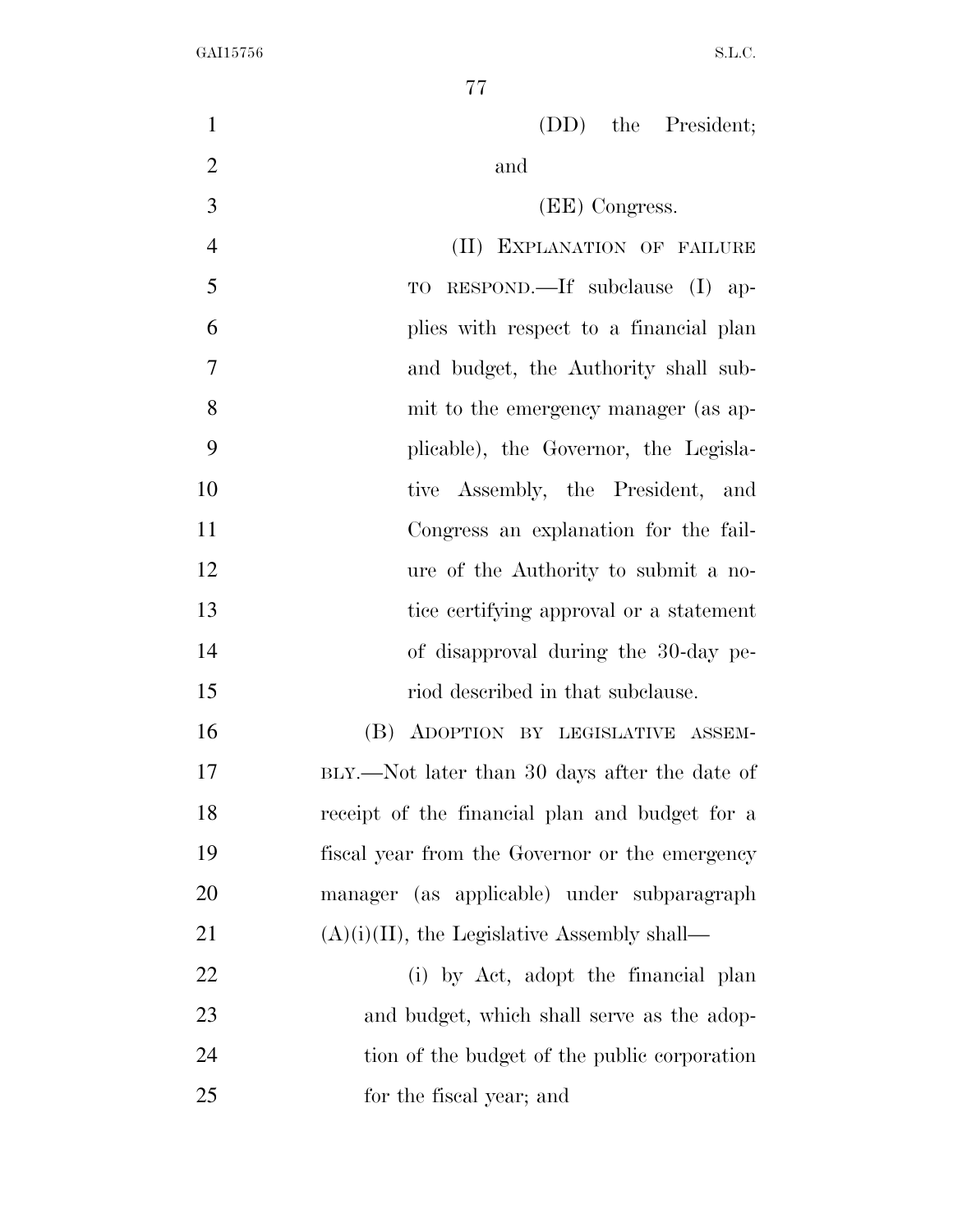| $\mathbf{1}$   | (ii) submit the financial plan and              |
|----------------|-------------------------------------------------|
| $\overline{2}$ | budget to-                                      |
| 3              | (I) the emergency manager (as                   |
| $\overline{4}$ | applicable);                                    |
| 5              | (II) the Governor; and                          |
| 6              | (III) the Authority.                            |
| 7              | (4) ACTION ON DISAPPROVAL.—                     |
| 8              | (A) IN GENERAL.—If the Authority deter-         |
| 9              | mines that the financial plan and budget for a  |
| 10             | fiscal year submitted under paragraph (1) does  |
| 11             | not meet the applicable requirements under this |
| 12             | section, the Authority shall—                   |
| 13             | (i) disapprove the financial plan and           |
| 14             | budget; and                                     |
| 15             | (ii) submit to the emergency manager            |
| 16             | (as applicable), the Governor, and the Leg-     |
| 17             | islative Assembly a statement containing—       |
| 18             | $(I)$ the reasons for the dis-                  |
| 19             | approval;                                       |
| 20             | (II) a description of the amount                |
| 21             | of any shortfall in the budget or fi-           |
| 22             | nancial plan; and                               |
| 23             | (III) any recommendations for                   |
| 24             | revisions to the budget the Authority           |
| 25             | considers to be appropriate to ensure           |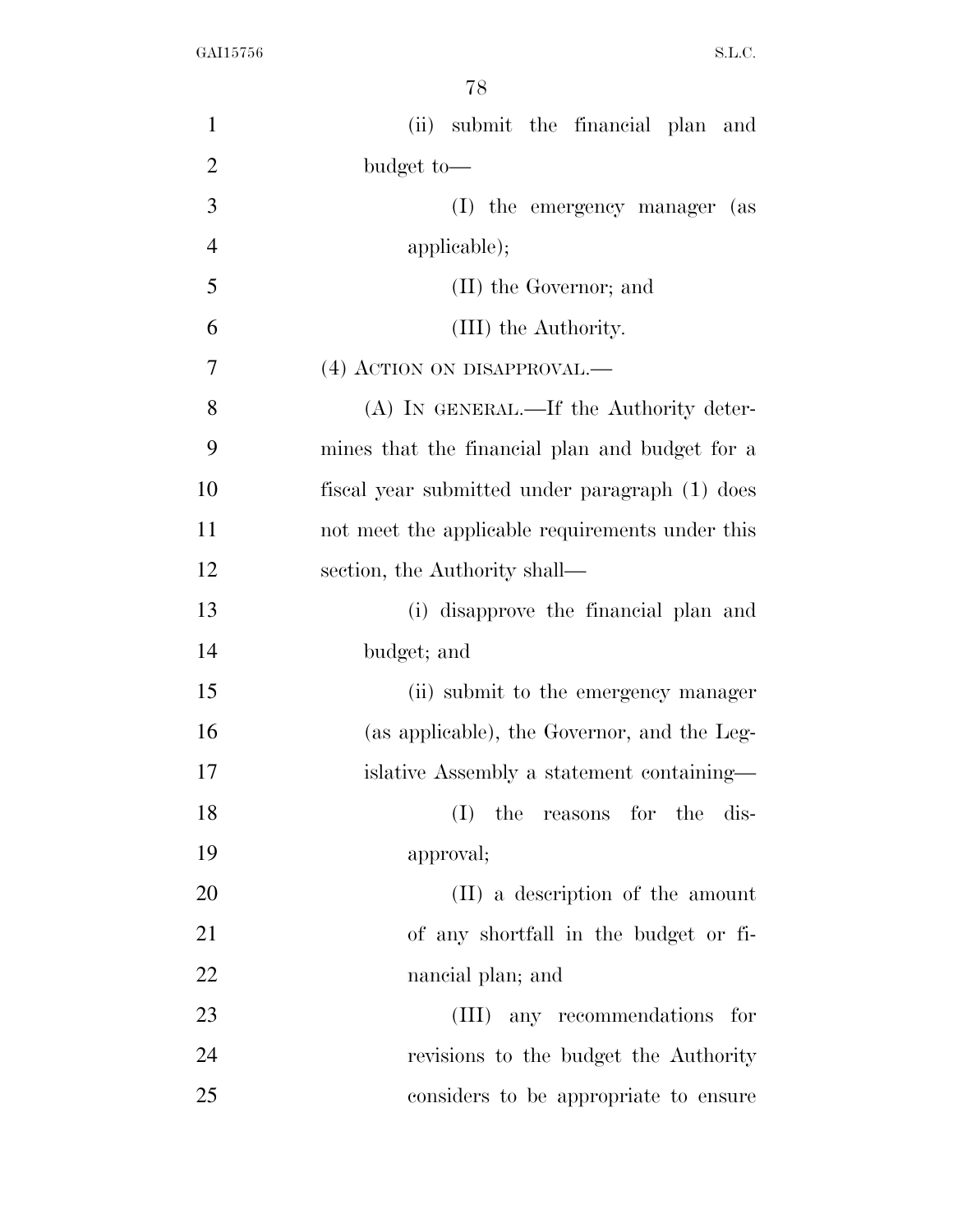| $\mathbf{1}$   | that the financial plan and budget          |
|----------------|---------------------------------------------|
| $\overline{2}$ | meets the applicable requirements           |
| 3              | under this section.                         |
| $\overline{4}$ | (B) REVISED FINANCIAL PLAN AND BUDG-        |
| 5              | ET.                                         |
| 6              | (i) IN GENERAL.—Not later than $15$         |
| $\overline{7}$ | days after the date of receipt of a state-  |
| 8              | ment from the Authority under subpara-      |
| 9              | graph $(A)(ii)$ , the Governor or the emer- |
| 10             | gency manager (as applicable) shall         |
| 11             | promptly submit to the Authority and the    |
| 12             | Legislative Assembly a revised financial    |
| 13             | plan and budget for the applicable fiscal   |
| 14             | year that addresses the reasons of the Au-  |
| 15             | thority for disapproval.                    |
| 16             | (ii) APPROVAL.—If the Authority de-         |
| 17             | termines that the revised financial plan    |
| 18             | and budget for a fiscal year submitted by   |
| 19             | the Governor or the emergency manager       |
| 20             | (as applicable) under clause (i) meets the  |
| 21             | applicable requirements under this sec-     |
| 22             | tion-                                       |
| 23             | (I) the Authority shall—                    |
| 24             | (aa) approve the financial                  |
| 25             | plan and budget; and                        |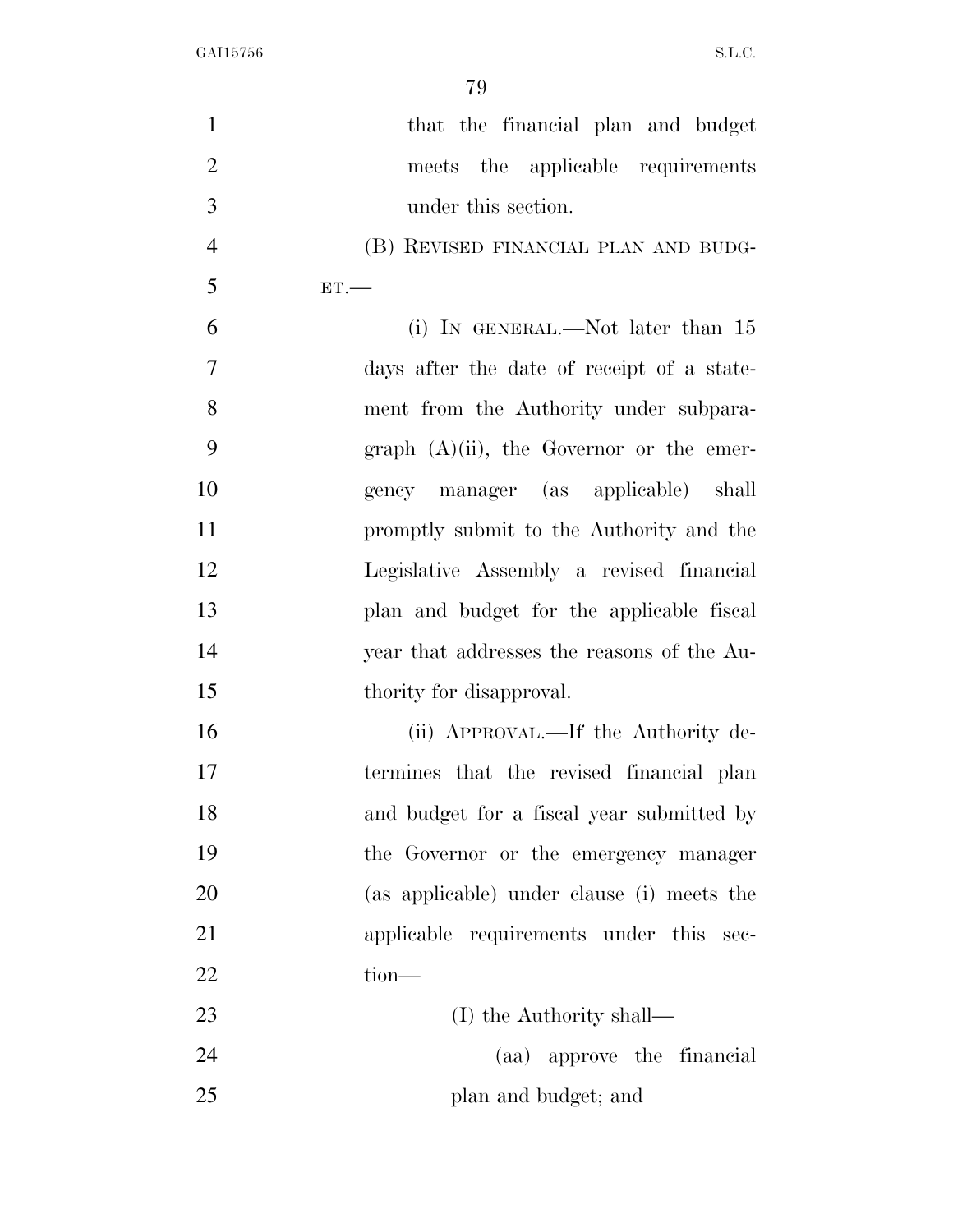| $\mathbf{1}$   | (bb) submit a notice certi-            |
|----------------|----------------------------------------|
| $\overline{2}$ | fying that approval to—                |
| 3              | (AA) the emergency                     |
| $\overline{4}$ | manager (as applicable);               |
| 5              | (BB) the Governor;                     |
| 6              | (CC) the Legislative                   |
| 7              | Assembly;                              |
| 8              | (DD) the President;                    |
| 9              | and                                    |
| 10             | (EE) Congress; and                     |
| 11             | (II) the Governor or the emer-         |
| 12             | gency manager (as applicable) shall    |
| 13             | promptly submit the financial plan     |
| 14             | and budget to the Legislative Assem-   |
| 15             | bly.                                   |
| 16             | (iii) DISAPPROVAL.—                    |
| 17             | (I) IN GENERAL.—If the Author-         |
| 18             | ity determines that the revised finan- |
| 19             | cial plan and budget for a fiscal year |
| 20             | submitted by the Governor or the       |
| 21             | emergency manager (as applicable)      |
| 22             | under clause (i) does not meet the ap- |
| 23             | plicable requirements under this sec-  |
| 24             | tion, the Authority shall—             |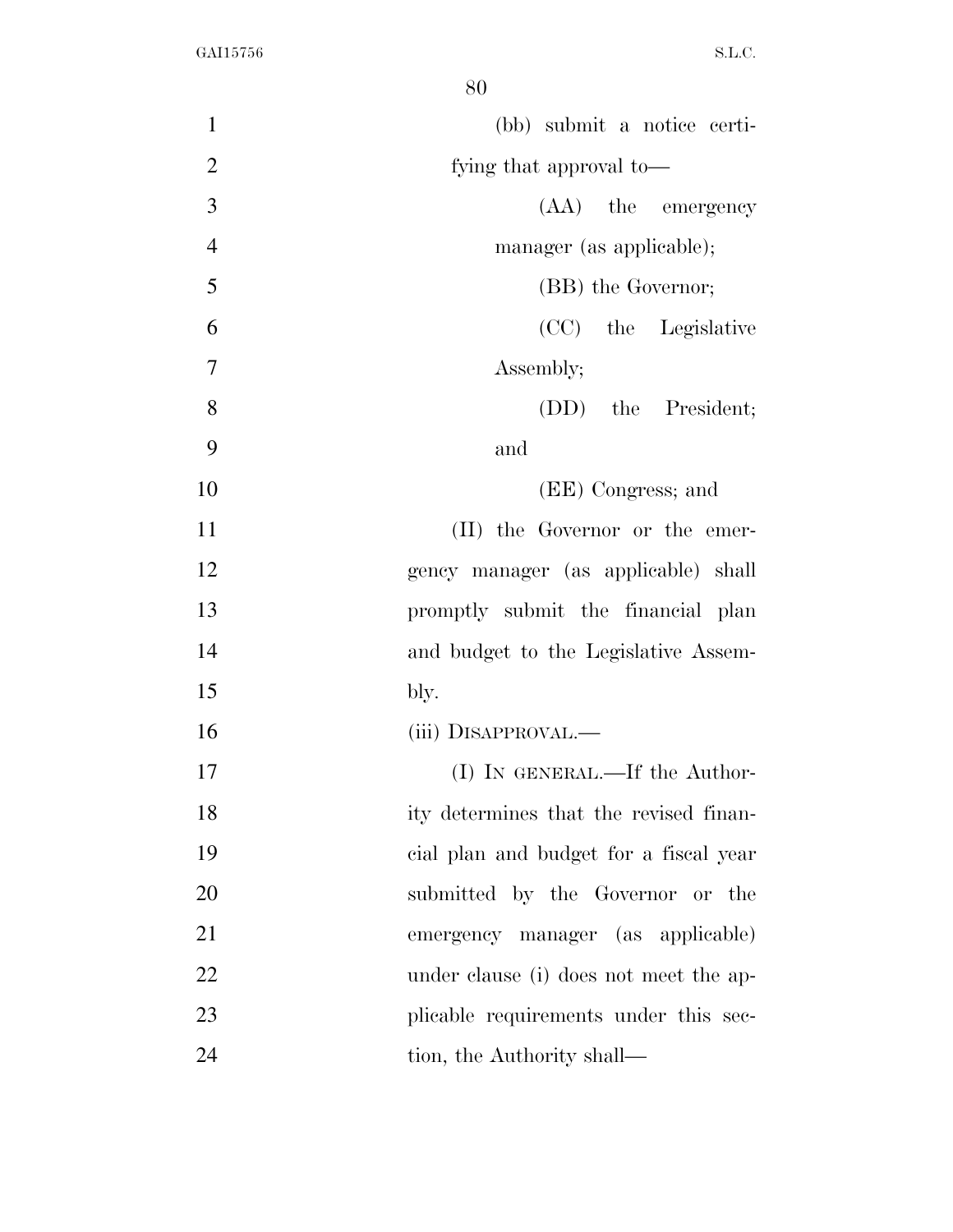| $\mathbf{1}$   | (aa) disapprove the financial         |
|----------------|---------------------------------------|
| $\overline{2}$ | plan and budget;                      |
| 3              | (bb) submit to the Governor,          |
| $\overline{4}$ | the emergency manager (as ap-         |
| 5              | plicable), the Legislative Assem-     |
| 6              | bly, the President, and Congress      |
| 7              | a statement containing the rea-       |
| 8              | sons for the disapproval; and         |
| 9              | $(ce)(AA)$ recommend a fi-            |
| 10             | nancial plan and budget for the       |
| 11             | public corporation that meets the     |
| 12             | applicable requirements under         |
| 13             | this section; and                     |
| 14             | (BB) submit the financial             |
| 15             | plan and budget to the Governor,      |
| 16             | the emergency manager (as ap-         |
| 17             | plicable), and the Legislative As-    |
| 18             | sembly.                               |
| 19             | (II) SUBMISSION OF REJECTED           |
| 20             | FINANCIAL PLAN AND BUDGET.—The        |
| 21             | Governor or the emergency manager     |
| 22             | (as applicable) shall promptly submit |
| 23             | to the Legislative Assembly a revised |
| 24             | financial plan and budget disapproved |
| 25             | by the Authority under this clause.   |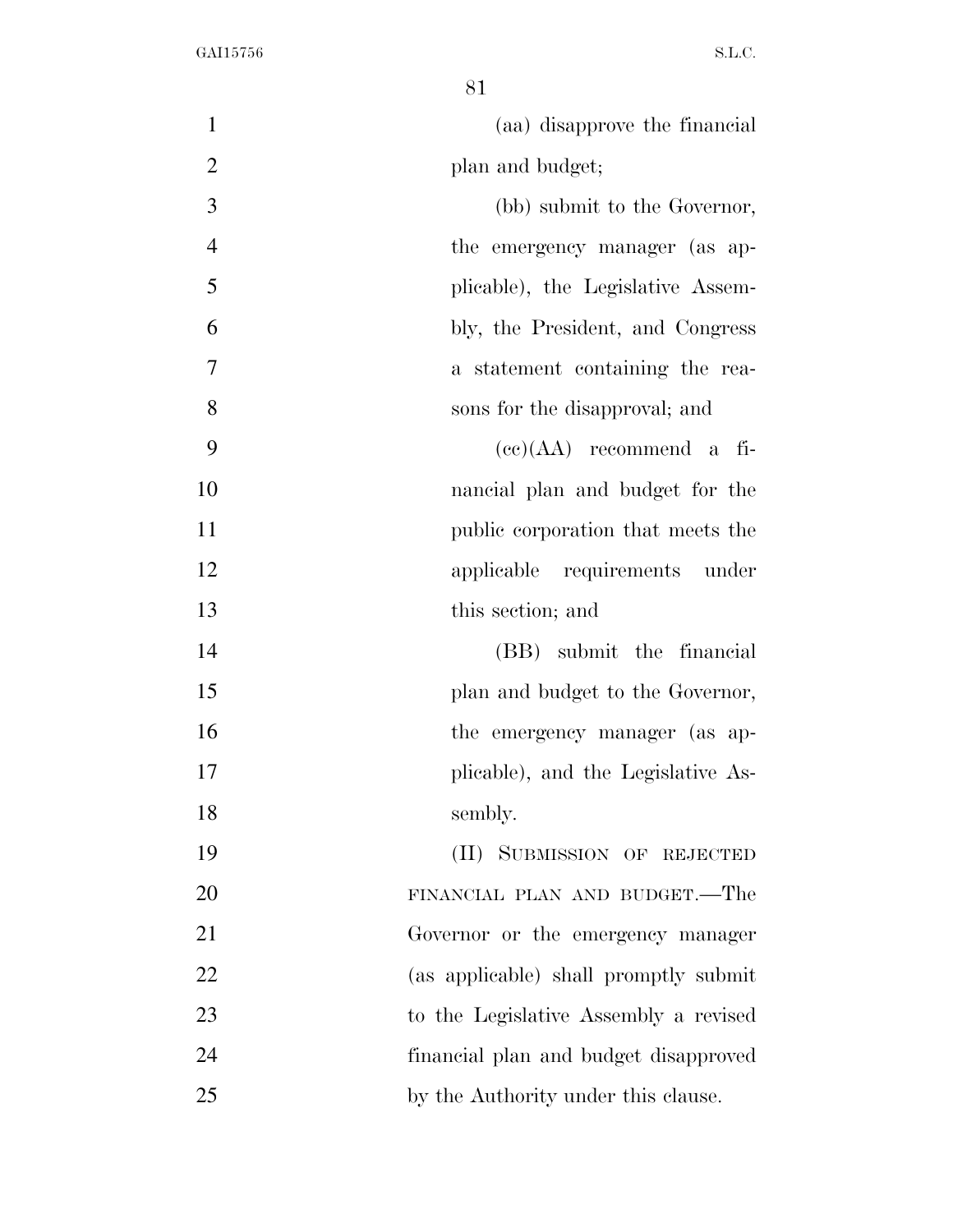| $\mathbf{1}$   | (iv) DEEMED APPROVAL.—                            |
|----------------|---------------------------------------------------|
| $\overline{2}$ | $(I)$ In GENERAL.—If the Author-                  |
| $\overline{3}$ | ity has not provided to the Governor,             |
| $\overline{4}$ | the Legislative Assembly, and Con-                |
| 5              | notice certifying approval<br>gress<br>a          |
| 6              | under clause $(ii)(I)(bb)$ or a statement         |
| $\overline{7}$ | of disapproval under clause $(iii)(I)(bb)$        |
| 8              | by the date that is 15 days after the             |
| 9              | date on which the Authority receives              |
| 10             | the revised financial plan and budget             |
| 11             | submitted by the Governor or the                  |
| 12             | emergency manager (as applicable)                 |
| 13             | under clause (i), the Authority shall             |
| 14             | be deemed to have—                                |
| 15             | (aa) approved the revised fi-                     |
| 16             | nancial plan and budget; and                      |
| 17             | (bb) submitted a notice cer-                      |
| 18             | tifying approval described<br>$\operatorname{in}$ |
| 19             | clause $(ii)(I)(bb)$ to-                          |
| 20             | $(AA)$ the<br>emergency                           |
| 21             | manager (as applicable);                          |
| 22             | (BB) the Governor;                                |
| 23             | (CC) the Legislative                              |
| 24             | Assembly;                                         |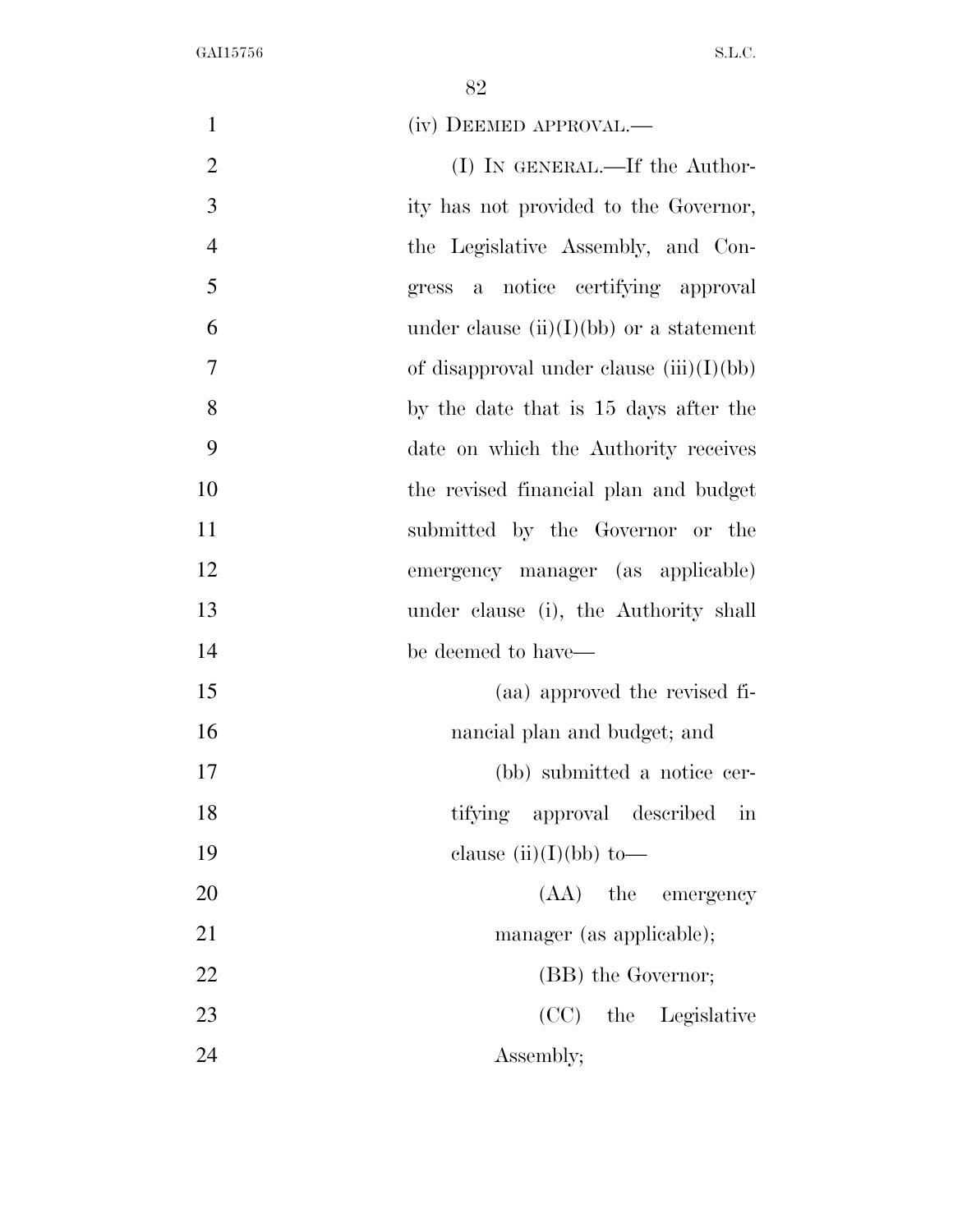(DD) the President; 2 and (EE) Congress. (II) EXPLANATION OF FAILURE TO RESPOND.—If subclause (I) ap- plies with respect to a financial plan and budget, the Authority shall sub- mit to the Governor, the emergency manager (as applicable), the Legisla- tive Assembly, the President, and Congress an explanation for the fail- ure of the Authority to submit a no- tice certifying approval or a statement of disapproval during the 15-day pe-15 riod described in that subclause. 16 (C) ACTION BY LEGISLATIVE ASSEMBLY.— 17 (i) IN GENERAL.—Not later than 30 days after the date of receipt of an ap- proved revised financial plan and budget of the Governor or the emergency manager (as applicable) for a fiscal year under sub-22 paragraph  $(B)(ii)$  or, in the case of a fi- nancial plan and budget disapproved by the Authority, the financial plan and budg-et recommended by the Authority under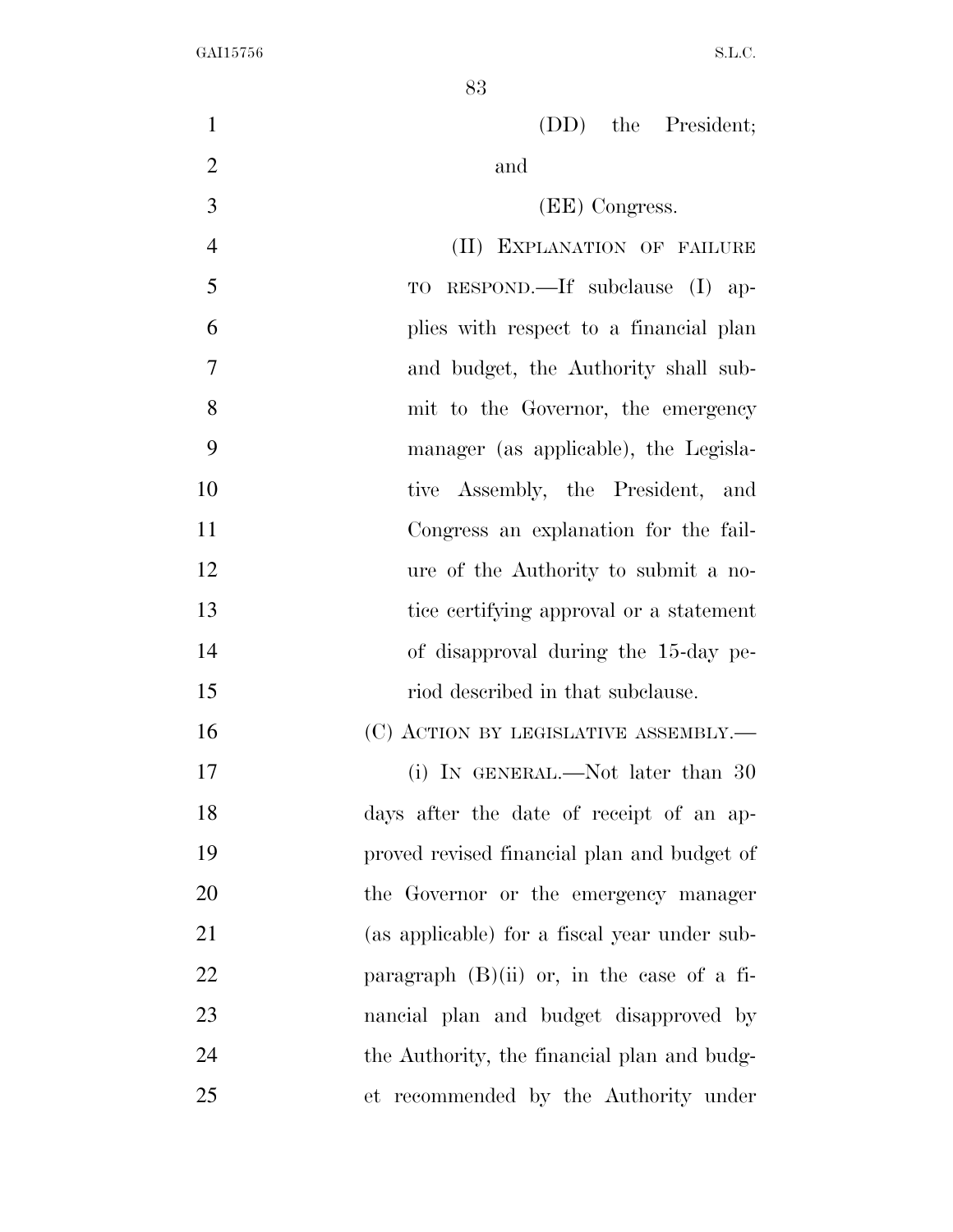| $\mathbf{1}$   | subparagraph $(B)(iii)(I)(ce)$ , the Legisla-             |
|----------------|-----------------------------------------------------------|
| $\overline{2}$ | tive Assembly shall—                                      |
| 3              | (I) by Act, adopt the financial                           |
| $\overline{4}$ | plan and budget, which shall serve as                     |
| 5              | the adoption of the budget of the pub-                    |
| 6              | lic corporation for the fiscal year; and                  |
| 7              | (II) submit the financial plan and                        |
| 8              | budget to-                                                |
| 9              | (aa) the emergency manager                                |
| 10             | (as applicable);                                          |
| 11             | (bb) the Governor; and                                    |
| 12             | (cc) the Authority.                                       |
| 13             | (5) REVISIONS TO FINANCIAL PLAN AND BUDG-                 |
| 14             | ET.                                                       |
| 15             | (A) ACTION BY GOVERNOR.—The Governor                      |
| 16             | or the emergency manager (as applicable) may              |
| 17             | submit to the Authority proposed revisions to             |
| 18             | the financial plan and budget for a control year          |
| 19             | at any time during the control year.                      |
| 20             | (B) PROCEDURE.—Except as provided in                      |
| 21             | subparagraph $(C)$ , the procedures described in          |
| 22             | paragraphs $(2)$ , $(3)$ , and $(4)$ shall apply with re- |
| 23             | spect to a proposed revision to a financial plan          |
| 24             | and budget in the same manner as those proce-             |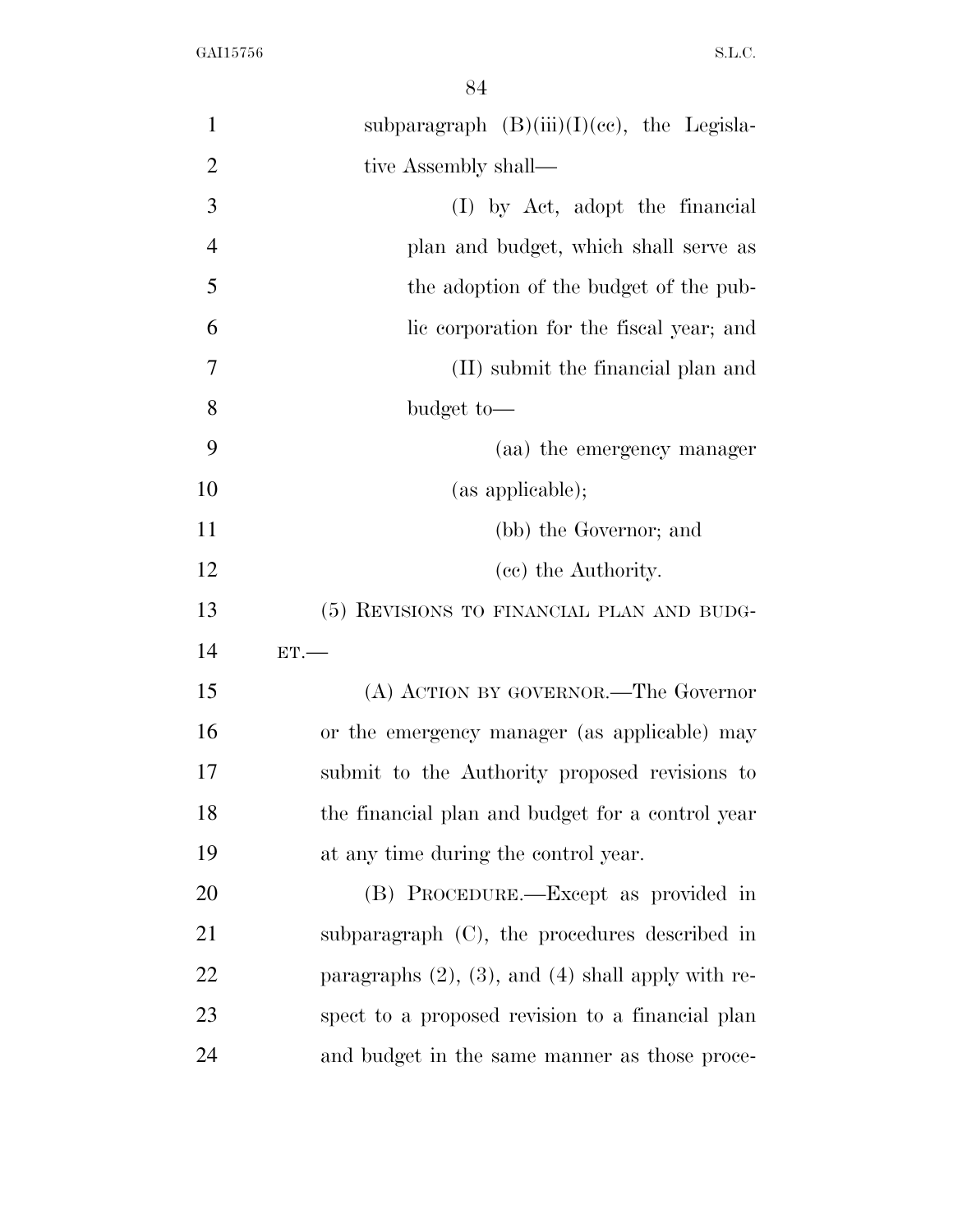|                | 85                                                  |
|----------------|-----------------------------------------------------|
| $\mathbf{1}$   | dures apply with respect to the original finan-     |
| $\overline{2}$ | cial plan and budget.                               |
| 3              | (C) EXCEPTION FOR REVISIONS NOT AF-                 |
| $\overline{4}$ | FECTING APPROPRIATIONS.—To the extent that          |
| 5              | a proposed revision to a financial plan and         |
| 6              | budget adopted by the Legislative Assembly          |
| 7              | pursuant to this section does not increase the      |
| 8              | amount of spending with respect to any account      |
| 9              | of the public corporation, the revision shall take  |
| 10             | effect on the date of approval by the Authority     |
| 11             | of the revision, subject to review by Congress.     |
| 12             | SEC. 324. FINANCIAL PLAN AND BUDGET FOR THE COM-    |
| 13             | MONWEALTH DURING A CONTROL PERIOD.                  |
| 14             | (a) FINANCIAL PLAN AND BUDGET REQUIRED; CON-        |
| 15             | TENTS.-                                             |
| 16             | (1) IN GENERAL.—For each fiscal year for            |
| 17             | which the Commonwealth government is in a control   |
| 18             | period under section 322(b), the Governor shall de- |
| 19             | velop and submit to the Authority a financial plan  |
| 20             | and budget for the Commonwealth in accordance       |
|                |                                                     |

- with this section.
- (2) CONTENTS.—

 (A) IN GENERAL.—A financial plan and budget for the Commonwealth for a fiscal year shall specify the budgets for the Commonwealth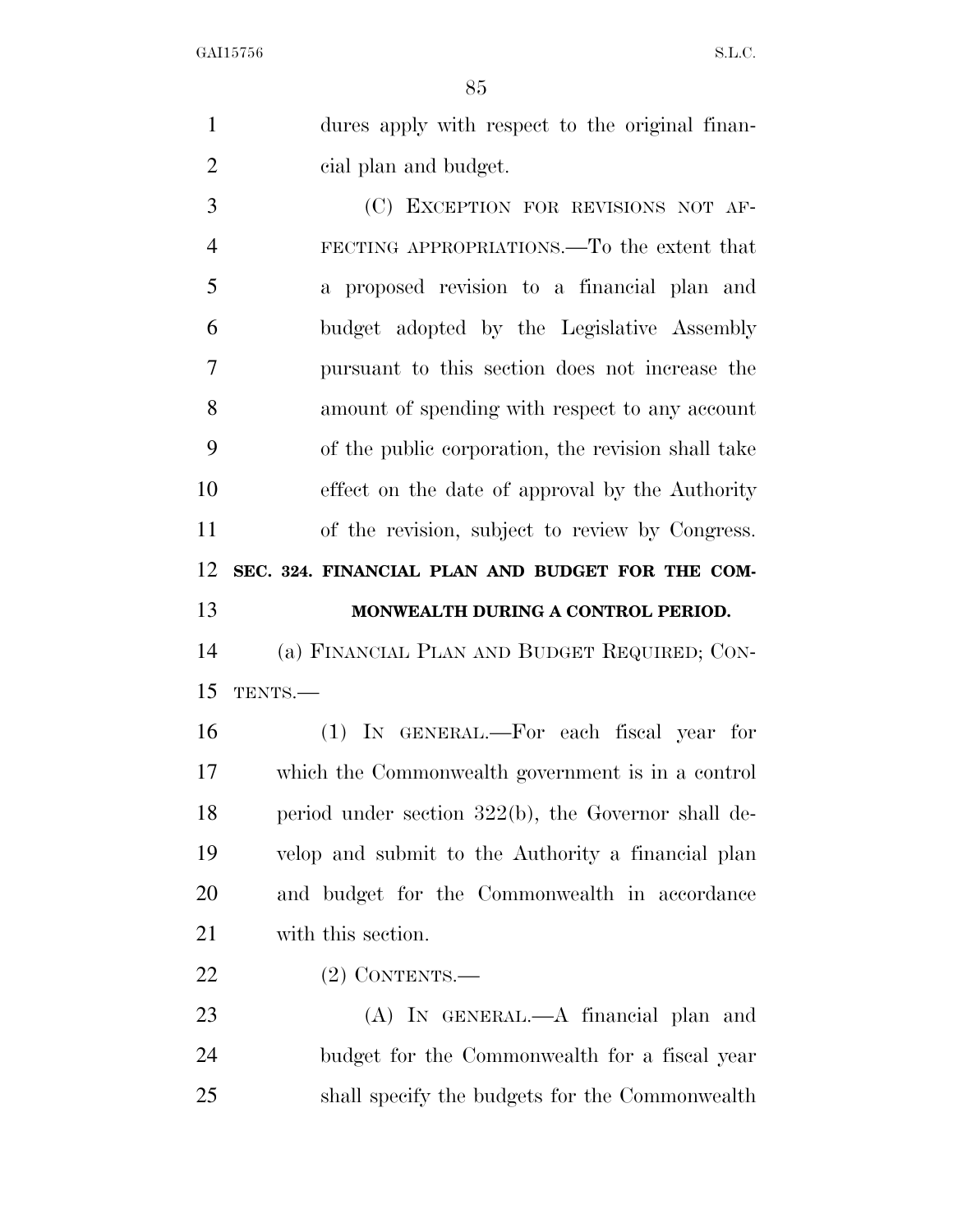| $\mathbf{1}$   | government for the applicable fiscal year and     |
|----------------|---------------------------------------------------|
| $\overline{2}$ | the subsequent 3 fiscal years (including the pro- |
| 3              | jected revenues and expenditures of each fund     |
| $\overline{4}$ | of the Commonwealth government for those fis-     |
| 5              | cal years), in accordance with the requirements   |
| 6              | described in subparagraph $(B)$ .                 |
| 7              | (B) REQUIREMENTS.—The financial plan              |
| 8              | and budget shall—                                 |
| 9              | (i) meet the standards described in               |
| 10             | paragraph $(3)$ to promote the financial sta-     |
| 11             | bility of the Commonwealth government;            |
| 12             | (ii) provide for estimates of revenues            |
| 13             | and expenditures on a modified accrual            |
| 14             | basis;                                            |
| 15             | $(iii)(I)$ describe lump-sum expendi-             |
| 16             | tures by department, by object class;             |
| 17             | (II) describe capital expenditures (to-           |
| 18             | gether with a schedule of projected capital       |
| 19             | commitments of the Commonwealth gov-              |
| 20             | ernment and proposed sources of funding);         |
| 21             | (III) contain estimates of short-term             |
| 22             | and long-term debt, whether outstanding           |
| 23             | or anticipated to be issued; and                  |
| 24             | (IV) contain eash flow forecasts for              |
| 25             | each fund of the Commonwealth govern-             |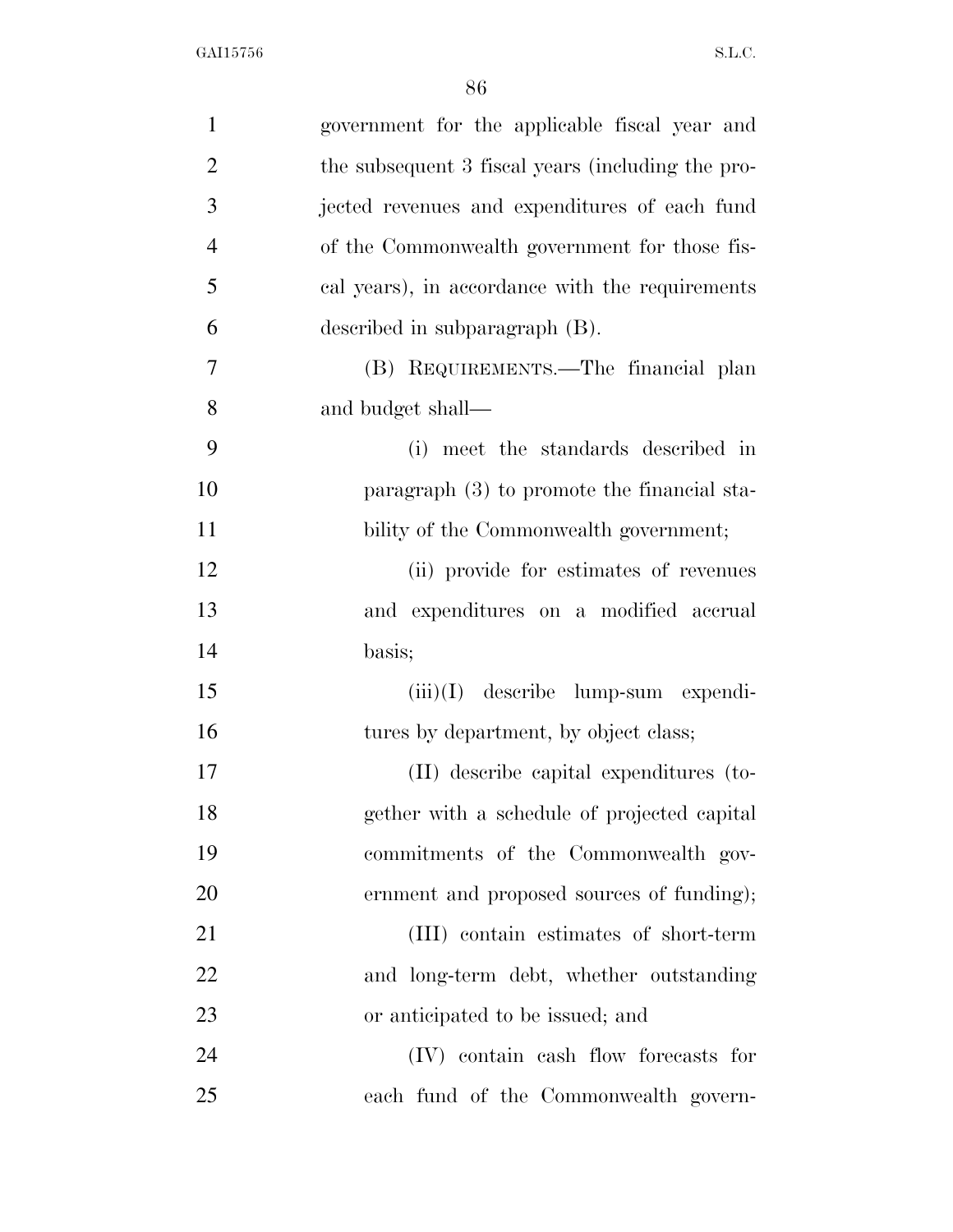| $\mathbf{1}$   | ment, at such intervals as the Authority     |
|----------------|----------------------------------------------|
| $\overline{2}$ | may require;                                 |
| 3              | (iv) include a statement describing          |
| $\overline{4}$ | methods of estimations and significant as-   |
| 5              | sumptions; and                               |
| 6              | (v) include such other provisions, and       |
| $\overline{7}$ | meet such other criteria, as the Authority   |
| 8              | considers to be appropriate to meet the      |
| 9              | purposes of this title, including provisions |
| 10             | relating to-                                 |
| 11             | (I) changes in personnel policies            |
| 12             | and levels for each department or            |
| 13             | agency of the Commonwealth govern-           |
| 14             | ment;                                        |
| 15             | (II) changes in the structure and            |
| 16             | organization of the Commonwealth             |
| 17             | government; and                              |
| 18             | (III) management initiatives to              |
| 19             | promote—                                     |
| 20             | (aa) productivity;                           |
| 21             | (bb) improvement in the de-                  |
| 22             | livery of services; or                       |
| 23             | (cc) cost savings.                           |
| 24             | (3) STANDARDS TO PROMOTE FINANCIAL STA-      |
| 25             | BILITY.                                      |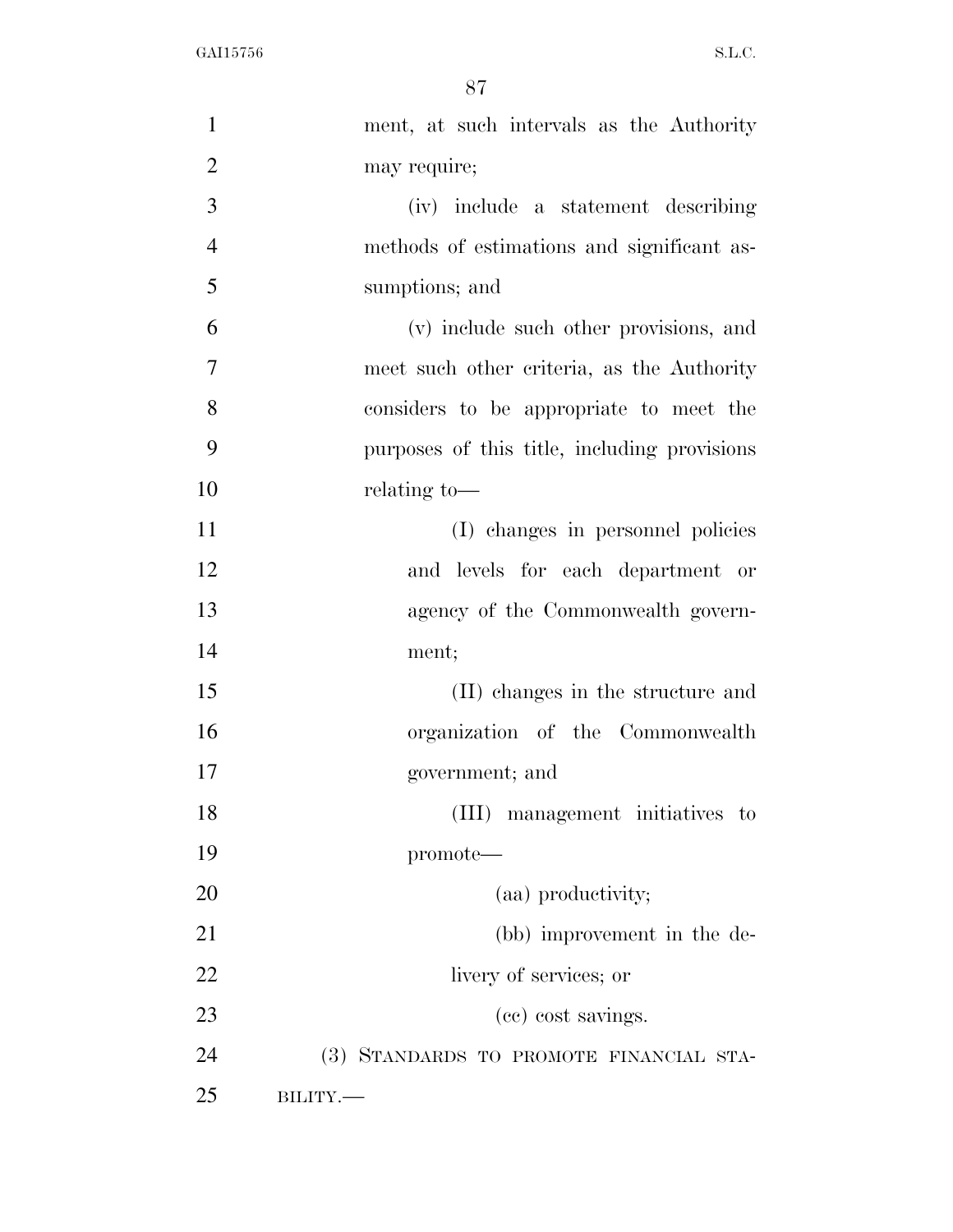| $\mathbf{1}$   | (A) IN GENERAL.—The standards to pro-             |
|----------------|---------------------------------------------------|
| $\overline{2}$ | mote the financial stability of the Common-       |
| 3              | wealth government applicable to the financial     |
| $\overline{4}$ | plan and budget for a fiscal year are as follows: |
| 5              | (i) In the case of the financial plan             |
| 6              | and budget for the first fiscal year of a         |
| 7              | control period, the expenditures of the           |
| 8              | Commonwealth government for the fiscal            |
| 9              | year may not exceed the revenues of the           |
| 10             | Commonwealth government for that fiscal           |
| 11             | year.                                             |
| 12             | (ii) During each of 5 subsequent fiscal           |
| 13             | years, the Commonwealth government shall          |
| 14             | make continuous, substantial progress to-         |
| 15             | ward equalizing the expenditures and reve-        |
| 16             | nues of the Commonwealth government for           |
| 17             | those fiscal years in equal annual install-       |
| 18             | ments, to the maximum extent practicable.         |
| 19             | (iii) The Commonwealth government                 |
| 20             | shall provide for the orderly liquidation of      |
| 21             | the cumulative fund balance deficit of the        |
| 22             | government, as evidenced by financial             |
| 23             | statements prepared in accordance with            |
| 24             | generally accepted accounting principles.         |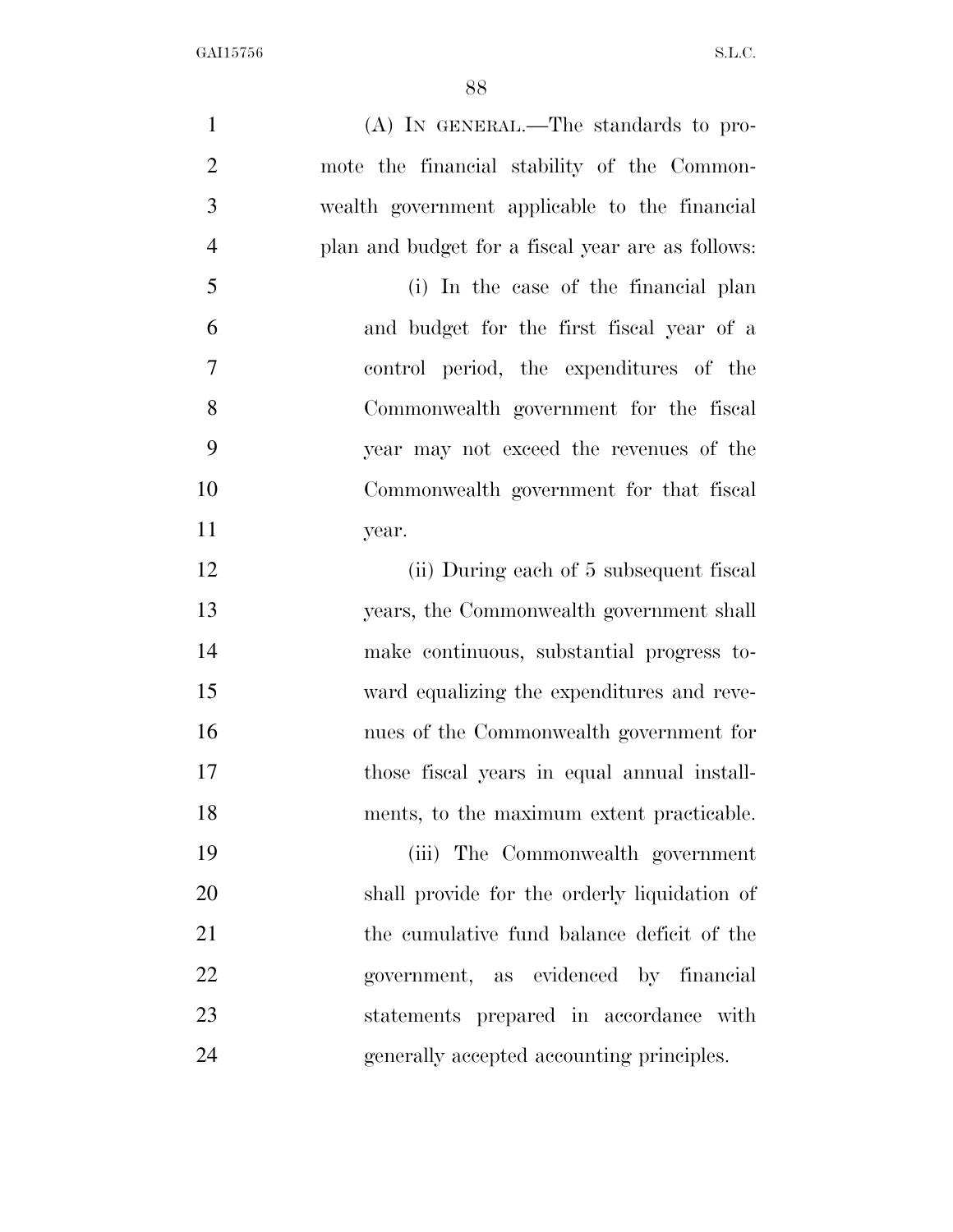| $\mathbf{1}$   | (iv) If funds in any account of the            |
|----------------|------------------------------------------------|
| $\overline{2}$ | Commonwealth government that are dedi-         |
| 3              | cated for specific purposes have been with-    |
| $\overline{4}$ | drawn from that account for any other          |
| 5              | purpose, the Commonwealth government           |
| 6              | shall fully restore the funds to the account.  |
| 7              | (v) The financial plan and budget              |
| 8              | shall ensure the continuing long-term fi-      |
| 9              | nancial stability of the Commonwealth gov-     |
| 10             | ernment, as indicated by factors includ-       |
| 11             | $ing$ —                                        |
| 12             | (I) access to short-term and long-             |
| 13             | term capital markets;                          |
| 14             | (II) the efficient management of               |
| 15             | the Commonwealth government work-              |
| 16             | force; and                                     |
| 17             | (III) the effective provision of               |
| 18             | services by the Commonwealth govern-           |
| 19             | ment.                                          |
| 20             | (B) APPLICATION OF SOUND BUDGETARY             |
| 21             | PRACTICES; ASSUMPTIONS BASED ON CURRENT        |
| 22             | LAW.—In meeting the standards described in     |
| 23             | subparagraph (A) with respect to a financial   |
| 24             | plan and budget for a fiscal year, the Common- |
| 25             | wealth government shall—                       |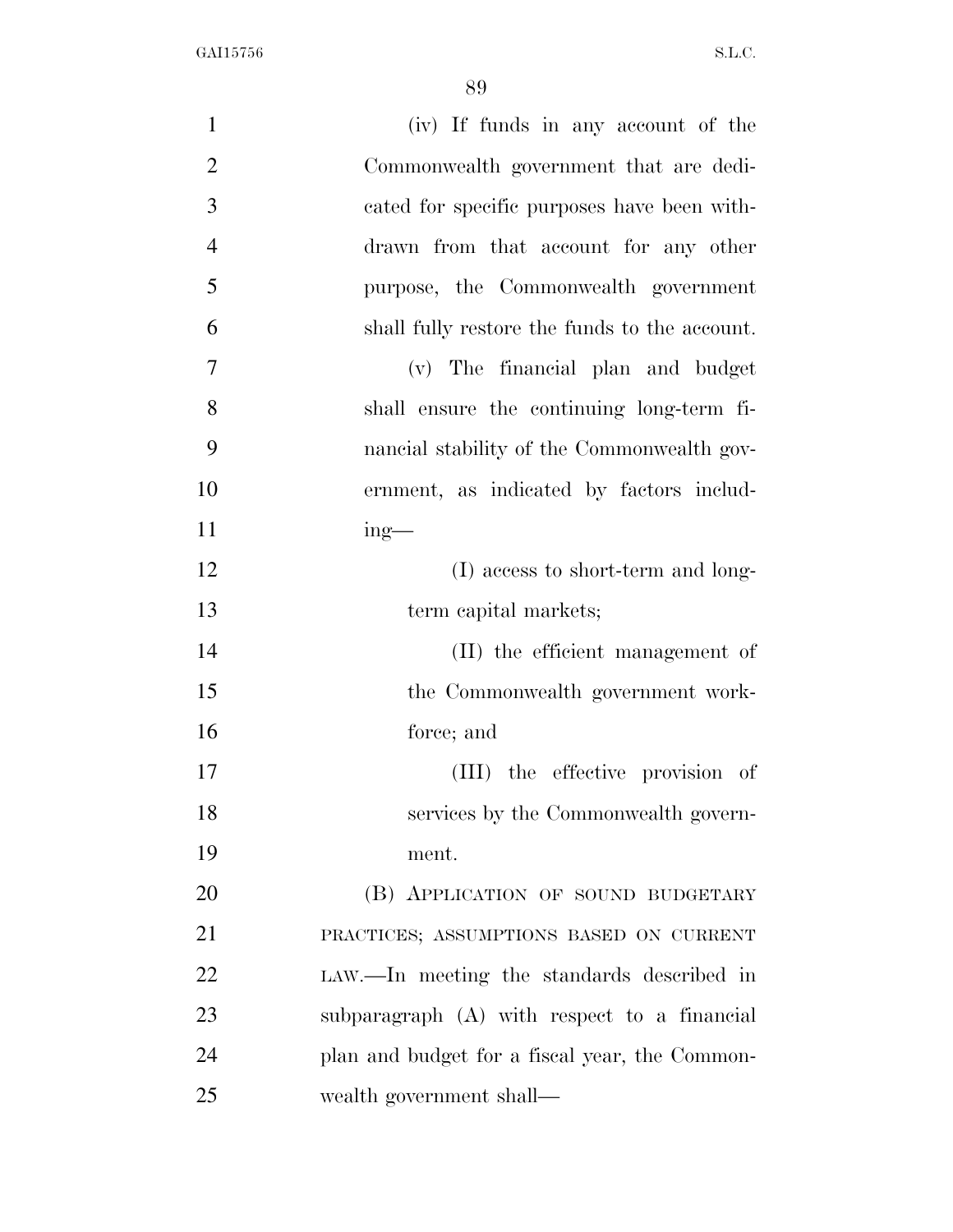| $\mathbf{1}$   | (i) apply sound budgetary practices,                    |
|----------------|---------------------------------------------------------|
| $\overline{2}$ | including—                                              |
| 3              | (I) reducing costs and other ex-                        |
| $\overline{4}$ | penditures;                                             |
| 5              | (II) improving productivity;                            |
| 6              | (III) increasing revenues; or                           |
| 7              | any combination of those<br>(IV)                        |
| 8              | practices; and                                          |
| 9              | (ii) base estimates of revenues and ex-                 |
| 10             | penditures on Federal law, as in effect at              |
| 11             | the time of preparation of the financial                |
| 12             | plan and budget.                                        |
| 13             | (b) SUBMISSION, REVIEW, AND APPROVAL.—                  |
| 14             | (1) IN GENERAL.—Not later than February 1               |
| 15             | of each fiscal year preceding a fiscal year during      |
| 16             | which the Commonwealth government is in a control       |
| 17             | period under section $322(b)$ , the Governor shall sub- |
| 18             | mit to the Authority and the Legislative Assembly a     |
| 19             | financial plan and budget for that following fiscal     |
| 20             | year, as developed in accordance with this section.     |
| 21             | $(2)$ REVIEW BY AUTHORITY.—On receipt of a              |
| 22             | financial plan and budget for a fiscal year from the    |
| 23             | Governor under paragraph $(1)$ , the Authority—         |
| 24             | (A) shall promptly review the financial                 |
| 25             | plan and budget; and                                    |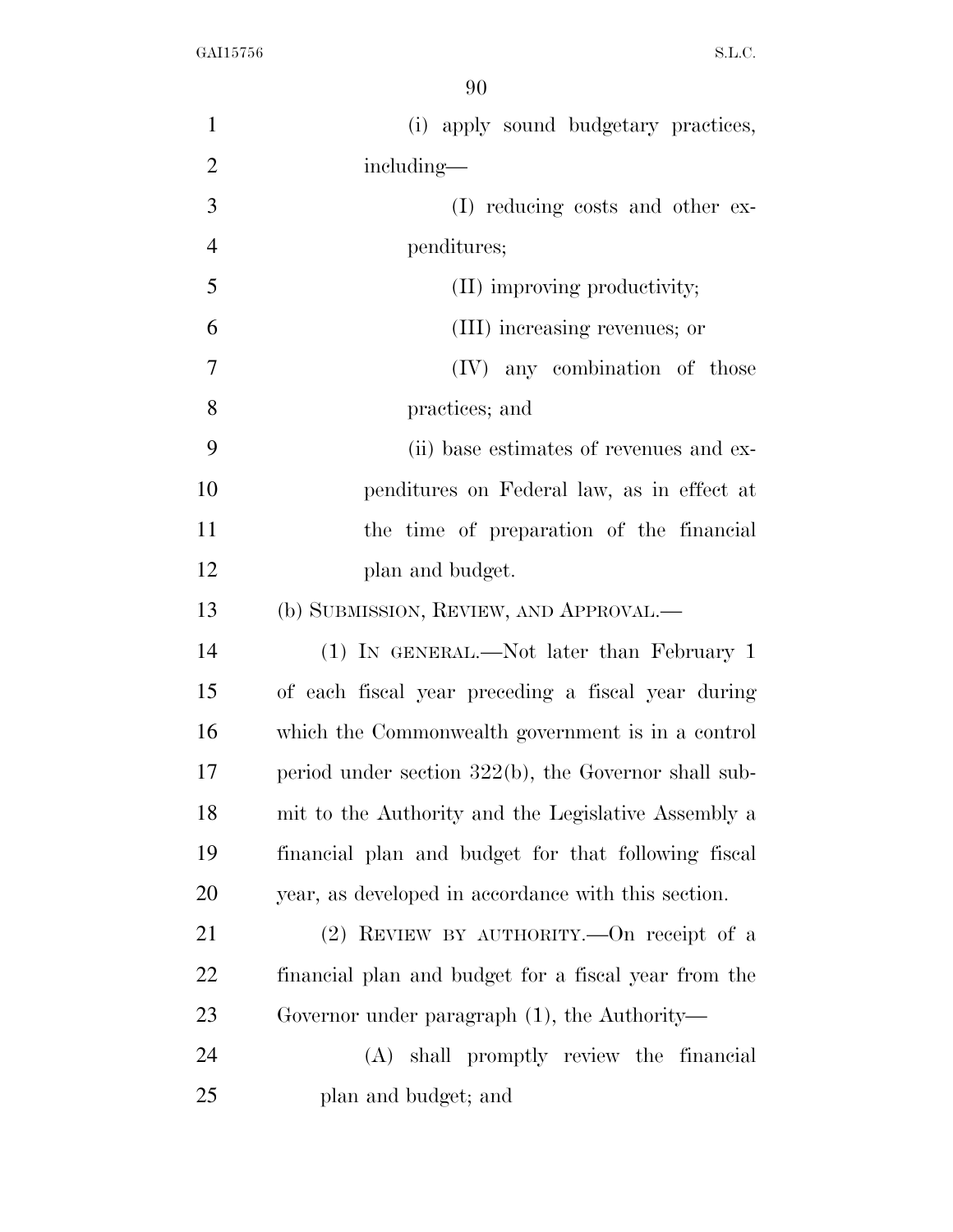| $\mathbf{1}$   | (B) in conducting the review, may request       |
|----------------|-------------------------------------------------|
| $\overline{2}$ | any additional information the Authority con-   |
| 3              | siders to be necessary and appropriate to carry |
| $\overline{4}$ | out this part.                                  |
| 5              | (3) ACTION ON APPROVAL.—                        |
| 6              | (A) CERTIFICATION TO GOVERNOR.-                 |
| 7              | (i) IN GENERAL.—If the Authority de-            |
| 8              | termines that the financial plan and budg-      |
| 9              | et for a fiscal year submitted by the Gov-      |
| 10             | ernor under paragraph (1) meets the appli-      |
| 11             | cable requirements of this section—             |
| 12             | (I) the Authority shall—                        |
| 13             | (aa) approve the financial                      |
| 14             | plan and budget; and                            |
| 15             | (bb) submit a notice certi-                     |
| 16             | fying that approval to—                         |
| 17             | (AA) the Governor;                              |
| 18             | (BB) the Legislative                            |
| 19             | Assembly;                                       |
| 20             | (CC) the President; and                         |
| 21             | (DD) Congress; and                              |
| 22             | (II) the Governor shall promptly                |
| 23             | submit the financial plan and budget            |
| 24             | to the Legislative Assembly.                    |
| 25             | (ii) DEEMED APPROVAL.—                          |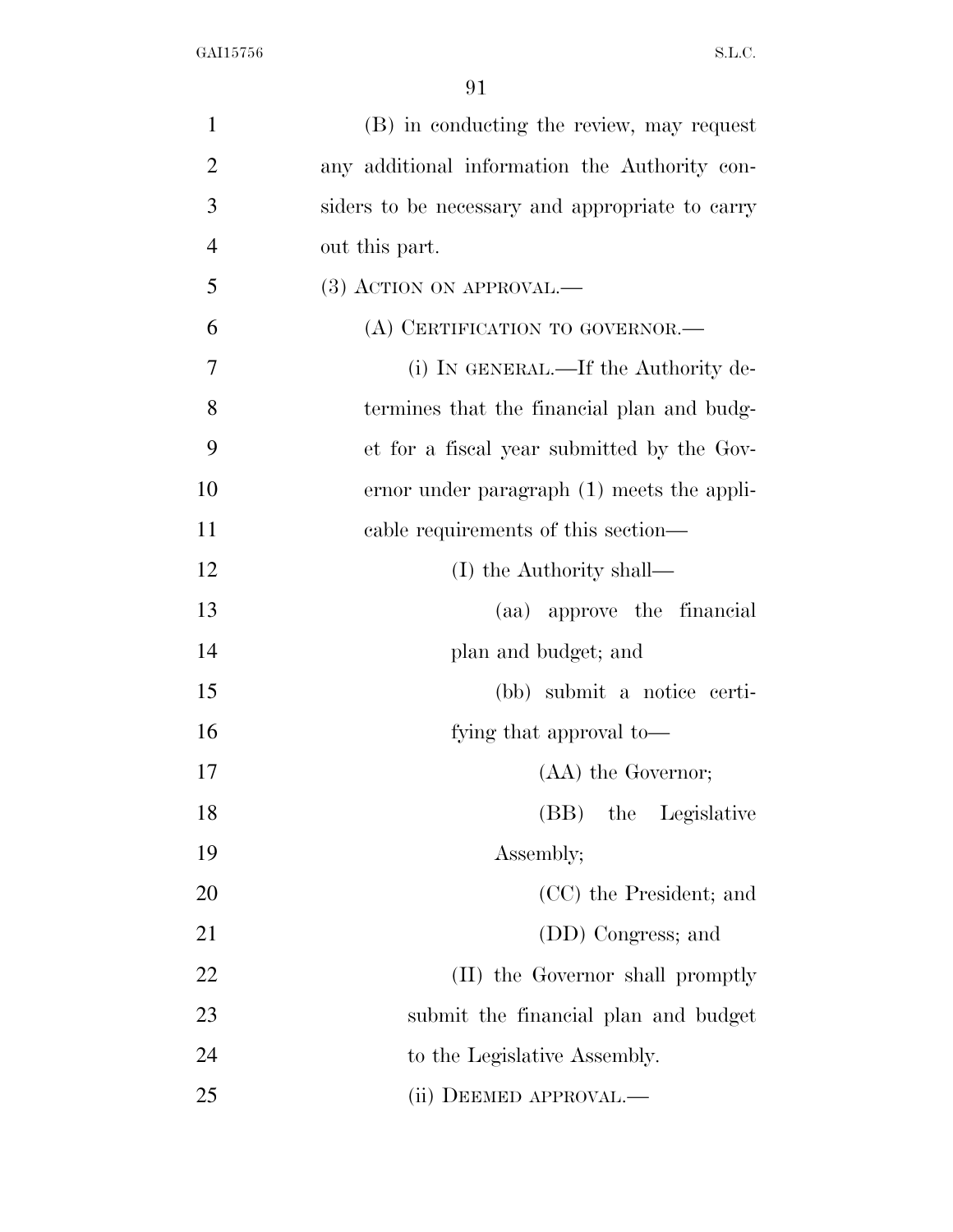| $\mathbf{1}$   | (I) IN GENERAL.—If the Author-                       |
|----------------|------------------------------------------------------|
| $\overline{2}$ | ity has not provided to the Governor,                |
| 3              | the Legislative Assembly, and Con-                   |
| $\overline{4}$ | notice certifying approval<br>gress<br>a             |
| 5              | under clause $(i)(I)(bb)$ or a statement             |
| 6              | disapproval under paragraph<br>of                    |
| 7              | $(4)(A)(ii)$ by the date that is 30 days             |
| 8              | after the date on which the Authority                |
| 9              | receives the financial plan and budget               |
| 10             | from the Governor under paragraph                    |
| 11             | $(1)$ , the Authority shall be deemed to             |
| 12             | have—                                                |
| 13             | (aa) approved the financial                          |
| 14             | plan and budget; and                                 |
| 15             | (bb) submitted a notice cer-                         |
| 16             | tifying approval described<br>$\overline{\text{in}}$ |
| 17             | clause $(i)(I)(bb)$ to-                              |
| 18             | (AA) the Governor;                                   |
| 19             | (BB) the Legislative                                 |
| 20             | Assembly;                                            |
| 21             | (CC) the President; and                              |
| 22             | (DD) Congress.                                       |
| 23             | $(\Pi)^{\mathsf{T}}$<br>EXPLANATION OF FAILURE       |
| 24             | $RESPOND$ subclause (I) ap-<br>TO                    |
| 25             | plies with respect to a financial plan               |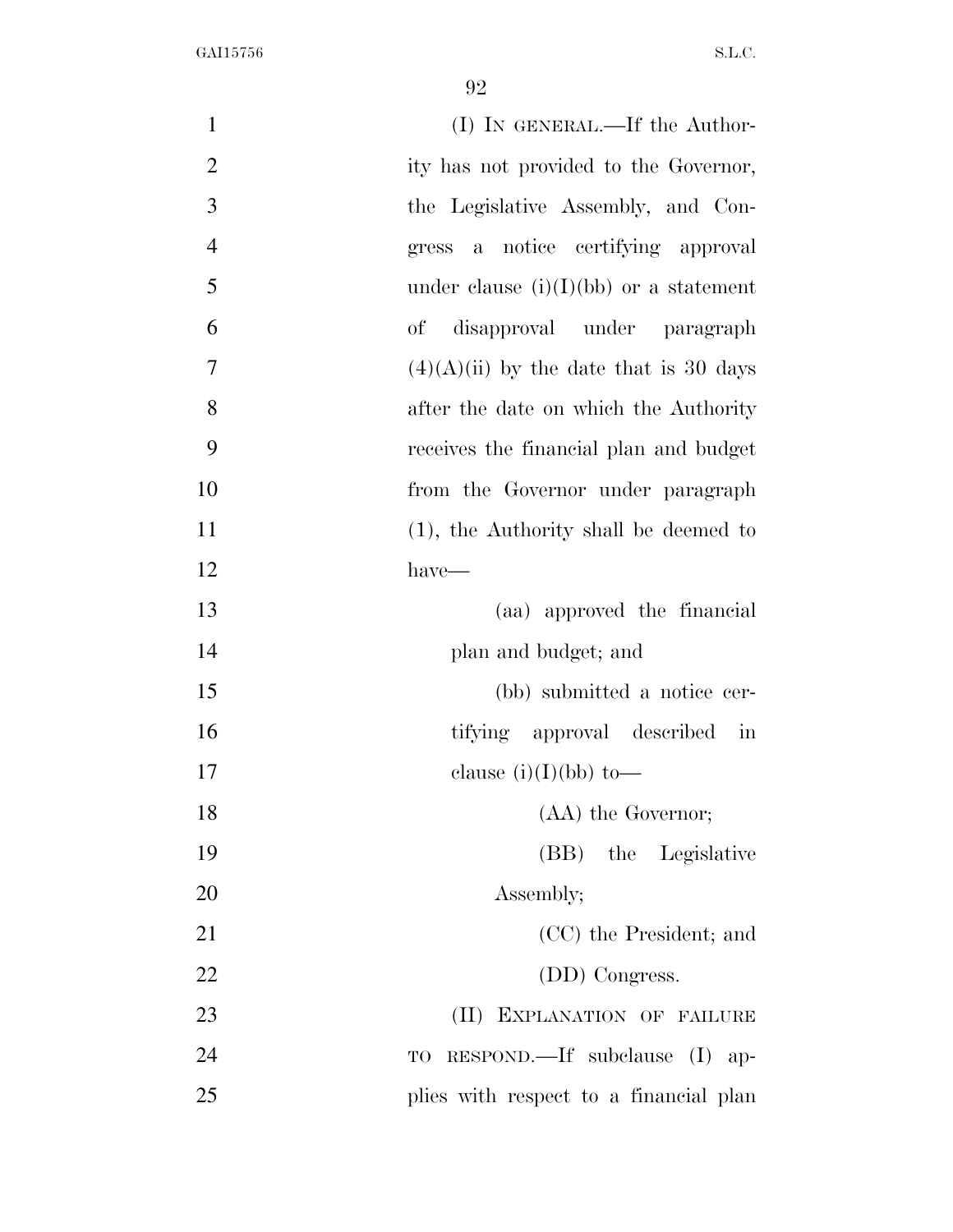| $\mathbf{1}$   | and budget, the Authority shall sub-            |
|----------------|-------------------------------------------------|
| $\overline{2}$ | mit to the Governor, the Legislative            |
| 3              | Assembly, the President, and Con-               |
| $\overline{4}$ | gress an explanation for the failure of         |
| 5              | the Authority to submit a notice certi-         |
| 6              | fying approval or a statement of dis-           |
| $\tau$         | approval during the 30-day period de-           |
| 8              | scribed in that subclause.                      |
| 9              | (B) ADOPTION BY LEGISLATIVE ASSEM-              |
| 10             | BLY.—Not later than 30 days after the date of   |
| 11             | receipt of the financial plan and budget for a  |
| 12             | fiscal year from the Governor under subpara-    |
| 13             | graph $(A)(i)(II)$ , the Legislative Assembly   |
| 14             | shall—                                          |
| 15             | (i) by Act, adopt the financial plan            |
| 16             | and budget, which shall serve as the adop-      |
| 17             | tion of the budget of the Commonwealth          |
| 18             | government for the fiscal year; and             |
| 19             | (ii)<br>submit the financial plan and           |
| <b>20</b>      | budget to-                                      |
| 21             | (I) the Governor; and                           |
| 22             | (II) the Authority.                             |
| 23             | (C) REVIEW OF LEGISLATIVE ASSEMBLY              |
| 24             | FINANCIAL PLAN AND BUDGET. On receipt of        |
| 25             | the financial plan and budget for a fiscal year |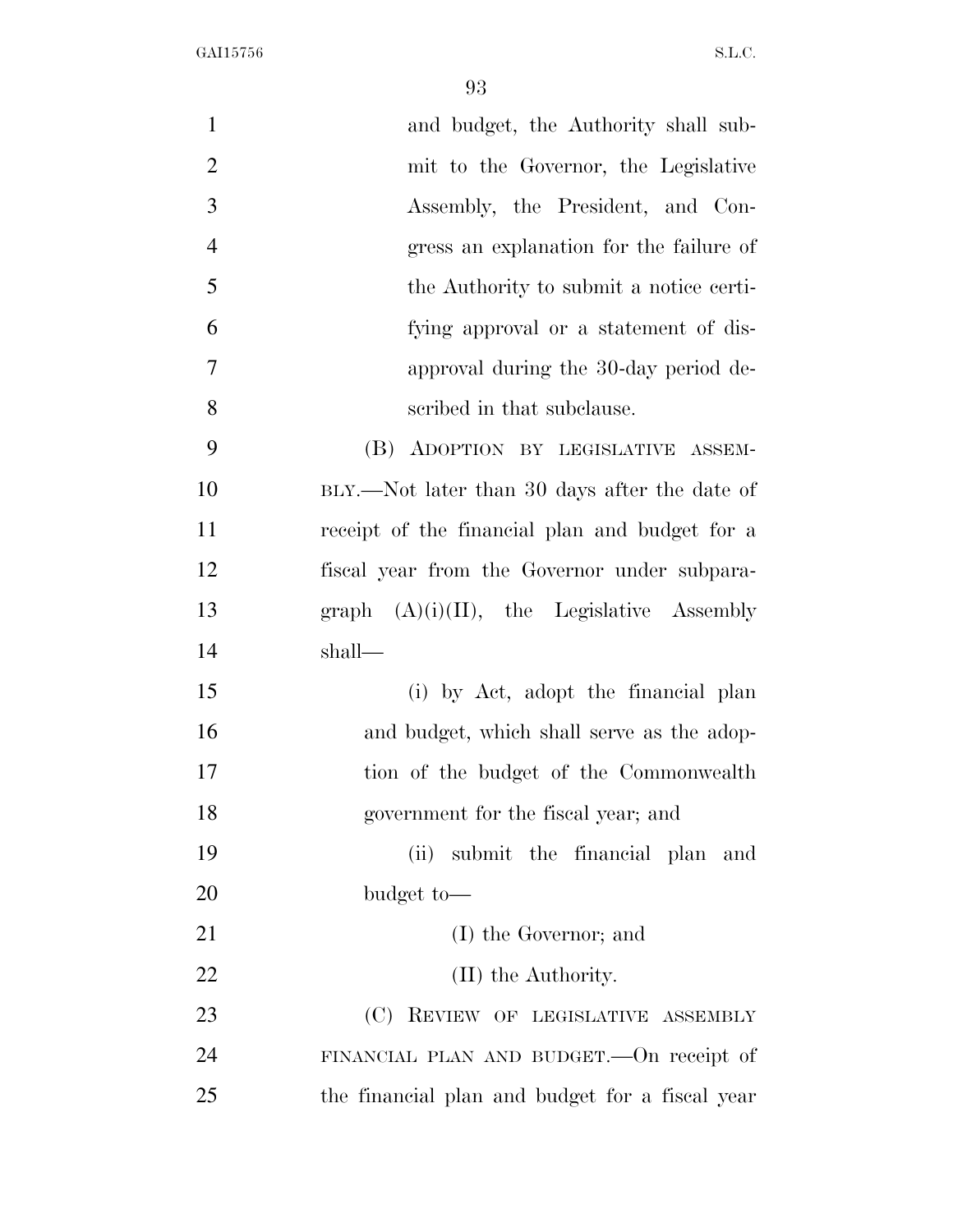| $\mathbf{1}$   | from the Legislative Assembly under subpara- |
|----------------|----------------------------------------------|
| $\overline{2}$ | graph (B), and taking into account any items |
| 3              | or provisions disapproved by the Governor or |
| $\overline{4}$ | disapproved by the Governor and reenacted by |
| 5              | the Legislative Assembly, the Authority—     |
| 6              | (i) shall promptly review the financial      |
| 7              | plan and budget; and                         |
| 8              | (ii) in conducting the review, may re-       |
| 9              | quest any additional information the Au-     |
| 10             | thority considers to be necessary and ap-    |
| 11             | propriate to carry out this part.            |
| 12             | (D) RESULTS OF AUTHORITY REVIEW.—            |
| 13             | (i) APPROVAL.—If the Authority de-           |
| 14             | termines that the financial plan and budg-   |
| 15             | et for the fiscal year submitted by the Leg- |
| 16             | islative Assembly under subparagraph         |
| 17             | $(B)(ii)$ meets the applicable requirements  |
| 18             | under this section—                          |
| 19             | (I) the Authority shall—                     |
| 20             | (aa) approve the financial                   |
| 21             | plan and budget; and                         |
| 22             | (bb) submit a notice certi-                  |
| 23             | fying the approval to-                       |
| 24             | (AA) the Governor;                           |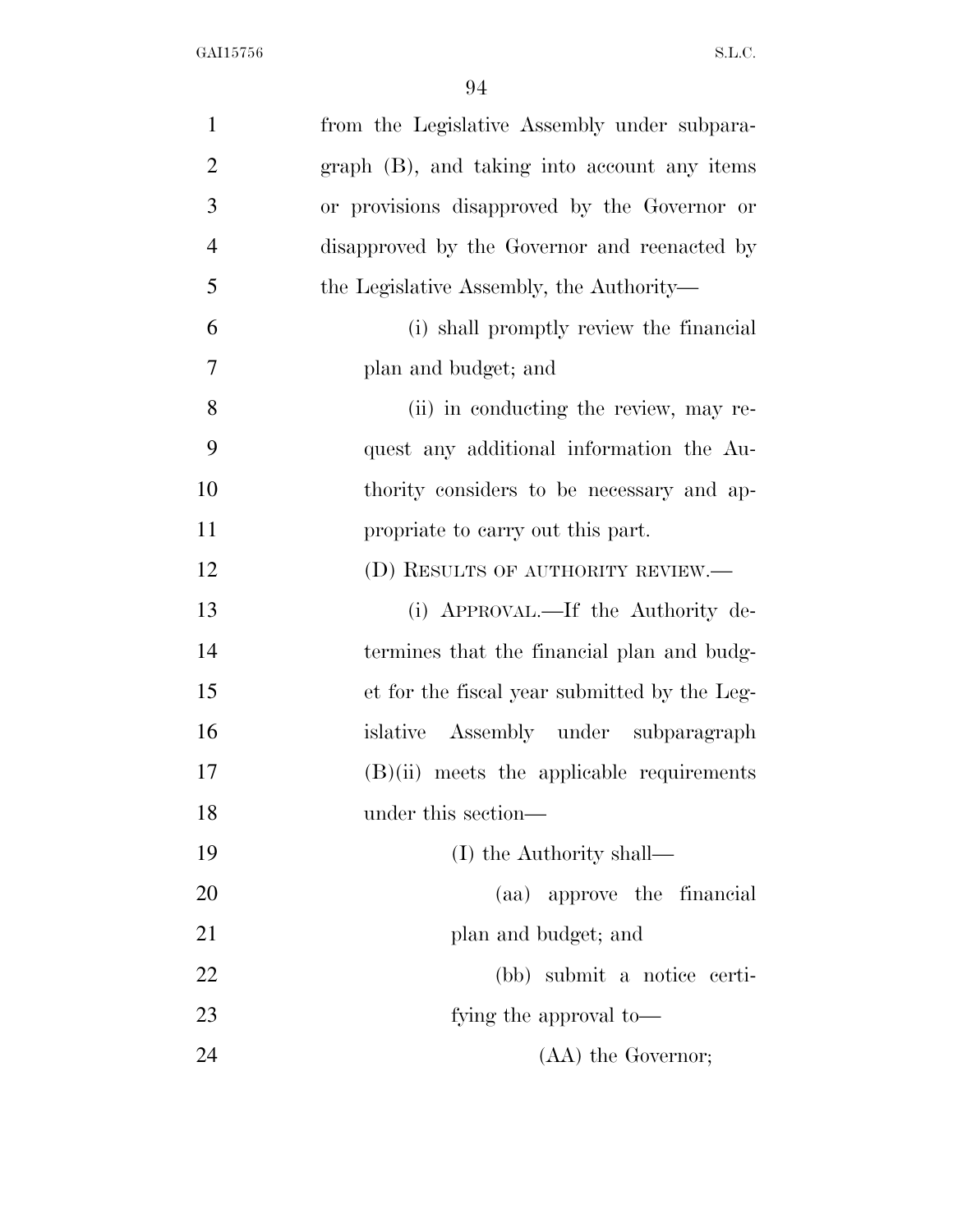(BB) the Legislative 2 Assembly; (CC) the President; and (DD) Congress; and (II) the Legislative Assembly shall promptly submit the financial plan and budget to the Governor for transmission to the President and Congress. (ii) DISAPPROVAL.—If the Authority determines that the financial plan and budget for a fiscal year submitted by the Legislative Assembly under subparagraph (B)(ii) does not meet the applicable re- quirements under this section, the Author- ity shall— (I) disapprove the financial plan and budget; and (II) submit to the Governor, the Legislative Assembly, the President, and Congress a statement con- taining— (aa) the reasons for the dis-approval;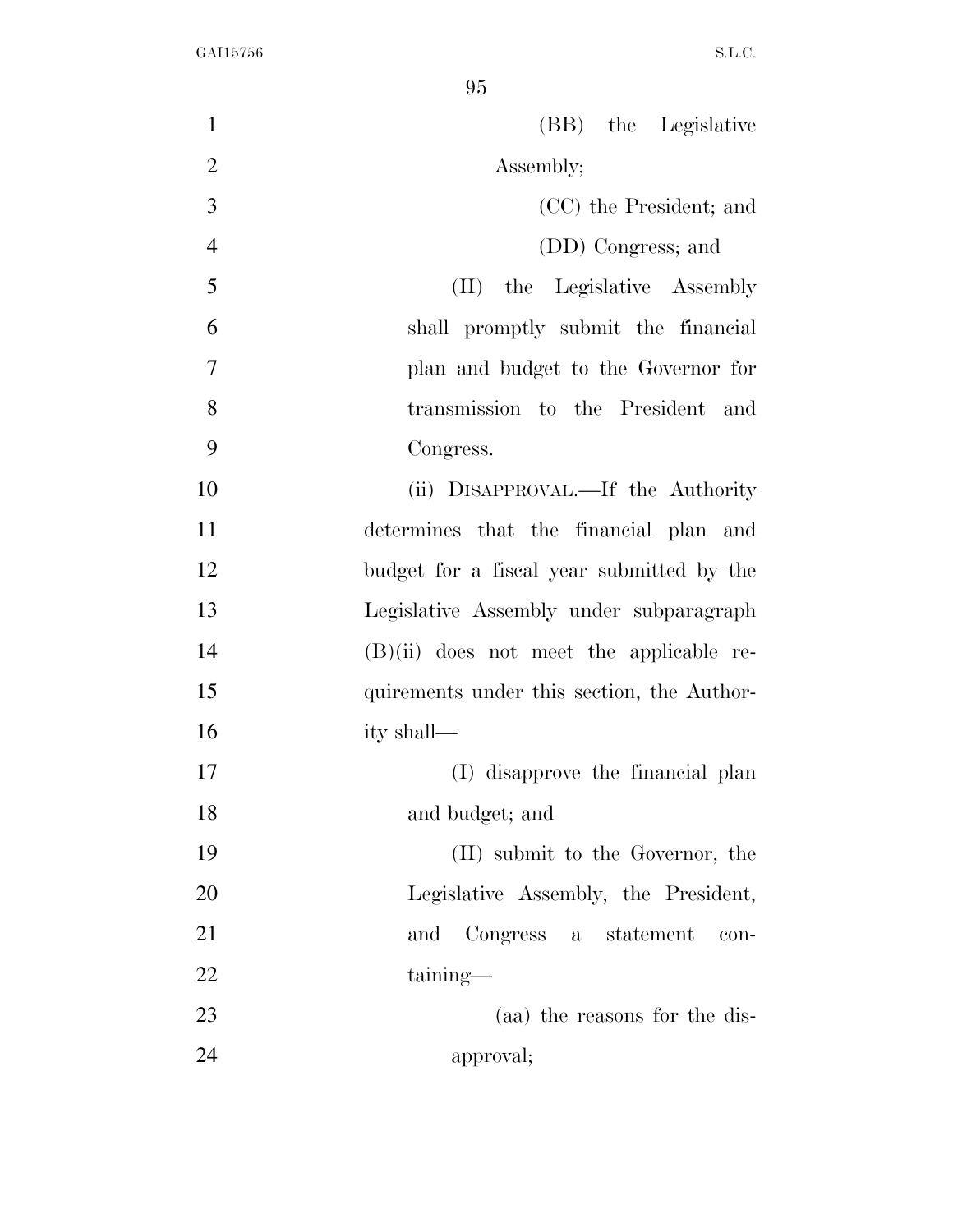| $\mathbf{1}$   | (bb) a description of the               |
|----------------|-----------------------------------------|
| $\overline{2}$ | amount of any shortfall in the          |
| 3              | budget or financial plan; and           |
| $\overline{4}$ | (cc) any recommendations                |
| 5              | for revisions to the budget the         |
| 6              | Authority considers to be appro-        |
| 7              | priate to ensure that the budget        |
| 8              | is consistent with the financial        |
| 9              | plan and budget.                        |
| 10             | (iii) DEEMED APPROVAL.—                 |
| 11             | $(I)$ In GENERAL.—If the Author-        |
| 12             | ity has not submitted to the Governor,  |
| 13             | the Legislative Assembly, the Presi-    |
| 14             | dent, and Congress a notice certifying  |
| 15             | approval under clause $(i)(I)(bb)$ or a |
| 16             | statement of disapproval under clause   |
| 17             | $(ii)(II)$ by the date that is 15 days  |
| 18             | after the date on which the Authority   |
| 19             | receives the financial plan and budget  |
| 20             | from the Legislative Assembly under     |
| 21             | subparagraph $(B)(ii)$ , the Authority  |
| 22             | shall be deemed to have—                |
| 23             | (aa) approved the financial             |
| 24             | plan and budget; and                    |
|                |                                         |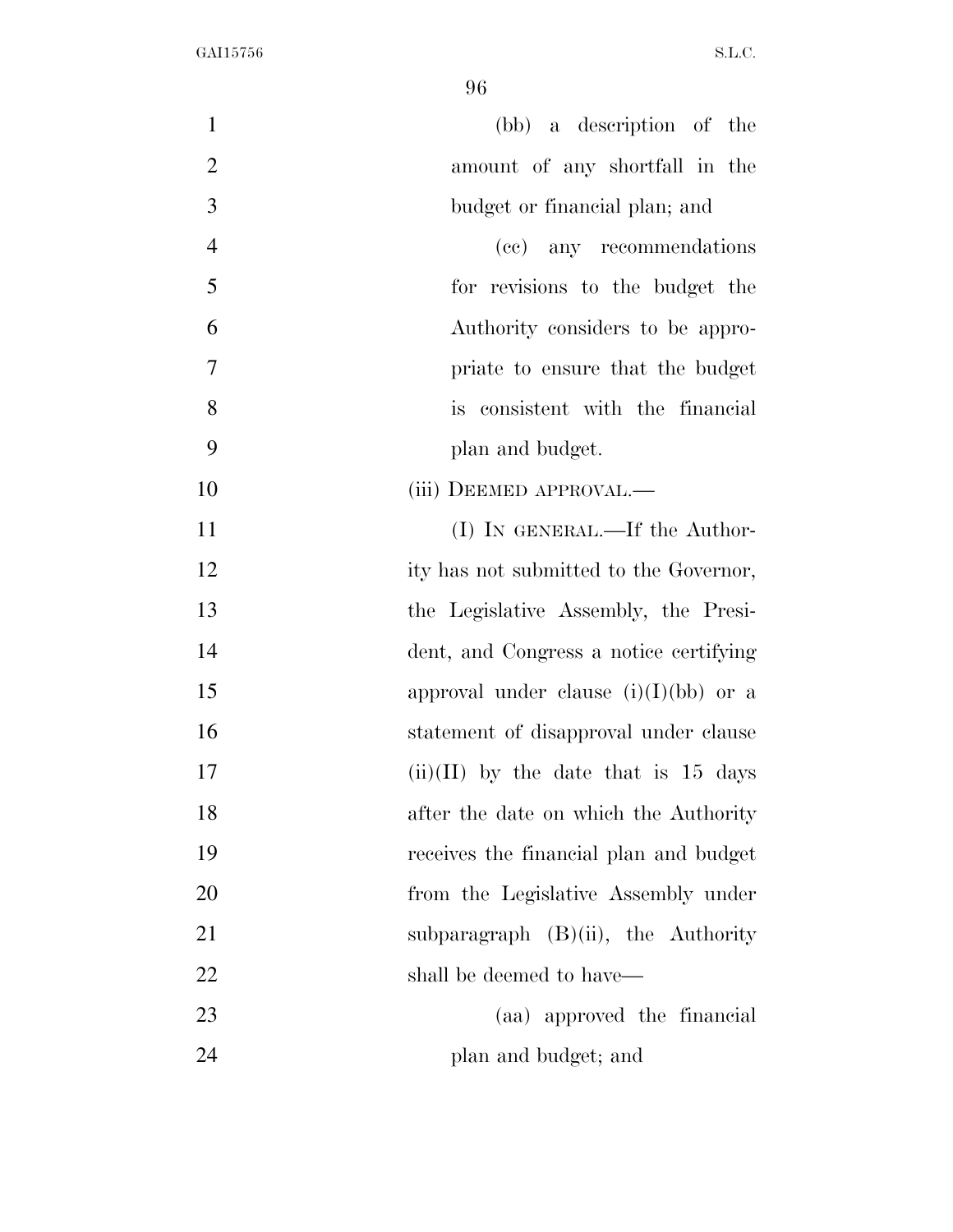| $\mathbf{1}$   | (bb) submitted a notice cer-                         |
|----------------|------------------------------------------------------|
| $\overline{2}$ | tifying approval described<br>$\overline{\text{in}}$ |
| 3              | clause $(i)(I)(bb)$ to —                             |
| $\overline{4}$ | (AA) the Governor;                                   |
| 5              | (BB) the Legislative                                 |
| 6              | Assembly;                                            |
| $\overline{7}$ | (CC) the President; and                              |
| 8              | (DD) Congress.                                       |
| 9              | (II) EXPLANATION OF FAILURE                          |
| 10             | TO RESPOND.—If subclause (I) ap-                     |
| 11             | plies with respect to a financial plan               |
| 12             | and budget, the Authority shall sub-                 |
| 13             | mit to the Governor, the Legislative                 |
| 14             | Assembly, the President, and Con-                    |
| 15             | gress an explanation for the failure of              |
| 16             | the Authority to submit a notice certi-              |
| 17             | fying approval or a statement of dis-                |
| 18             | approval during the 15-day period de-                |
| 19             | scribed in that subclause.                           |
| 20             | (E) AUTHORITY REVIEW OF REVISED FI-                  |
| 21             | NANCIAL PLAN AND BUDGET.                             |
| 22             | (i) IN GENERAL.—Not later than $15$                  |
| 23             | days after the date of receipt of a state-           |
| 24             | ment from the Authority under subpara-               |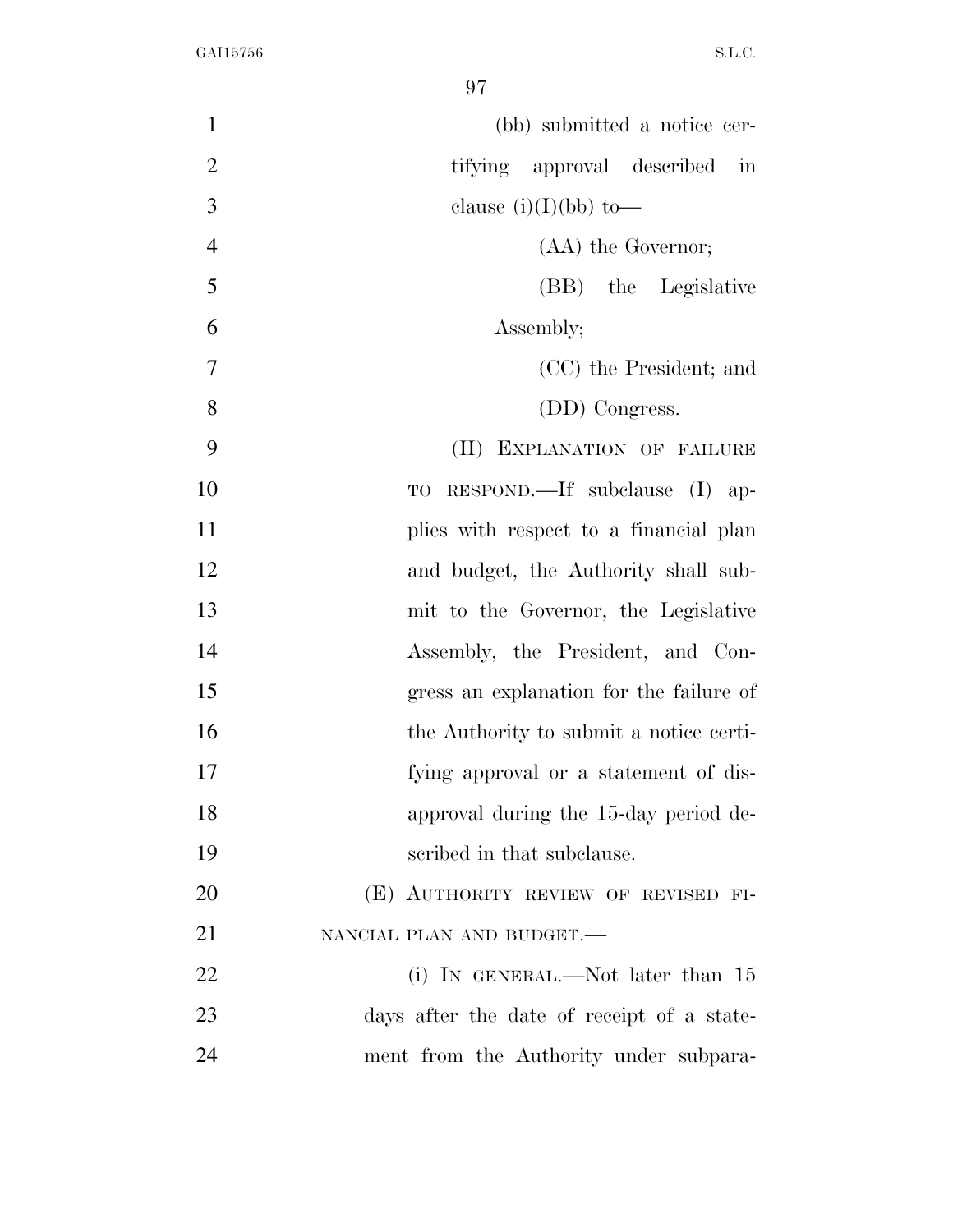| $\mathbf{1}$   | $graph (D)(ii)(II)$ , the Legislative Assembly |
|----------------|------------------------------------------------|
| $\overline{2}$ | shall—                                         |
| 3              | (I) promptly, by Act, adopt a re-              |
| $\overline{4}$ | vised financial plan and budget for            |
| 5              | the applicable fiscal year that address-       |
| 6              | es the reasons for disapproval cited in        |
| 7              | the statement; and                             |
| 8              | (II) submit the revised financial              |
| 9              | plan and budget to—                            |
| 10             | (aa) the Governor; and                         |
| 11             | (bb) the Authority.                            |
| 12             | (ii) APPROVAL.—If, after reviewing             |
| 13             | the revised financial plan and budget for a    |
| 14             | fiscal year submitted by the Legislative As-   |
| 15             | sembly under clause (i) in accordance with     |
| 16             | the procedures described in this subsection,   |
| 17             | the Authority determines that the revised      |
| 18             | financial plan and budget meets the appli-     |
| 19             | cable requirements under this section—         |
| 20             | (I) the Authority shall—                       |
| 21             | (aa) approve the financial                     |
| 22             | plan and budget; and                           |
| 23             | (bb) submit a notice certi-                    |
| 24             | fying that approval to-                        |
| 25             | (AA) the Governor;                             |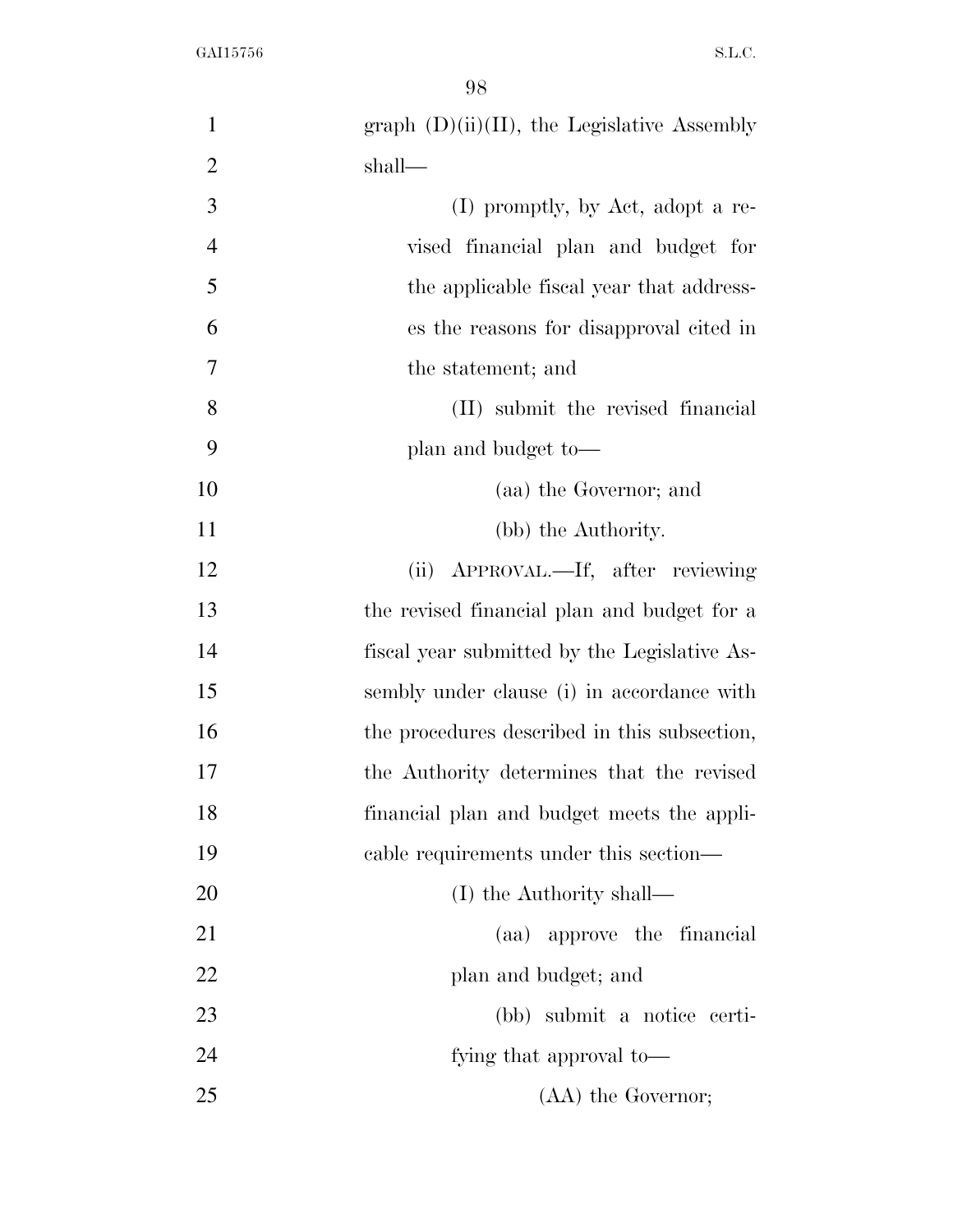(BB) the Legislative 2 Assembly; (CC) the President; and (DD) Congress; and (II) the Legislative Assembly shall promptly submit the financial plan and budget to the Governor for transmission to the President and Congress. 10 (iii) DISAPPROVAL.— (I) IN GENERAL.—If, after re- viewing the revised financial plan and budget for a fiscal year submitted by 14 the Legislative Assembly under clause (i) in accordance with the procedures described in this paragraph, the Au- thority determines that the revised fi- nancial plan and budget does not meet the applicable requirements 20 under this section, the Authority shall— (aa) disapprove the financial 23 plan and budget; (bb) submit to the Governor, 25 the Legislative Assembly, the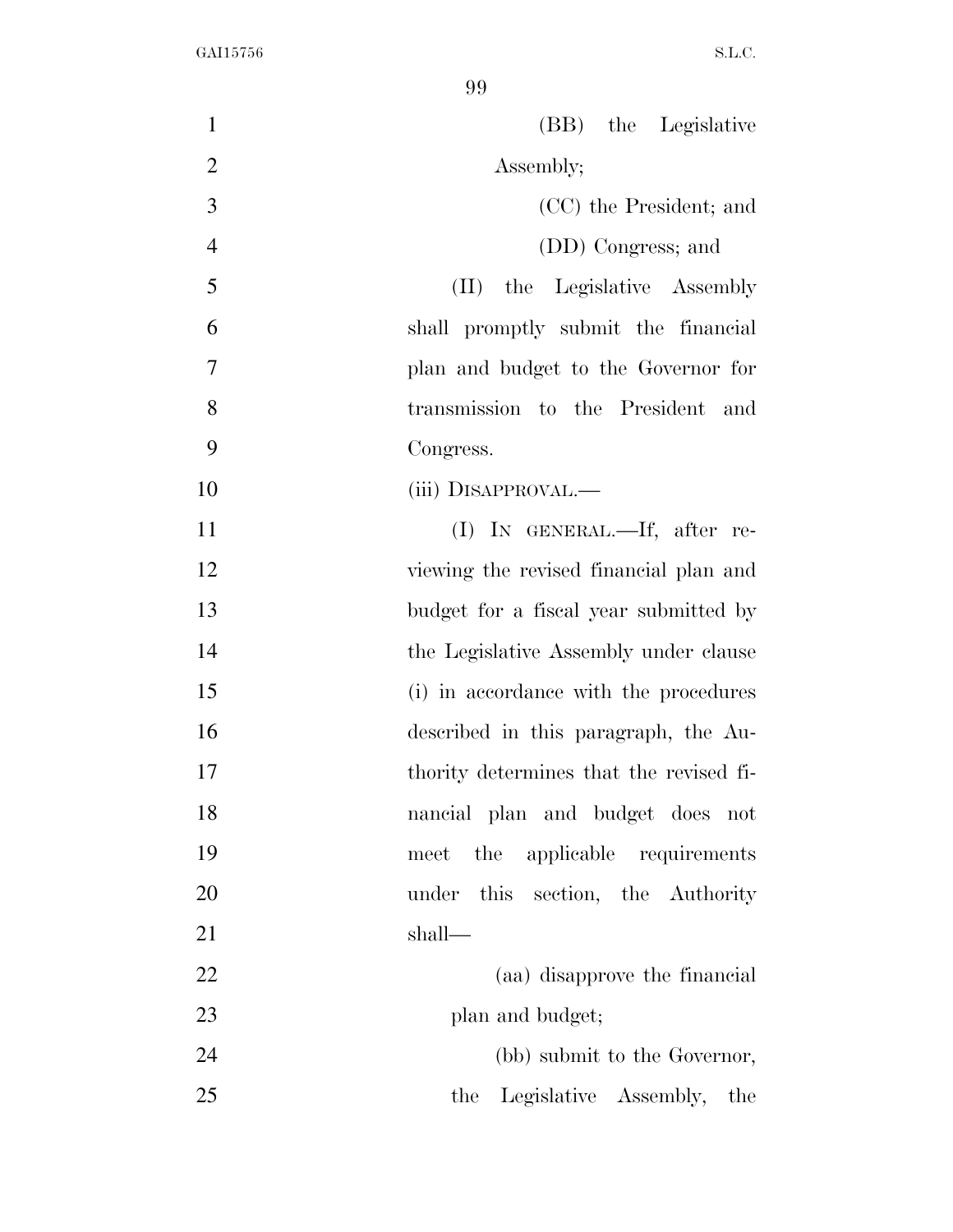| 1              | President, and Congress a state-      |
|----------------|---------------------------------------|
| $\overline{2}$ | ment containing—                      |
| 3              | $(AA)$ the reasons for                |
| $\overline{4}$ | the disapproval; and                  |
| 5              | (BB) a description of                 |
| 6              | the amount of any shortfall           |
| 7              | in the budget or financial            |
| 8              | plan; and                             |
| 9              | $(ce)(AA)$ recommend a fi-            |
| 10             | nancial plan and budget for the       |
| 11             | Commonwealth government that          |
| 12             | meets the applicable require-         |
| 13             | ments under this section; and         |
| 14             | (BB) submit that financial            |
| 15             | plan and budget to the Governor,      |
| 16             | the Legislative Assembly, the         |
| 17             | President, and Congress.              |
| 18             | (II) SUBMISSION OF REJECTED           |
| 19             | FINANCIAL PLAN AND BUDGET.—The        |
| 20             | Legislative Assembly shall promptly   |
| 21             | submit to the Governor for trans-     |
| 22             | mission to the President and Congress |
| 23             | a revised financial plan and budget   |
| 24             | disapproved by the Authority under    |
| 25             | this clause.                          |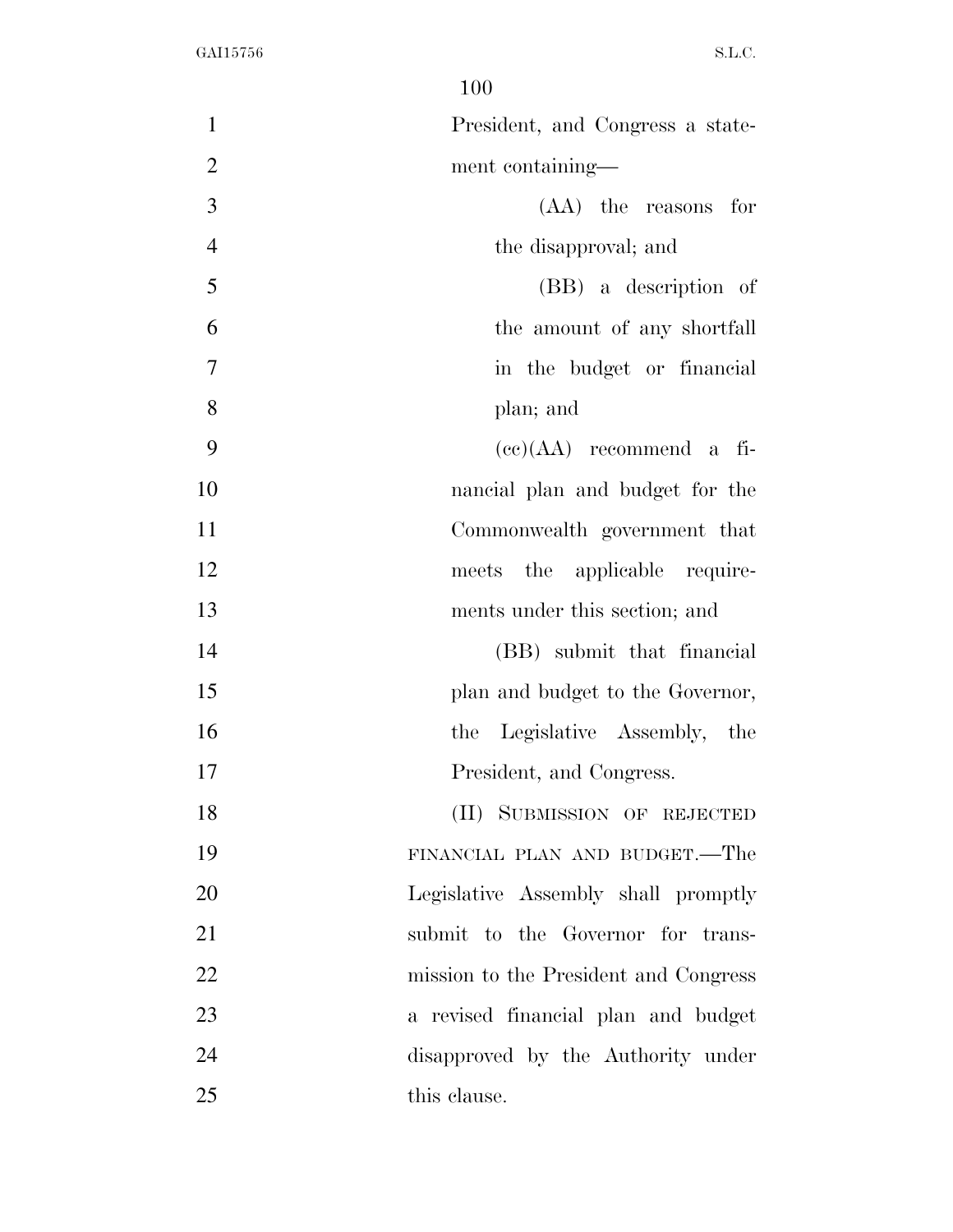| $\mathbf{1}$   | (iv) DEEMED APPROVAL.—                            |
|----------------|---------------------------------------------------|
| $\overline{2}$ | $(I)$ In GENERAL.—If the Author-                  |
| 3              | ity has not provided to the Governor,             |
| $\overline{4}$ | the Legislative Assembly, and Con-                |
| 5              | notice certifying approval<br>gress a             |
| 6              | under clause $(ii)(I)(bb)$ or a statement         |
| $\tau$         | of disapproval under clause $(iii)(I)(bb)$        |
| 8              | by the date that is 15 days after the             |
| 9              | date on which the Authority receives              |
| 10             | the revised financial plan and budget             |
| 11             | submitted by the Legislative Assembly             |
| 12             | under clause (i), the Authority shall             |
| 13             | be deemed to have—                                |
| 14             | (aa) approved the financial                       |
| 15             | plan and budget; and                              |
| 16             | (bb) submitted a notice cer-                      |
| 17             | tifying approval described in                     |
| 18             | clause $(ii)(I)(bb)$ to-                          |
| 19             | (AA) the Governor;                                |
| 20             | (BB) the Legislative                              |
| 21             | Assembly;                                         |
| 22             | (CC) the President; and                           |
| 23             | (DD) Congress.                                    |
| 24             | (II) EXPLANATION OF FAILURE                       |
| 25             | $RESPOND$ . If subclause (I)<br>$\rm TO$<br>$ap-$ |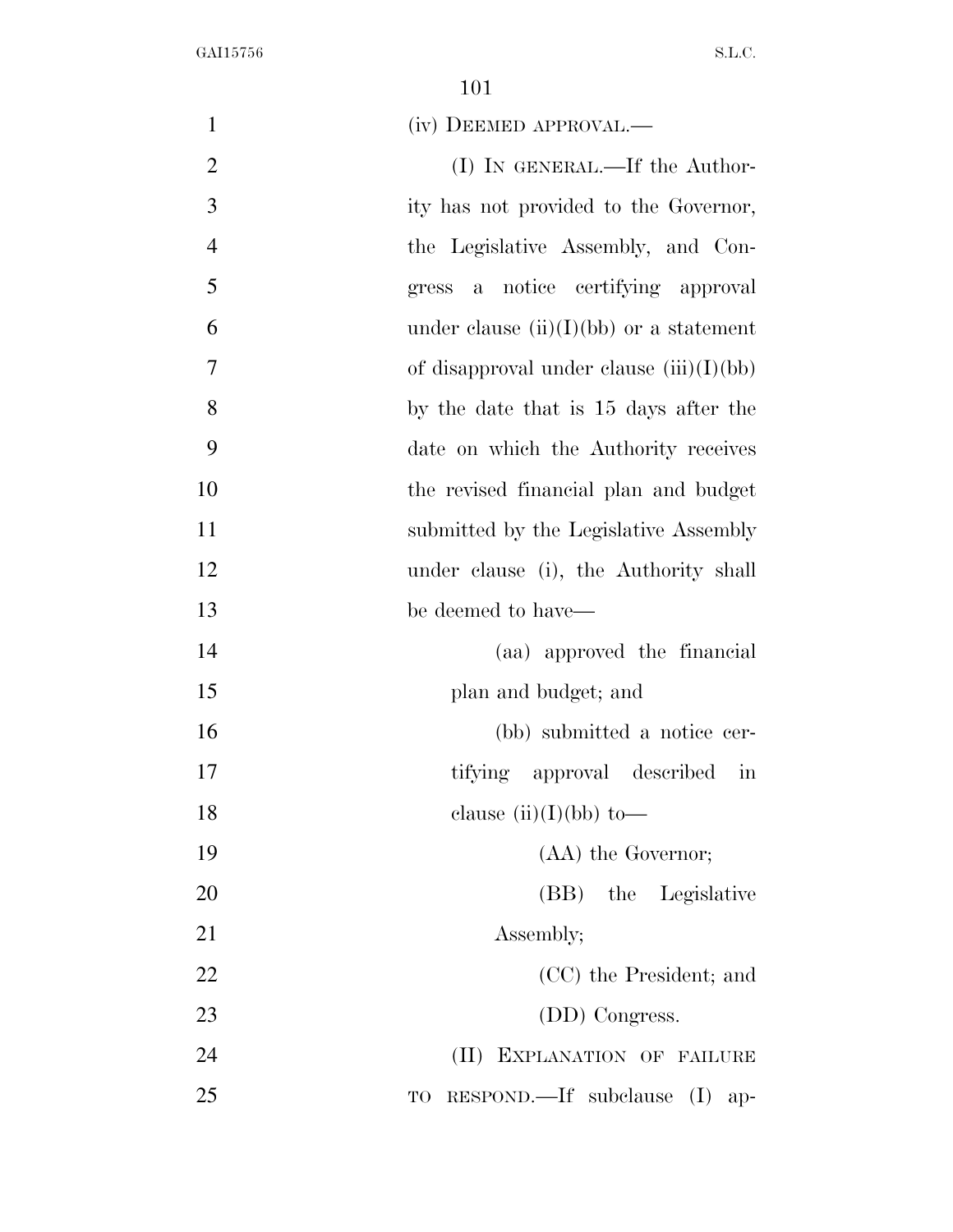| $\mathbf{1}$   | plies with respect to a financial plan           |
|----------------|--------------------------------------------------|
| $\overline{2}$ | and budget, the Authority shall sub-             |
| 3              | mit to the Governor, the Legislative             |
| $\overline{4}$ | Assembly, the President, and Con-                |
| 5              | gress an explanation for the failure of          |
| 6              | the Authority to submit a notice certi-          |
| $\overline{7}$ | fying approval or a statement of dis-            |
| 8              | approval during the 15-day period de-            |
| 9              | scribed in that subclause.                       |
| 10             | (F) DEADLINE FOR TRANSMISSION BY AU-             |
| 11             | THORITY.—Notwithstanding any other provision     |
| 12             | of this subsection, not later than June 15 of    |
| 13             | each fiscal year preceding a fiscal year that is |
| 14             | a control year, the Authority shall submit to    |
| 15             | Congress—                                        |
| 16             | (i) as applicable, a notice certifying           |
| 17             | the approval by the Authority of—                |
| 18             | (I) the initial financial plan and               |
| 19             | budget of the Legislative Assembly for           |
| 20             | that following fiscal year under sub-            |
| 21             | paragraph $(D)(i)$ ; or                          |
| 22             | the revised financial plan<br>(II)               |
| 23             | and budget of the Legislative Assem-             |
| 24             | bly for that following fiscal year under         |
| 25             | subparagraph $(E)(ii)$ ; or                      |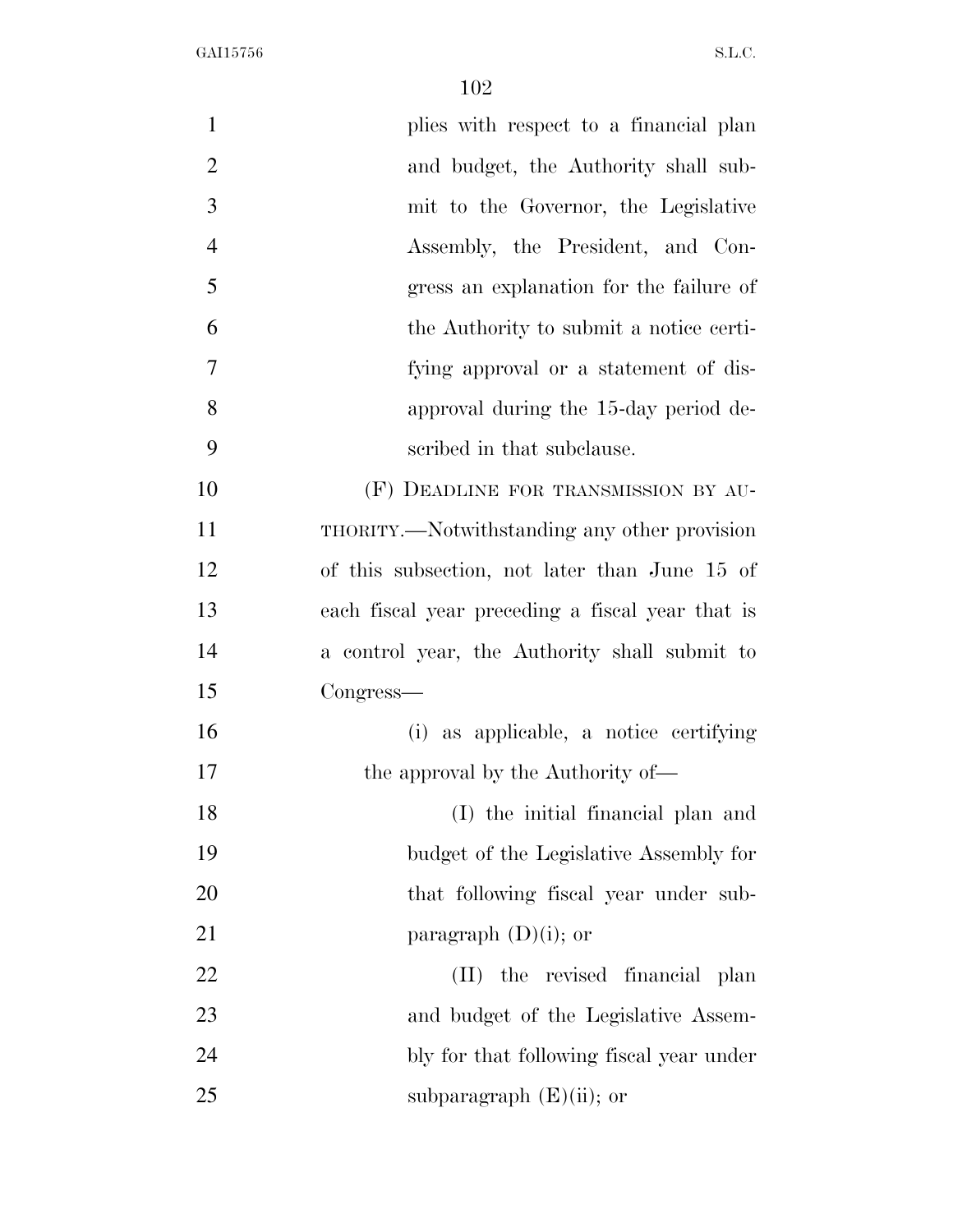| $\mathbf{1}$   | (ii) an approved and recommended fi-           |
|----------------|------------------------------------------------|
| $\overline{2}$ | nancial plan and budget of the Authority       |
| 3              | for the Commonwealth government for            |
| $\overline{4}$ | that following fiscal year under subpara-      |
| 5              | graph(E(iii)).                                 |
| 6              | (4) ACTION ON DISAPPROVAL.—                    |
| 7              | (A) IN GENERAL.—If the Authority deter-        |
| 8              | mines that the financial plan and budget for a |
| 9              | fiscal year submitted by the Governor under    |
| 10             | paragraph (1) does not meet the applicable re- |
| 11             | quirements under this section, the Authority   |
| 12             | shall—                                         |
| 13             | (i) disapprove the financial plan and          |
| 14             | budget; and                                    |
| 15             | (ii) submit to the Governor and the            |
| 16             | Legislative Assembly a statement con-          |
| 17             | taining—                                       |
| 18             | $(I)$ the reasons for the dis-                 |
| 19             | approval;                                      |
| 20             | (II) a description of the amount               |
| 21             | of any shortfall in the budget or fi-          |
| 22             | nancial plan; and                              |
| 23             | (III) any recommendations for                  |
| 24             | revisions to the budget the Authority          |
| 25             | considers to be appropriate to ensure          |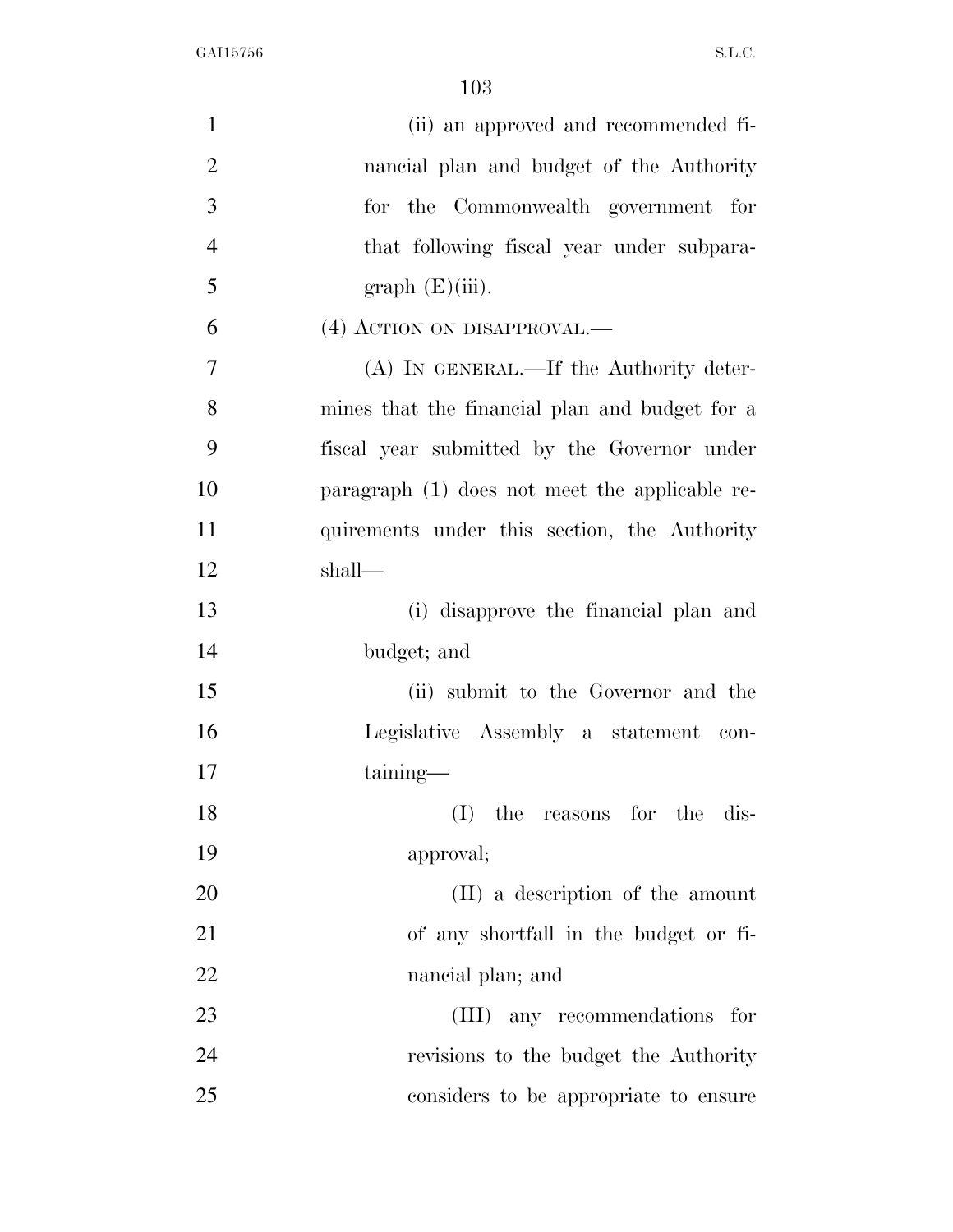| $\mathbf{1}$   | that the financial plan and budget            |
|----------------|-----------------------------------------------|
| $\overline{2}$ | meets the applicable requirements             |
| 3              | under this section.                           |
| $\overline{4}$ | (B) REVISED FINANCIAL PLAN AND BUDG-          |
| 5              | ET.                                           |
| 6              | (i) IN GENERAL.—Not later than $15$           |
| 7              | days after the date of receipt of a state-    |
| 8              | ment from the Authority under subpara-        |
| 9              | $graph (A)(ii)$ , the Governor shall promptly |
| 10             | submit to the Authority and the Legisla-      |
| 11             | tive Assembly a revised financial plan and    |
| 12             | budget for the applicable fiscal year that    |
| 13             | addresses the reasons of the Authority for    |
| 14             | disapproval.                                  |
| 15             | (ii) APPROVAL.—If the Authority de-           |
| 16             | termines that the revised financial plan      |
| 17             | and budget for a fiscal year submitted by     |
| 18             | the Governor under clause (i) meets the       |
| 19             | applicable requirements under this sec-       |
| 20             | $tion$ —                                      |
| 21             | (I) the Authority shall—                      |
| 22             | (aa) approve the financial                    |
| 23             | plan and budget; and                          |
| 24             | (bb) submit a notice certi-                   |
| 25             | fying that approval to—                       |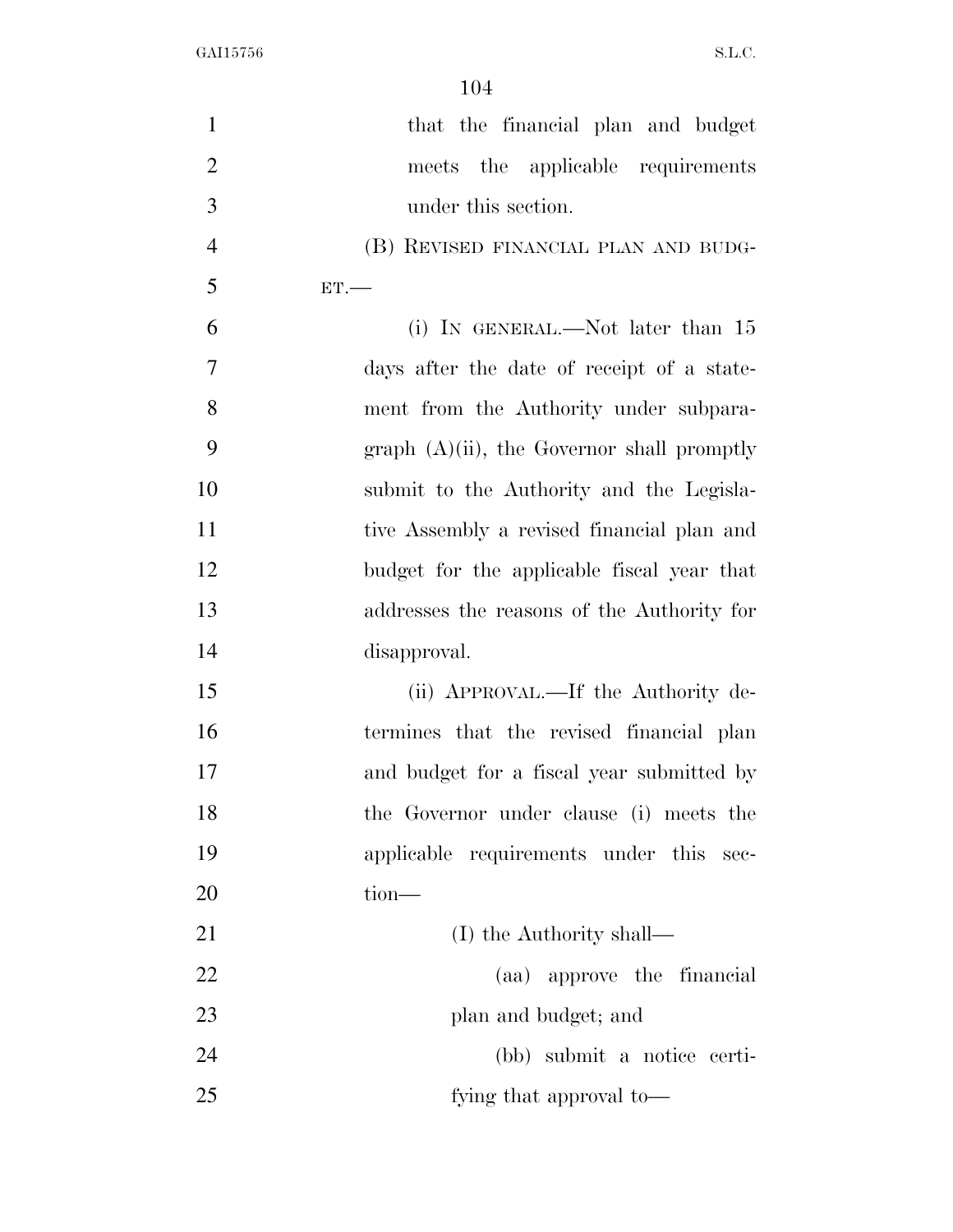| $\mathbf{1}$   | (AA) the Governor;                      |
|----------------|-----------------------------------------|
| $\overline{2}$ | (BB) the Legislative                    |
| 3              | Assembly;                               |
| $\overline{4}$ | (CC) the President; and                 |
| 5              | (DD) Congress; and                      |
| 6              | (II) the Governor shall promptly        |
| 7              | submit the financial plan and budget    |
| 8              | to the Legislative Assembly.            |
| 9              | (iii) DISAPPROVAL.—                     |
| 10             | (I) IN GENERAL.—If the Author-          |
| 11             | ity determines that the revised finan-  |
| 12             | cial plan and budget for a fiscal year  |
| 13             | submitted by the Governor under         |
| 14             | clause (i) does not meet the applicable |
| 15             | requirements under this section, the    |
| 16             | Authority shall—                        |
| 17             | (aa) disapprove the financial           |
| 18             | plan and budget;                        |
| 19             | (bb) submit to the Governor,            |
| 20             | Legislative Assembly, the<br>the        |
| 21             | President, and Congress a state-        |
| 22             | ment containing the reasons for         |
| 23             | the disapproval; and                    |
| 24             | $(ce)(AA)$ recommend a fi-              |
| 25             | nancial plan and budget for the         |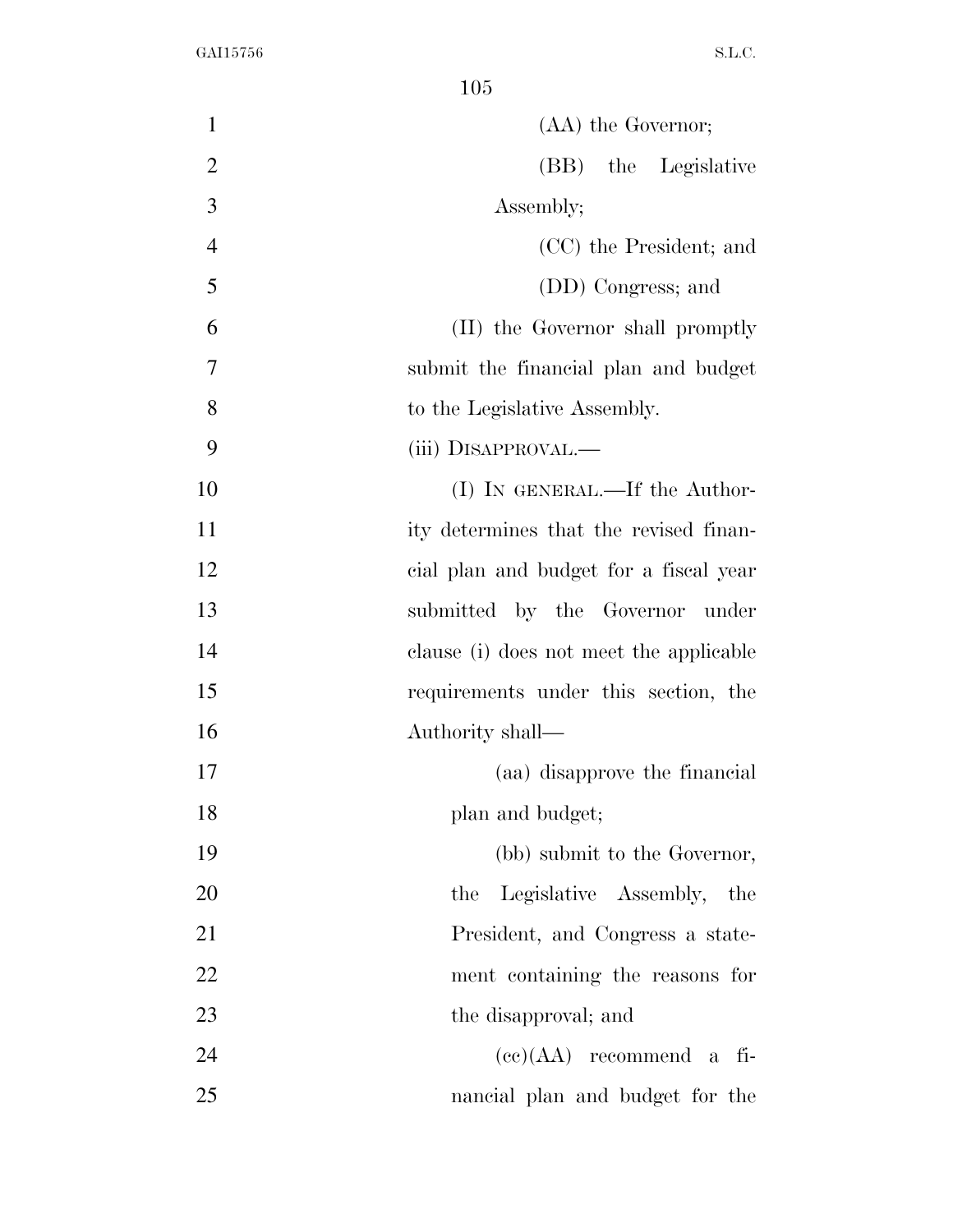| $\mathbf{1}$   | Commonwealth government that               |
|----------------|--------------------------------------------|
| $\overline{2}$ | meets the applicable require-              |
| 3              | ments under this section; and              |
| $\overline{4}$ | (BB) submit the financial                  |
| 5              | plan and budget to the Governor            |
| 6              | and the Legislative Assembly.              |
| 7              | (II) SUBMISSION OF REJECTED                |
| 8              | FINANCIAL PLAN AND BUDGET.—The             |
| 9              | Governor shall promptly submit to the      |
| 10             | Legislative Assembly a revised finan-      |
| 11             | cial plan and budget disapproved by        |
| 12             | the Authority under this clause.           |
| 13             | (iv) DEEMED APPROVAL.—                     |
| 14             | (I) IN GENERAL.—If the Author-             |
| 15             | ity has not provided to the Governor,      |
| 16             | the Legislative Assembly, and Con-         |
| 17             | a notice certifying approval<br>gress      |
| 18             | under clause $(ii)(I)(bb)$ or a statement  |
| 19             | of disapproval under clause $(iii)(I)(bb)$ |
| 20             | by the date that is 15 days after the      |
| 21             | date on which the Authority receives       |
| 22             | the revised financial plan and budget      |
| 23             | submitted by the Governor under            |
| 24             | clause (i), the Authority shall<br>– be    |
| 25             | deemed to have—                            |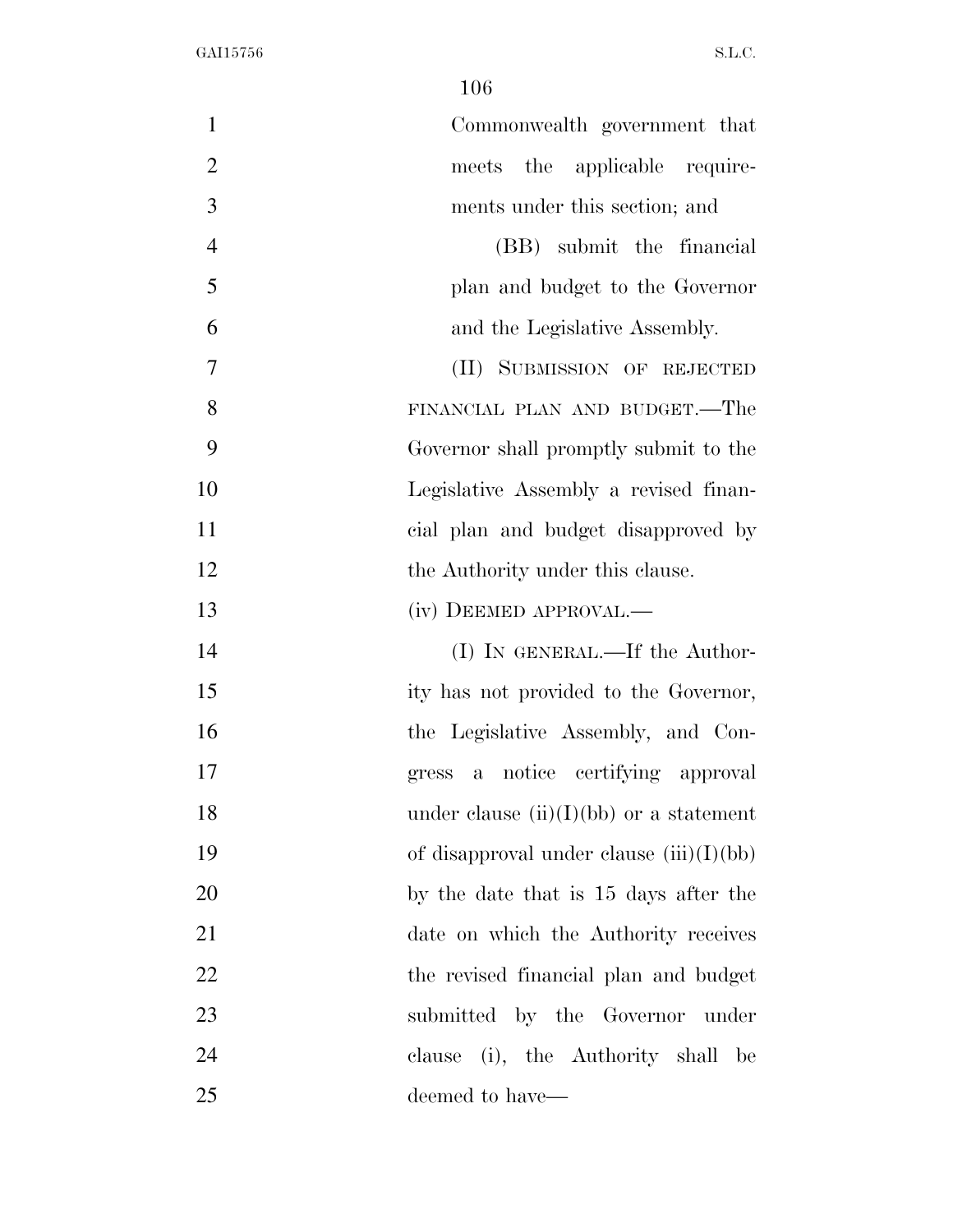| (aa) approved the revised fi-               | $\mathbf{1}$   |
|---------------------------------------------|----------------|
| nancial plan and budget; and                | $\overline{2}$ |
| (bb) submitted a notice cer-                | 3              |
| tifying approval described<br>in            | $\overline{4}$ |
| clause $(ii)(I)(bb)$ to-                    | 5              |
| (AA) the Governor;                          | 6              |
| (BB) the Legislative                        | 7              |
| Assembly;                                   | 8              |
| (CC) the President; and                     | 9              |
| (DD) Congress.                              | 10             |
| (II) EXPLANATION OF FAILURE                 | 11             |
| $RESPOND$ .—If subclause (I) ap-<br>TO      | 12             |
| plies with respect to a financial plan      | 13             |
| and budget, the Authority shall sub-        | 14             |
| mit to the Governor, the Legislative        | 15             |
| Assembly, the President, and Con-           | 16             |
| gress an explanation for the failure of     | 17             |
| the Authority to submit a notice certi-     | 18             |
| fying approval or a statement of dis-       | 19             |
| approval during the 15-day period de-       | 20             |
| scribed in that subclause.                  | 21             |
| (C) ACTION BY LEGISLATIVE ASSEMBLY.—        | 22             |
| (i) IN GENERAL.—Not later than $30$         | 23             |
| days after the date of receipt of an ap-    | 24             |
| proved revised financial plan and budget of | 25             |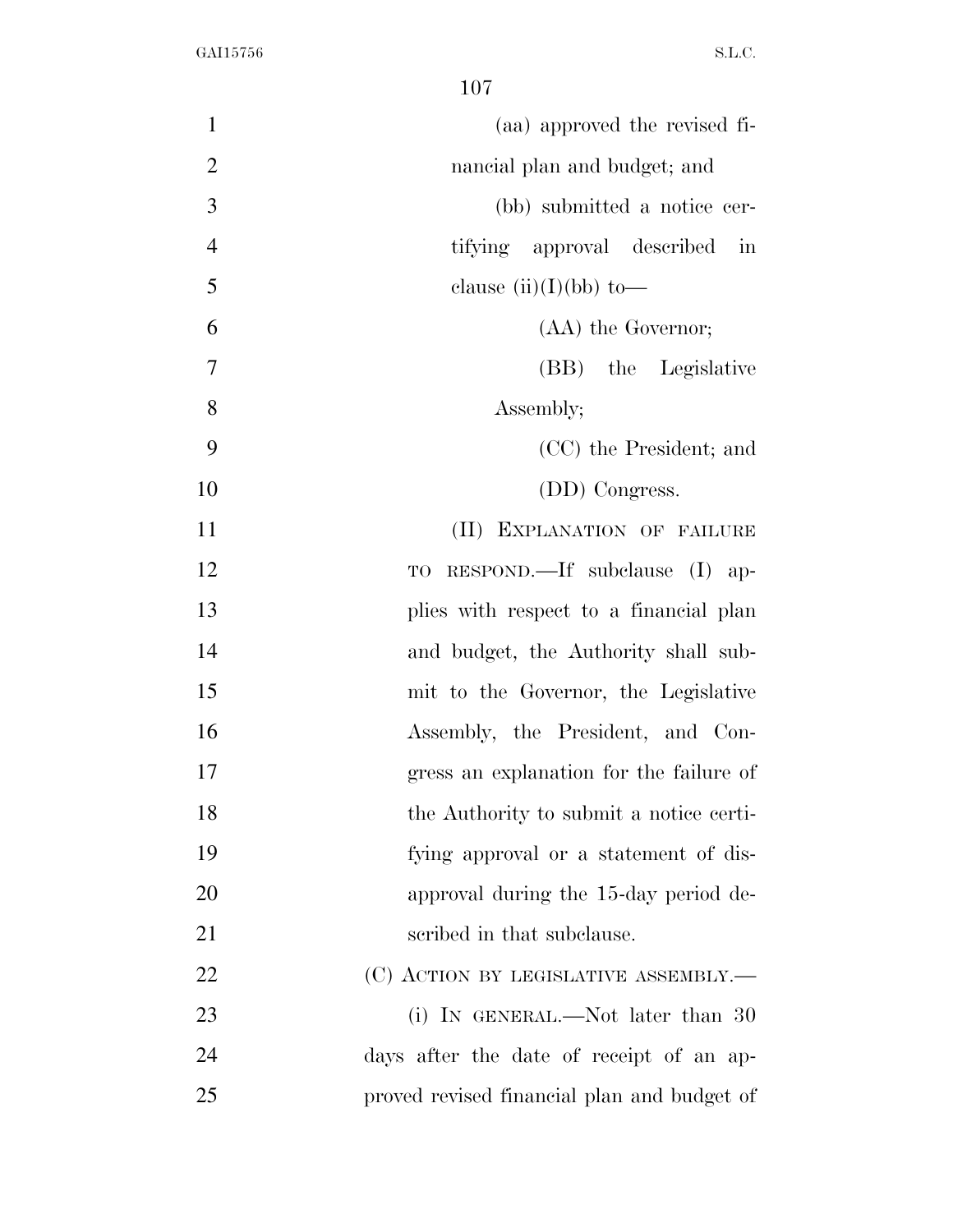| $\mathbf{1}$   | the Governor for a fiscal year under sub-     |
|----------------|-----------------------------------------------|
| $\mathbf{2}$   | paragraph $(B)(ii)$ or, in the case of a fi-  |
| $\mathfrak{Z}$ | nancial plan and budget disapproved by        |
| $\overline{4}$ | the Authority, the financial plan and budg-   |
| 5              | et recommended by the Authority under         |
| 6              | subparagraph $(B)(iii)(I)(ce)$ , the Legisla- |
| $\overline{7}$ | tive Assembly shall—                          |
| 8              | (I) by Act, adopt the financial               |
| 9              | plan and budget, which shall serve as         |
| 10             | the adoption of the budget of the             |
| 11             | Commonwealth government for the               |
| 12             | fiscal year; and                              |
| 13             | (II) submit the financial plan and            |
| 14             | budget to-                                    |
| 15             | (aa) the Governor; and                        |
| 16             | (bb) the Authority.                           |
| 17             | REVIEW BY AUTHORITY.- A fi-<br>(ii)           |
| 18             | nancial plan and budget submitted by the      |
| 19             | Legislative Assembly under clause (i) shall   |
| 20             | be subject to review by the Authority and     |
| 21             | revision by the Legislative Assembly in the   |
| 22             | same manner as the financial plan and         |
| 23             | budget submitted by the Legislative As-       |
| 24             | sembly after an approved preliminary fi-      |
| 25             | nancial plan and budget of the Governor       |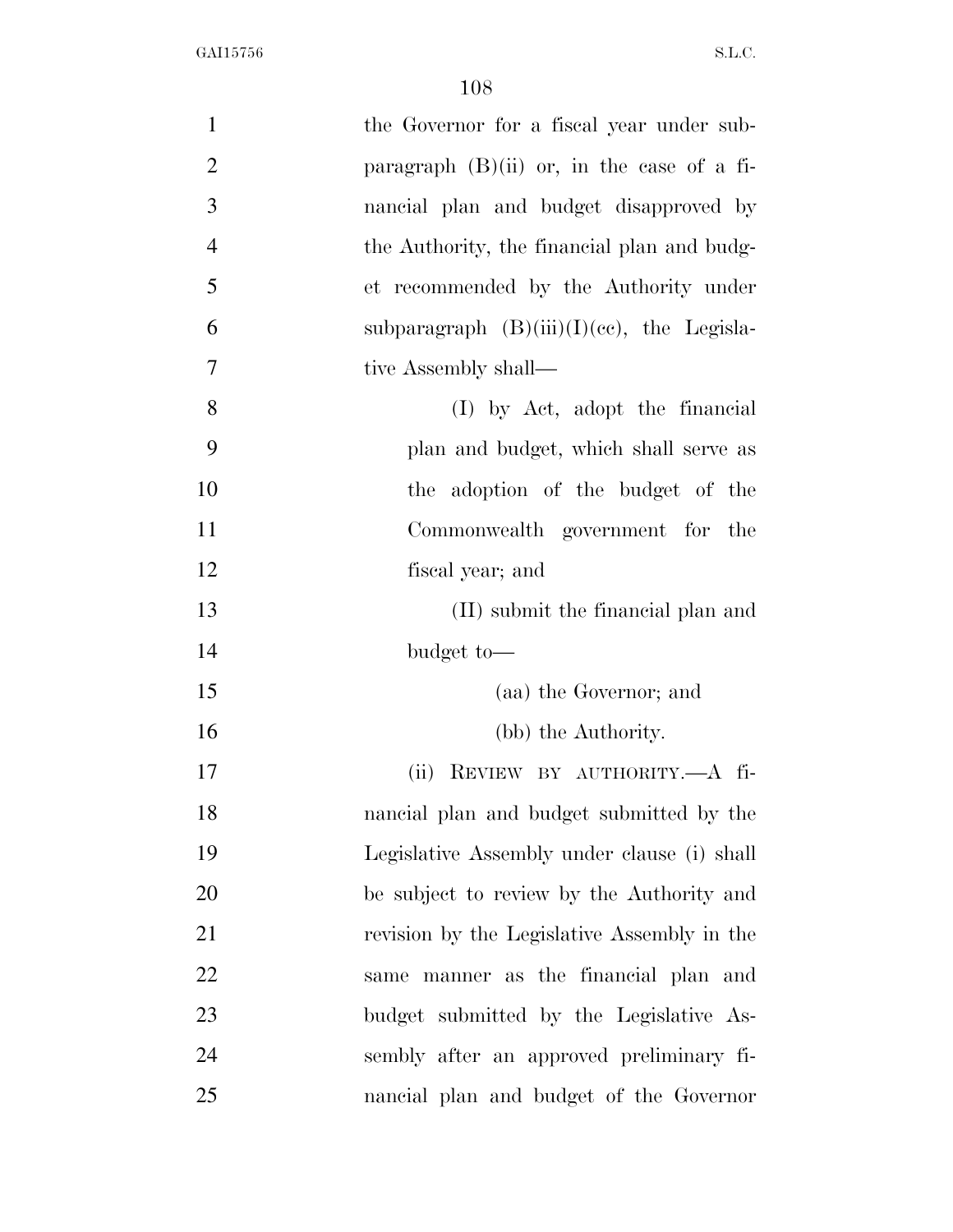| $\mathbf{1}$   | under subparagraphs $(C)$ through $(F)$ of                |
|----------------|-----------------------------------------------------------|
| $\overline{2}$ | paragraphs (3).                                           |
| 3              | (5) REVISIONS TO FINANCIAL PLAN AND BUDG-                 |
| $\overline{4}$ | ET.                                                       |
| 5              | (A) ACTION BY GOVERNOR.—The Governor                      |
| 6              | may submit to the Authority proposed revisions            |
| 7              | to the financial plan and budget for a control            |
| 8              | year at any time during the control year.                 |
| 9              | (B) PROCEDURE.—Except as provided in                      |
| 10             | subparagraph $(C)$ , the procedures described in          |
| 11             | paragraphs $(2)$ , $(3)$ , and $(4)$ shall apply with re- |
| 12             | spect to a proposed revision to a financial plan          |
| 13             | and budget in the same manner as those proce-             |
| 14             | dures apply with respect to the original finan-           |
| 15             | cial plan and budget, except that the reference           |
| 16             | contained in paragraph $(3)(A)(ii)$ to a 30-day           |
| 17             | period shall be considered to be a 20-day pe-             |
| 18             | riod.                                                     |
| 19             | (C) EXCEPTION FOR REVISIONS NOT AF-                       |
| 20             | FECTING APPROPRIATIONS.—To the extent that                |
| 21             | a proposed revision to a financial plan and               |
| 22             | budget adopted by the Legislative Assembly                |
| 23             | pursuant to this section does not increase the            |
| 24             | amount of spending with respect to any account            |
| 25             | of the Commonwealth government, the revision              |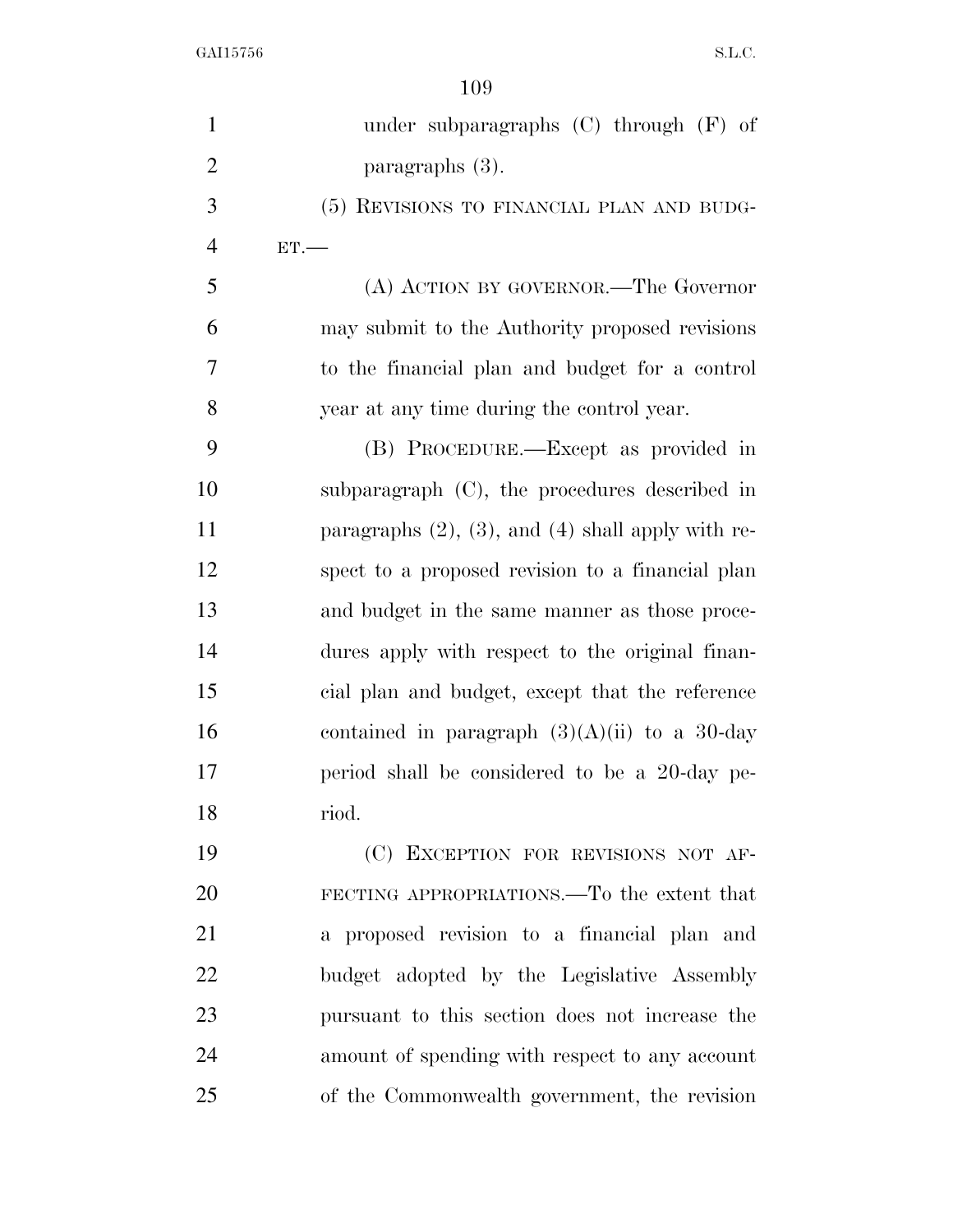| $\mathbf 1$    | shall take effect on the date of approval by the      |
|----------------|-------------------------------------------------------|
| $\overline{2}$ | Authority of the revision, subject to review by       |
| 3              | Congress.                                             |
| 4              | SEC. 325. REVIEW TO ENSURE COMPLIANCE.                |
| 5              | (a) LEGISLATIVE ASSEMBLY ACTS.—                       |
| 6              | (1) IN GENERAL.—Not later than December 31            |
| 7              | of each control year, the Legislative Assembly shall  |
| 8              | submit to the Authority—                              |
| 9              | $(A)$ a copy of each Act that, during the             |
| 10             | control year, was—                                    |
| 11             | (i) passed by the Legislative Assembly                |
| 12             | and signed by the Governor;                           |
| 13             | (ii) vetoed by the Governor and re-                   |
| 14             | passed by $\frac{2}{3}$ of the members of each of the |
| 15             | Senate and House of Representatives of                |
| 16             | the Legislative Assembly; or                          |
| 17             | (iii) passed by the Legislative Assem-                |
| 18             | bly and allowed to become effective without           |
| 19             | the signature of the Governor; and                    |
| 20             | (B) an estimate of the costs of carrying              |
| 21             | out the Act.                                          |
| 22             | $(2)$ PROMPT REVIEW.—On receipt from the              |
| 23             | Legislative Assembly of an Act under paragraph (1),   |
| 24             | the Authority shall promptly review the Act to deter- |
| 25             | mine whether the Act is consistent with—              |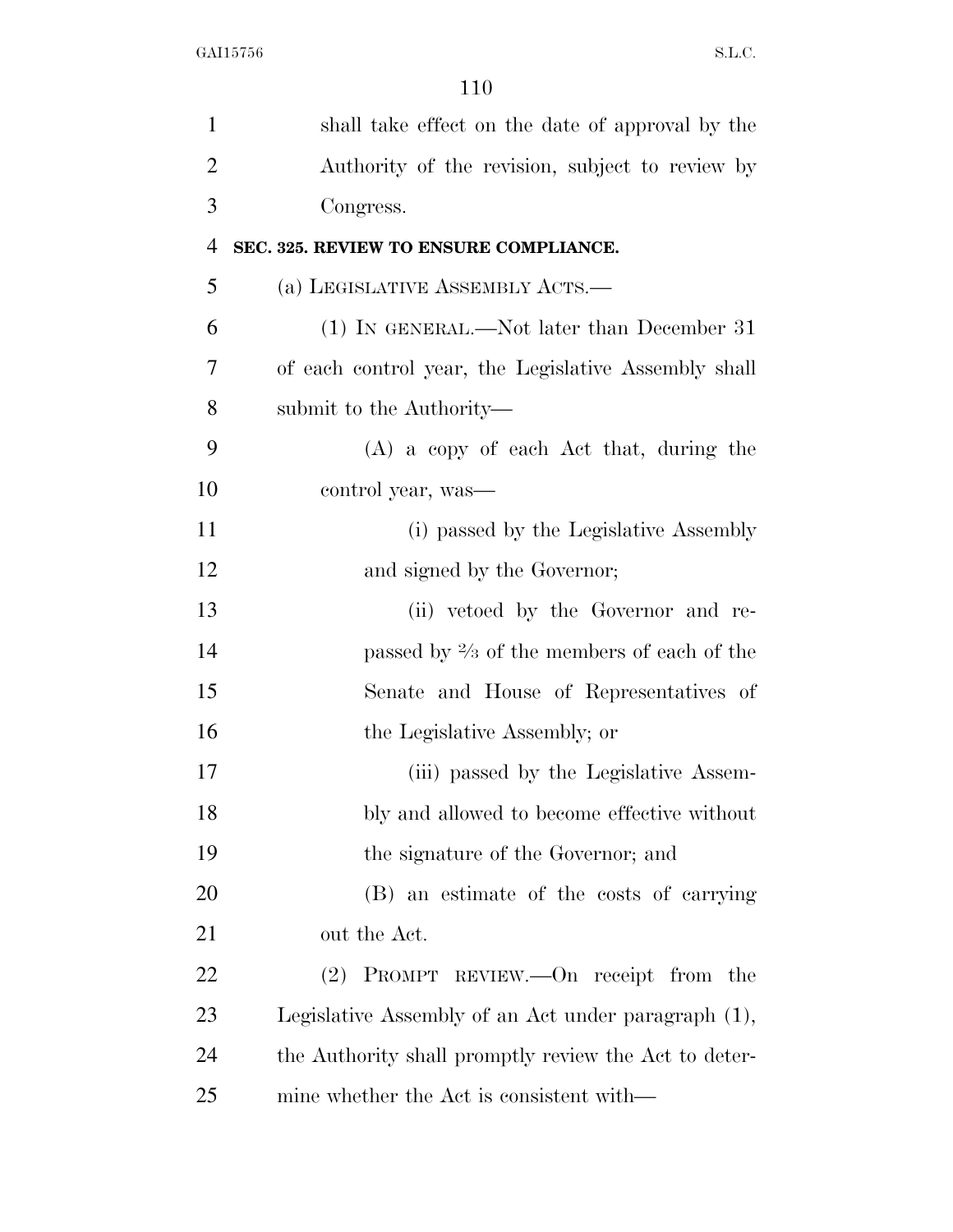| $\mathbf{1}$   | (A) the applicable financial plan and budg-        |
|----------------|----------------------------------------------------|
| $\overline{2}$ | et approved under section 323 or 324 for the       |
| 3              | control year; and                                  |
| $\overline{4}$ | (B) the estimate of the costs of carrying          |
| 5              | out the Act under paragraph $(1)(B)$ .             |
| 6              | $(3)$ ACTIONS BY AUTHORITY.—                       |
| $\overline{7}$ | (A) APPROVAL.—Except as provided in                |
| 8              | subparagraph $(C)$ , if the Authority determines   |
| 9              | that an Act described in this subsection is con-   |
| 10             | sistent with the applicable financial plan and     |
| 11             | budget—                                            |
| 12             | (i) the Authority shall submit to the              |
| 13             | Legislative Assembly a notice of the ap-           |
| 14             | proval; and                                        |
| 15             | (ii) the Legislative Assembly shall                |
| 16             | submit to Congress a copy of the Act for           |
| 17             | review.                                            |
| 18             | (B) FINDING OF INCONSISTENCY.-Except               |
| 19             | as provided in subparagraph $(C)$ , if the Author- |
| 20             | ity determines that an Act described in this       |
| 21             | subsection is significantly inconsistent with the  |
| 22             | applicable financial plan and budget, the Au-      |
| 23             | thority shall—                                     |
| 24             | (i) notify the Legislative Assembly of             |
| 25             | the finding;                                       |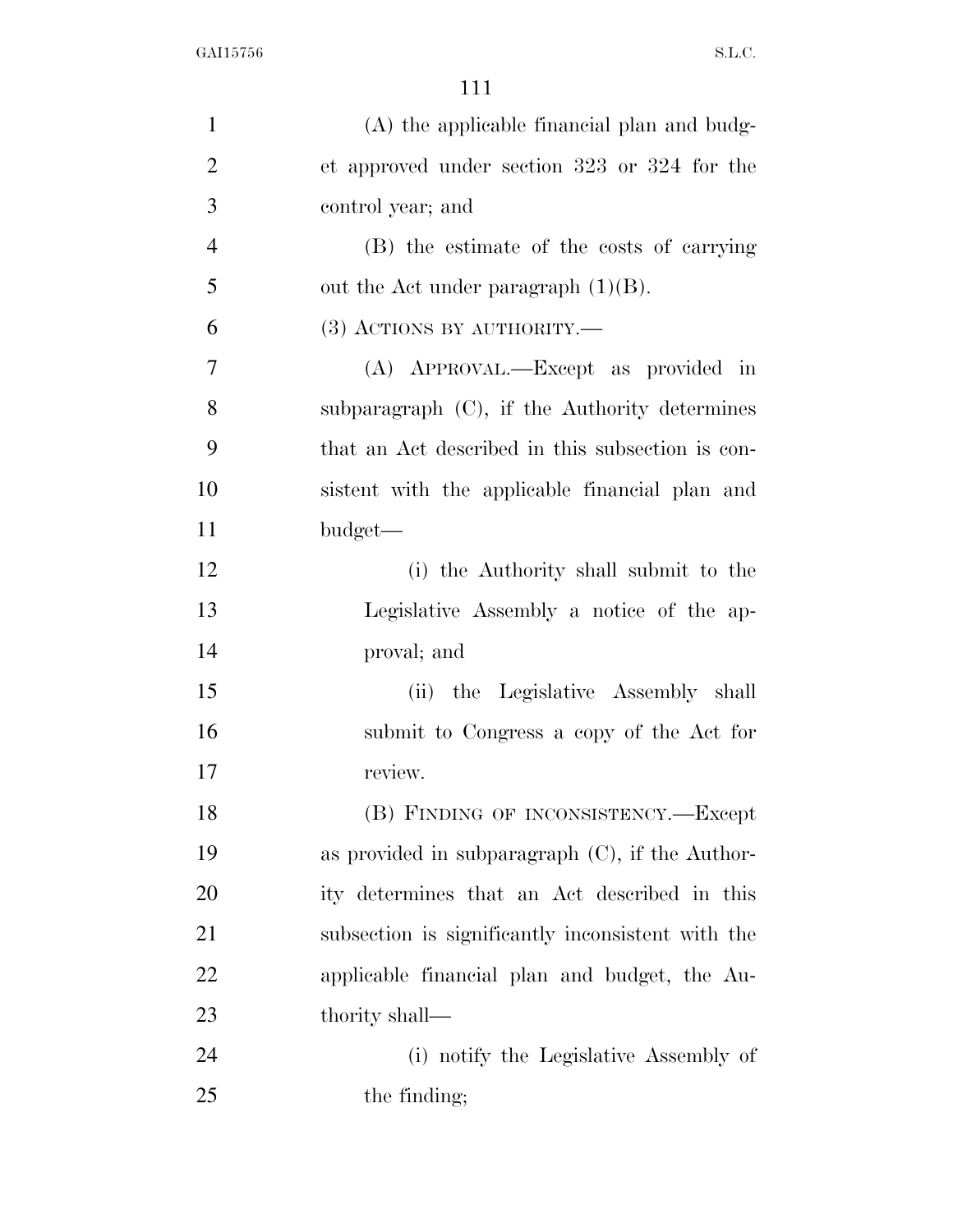| $\mathbf{1}$   | (ii) provide the Legislative Assembly                 |
|----------------|-------------------------------------------------------|
| $\overline{2}$ | with an explanation of the reasons for the            |
| 3              | finding; and                                          |
| $\overline{4}$ | (iii) to the extent the Authority con-                |
| 5              | siders to be appropriate, provide to the              |
| 6              | Legislative Assembly recommendations for              |
| $\overline{7}$ | modifications to the Act.                             |
| 8              | (C) EXCEPTION FOR EMERGENCIES.—Sub-                   |
| 9              | paragraphs $(A)$ and $(B)$ shall not apply with re-   |
| 10             | spect to any Act that the Legislative Assembly        |
| 11             | determines should take effect immediately due         |
| 12             | to an emergency circumstance.                         |
| 13             | (4) EFFECT OF FINDING.—If the Authority               |
| 14             | makes a finding under paragraph $(3)(B)$ , the Legis- |
| 15             | lative Assembly may not submit to Congress the Act    |
| 16             | for review.                                           |
| 17             | $(5)$ DEEMED APPROVAL.—                               |
| 18             | (A) IN GENERAL.—Subject to subpara-                   |
| 19             | $graph$ (B), if the Authority fails to notify the     |
| 20             | Legislative Assembly of an approval or dis-           |
| 21             | approval of an Act described in this subsection       |
| 22             | by the date that is 7 days after the date on          |
| 23             | which the Legislative Assembly submits the Act        |
| 24             | to the Authority, the Authority shall be deemed       |
|                |                                                       |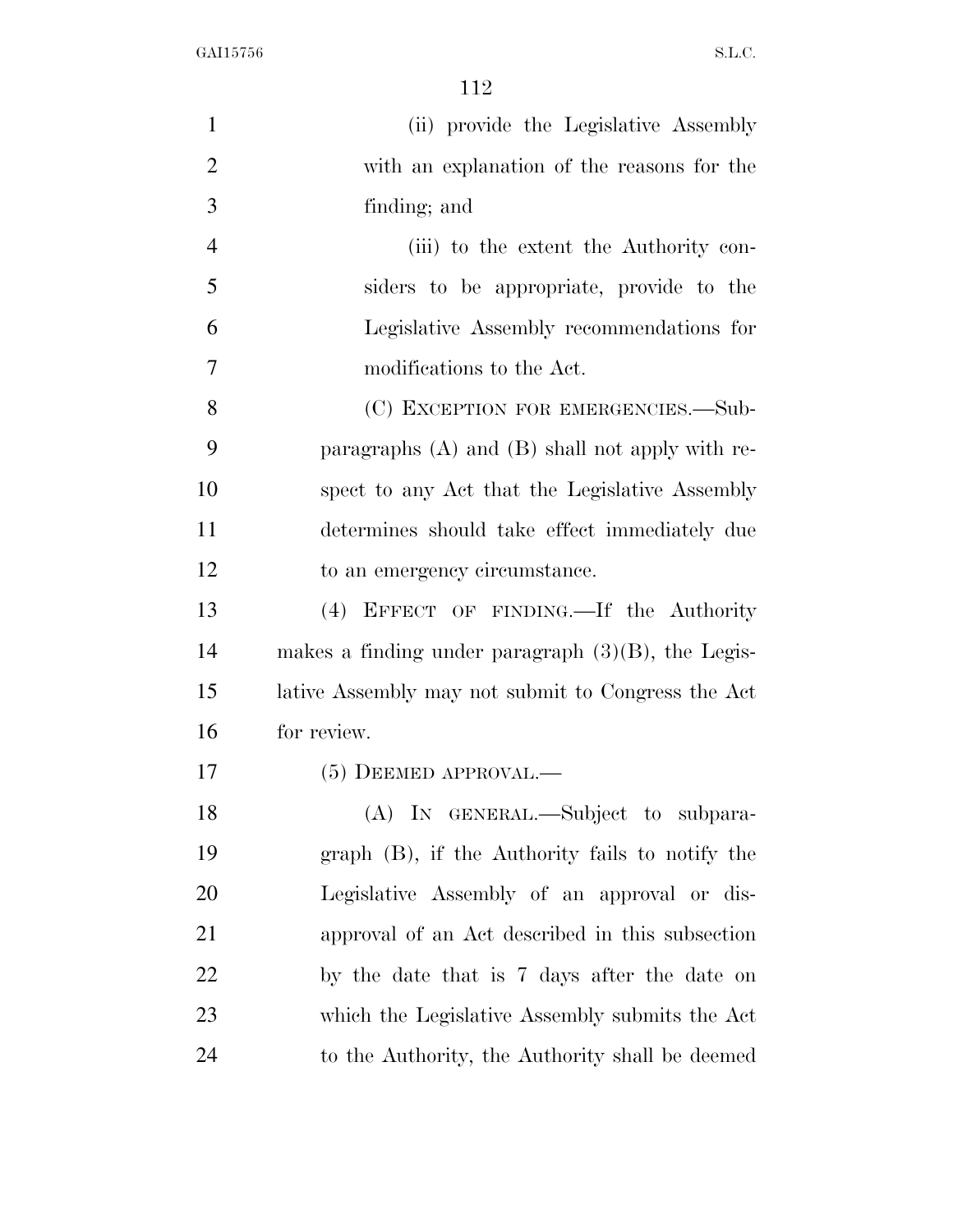| $\mathbf{1}$   | to have approved the Act in accordance with        |
|----------------|----------------------------------------------------|
| $\overline{2}$ | paragraph $(3)(A)$ .                               |
| 3              | (B) EXTENSION.—The Authority may elect             |
| $\overline{4}$ | to extend the deadline described in subpara-       |
| 5              | graph $(A)$ to a period of not longer than 14      |
| 6              | days, subject to the condition that the Author-    |
| 7              | ity shall notify the Legislative Assembly and the  |
| 8              | Governor of the election.                          |
| 9              | PRELIMINARY REVIEW OF<br>(6)<br><b>PROPOSED</b>    |
| 10             | ACTS.                                              |
| 11             | (A) IN GENERAL.—Subject to subpara-                |
| 12             | $graph$ (B), at the request of the Legislative As- |
| 13             | sembly, the Authority may conduct a prelimi-       |
| 14             | nary review of proposed legislation pending be-    |
| 15             | the Legislative Assembly to determine<br>fore      |
| 16             | whether the legislation as proposed would be       |
| 17             | consistent with the applicable financial plan and  |
| 18             | budget approved under section 323 or 324.          |
| 19             | (B) TREATMENT.—A preliminary review                |
| 20             | under subparagraph $(A)$ shall not be binding on   |
| 21             | the Authority in reviewing any Act subsequently    |
| 22             | submitted under this subsection.                   |
| 23             | (b) EFFECT ON CONTRACTS AND LEASES.-               |
| 24             | (1) MANDATORY PRIOR APPROVAL.—                     |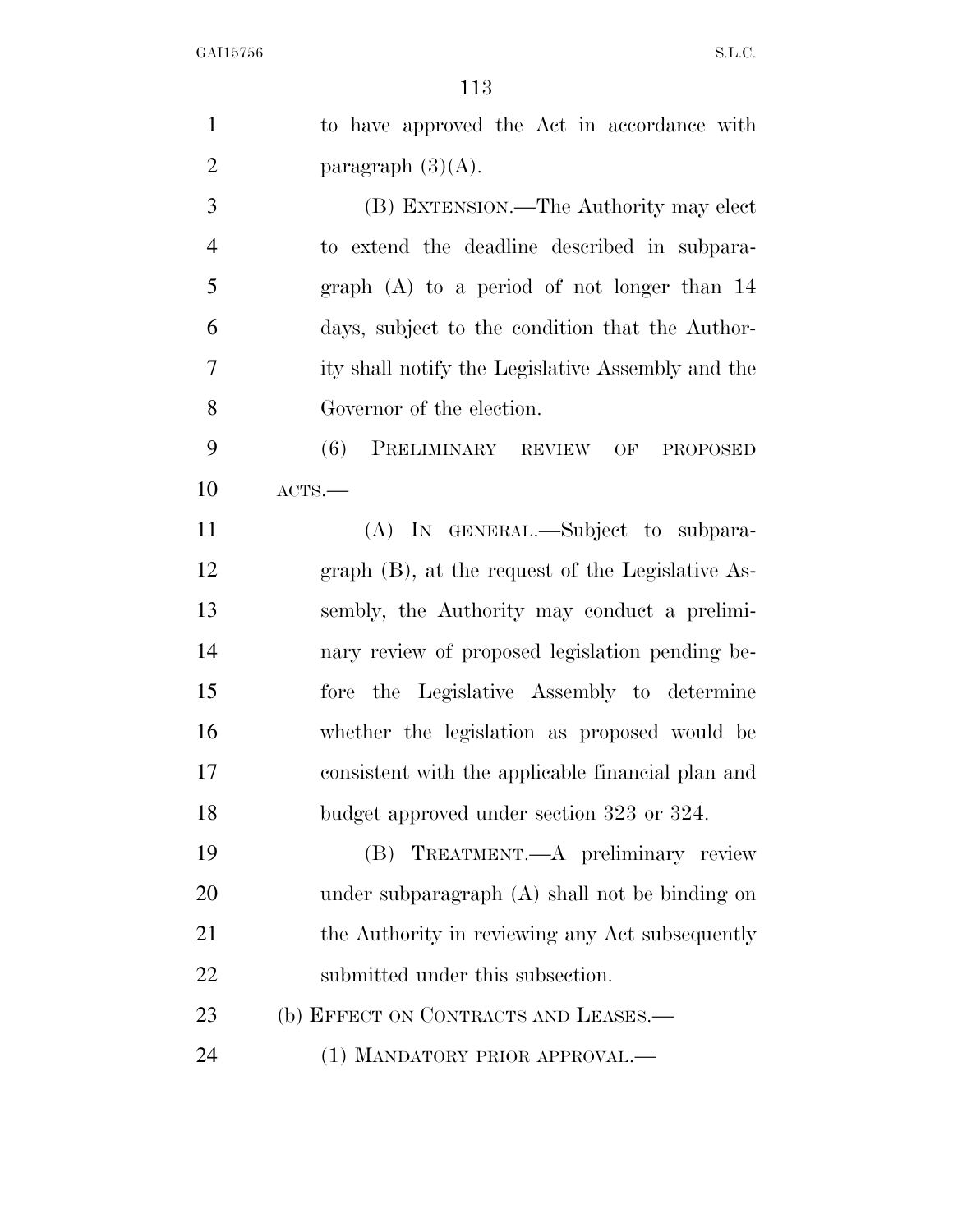| $\mathbf{1}$   | $(A)$ In GENERAL.—In the case of a con-         |
|----------------|-------------------------------------------------|
| $\overline{2}$ | tract or lease described in subparagraph (B)    |
| 3              | that is proposed to be entered into by the Com- |
| $\overline{4}$ | monwealth government during a control year,     |
| 5              | the Governor (or other appropriate officer or   |
| 6              | agent of the Commonwealth government)—          |
| $\tau$         | (i) shall submit to the Authority the           |
| 8              | proposed contract or lease for review and       |
| 9              | approval; and                                   |
| 10             | (ii) may not enter into the contract or         |
| 11             | lease unless the Authority determines that      |
| 12             | the proposed contract or lease is consistent    |
| 13             | with the financial plan and budget for the      |
| 14             | control year.                                   |
| 15             | (B)<br>CONTRACTS<br>AND<br><b>LEASES</b><br>DE- |
| 16             | SCRIBED.—A contract or lease referred to in     |
| 17             | subparagraph $(A)$ is —                         |
| 18             | a labor contract entered into<br>(i)            |
| 19             | through collective bargaining; or               |
| 20             | (ii) such other type of contract or             |
| 21             | lease as the Authority may specify for pur-     |
| 22             | poses of this subparagraph.                     |
| 23             | $(2)$ REVIEW AFTER EXECUTION.—                  |
| 24             | $(A)$ In GENERAL.—In addition to the prior      |
| 25             | approval of certain contracts and leases under  |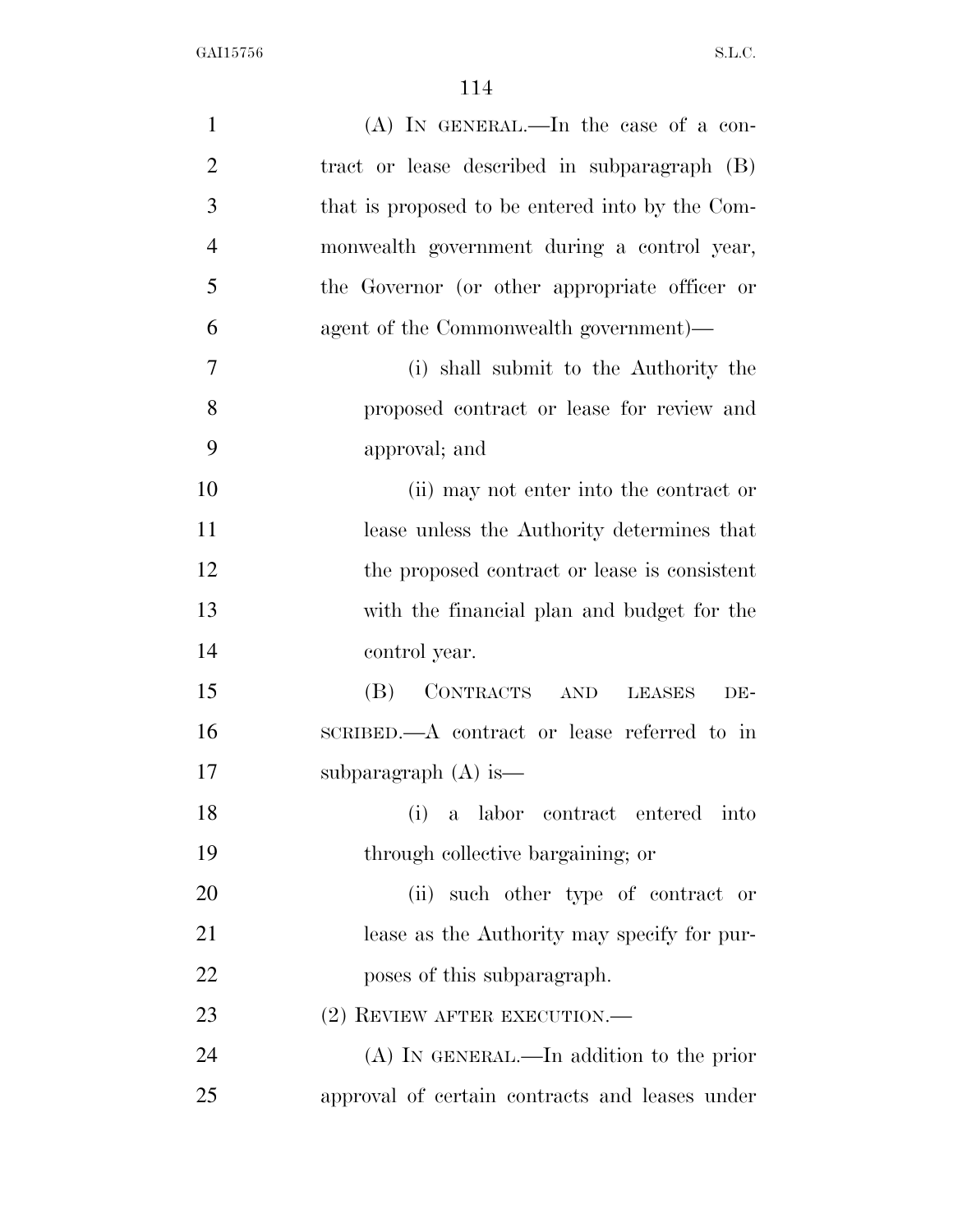| $\mathbf{1}$   | paragraph (1), the Authority may require the      |
|----------------|---------------------------------------------------|
| $\overline{2}$ | Governor (or other appropriate officer or agent   |
| 3              | of the Commonwealth government) to submit to      |
| $\overline{4}$ | the Authority—                                    |
| 5              | (i) any other contract (including a               |
| 6              | contract to carry out a grant) or lease en-       |
| 7              | tered into by the Commonwealth govern-            |
| 8              | ment during a control year that is executed       |
| 9              | after the date on which the Authority has         |
| 10             | approved the financial plan and budget for        |
| 11             | the control year under section $323$ or $324$ ;   |
| 12             | <b>or</b>                                         |
| 13             | (ii) any proposal of the Common-                  |
| 14             | wealth government to renew, extend, or            |
| 15             | modify a contract or lease during a control       |
| 16             | year that is made after the date on which         |
| 17             | the Authority has approved that financial         |
| 18             | plan and budget.                                  |
| 19             | (B) ACTION BY AUTHORITY.—The Author-              |
| 20             | ity shall review each contract or lease submitted |
| 21             | under subparagraph $(A)$ to determine whether     |
| 22             | the contract or lease is consistent with the fi-  |
|                |                                                   |
| 23             | nancial plan and budget for the applicable con-   |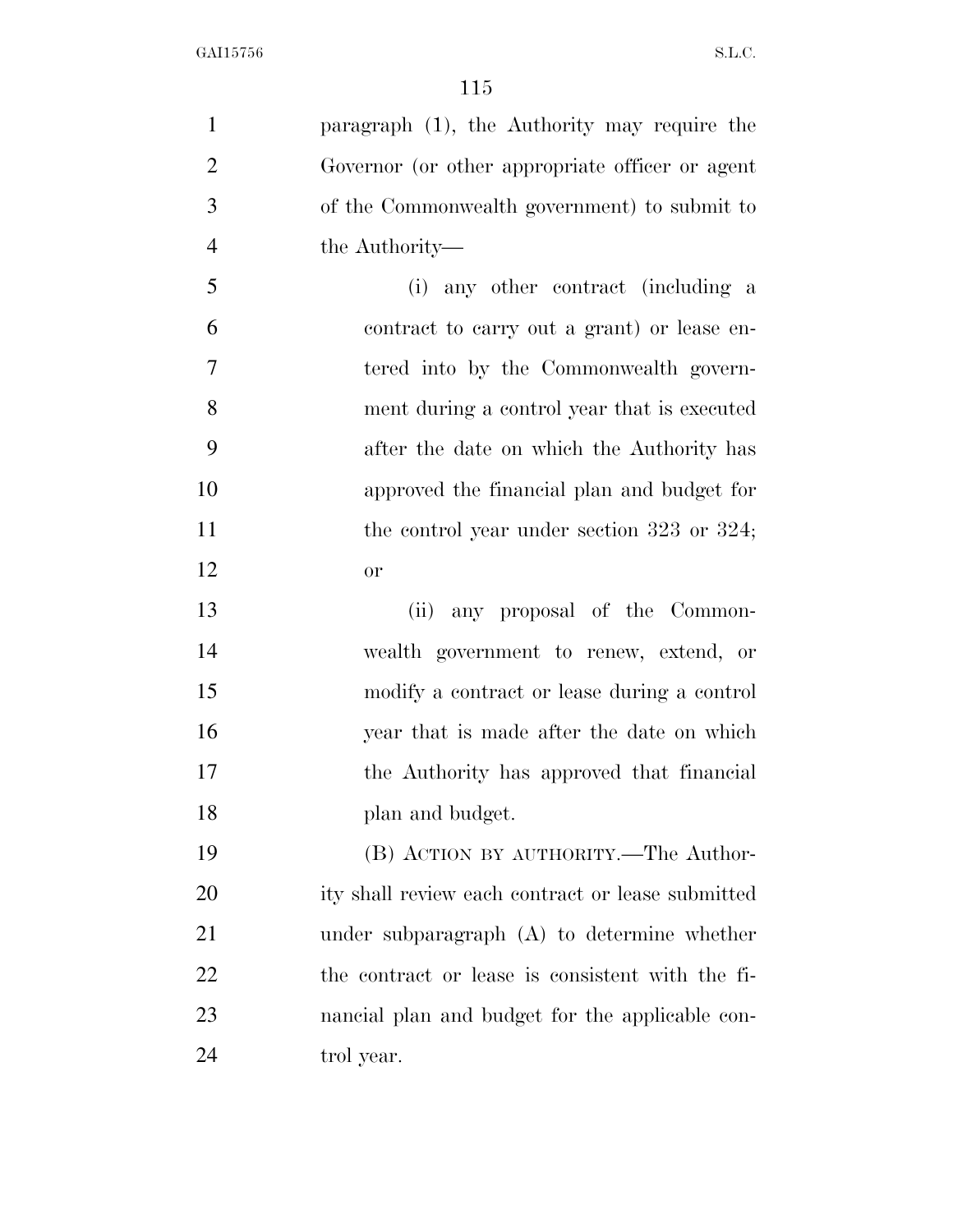| $\mathbf{1}$   | (C) ACTION BY GOVERNOR.—If the Au-                        |
|----------------|-----------------------------------------------------------|
| $\overline{2}$ | thority determines under subparagraph (B)                 |
| 3              | that a contract or lease is not consistent with           |
| $\overline{4}$ | the applicable financial plan and budget, to en-          |
| 5              | sure that the contract or lease will be consistent        |
| 6              | with the financial plan and budget, the Gov-              |
| 7              | ernor shall—                                              |
| 8              | (i) take such action pursuant to the                      |
| 9              | authority of the Governor to revise the                   |
| 10             | contract or lease; or                                     |
| 11             | (ii) submit a proposed revision to the                    |
| 12             | financial plan and budget in accordance                   |
| 13             | with section $323(b)(5)$ or $324(b)(5)$ .                 |
| 14             | (3) CONTRACTS SUBJECT TO LEGISLATIVE AS-                  |
| 15             | SEMBLY APPROVAL.—In the case of a contract or             |
| 16             | lease that is required to be submitted to the Author-     |
| 17             | ity under this subsection and is subject to approval      |
| 18             | by the Legislative Assembly under the laws of the         |
| 19             | Commonwealth, the Governor shall submit the con-          |
| 20             | tract or lease to the Authority only after the Legisla-   |
| 21             | tive Assembly has approved the contract or lease.         |
| 22             | RESTRICTIONS<br>(e)<br>REPROGRAMMING<br>$\mbox{ON}$<br>OF |
| 23             | AMOUNTS.—                                                 |
| 24             | (1) SUBMISSIONS OF REQUESTS TO AUTHOR-                    |
| 25             | ITY.—If the Governor submits to the Legislative As-       |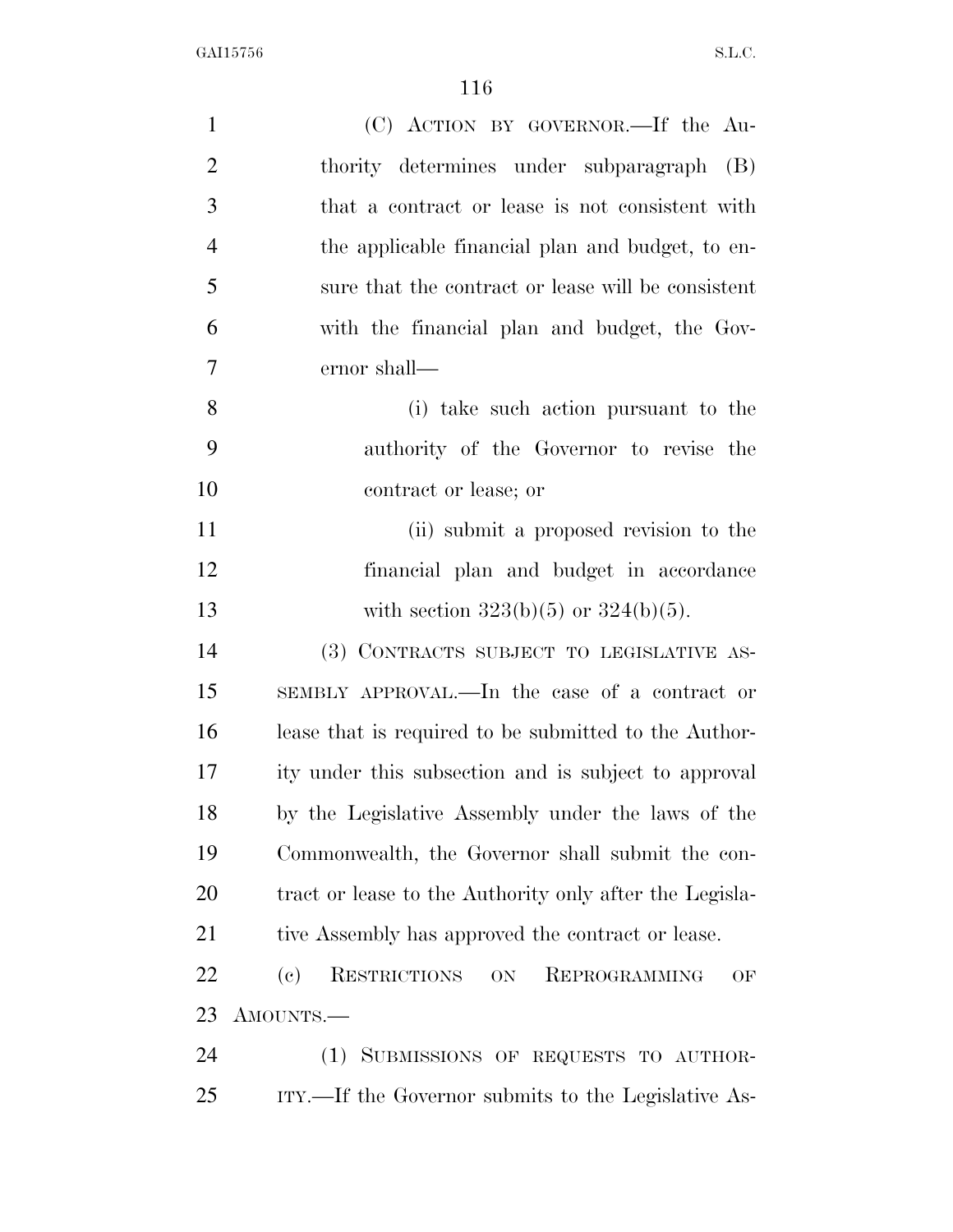| $\mathbf{1}$   | sembly a request for the reprogramming of any           |
|----------------|---------------------------------------------------------|
| $\overline{c}$ | amounts provided in a budget for a fiscal year that     |
| 3              | occurs during a control year after the date on which    |
| $\overline{4}$ | the budget is adopted by the Legislative Assembly—      |
| 5              | (A) the Governor shall submit the request               |
| 6              | to the Authority; and                                   |
| $\overline{7}$ | (B) the Authority shall—                                |
| 8              | (i) analyze the effect of the proposed                  |
| 9              | reprogramming on the financial plan and                 |
| 10             | budget for the fiscal year; and                         |
| 11             | (ii) submit the analysis to the Legisla-                |
| 12             | tive Assembly by not later than 15 days                 |
| 13             | after the date of receipt of the request.               |
| 14             | (2) NO ACTION PERMITTED.—The Legislative                |
| 15             | Assembly may not adopt a reprogramming during a         |
| 16             | fiscal year that occurs during a control year, and no   |
| 17             | officer or employee of the Commonwealth govern-         |
| 18             | ment may carry out any reprogramming during such        |
| 19             | a year, until the Authority has provided to the Leg-    |
| 20             | islative Assembly an analysis of a request for the re-  |
| 21             | programming in accordance with paragraph (1).           |
| 22             | SEC. 326. RESTRICTIONS ON BORROWING.                    |
| 23             | (a) IN GENERAL.—The Commonwealth government             |
| 24             | may not borrow money during a control year, unless the  |
| 25             | Authority provides to the Governor a certification that |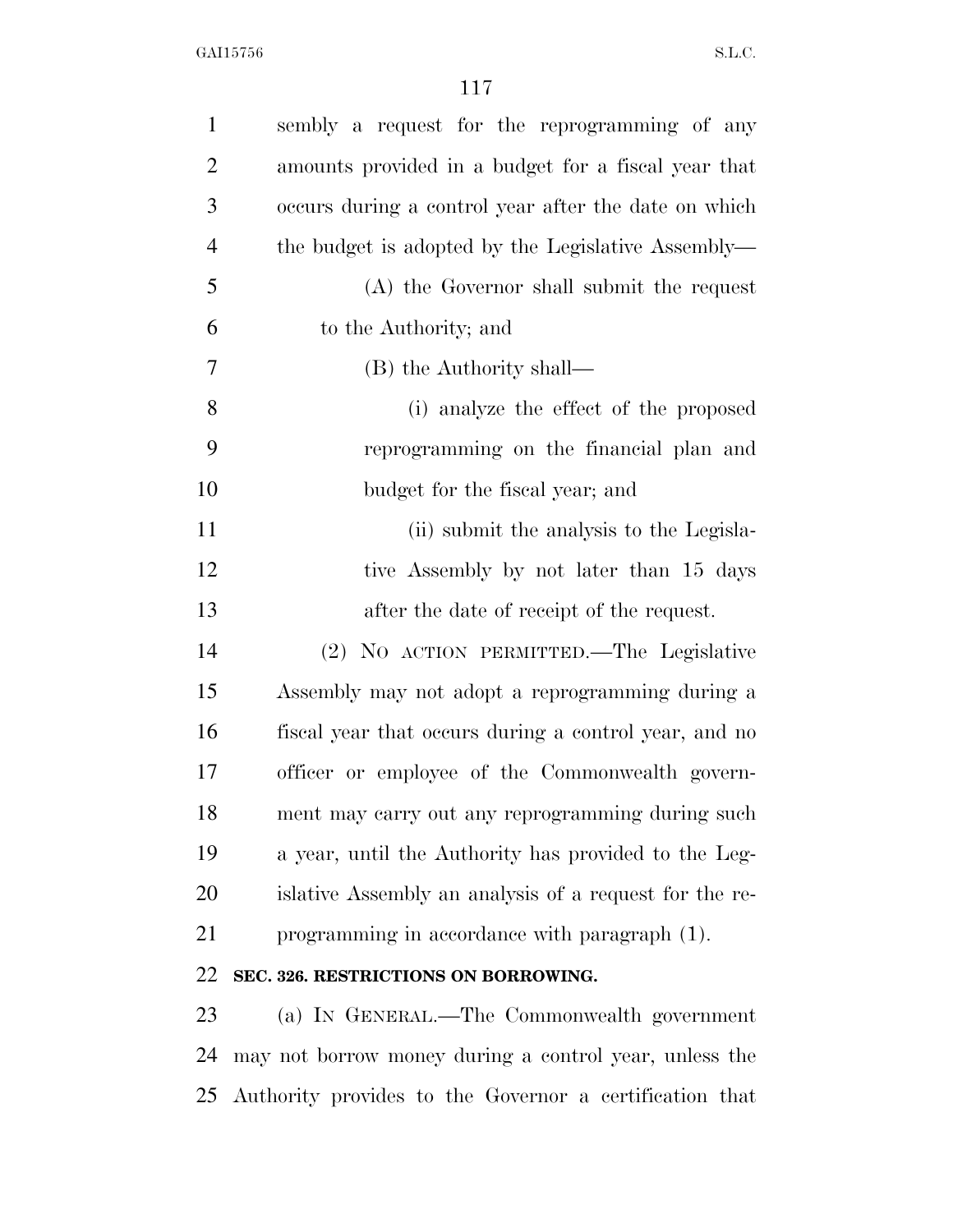both the receipt of funds through that borrowing and the repayment of obligations incurred through the borrowing are consistent with the financial plan and budget for the control year.

 (b) REVISIONS TO FINANCIAL PLAN AND BUDGET.— If the Authority determines that a borrowing proposed to be carried out by the Commonwealth government under subsection (a) is not consistent with the financial plan and budget, the Governor may submit to the Authority a pro- posed revision to the financial plan and budget in accord- ance with section 324(b)(5) to ensure that the borrowing is consistent with the revised financial plan and budget. (c) BORROWING DESCRIBED.—This subsection shall apply with respect to any borrowing carried out by the Commonwealth government, including—

(1) borrowing through the issuance of bonds;

 (2) the exercise of authority to obtain funds from the United States Treasury; or

19 (3) any other means.

#### **SEC. 327. FINDING OF NONCOMPLIANCE.**

 (a) SUBMISSION OF REPORTS.—On initiation of a control period under section 322(b), the Governor shall submit to the Authority a report that—

 (1) describes the actual revenues obtained and expenditures made by the Commonwealth govern-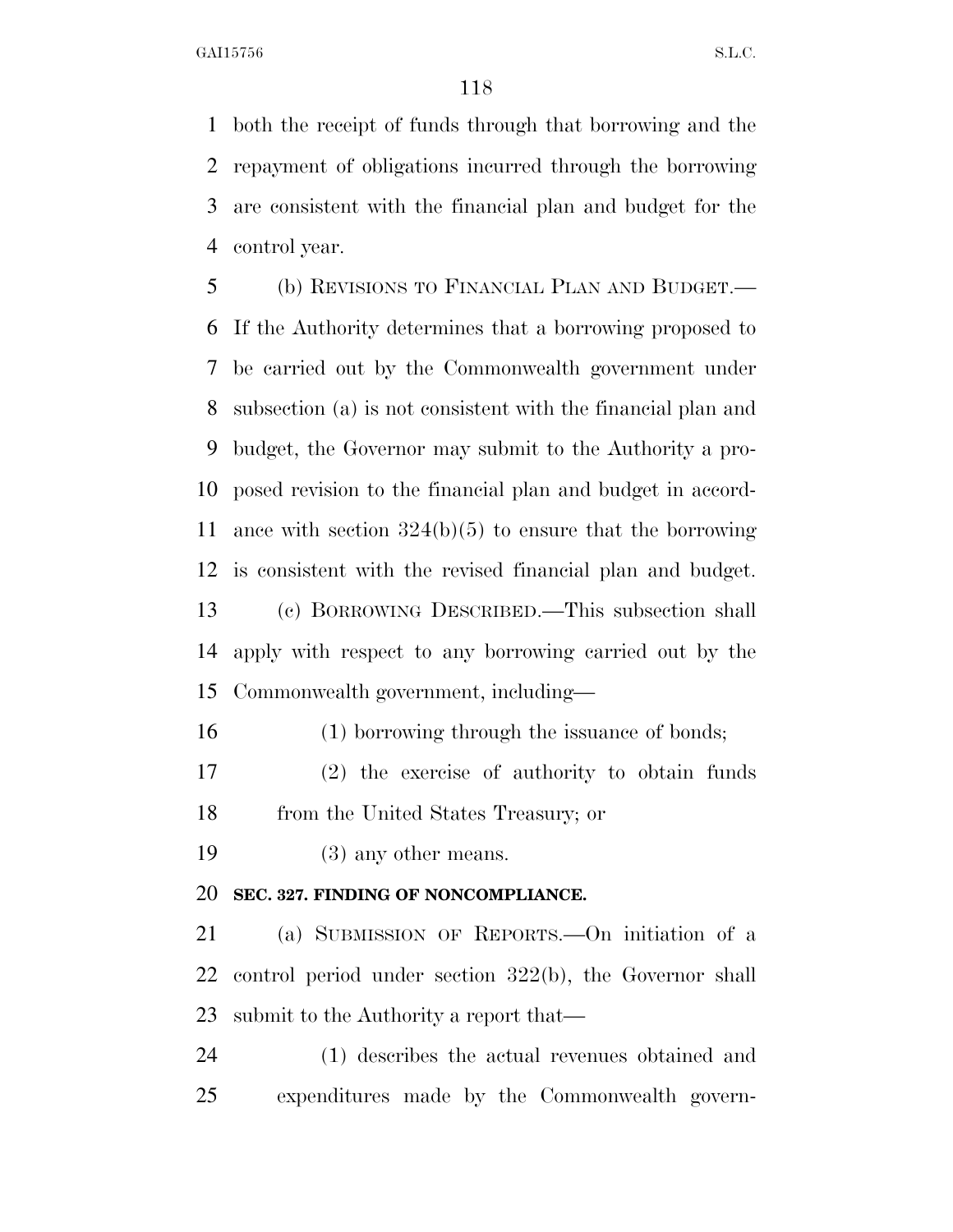ment during the preceding quarter, as compared to cash flows during that quarter; and

 (2) compares those actual revenues, expendi- tures, and cash flows with the most recent projec-tions for those items.

 (b) DEMAND FOR ADDITIONAL INFORMATION.—If the Authority determines, based on reports submitted by the Governor under subsection (a), independent audits, or such other information as the Authority may obtain, that the revenues or expenditures of the Commonwealth gov- ernment during a control year are not consistent with the financial plan and budget for the year, the Authority shall require the Governor to provide such additional informa- tion as the Authority determines to be necessary to explain the inconsistency.

16 (c) CERTIFICATION OF VARIANCE.—

 (1) IN GENERAL.—After requiring the Governor to provide additional information under subsection (b), the Authority shall certify to the Legislative As- sembly, the President, the Secretary, and Congress that the Commonwealth government is at variance with the financial plan and budget, unless—

 (A) the Authority determines to be reason- able and appropriate, taking into account the 25 terms of the financial plan and budget—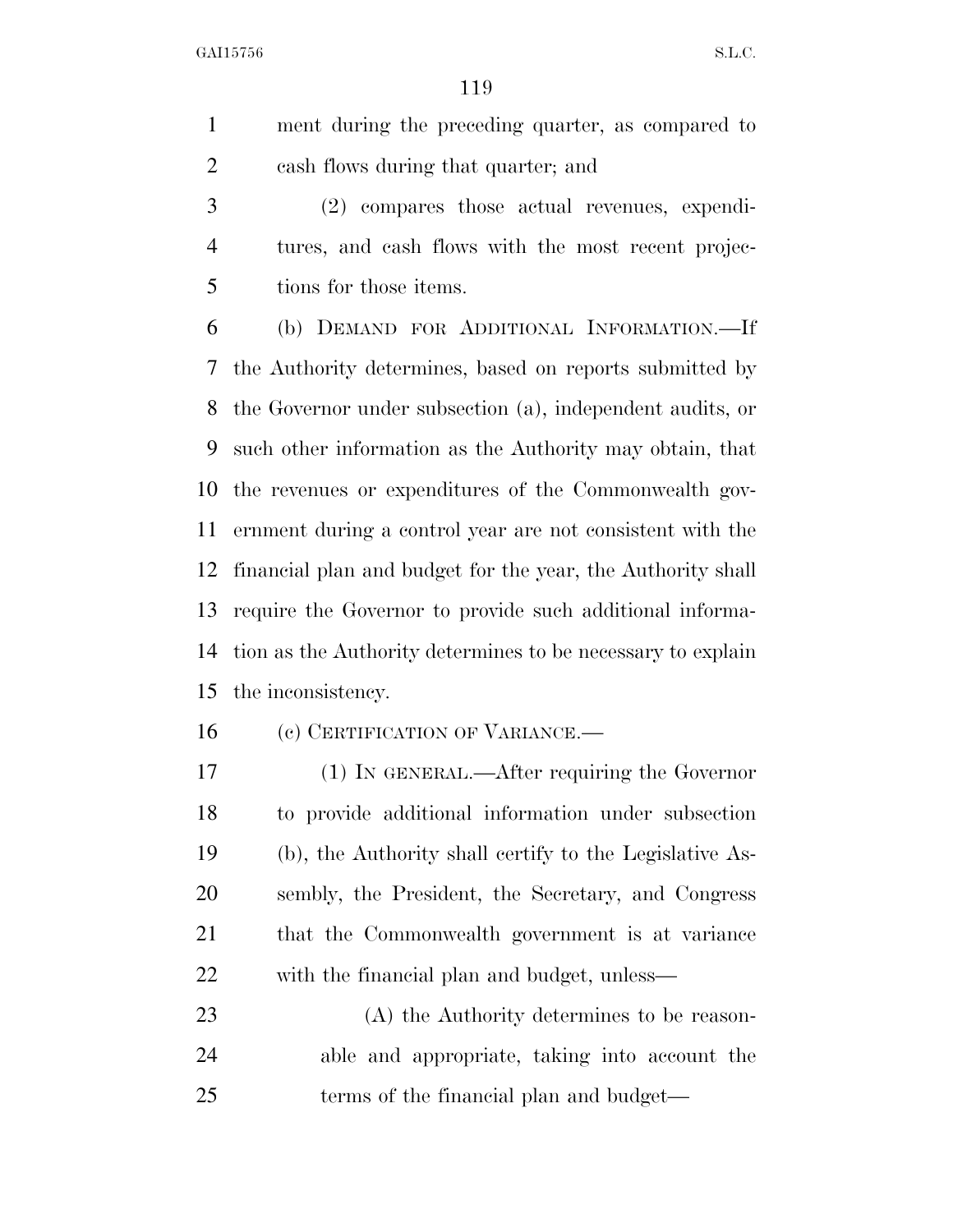| $\mathbf{1}$   | (i) an explanation for the inconsist-          |
|----------------|------------------------------------------------|
| $\overline{2}$ | ency based on the additional information;      |
| 3              | <b>or</b>                                      |
| $\overline{4}$ | (ii) a remedial action (including revis-       |
| 5              | ing the financial plan and budget pursuant     |
| 6              | to section $324(b)(5)$ implemented by the      |
| 7              | Commonwealth government to correct the         |
| 8              | inconsistency; and                             |
| 9              | (B) the Governor agrees to submit the re-      |
| 10             | ports described in subsection (a) on a monthly |
| 11             | basis for such period as the Authority may re- |
| 12             | quire.                                         |
| 13             | (2) INCONSISTENCIES ATTRIBUTABLE TO ACTS       |
| 14             | OF CONGRESS.-                                  |
| 15             | (A) DETERMINATION BY AUTHORITY.-If             |
| 16             | the Authority determines that the revenues or  |
| 17             | expenditures of the Commonwealth government    |
| 18             | during a control year are not consistent with  |
| 19             | the financial plan and budget for the year as  |
| 20             | approved by the Authority under section 324 as |
| 21             | a result of the terms and conditions of the    |
| 22             | budget of the Commonwealth government for      |
| 23             | the control year or as a result of any law en- |
| 24             | acted by Congress that affects the Common-     |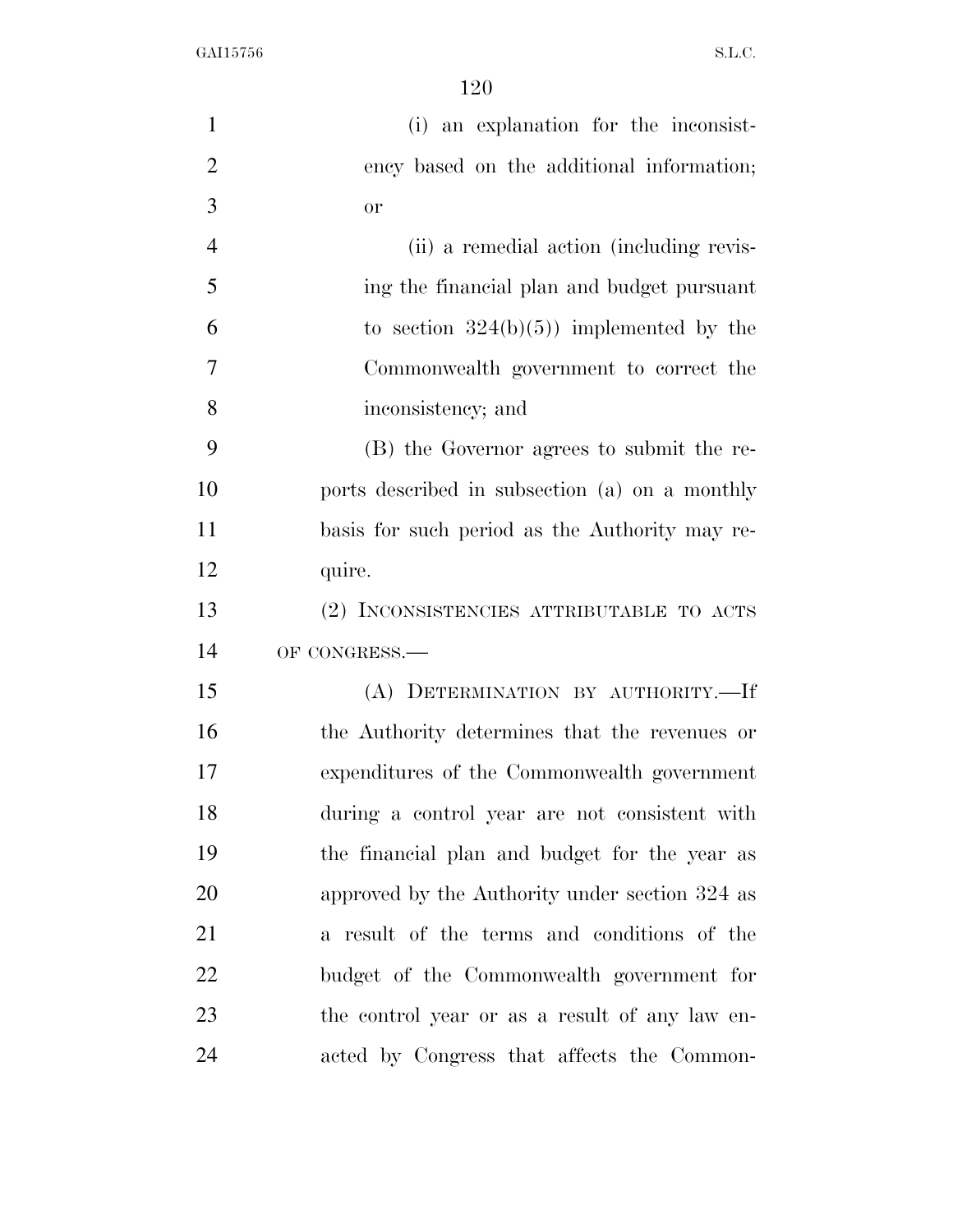wealth, the Authority shall submit to the Gov- ernor a notification of the determination. (B) CERTIFICATION.—In the case of an in- consistency described in subparagraph (A), the Authority shall certify to the Legislative Assem- bly, the President, the Secretary, and Congress that the Commonwealth government is at vari- ance with the financial plan and budget unless the Commonwealth government adopts or im- plements a remedial action (including revising the financial plan and budget pursuant to sec-12 tion  $324(b)(5)$  to correct the inconsistency that the Authority finds reasonable and appropriate, taking into account the terms of the financial plan and budget. (d) EFFECT OF CERTIFICATION.—If the Authority certifies to the Secretary that a variance exists— (1) the Authority may withhold any funds de- posited in an account of the Authority which would otherwise be expended on behalf of the Common- wealth government; and (2) the Secretary shall withhold funds otherwise payable to the Commonwealth under such Federal programs as the Authority may specify (other than funds dedicated to making entitlement or benefit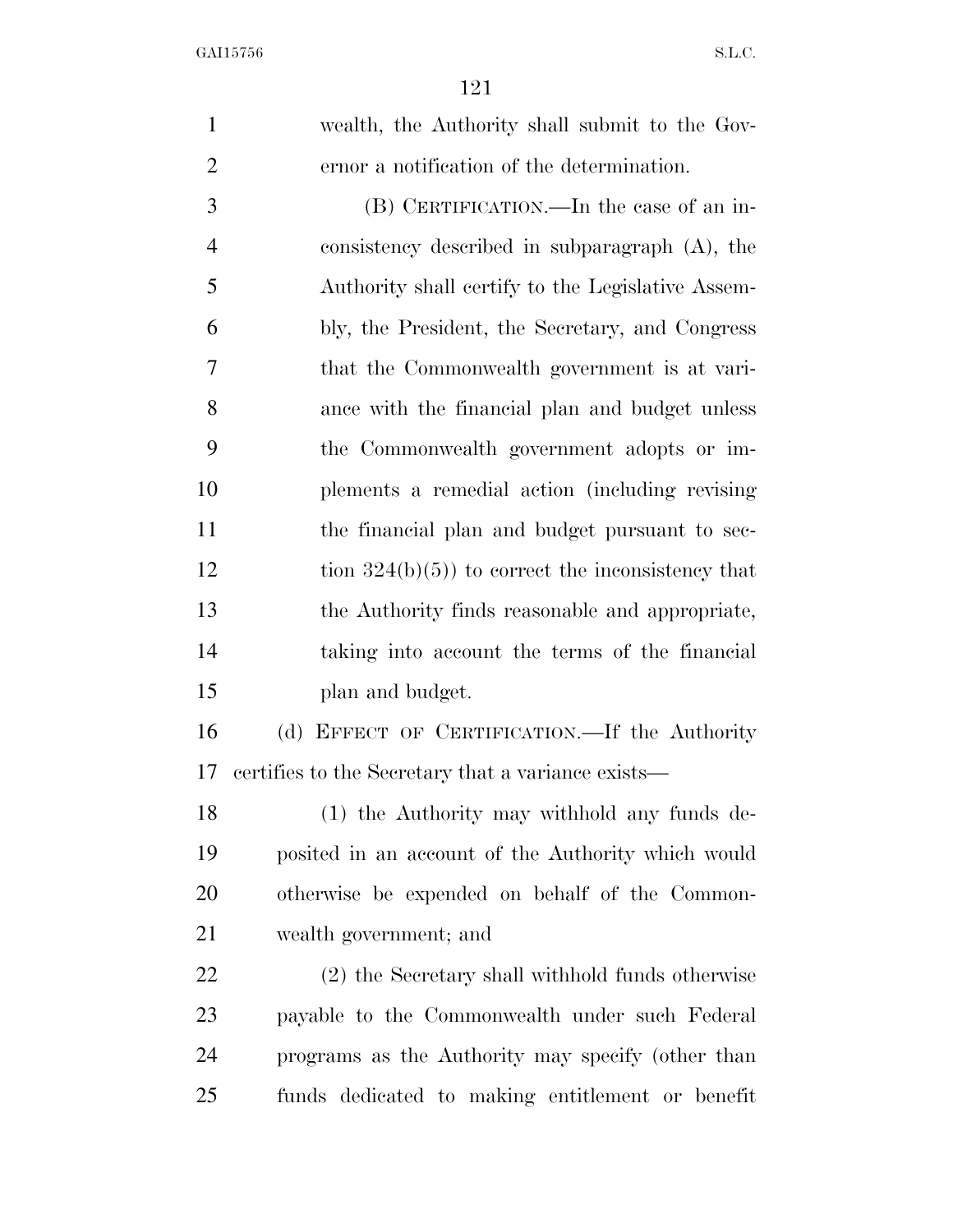payments to individuals), in such amounts and in ac- cordance with such other conditions as the Authority may specify.

## **SEC. 328. RECOMMENDATIONS REGARDING FINANCIAL STABILITY AND MANAGEMENT RESPONSI-BILITY.**

 (a) IN GENERAL.—The Authority may at any time submit recommendations to the Governor, the Legislative Assembly, the President, and Congress regarding actions the Commonwealth government or the Federal Govern- ment may take to ensure compliance by the Common- wealth government with a financial plan and budget, or to otherwise promote the financial stability, management responsibility, and service delivery efficiency of the Com- monwealth government, including recommendations relat-16 ing to-

 (1) the management of the financial affairs of the Commonwealth government, including cash fore- casting, information technology, placing controls on expenditures for personnel, reducing benefit costs, reforming procurement practices, and placing other controls on expenditures;

 (2) the structural relationship of departments, agencies, and independent agencies within the Com-monwealth government;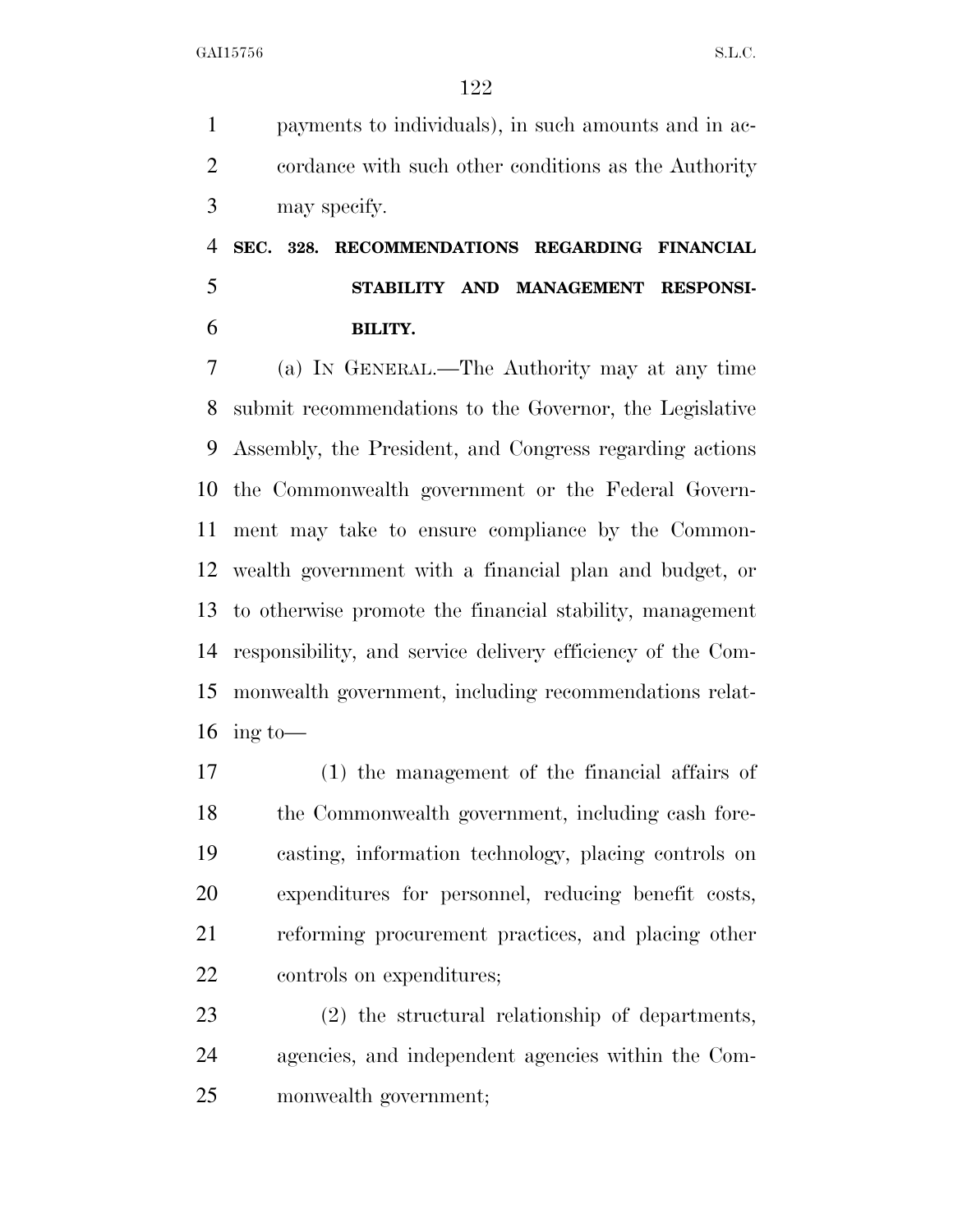(3)(A) the modification of existing revenue structures; or (B) the establishment of additional revenue structures; (4) the establishment of alternatives for meet- ing obligations to pay for the pensions of former Commonwealth government employees; (5) modifications or transfers of the types of services that are the responsibility of, and are deliv- ered by, the Commonwealth government; (6) modifications of the types of services that are delivered by entities other than the Common- wealth government under alternative service delivery mechanisms (including privatization and commer- cialization); (7) the effects of Commonwealth laws and court orders on the operations of the Commonwealth gov- ernment; (8) the establishment of a personnel system for employees of the Commonwealth government that is based on employee performance standards; and (9) the improvement of personnel training and proficiency, the adjustment of staffing levels, and the improvement of training and performance of management and supervisory personnel.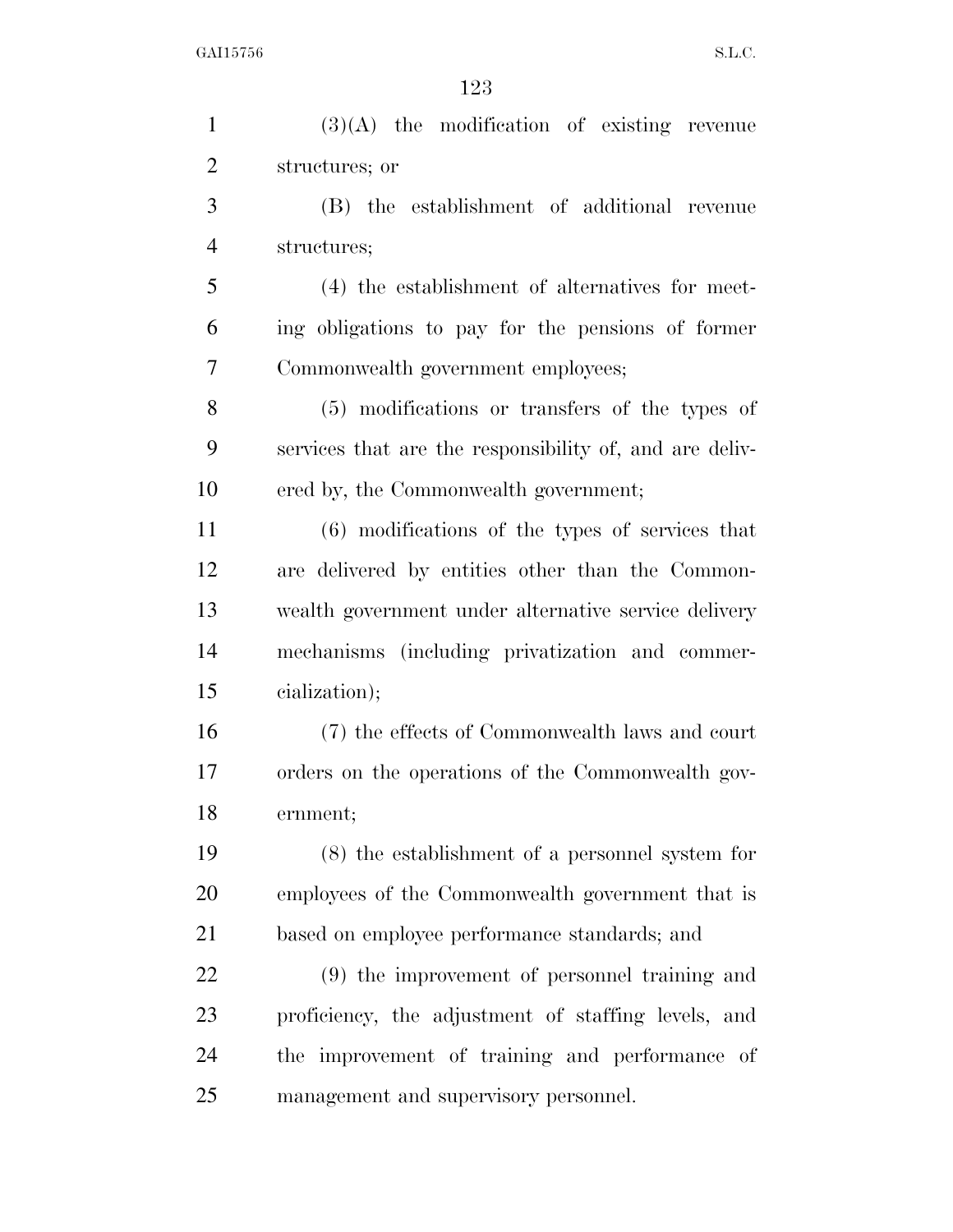(b) RESPONSE TO RECOMMENDATIONS.—

2 (1) IN GENERAL.—In the case of any rec- ommendations submitted under subsection (a) dur- ing a control year that are within the authority of the Commonwealth government to adopt, not later than 90 days after the date of receipt of the rec- ommendations, the Governor or the Legislative As- sembly (whichever has the authority to adopt the recommendation) shall submit to the Authority, the President, and Congress a notification describing whether the Commonwealth government will adopt the recommendations.

 (2) IMPLEMENTATION PLAN REQUIRED.—If the Governor or the Legislative Assembly (as applicable) notifies the Authority and Congress under para- graph (1) that the Commonwealth government will adopt a recommendation submitted under subsection (a), the Governor or the Legislative Assembly shall include in the statement a written plan to implement 20 the recommendation that includes—

 (A) specific performance measures to de- termine the extent to which the Commonwealth government has adopted the recommendation; and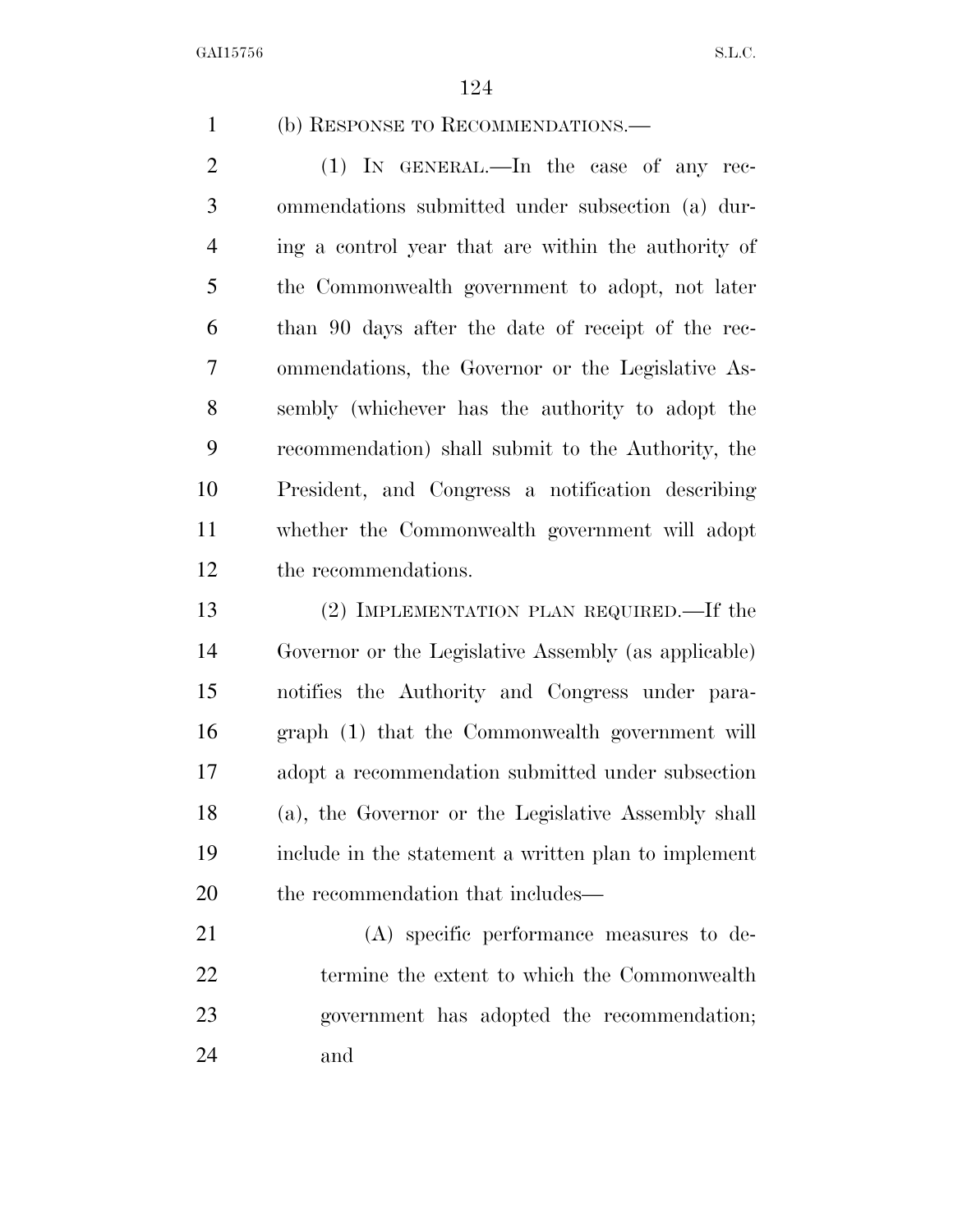(B) a schedule for auditing compliance by the Commonwealth government with the plan. (3) RECOMMENDATIONS NOT ADOPTED.—If the Governor or the Legislative Assembly (as applicable) notifies the Authority, the President, and Congress under paragraph (1) that the Commonwealth gov- ernment will not adopt a recommendation submitted under subsection (a) that the Commonwealth gov- ernment has authority to adopt, the Governor or the Legislative Assembly shall include in the statement an explanation for the rejection of the recommenda- tion. (c) IMPLEMENTATION OF REJECTED RECOMMENDA- TIONS.— (1) IN GENERAL.—If the Governor or the Leg- islative Assembly (as applicable) notifies the Author- ity, the President, and Congress under subsection (b)(1) that the Commonwealth government will not adopt a recommendation submitted under subsection (a) that the Commonwealth government has author- ity to adopt, the Authority, by a majority vote of the members of the Authority, may take such action concerning the recommendation as the Authority de-termines to be appropriate, after consultation with—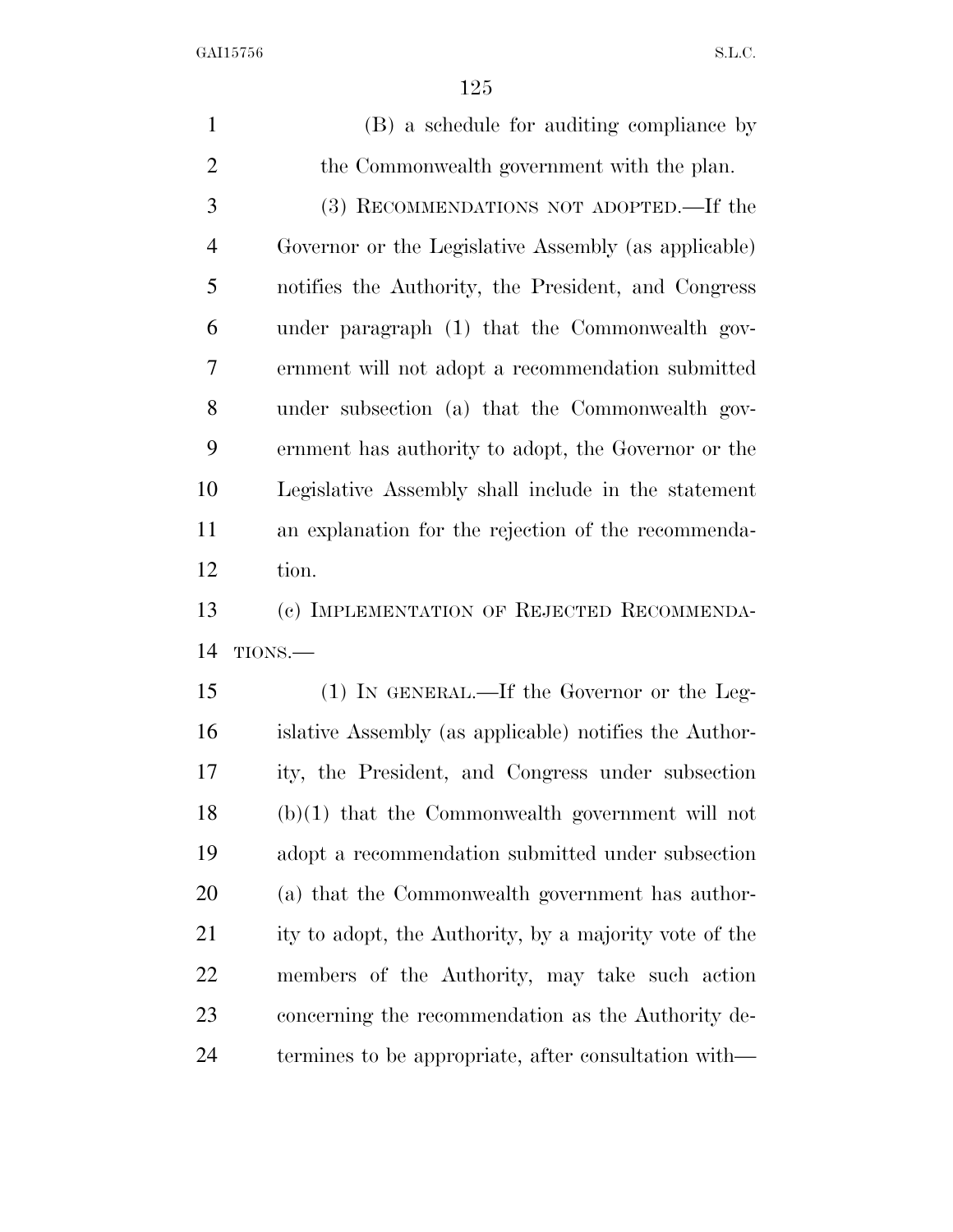| $\mathbf{1}$   | (A) the Committee on Energy and Natural              |
|----------------|------------------------------------------------------|
| $\overline{2}$ | Resources of the Senate; and                         |
| 3              | (B) the Committee on Natural Resources               |
| $\overline{4}$ | of the House of Representatives.                     |
| 5              | (2) EFFECTIVE DATE.—This subsection shall            |
| 6              | apply with respect to recommendations of the Au-     |
| 7              | thority made after the date that is 180 days after   |
| 8              | the date of enactment of this Act.                   |
| 9              | <b>PART II-ISSUANCE OF BONDS</b>                     |
| 10             | SEC. 331. AUTHORITY TO ISSUE BONDS.                  |
| 11             | (a) IN GENERAL.-                                     |
| 12             | (1) REQUEST OF GOVERNOR.—Subject to the              |
| 13             | requirements of this part, the Authority may at the  |
| 14             | request of the Governor and pursuant to an Act of    |
| 15             | the Legislative Assembly, issue bonds, notes, or     |
| 16             | other obligations to borrow funds for the use of the |
| 17             | Commonwealth government, in such amounts and in      |
| 18             | such manner as the Authority considers appropriate.  |
| 19             | (2) SPECIAL RULE FOR INSTRUMENTALITIES               |
| 20             | WITH INDEPENDENT BORROWING AUTHORITY.—In             |
| 21             | the case of an agency or instrumentality of the Com- |
| 22             | monwealth government that has the authority to       |
| 23             | issue bonds, notes, or obligations to borrow funds   |
| 24             | without the enactment of an Act of the Legislative   |
| 25             | Assembly, the Authority may issue bonds, notes, or   |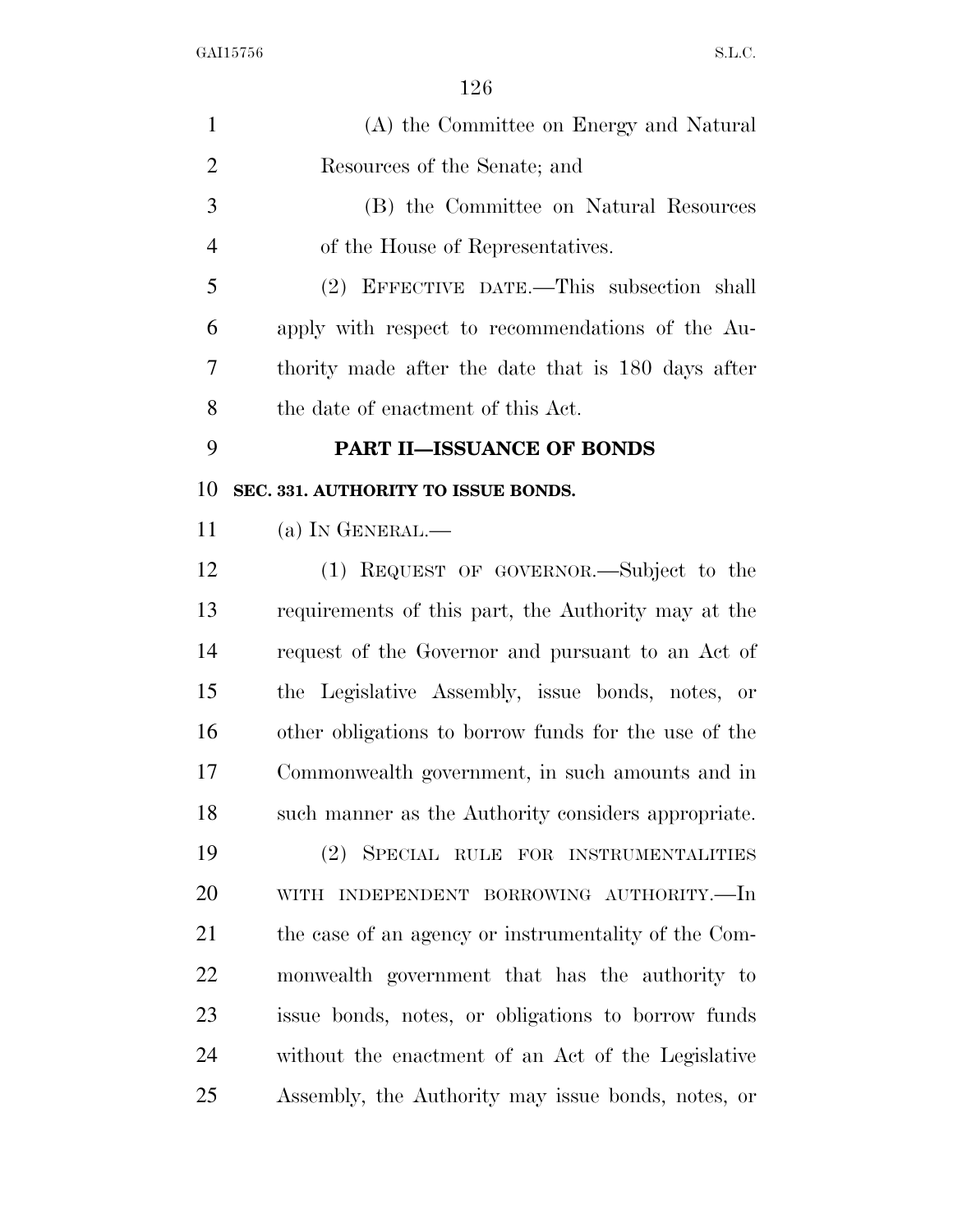other obligations to borrow funds for the use or functions of the agency or instrumentality at the re- quest of the head of the agency or instrumentality. (b) DEPOSIT OF FUNDS OBTAINED THROUGH BOR-ROWING WITH AUTHORITY.—

 (1) IN GENERAL.—Any amounts obtained by the Commonwealth government through borrowing by the Authority pursuant to this part shall be de-posited in an escrow account held by the Authority.

 (2) ALLOCATION.—The Authority shall make available to the Commonwealth government funds from the escrow account in such amounts and at such times as the Authority considers appropriate, consistent with the specified purposes of the funds and the applicable financial plan and budget.

 (c) USES OF FUNDS OBTAINED THROUGH BONDS.— Any amounts obtained through the issuance of bonds, notes, or other obligations pursuant to this part may be used for—

 (1) any purpose (consistent with the applicable financial plan and budget) under part I for which the Commonwealth government may use borrowed funds; and

 (2) any other purpose that the Authority con-siders appropriate.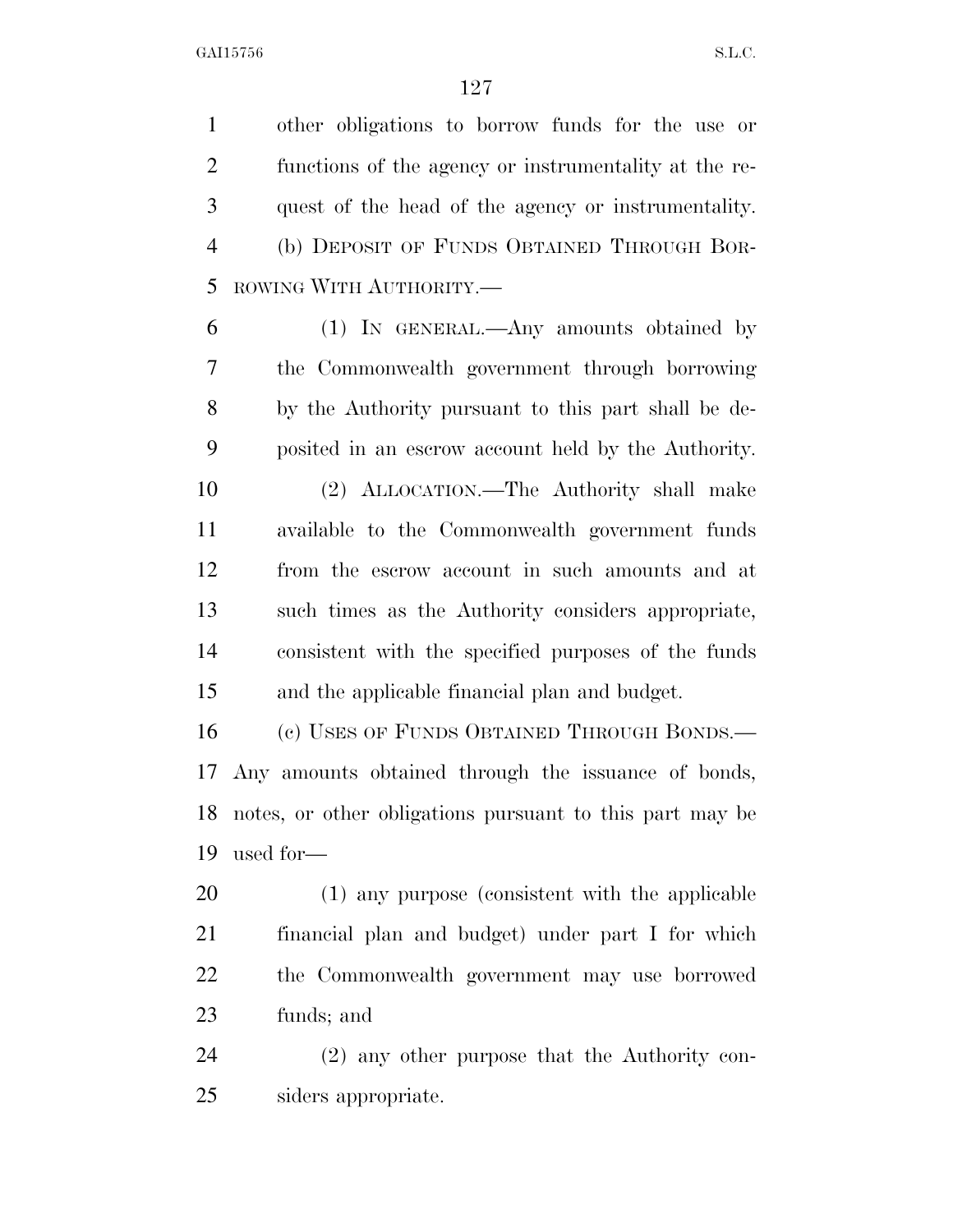## **SEC. 332. PLEDGE OF SECURITY INTEREST IN REVENUES OF COMMONWEALTH GOVERNMENT.**

 (a) IN GENERAL.—The Authority may pledge or grant a security interest in revenues to individuals or enti- ties purchasing bonds, notes, or other obligations issued pursuant to this part.

 (b) DEDICATION OF REVENUE STREAM FROM COM- MONWEALTH GOVERNMENT.—The Authority shall require the Governor—

 (1) to pledge or direct to the Authority any taxes or other revenues otherwise payable to the Commonwealth government that are not otherwise pledged or committed, including payments from the Federal Government, for purposes of securing repay- ment of bonds, notes, or other obligations issued under this part; and

 (2) to transfer to the Authority the proceeds of any tax levied for purposes of securing any bonds, notes, or other obligations issued under this part im-mediately on collection of the proceeds.

## **SEC. 333. ESTABLISHMENT OF DEBT SERVICE RESERVE FUND.**

 (a) IN GENERAL.—As a condition for the issuance of bonds, notes, or other obligations pursuant to this part, the Authority shall establish a debt service reserve fund, which shall be a trust fund held for the benefit and secu-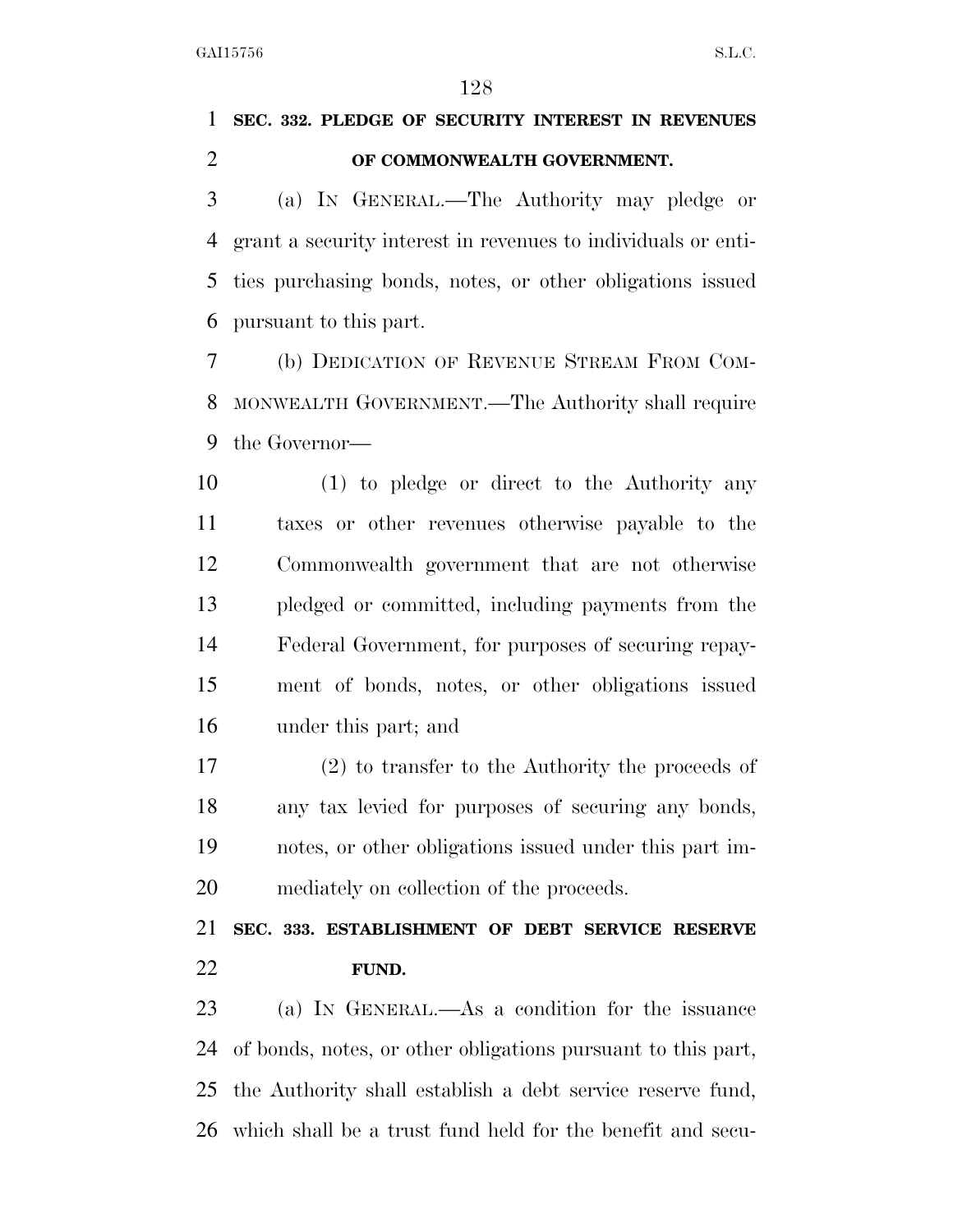| $\mathbf{1}$   | rity of the obligees of the Authority whose bonds, notes,    |
|----------------|--------------------------------------------------------------|
| $\overline{2}$ | or other obligations are secured by the debt service reserve |
| 3              | fund, consisting of such funds as the Authority may make     |
| $\overline{4}$ | available for the debt service reserve fund.                 |
| 5              | (b) REQUIREMENTS.—                                           |
| 6              | (1) USES OF FUNDS.—Amounts in a debt serv-                   |
| 7              | ice reserve fund established under subsection (a)            |
| 8              | may be used only for—                                        |
| 9              | (A) the payment of the principal of bonds                    |
| 10             | secured in whole or in part by the debt service              |
| 11             | reserve fund;                                                |
| 12             | (B) the purchase or redemption of the                        |
| 13             | bonds;                                                       |
| 14             | (C) the payment of interest on the bonds;                    |
| 15             | <b>or</b>                                                    |
| 16             | (D) the payment of any redemption pre-                       |
| 17             | mium required to be paid when the bonds and                  |
| 18             | notes are redeemed prior to maturity.                        |
| 19             | (2) RESTRICTIONS ON WITHDRAWALS.—                            |
| 20             | $(A)$ IN GENERAL.—There may not be with-                     |
| 21             | drawn from the debt service reserve fund an                  |
| 22             | amount that would reduce the amount of the                   |
| 23             | debt service reserve fund to less than the min-              |
| 24             | imum reserve fund requirement established for                |
| 25             | the debt service reserve fund in the resolution              |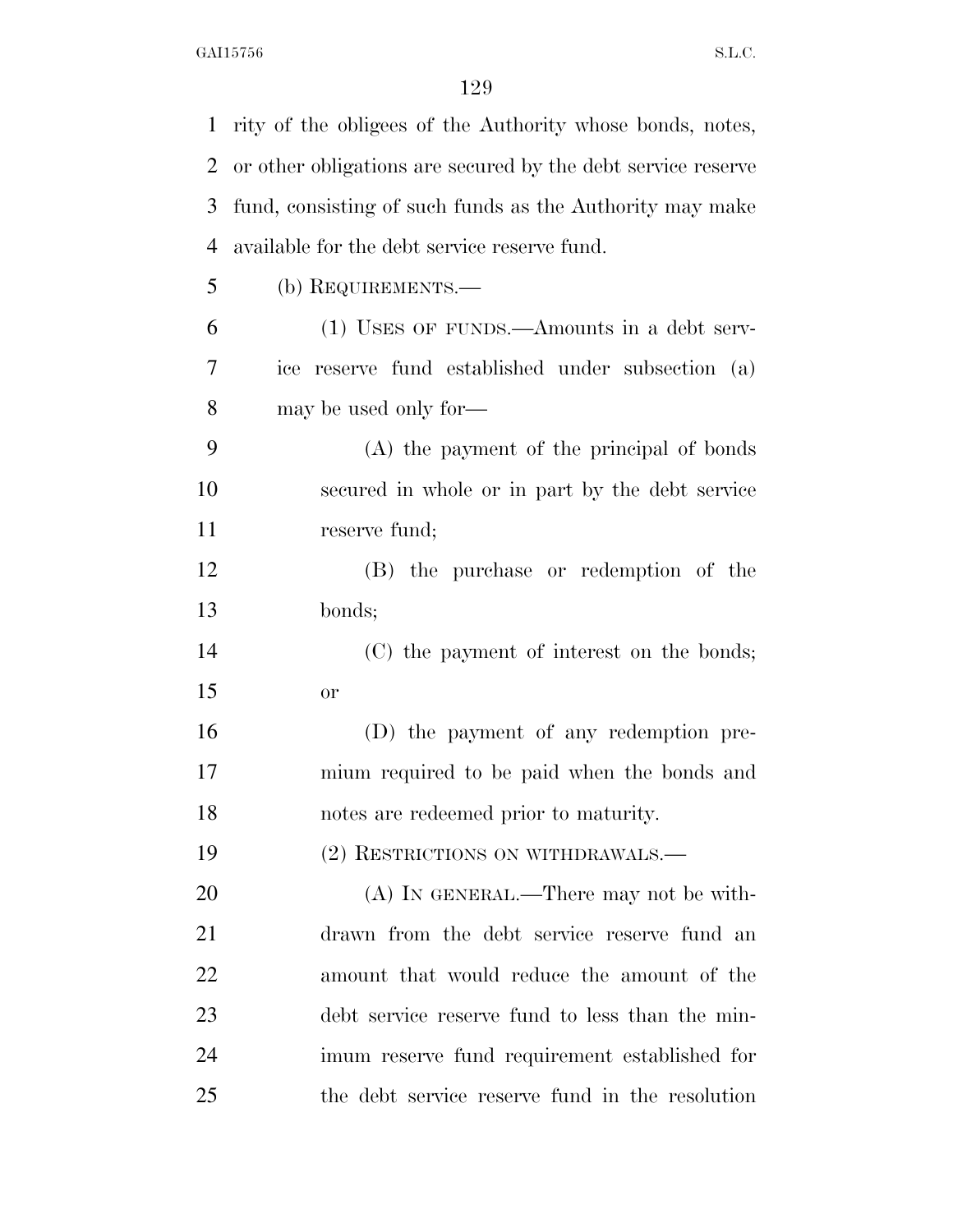| $\mathbf{1}$   | of the Authority establishing the fund, except   |
|----------------|--------------------------------------------------|
| $\overline{2}$ | for withdrawals for-                             |
| 3              | (i) the purpose of making payments of            |
| $\overline{4}$ | principal, interest, redemption premiums,        |
| 5              | and sinking fund payments, if any, with          |
| 6              | respect to the bonds for the payment of          |
| 7              | which other amounts of the Authority are         |
| 8              | not available; and                               |
| 9              | (ii) the purpose of funding the oper-            |
| 10             | ations of the Authority for a fiscal year (in    |
| 11             | such amounts and under such conditions           |
| 12             | as are established under the budget of the       |
| 13             | Authority for the fiscal year under section      |
| 14             | $316(a)$ ).                                      |
| 15             | (B) USE OF EXCESS FUNDS.—Nothing in              |
| 16             | subparagraph (A) prohibits the Authority from    |
| 17             | transferring to other funds or accounts of the   |
| 18             | Authority any income or interest earned by, or   |
| 19             | increments to, the debt service reserve fund due |
| 20             | to the investment of funds in the debt service   |
| 21             | reserve fund (to the extent the transfer does    |
| 22             | not reduce the amount of the debt service re-    |
| 23             | serve fund below the minimum reserve fund re-    |
| 24             | quirement established for the debt service re-   |
| 25             | serve fund) for such purposes as the Authority   |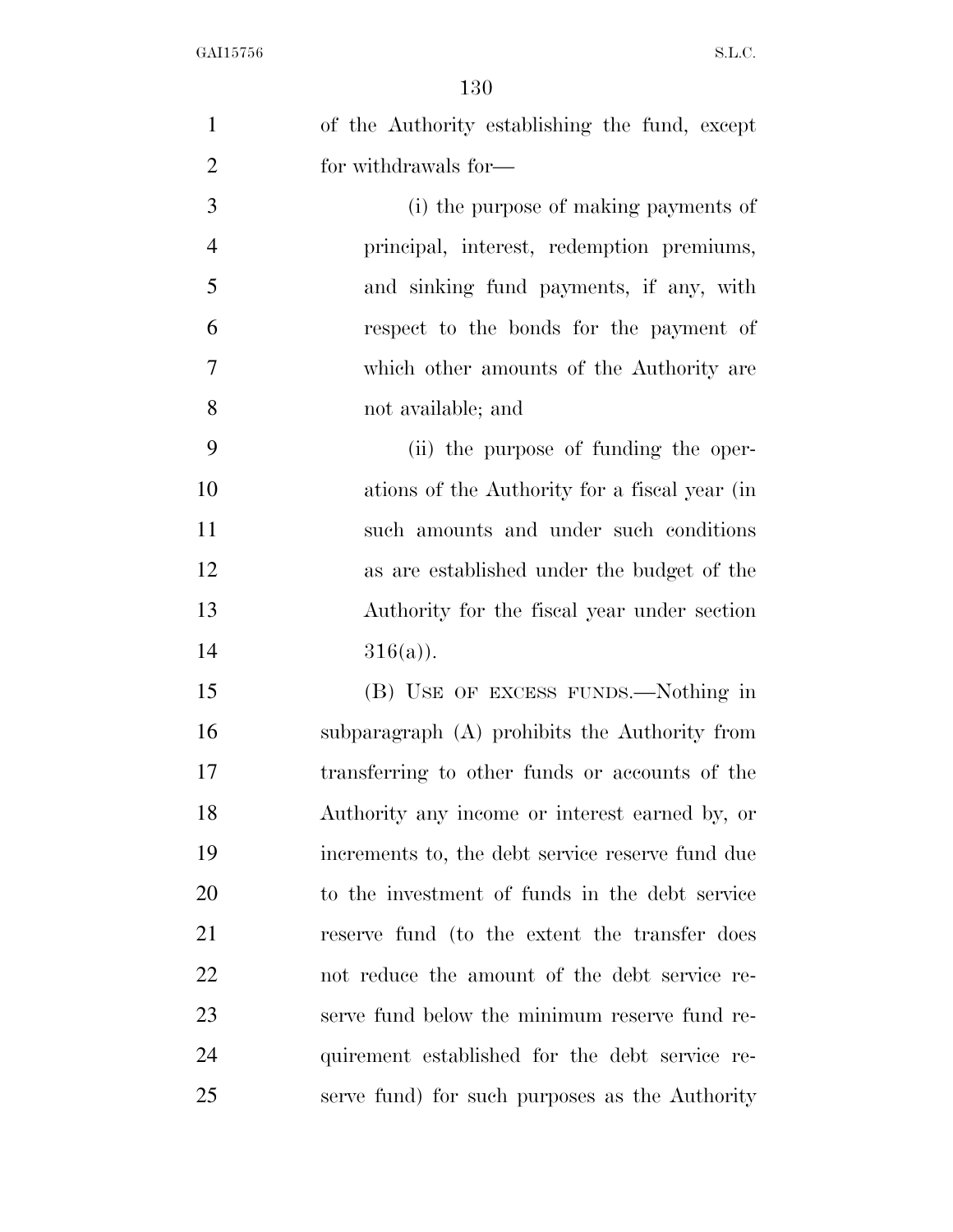considers to be appropriate to promote the fi- nancial stability and management efficiency of the Commonwealth government.

### **SEC. 334. OTHER REQUIREMENTS FOR ISSUANCE OF BONDS.**

 The Authority may not issue bonds, notes, or other obligations pursuant to this part that are secured in whole or in part by a debt service reserve fund established under section 333 if issuance of the bonds would cause the amount in the debt service reserve fund to fall below the minimum reserve requirement for the debt service reserve fund, unless the Authority, on issuance of the bonds, de- posits in the debt service reserve fund an amount (from the proceeds of the bonds to be issued or from other sources) that, when added to the amount already in the debt service reserve fund, would cause the total amount in the debt service reserve fund to equal or exceed the min- imum reserve fund requirement established by the Author- ity on the date of the establishment of the debt service reserve fund.

 **SEC. 335. NO FULL FAITH AND CREDIT OF THE UNITED STATES.** 

 (a) IN GENERAL.—The full faith and credit of the United States is not pledged for the payment of any prin-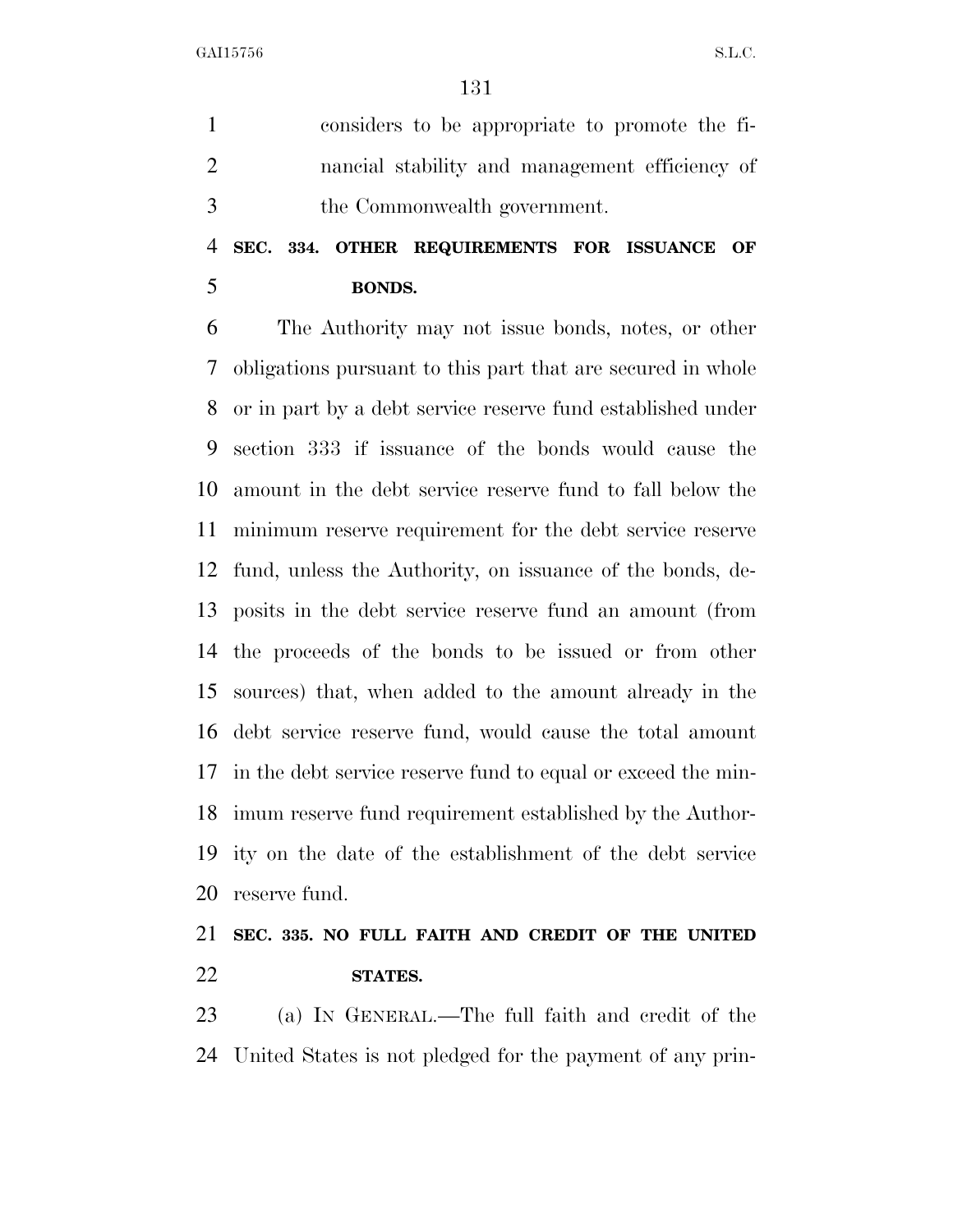cipal of or interest on any bond, note, or other obligation issued by the Authority pursuant to this part.

 (b) RESPONSIBILITY OR LIABILITY OF THE UNITED STATES.—The United States is not responsible or liable for the payment of any principal of or interest on any bond, note, or other obligation issued by the Authority pursuant to this part.

# **PART III—OTHER DUTIES OF AUTHORITY SEC. 341. DUTIES OF AUTHORITY DURING YEAR OTHER THAN CONTROL YEAR.**

 (a) IN GENERAL.—During the period beginning on 12 the termination of a control period under subsection  $(a)(3)$  or (b)(3) of section 322 and ending with the suspension of activities of the Authority under section 317, the Au-thority shall—

 (1) review the budgets of the Commonwealth government adopted by the Legislative Assembly for each fiscal year occurring during the period;

 (2) at such time as the Authority considers ap- propriate prepare and submit to the Governor, the Legislative Assembly, the President, and Congress a report analyzing the budget;

23  $(3)(A)$  monitor the financial status of the Com-monwealth government or a public corporation; and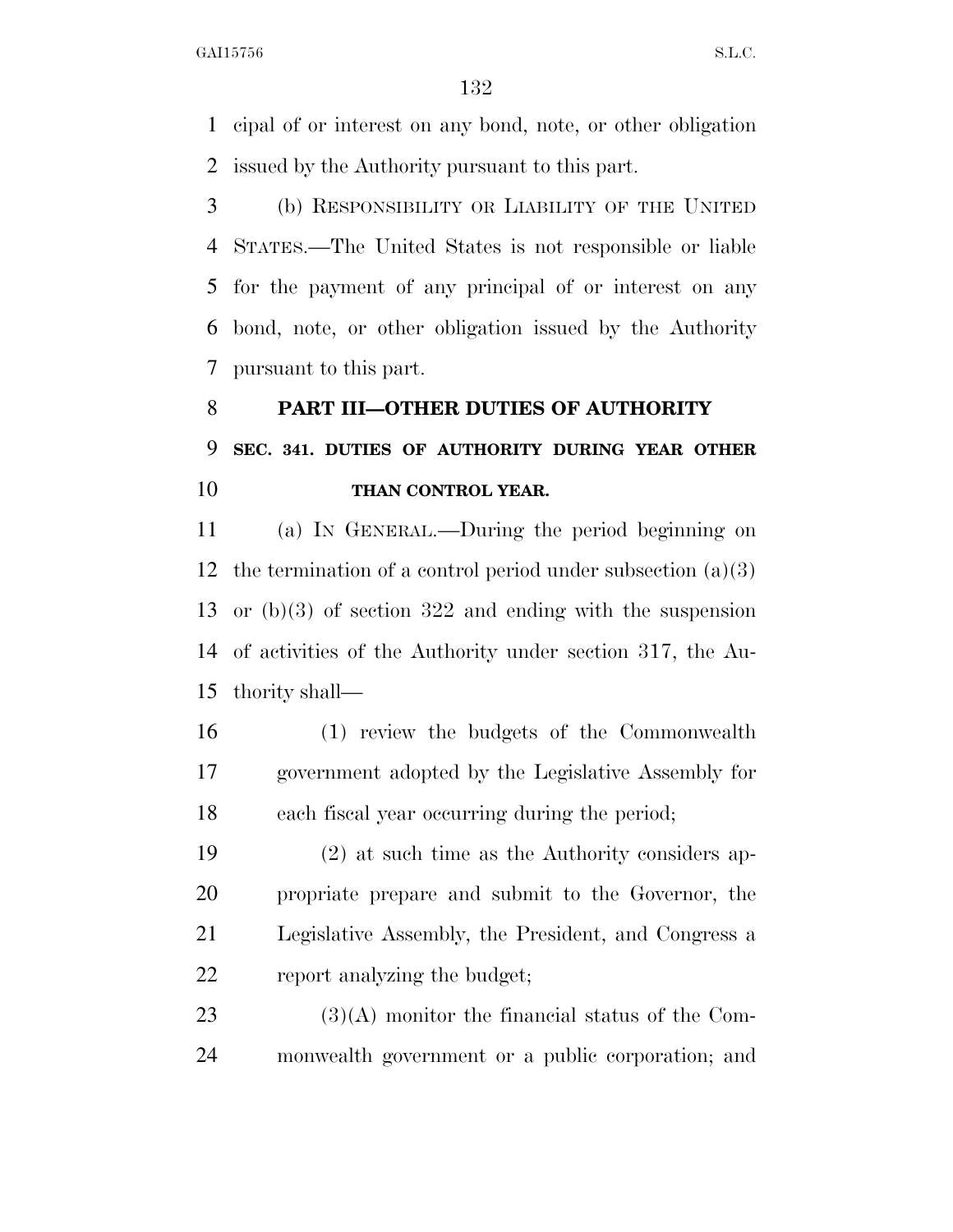(B) if the Authority determines that a risk to the financial status of the Commonwealth govern- ment or a public corporation exists and that a con- trol period needs to be implemented with respect to the Commonwealth government or a public corpora- tion in accordance with section 322, submit to the Governor, the Legislative Assembly, the President, and Congress a report describing the determination; and (4) carry out activities under part II with re- spect to bonds, notes, or other obligations of the Au- thority outstanding during the period. (b) REQUIRING GOVERNOR TO SUBMIT BUDGETS TO AUTHORITY.—With respect to the budget for each fiscal year during the period described in subsection (a), on the date on which the Governor submits the budget of the Commonwealth government adopted by the Legislative As- sembly to the President in accordance with this title, the Governor shall transmit the budget to the Authority. **SEC. 342. GENERAL ASSISTANCE IN ACHIEVING FINANCIAL STABILITY AND MANAGEMENT EFFICIENCY.**  In addition to any other actions described in this sub- title, the Authority may undertake cooperative efforts to assist the Commonwealth government in achieving finan-

cial stability and management efficiency, including—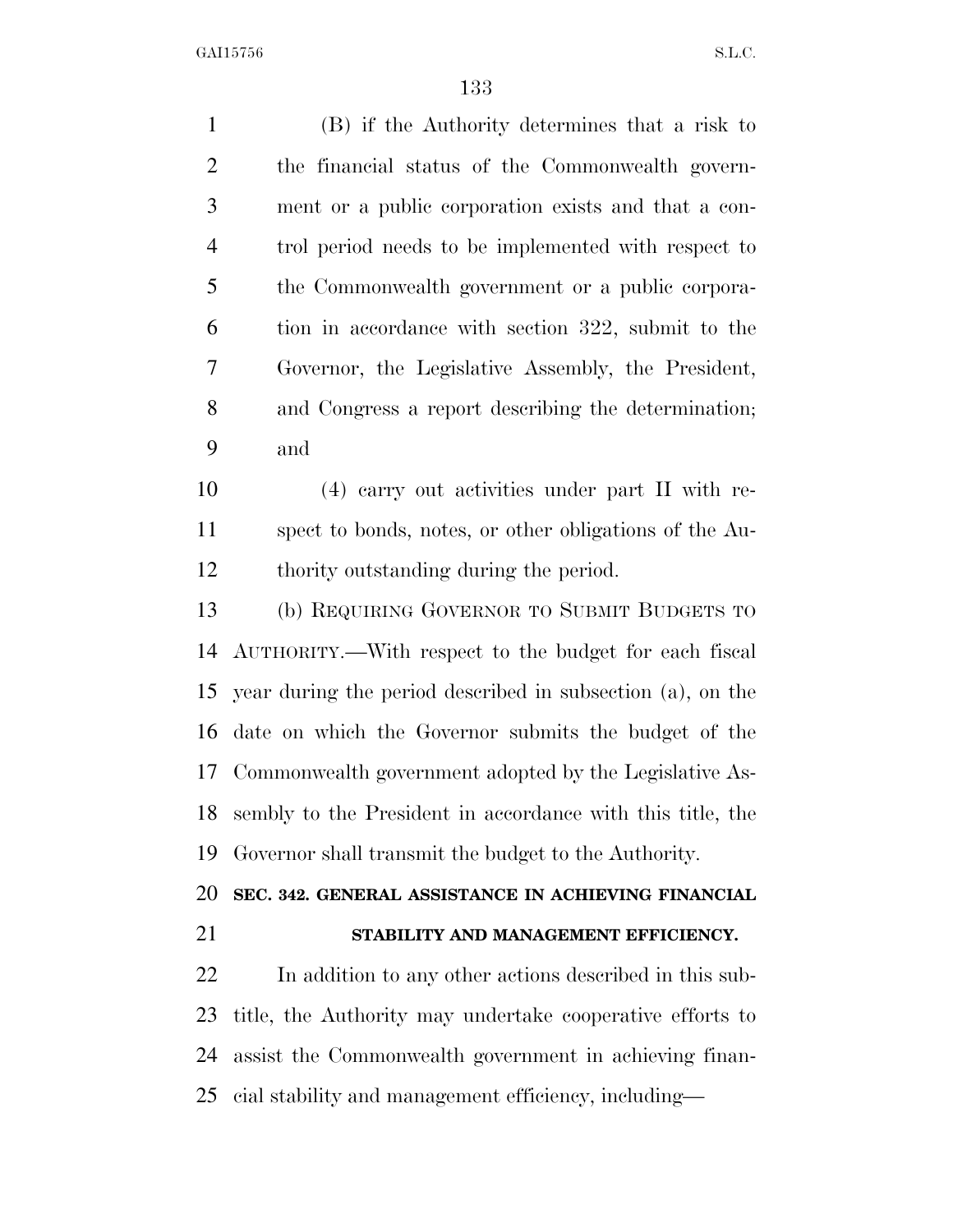| $\mathbf{1}$   | (1) assisting the Commonwealth government in          |
|----------------|-------------------------------------------------------|
| $\overline{2}$ | avoiding defaults, eliminating and liquidating defi-  |
| 3              | cits, maintaining sound budgetary practices, and      |
| $\overline{4}$ | avoiding interruptions in the delivery of services;   |
| 5              | (2) assisting the Commonwealth government in          |
| 6              | improving-                                            |
| $\overline{7}$ | (A) the delivery of government services;              |
| 8              | (B) the training and effectiveness of per-            |
| 9              | sonnel of the Commonwealth government; and            |
| 10             | (C) the efficiency of management and su-              |
| 11             | pervision; and                                        |
| 12             | (3) making recommendations to the President           |
| 13             | for submission to Congress on changes to this title   |
| 14             | or other Federal laws or other actions of the Federal |
| 15             | Government that would assist the Commonwealth         |
| 16             | government in complying with an approved financial    |
| 17             | plan and budget.                                      |
| 18             | SEC. 343. OBTAINING REPORTS.                          |
| 19             | The Authority may require the Governor, the Legisla-  |

 tive Assembly, and the Inspector General of Puerto Rico to prepare and submit any reports that the Authority con- siders appropriate to assist the Authority in carrying out the responsibilities of the Authority under this subtitle, in- cluding submitting copies of any reports regarding reve-nues, expenditures, budgets, costs, plans, operations, esti-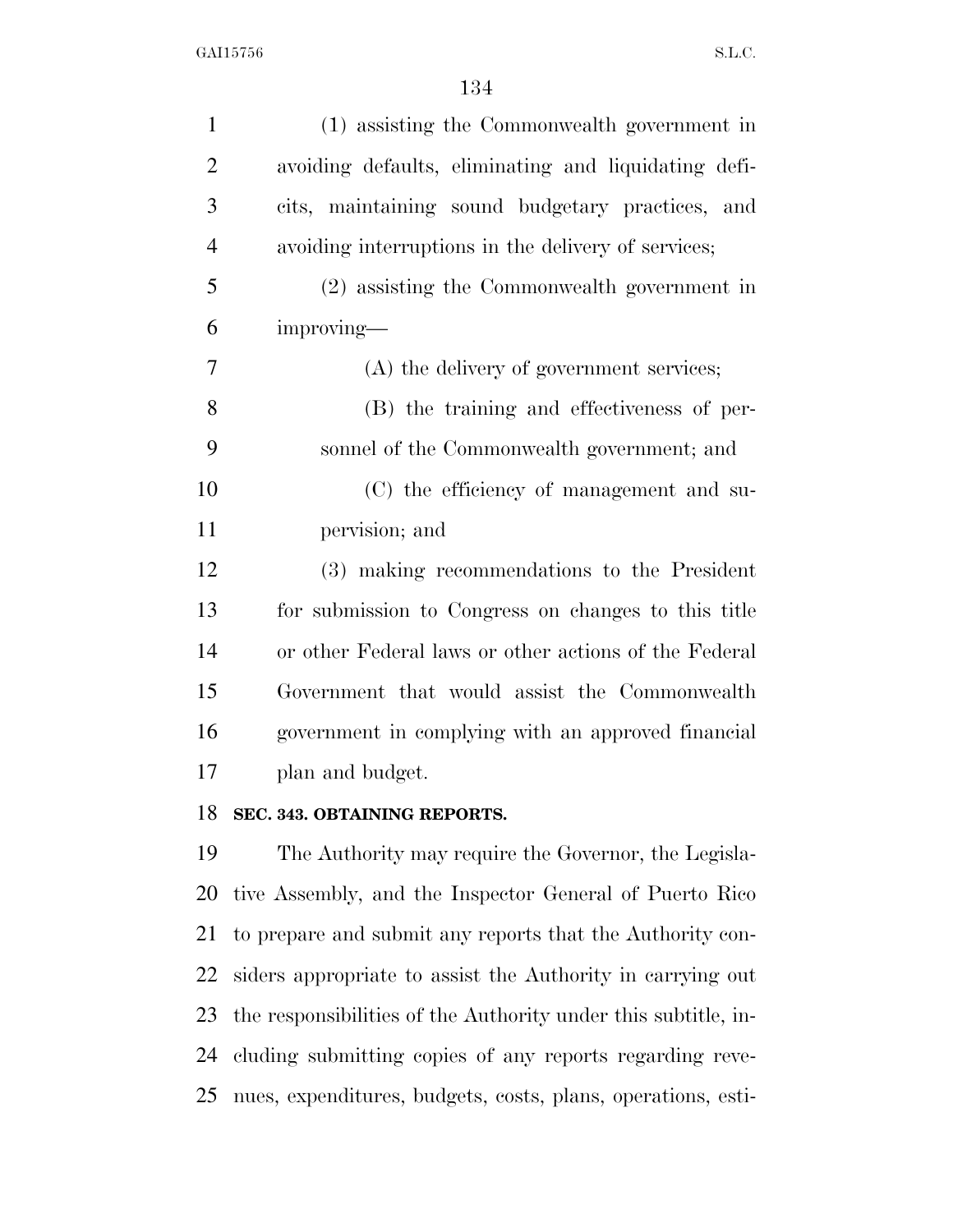mates, and other financial or budgetary matters of the Commonwealth government.

#### **SEC. 344. REPORTS AND COMMENTS.**

 (a) ANNUAL REPORTS TO CONGRESS.—Not later than 30 days after the last day of each fiscal year that is a control year, the Authority shall submit to Congress a report that describes—

 (1) the progress made by the Commonwealth government and public corporations in meeting the objectives of this title during the fiscal year;

 (2) the assistance provided by the Authority to the Commonwealth government and public corpora- tions in meeting the purposes of this title for the fis-cal year; and

 (3) any other activities of the Authority during the fiscal year.

 (b) REVIEW AND ANALYSIS OF PERFORMANCE AND FINANCIAL ACCOUNTABILITY REPORTS.—The Authority shall—

 (1) review each report prepared and submitted by the Governor under this title; and

 (2) submit to Congress a report that analyzes the completeness and accuracy of each report.

 (c) COMMENTS REGARDING ACTIVITIES OF COMMON-WEALTH GOVERNMENT.—At any time during a control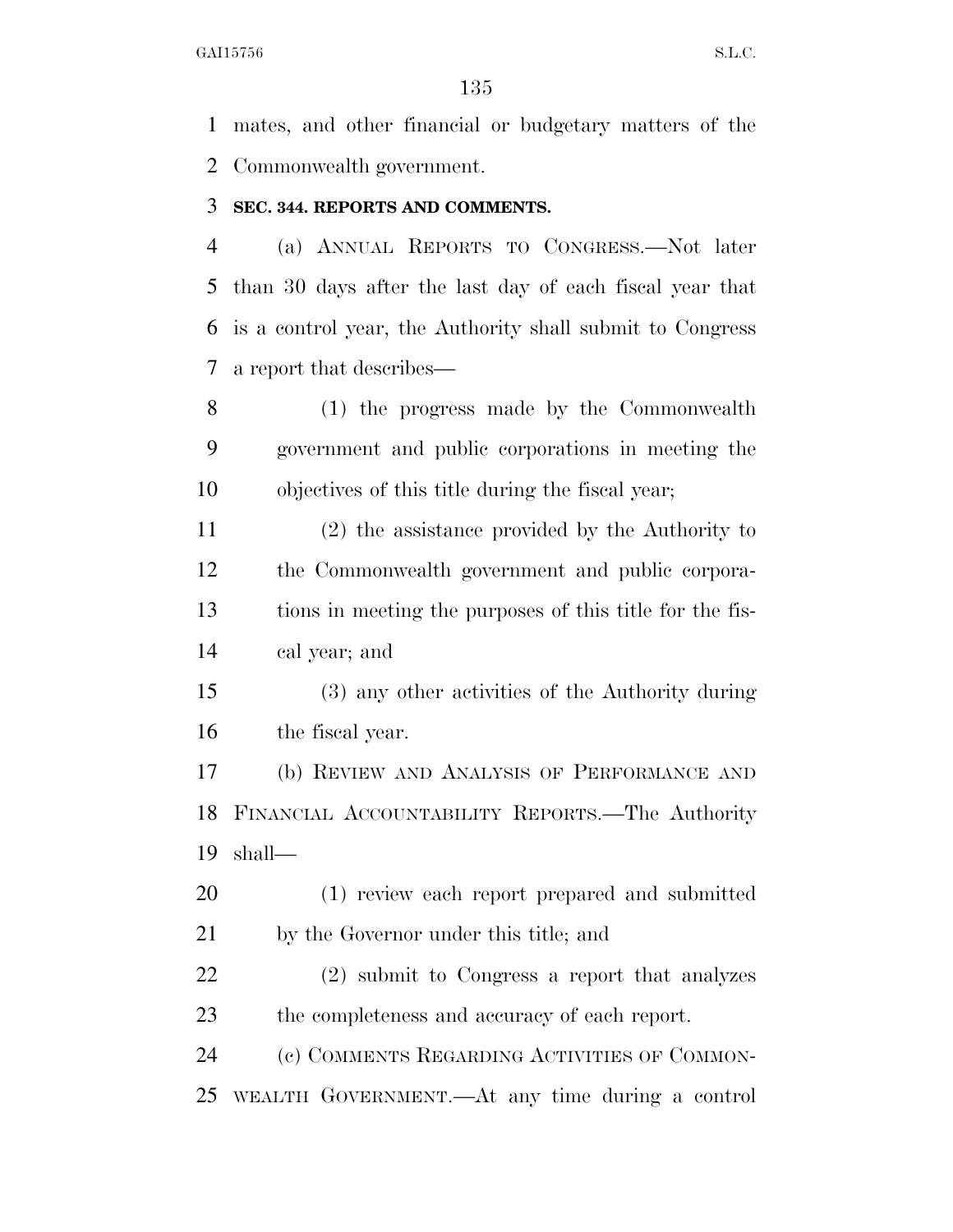year, the Authority may submit to Congress a report that describes any action taken by the Commonwealth govern- ment (or any failure to act by the Commonwealth govern-ment) that the Authority determines would—

- (1) adversely affect the ability of the Common- wealth government to comply with an approved fi-nancial plan and budget; or
- (2) have a significant adverse impact on the best interests of the Commonwealth.

 (d) REPORTS ON EFFECT OF FEDERAL LAWS ON COMMONWEALTH GOVERNMENT.—At any time during any year, the Authority may submit to the Governor, the Legislative Assembly, the President, and Congress a re-port that describes—

 (1) the effect of laws enacted by Congress on the financial plan and budget for the year; and (2) the financial stability and management effi-

 ciency of the Commonwealth government in general. (e) MAKING REPORTS PUBLICLY AVAILABLE.—The Authority shall make any report submitted under this sec- tion available to the public, except to the extent that the Authority determines that the report contains confidential material.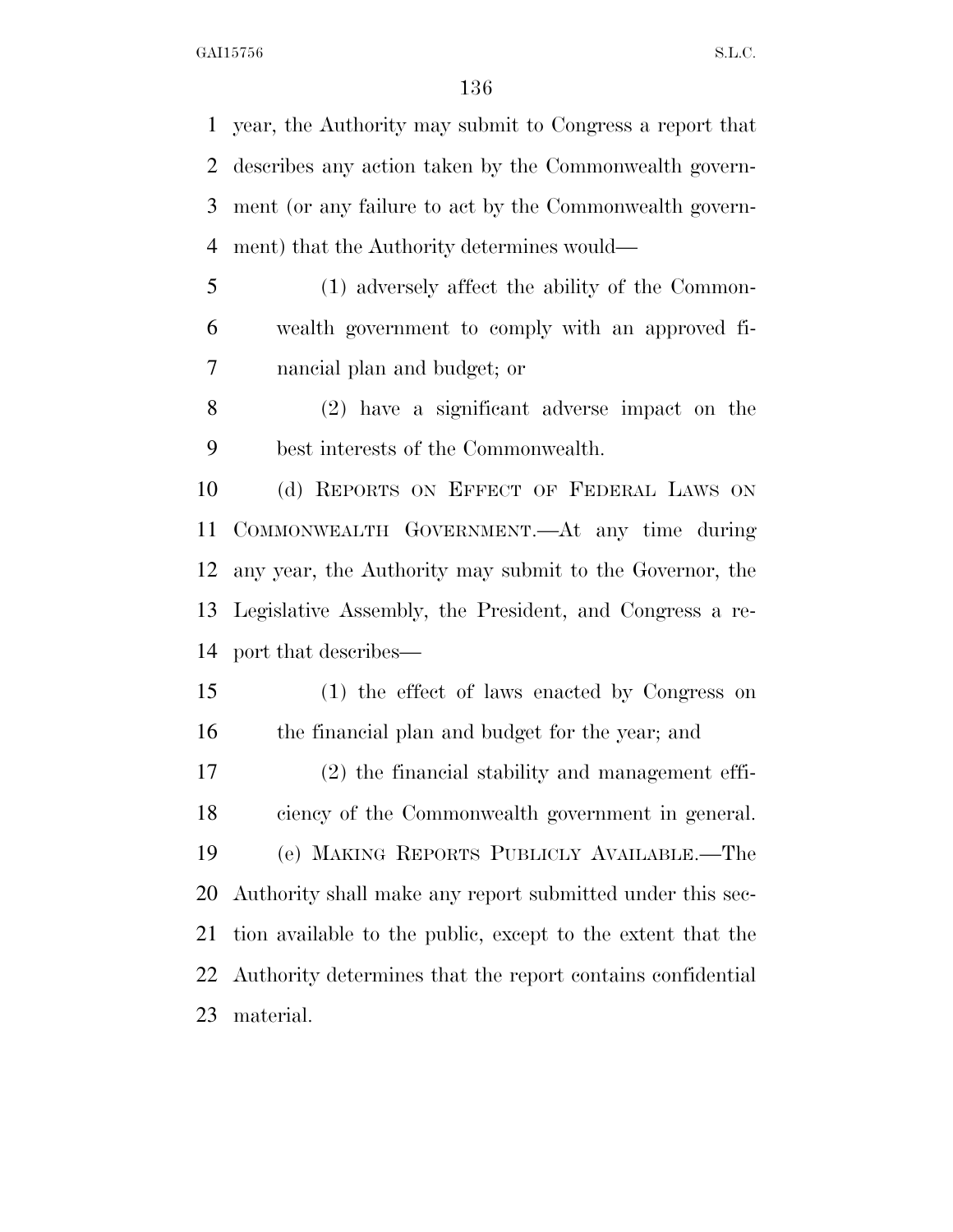## **Subtitle C—Chief Financial Officer**

### **SEC. 351. ESTABLISHMENT OF OFFICE.**

 (a) IN GENERAL.—There is established within the ex- ecutive branch of the Commonwealth government an Of- fice of the Chief Financial Officer of Puerto Rico, which shall be headed by the Chief Financial Officer of Puerto Rico.

 (b) TRANSFER OF GOVERNMENT DEVELOPMENT BANK FUNCTIONS AND PERSONNEL.—Effective with the appointment of the first Chief Financial Officer under sec- tion 352, the functions and personnel of the Government Development Bank are transferred to the Office.

 (c) PRESIDENT OF GOVERNMENT DEVELOPMENT BANK.—With respect to the Government Development Bank—

 (1) the Chief Financial Officer shall appoint the President of the Government Development Bank, subject to the approval of the Governor; and

 (2) the Chief Financial Officer may remove the President of the Government Development Bank for cause, after consultation with the Governor.

### **SEC. 352. APPOINTMENT; REMOVAL.**

(a) APPOINTMENT.—

24 (1) CONTROL YEAR.—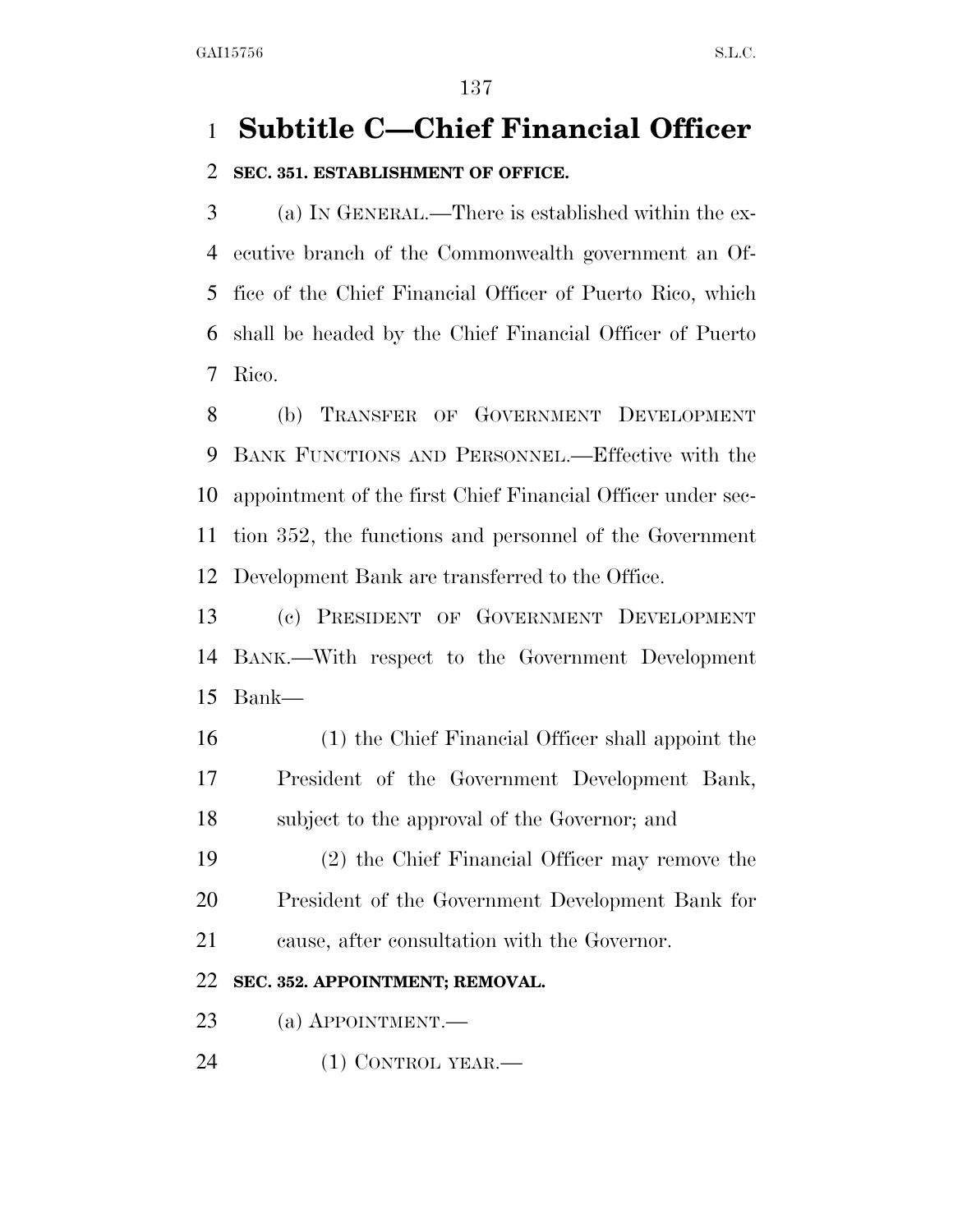(A) IN GENERAL.—During a control year 2 initiated under section 322(b), the Chief Finan- cial Officer shall be appointed by the Governor in accordance with this paragraph. (B) RECOMMENDATIONS.—Prior to the ap- pointment of the Chief Financial Officer, the Authority may submit recommendations for the appointment to the Governor. (C) NOMINATION.—In consultation with the Authority and the Legislative Assembly, the Governor shall nominate an individual for ap- pointment and notify the Legislative Assembly of the nomination. (D) NOTIFICATION.—After the expiration of the 7-day period beginning on the date on which the Governor notifies the Legislative As- sembly of the nomination under subparagraph (B), the Governor shall notify the Authority of the nomination. (E) EFFECTIVENESS.—The nomination shall be effective subject to approval by a ma-22 jority vote of the Authority. 23 (2) OTHER YEARS.— (A) IN GENERAL.—During a year other than a control year initiated under section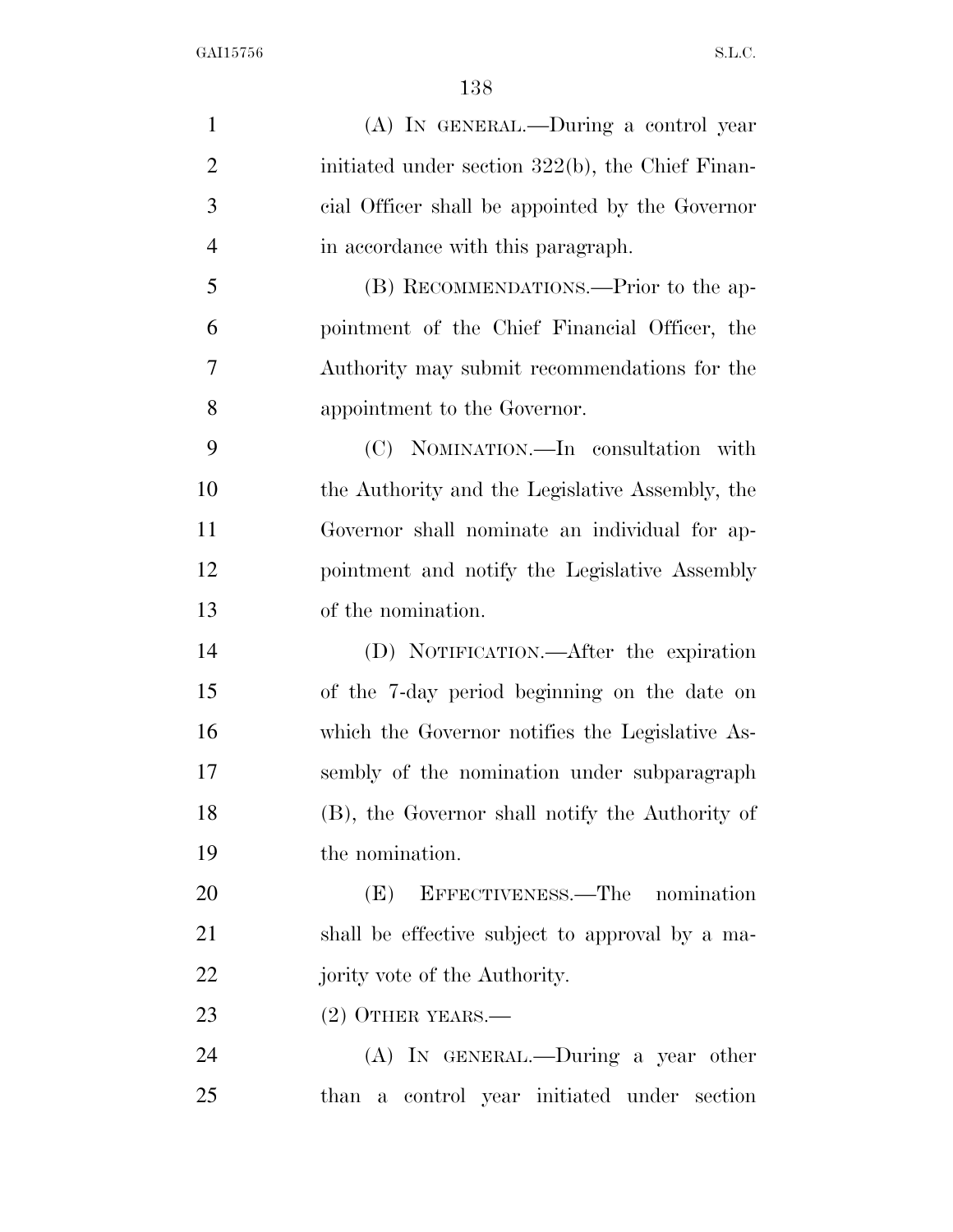| $\mathbf{1}$   | $322(b)$ , the Chief Financial Officer shall be ap-          |
|----------------|--------------------------------------------------------------|
| $\overline{2}$ | pointed by the Governor with the advice and                  |
| 3              | consent of the Legislative Assembly.                         |
| $\overline{4}$ | RECOMMENDATIONS.-Prior to<br>(B)<br>$ap-$                    |
| 5              | pointment under subparagraph $(A)$ , the Author-             |
| 6              | ity may submit recommendations for the ap-                   |
| 7              | pointment.                                                   |
| 8              | (b) REMOVAL.—                                                |
| 9              | (1) CONTROL YEAR.—During a control year ini-                 |
| 10             | tiated under section 322(b), the Chief Financial Of-         |
| 11             | ficer may be removed for cause by the Authority or           |
| 12             | by the Governor with the approval of the Authority.          |
| 13             | $(2)$ OTHER YEARS.—During a year other than                  |
| 14             | a control year initiated under section $322(b)$ , the        |
| 15             | Chief Financial Officer shall serve at the pleasure of       |
| 16             | the Governor, except that the Chief Financial Offi-          |
| 17             | cer may only be removed for cause.                           |
| 18             | (c) SALARY.—The Chief Financial Officer shall be             |
| 19             | paid at an annual rate determined by the Governor, except    |
| 20             | that the rate may not exceed the rate of basic pay payable   |
| 21             | for level IV of the Executive Schedule, as described in sec- |
| 22             | tion 5315 of title 5, United States Code.                    |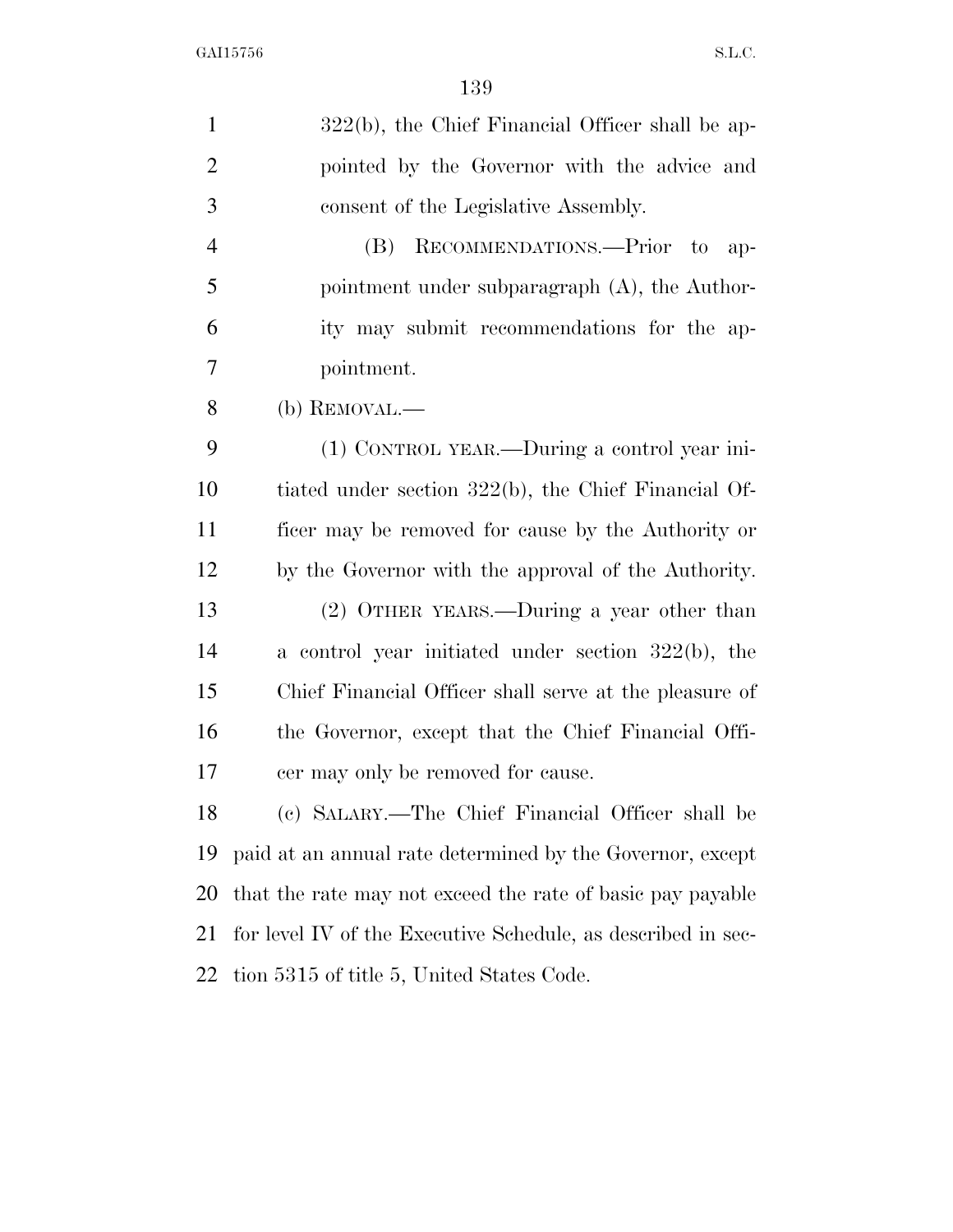| 1              | SEC. 353. FUNCTIONS OF CHIEF FINANCIAL OFFICER.               |
|----------------|---------------------------------------------------------------|
| $\overline{2}$ | (a) FUNCTIONS DURING CONTROL YEAR.-During a                   |
| 3              | control year initiated under section $322(b)$ , the Chief Fi- |
| $\overline{4}$ | nancial Officer shall have the following duties:              |
| 5              | (1) Preparing the financial plan and budget for               |
| 6              | the use of the Governor.                                      |
| 7              | (2) Preparing the budgets of the Common-                      |
| 8              | wealth for the year for the use of the Governor.              |
| 9              | (3) Ensuring that all financial information pre-              |
| 10             | sented by the Governor is presented in a manner               |
| 11             | consistent with applicable law.                               |
| 12             | (4) Implementing appropriate procedures and                   |
| 13             | instituting such programs, systems, and personnel             |
| 14             | policies within the authority of the Chief Financial          |
| 15             | Officer, to ensure that budget, accounting, and per-          |
| 16             | sonnel control systems and structures are<br>$syn-$           |
| 17             | chronized for budgeting and control purposes on a             |
| 18             | continuing basis.                                             |
| 19             | (5) With the approval of the Authority, pre-                  |
| 20             | paring and submitting to the Governor and the Leg-            |
| 21             | islative Assembly—                                            |
| 22             | (A) annual estimates of all revenues of the                   |
| 23             | Commonwealth government (without regard to                    |
| 24             | the source of the revenues), including proposed               |
| 25             | revenues, which shall be binding on the Gov-                  |
| 26             | ernor and the Legislative Assembly for purposes               |
|                |                                                               |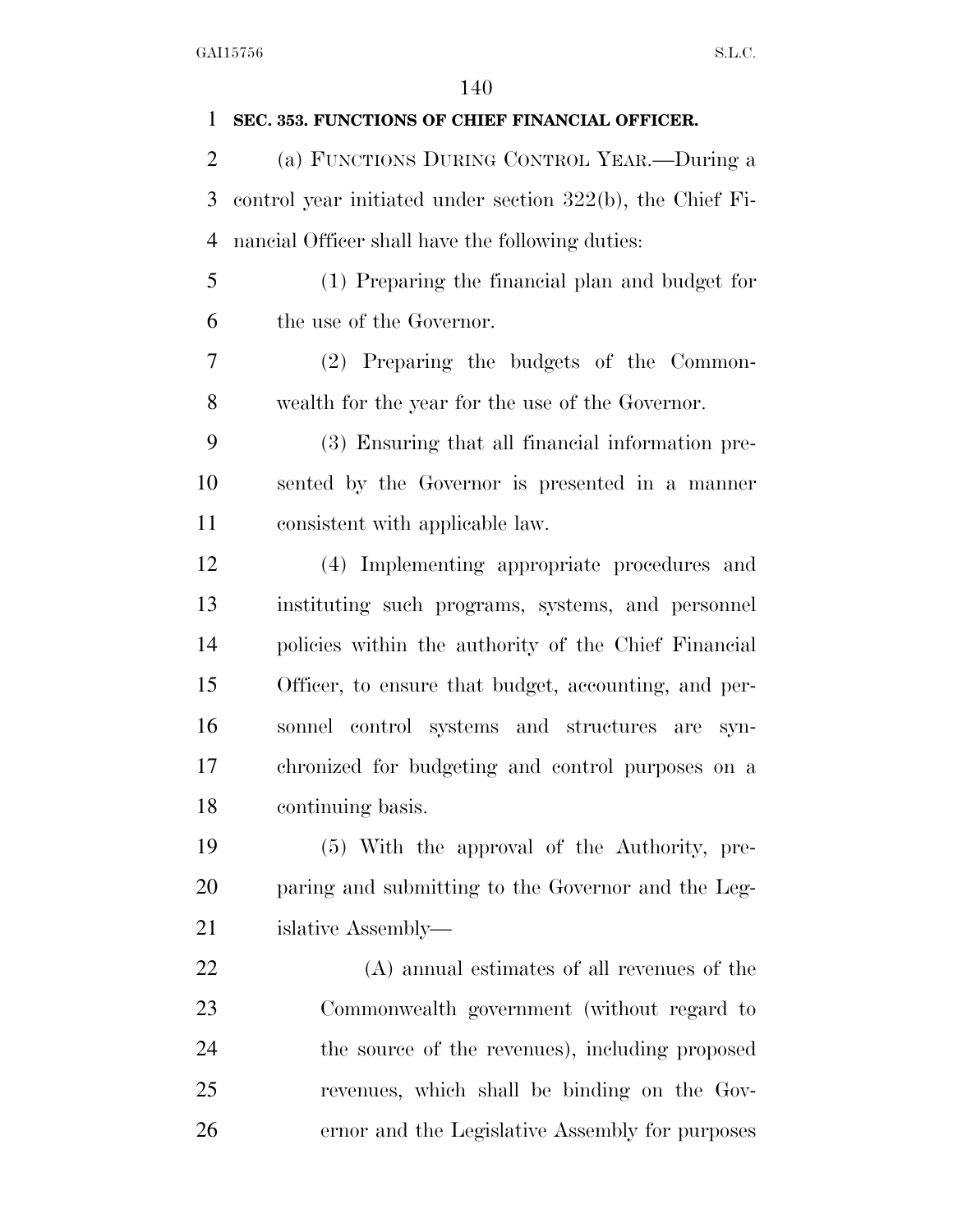| $\mathbf{1}$   | of preparing and submitting the budget of the      |
|----------------|----------------------------------------------------|
| $\overline{2}$ | Commonwealth government for the year, except       |
| 3              | that the Governor and the Legislative Assembly     |
| $\overline{4}$ | may prepare the budget based on estimates of       |
| 5              | revenues that are lower than those prepared by     |
| 6              | the Chief Financial Officer; and                   |
| 7              | (B) quarterly re-estimates of the revenues         |
| 8              | of the Commonwealth government during the          |
| 9              | year.                                              |
| 10             | (6) Supervising and assuming responsibility for    |
| 11             | financial transactions to ensure—                  |
| 12             | (A) adequate control of revenues and re-           |
| 13             | sources; and                                       |
| 14             | (B) that appropriations are not exceeded.          |
| 15             | (7) Maintaining systems of accounting and in-      |
| 16             | ternal control designed to provide—                |
| 17             | (A) full disclosure of the financial impact        |
| 18             | of the activities of the Commonwealth govern-      |
| 19             | ment;                                              |
| 20             | (B) adequate financial information needed          |
| 21             | by the Commonwealth government for manage-         |
| 22             | ment purposes;                                     |
| 23             | (C) effective control over, and account-           |
| 24             | ability for, all funds, property, and other assets |
| 25             | of the Commonwealth government; and                |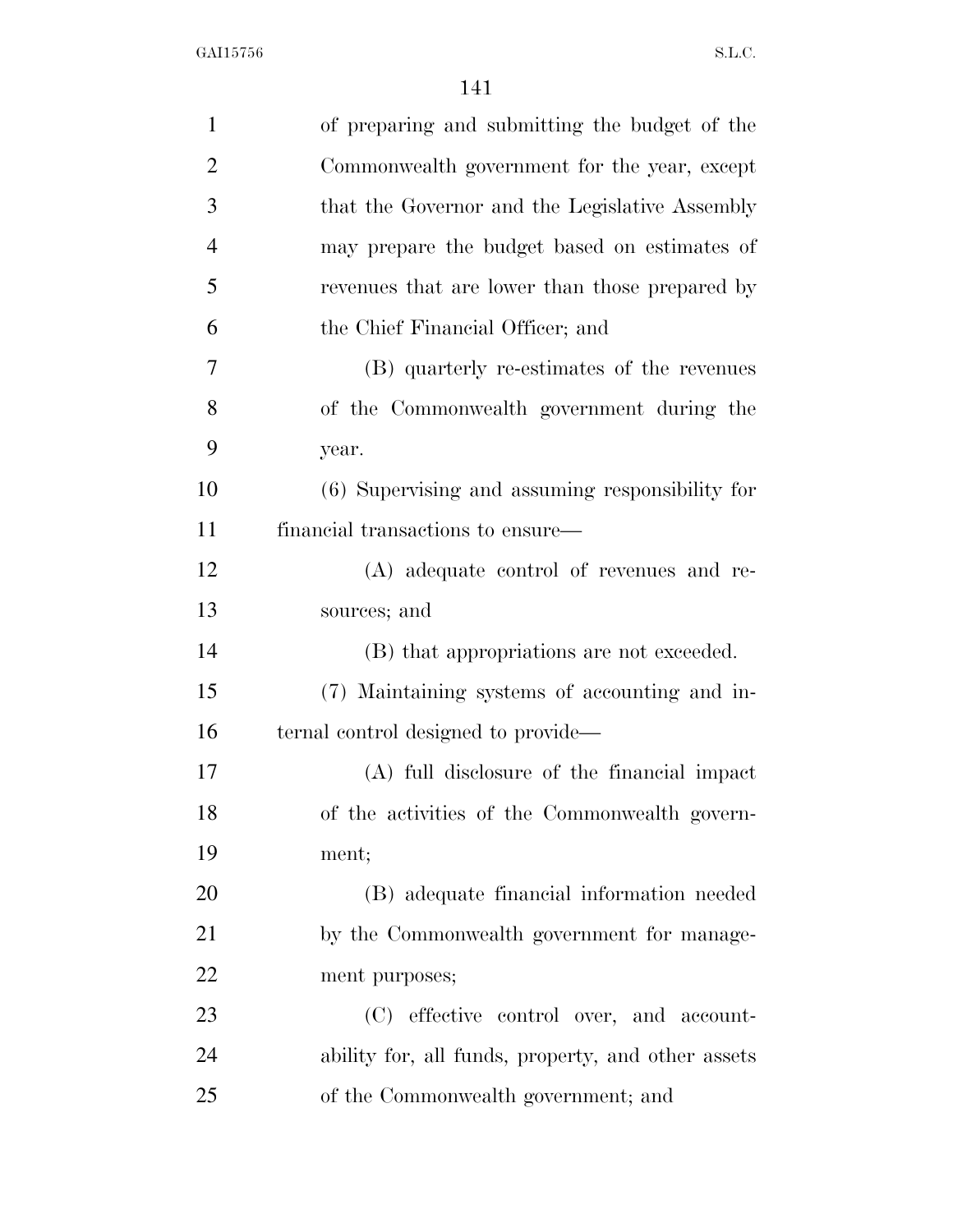(D) reliable accounting results to serve as the basis for preparing and supporting agency budget requests and controlling the execution of the budget.

 (8) Submitting to the Legislative Assembly a fi- nancial statement of the Commonwealth government, containing such details and at such times as the Legislative Assembly may specify.

 (9) Supervising and assuming responsibility for the levying and collection of all taxes, special assess- ments, licensing fees, and other revenues of the Commonwealth government (as may be required by law), and receiving all amounts paid to the Common- wealth government from any source (including the Authority).

 (10) Maintaining custody of all public funds be- longing to or under the control of the Common- wealth government (or any department or agency of the Commonwealth government), and depositing all amounts paid in such depositories and under such terms and conditions as may be designated by the Legislative Assembly or the Authority.

 (11)(A) Maintaining custody of all investment and invested funds of the Commonwealth govern-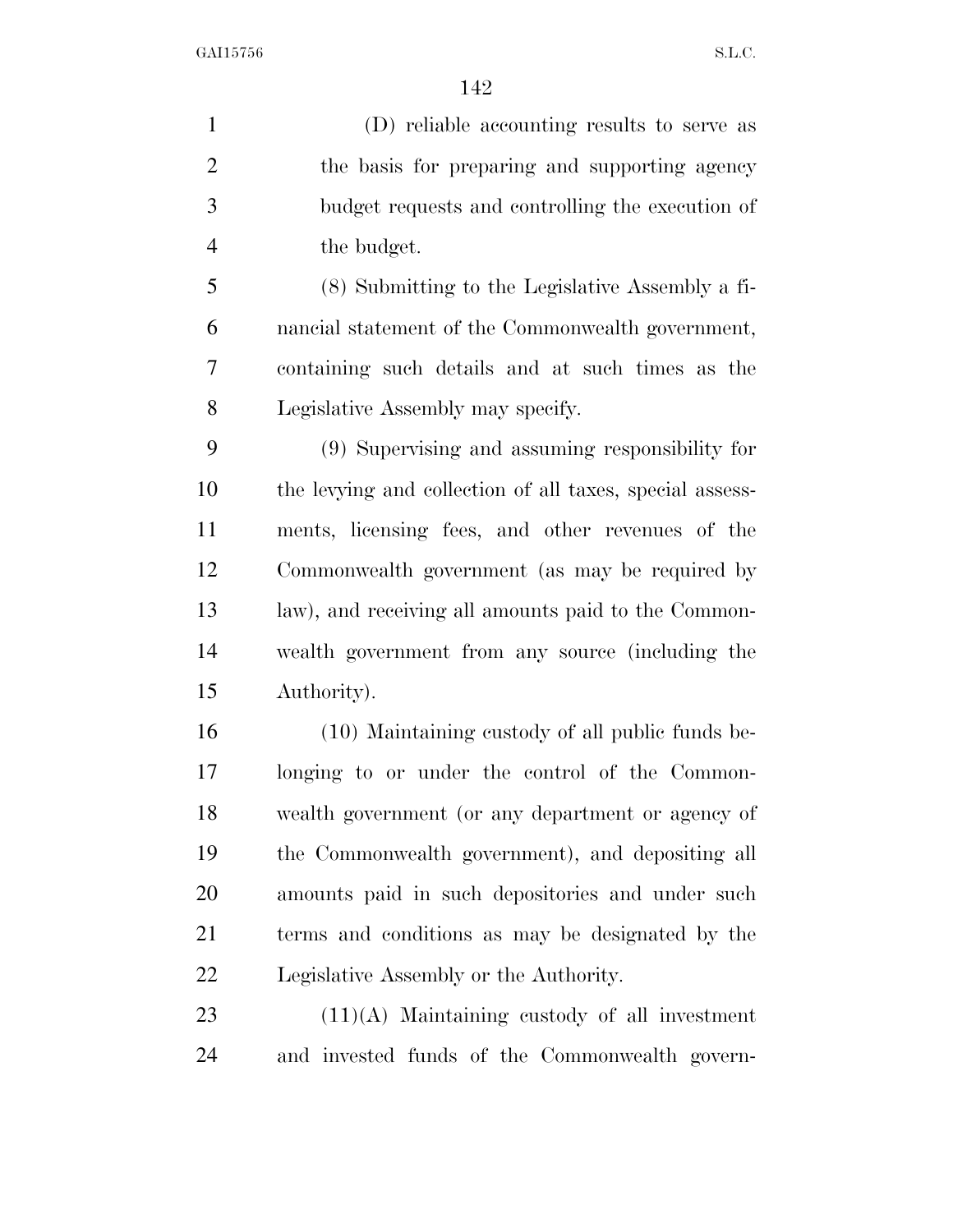ment or in possession of the Commonwealth govern-ment in a fiduciary capacity.

 (B) Maintaining the safekeeping of all bonds and notes of the Commonwealth government and the receipt and delivery of Commonwealth government bonds and notes for transfer, registration, or ex-change.

 $(12)(A)$  Apportioning the total of all appropria- tions and funds made available during the year for obligation so as to prevent obligation or expenditure in a manner that would result in a deficiency or a need for supplemental appropriations during the year.

 (B) With respect to appropriations and funds available for an indefinite period and all authoriza- tions to create obligations by contract in advance of appropriations, apportioning the total of those ap- propriations, funds, or authorizations in the most ef-fective and economical manner.

 (13) Certifying all contracts (whether directly or through delegation) prior to execution as to the availability of funds to meet the obligations expected to be incurred by the Commonwealth government under the contracts during the year.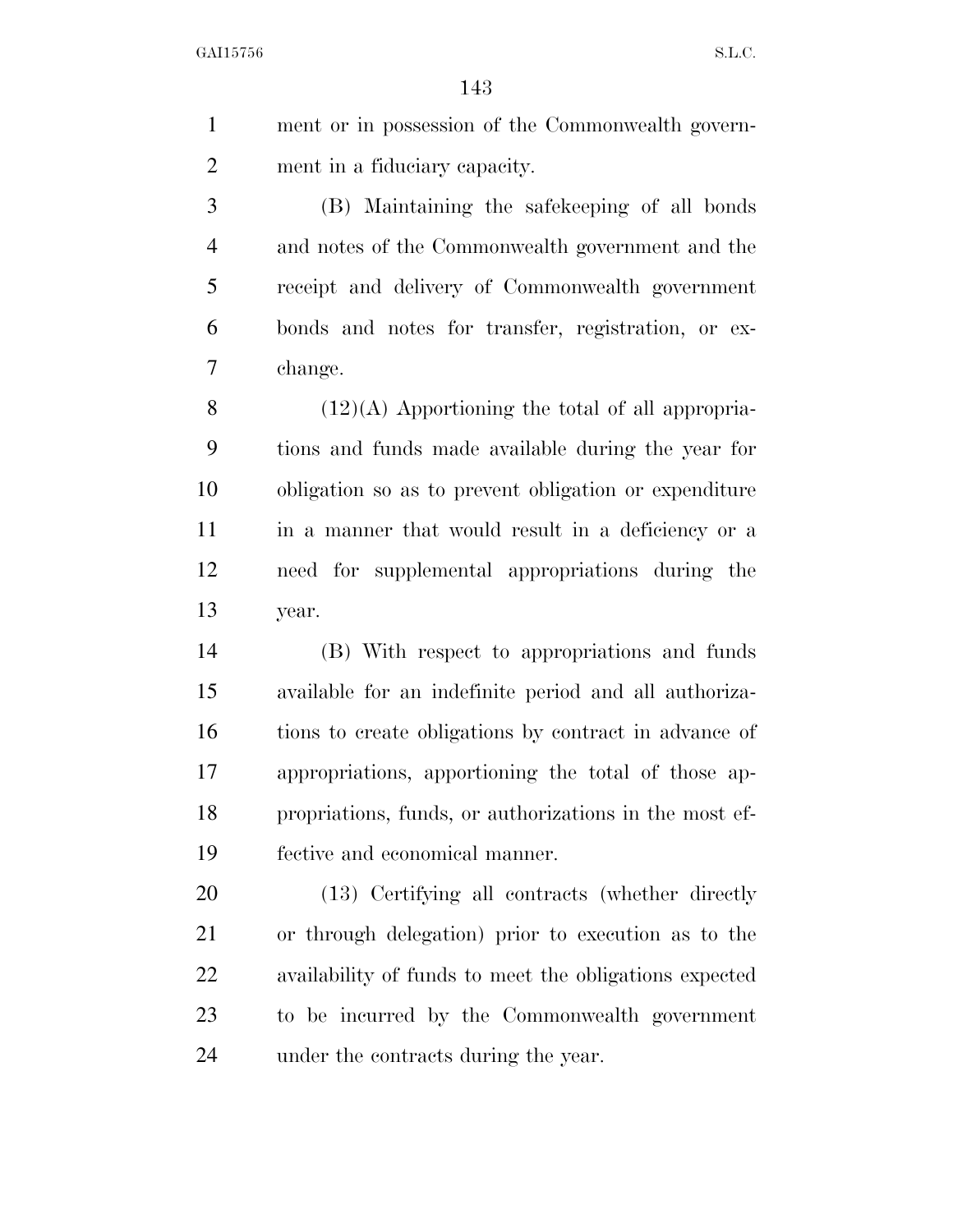(14) Prescribing the forms of receipts, vouch- ers, bills, and claims to be used by all agencies, of- fices, and instrumentalities of the Commonwealth government.

 (15) Certifying and approving prior to payment all bills, invoices, payrolls, and other evidences of claims, demands, or charges against the Common- wealth government, and determining the regularity, legality, and correctness of those bills, invoices, pay-rolls, claims, demands, or charges.

 (16) In coordination with the Inspector General of Puerto Rico, performing internal audits of ac- counts and operations and records of the Common- wealth government, including the examination of any accounts or records of financial transactions, giving due consideration to the effectiveness of accounting systems, internal control, and related administrative practices of the departments and agencies of the Commonwealth government.

 (b) FUNCTIONS DURING ALL YEARS.—At all times, the Chief Financial Officer shall have the following duties: (1) Administering all borrowing programs of the Commonwealth government for the issuance of

long-term and short-term indebtedness.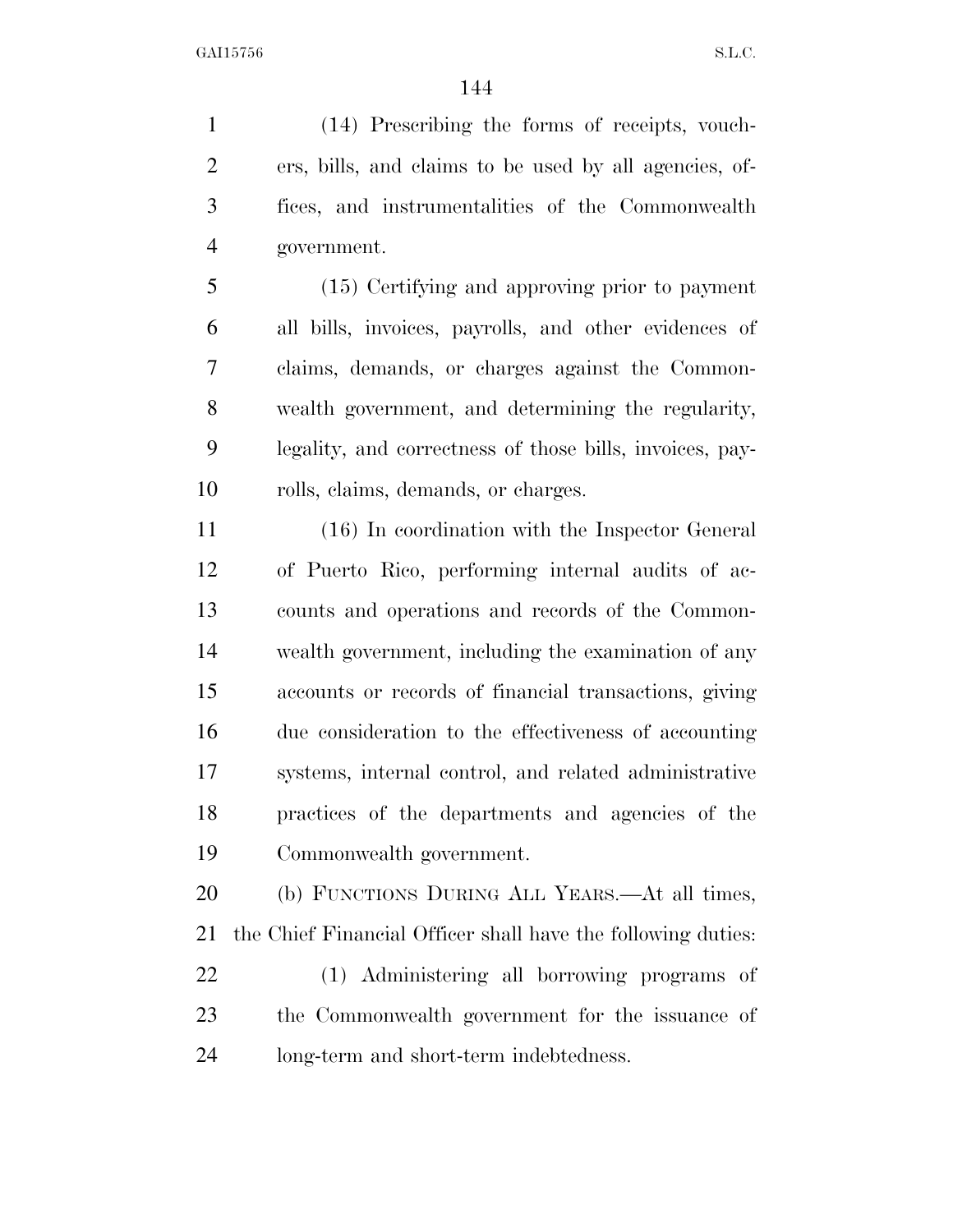(2) Administering the cash management pro- gram of the Commonwealth government, including the investment of surplus funds in governmental and nongovernmental interest-bearing securities and ac- counts. (3) Administering the centralized Common- wealth government payroll and retirement systems. (4) Governing the accounting policies and sys- tems applicable to the Commonwealth government. (5) Preparing appropriate annual, quarterly, and monthly financial reports of the accounting and financial operations of the Commonwealth govern- ment. (6) Not later than 120 days after the end of each fiscal year, preparing the complete financial statement and report on the activities of the Com- monwealth government for the ending fiscal year, for the use of the Governor. (c) REPORTS.— (1) IN GENERAL.—At all times, the Chief Fi- nancial Officer shall be responsible for reporting rev- enues received by the Commonwealth government, including preparing, not later than 60 days after the last day of the applicable quarter or year, quarterly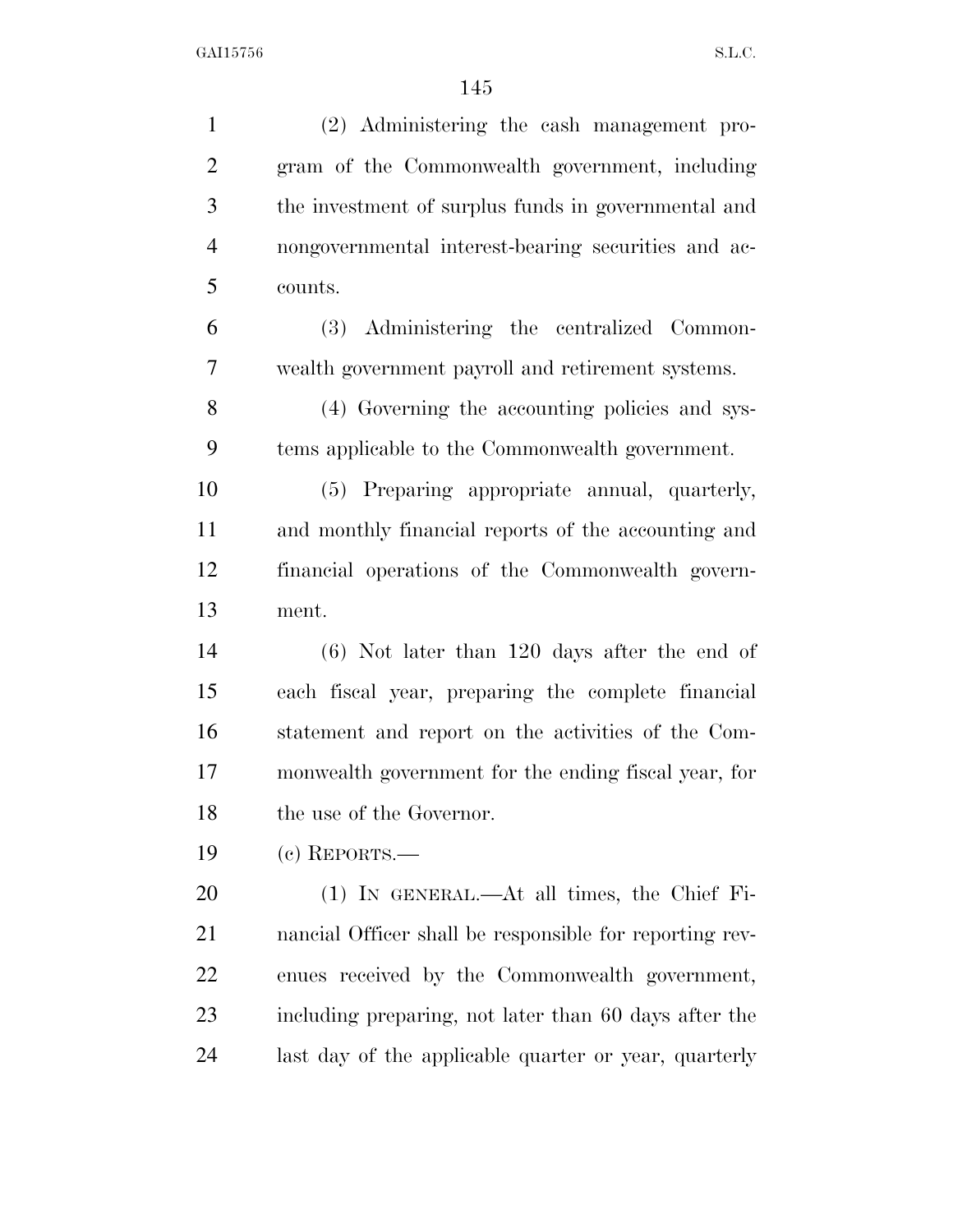| $\mathbf{1}$   | and annual reports concerning the cash position of  |
|----------------|-----------------------------------------------------|
| $\overline{2}$ | the Commonwealth government.                        |
| 3              | (2) REQUIREMENTS.—Reports described in              |
| $\overline{4}$ | paragraph (1) shall include the following:          |
| 5              | $(A)(i)$ Comparative reports of revenue and         |
| 6              | other receipts by source, including tax, nontax,    |
| 7              | and Federal revenues, grants and reimburse-         |
| 8              | ments, capital program loans, and advances.         |
| 9              | (ii) Each source shall be broken down into          |
| 10             | specific components.                                |
| 11             | $(B)(i)$ Statements of the cash flow of the         |
| 12             | Commonwealth government for the preceding           |
| 13             | quarter or year, including receipts, disburse-      |
| 14             | ments, net changes in cash inclusive of the be-     |
| 15             | ginning balance, cash and investment, and the       |
| 16             | ending balance, inclusive of cash and invest-       |
| 17             | ment.                                               |
| 18             | (ii) Statements under clause (i) shall re-          |
| 19             | flect the actual, planned, better, or worse dollar  |
| 20             | amounts and the percentage change with re-          |
| 21             | spect to the current quarter, year-to-date, and     |
| 22             | fiscal year.                                        |
| 23             | (C) Quarterly cash flow forecast for the            |
| 24             | quarter or year involved, reflecting receipts, dis- |
| 25             | bursements, net change in cash inclusive of the     |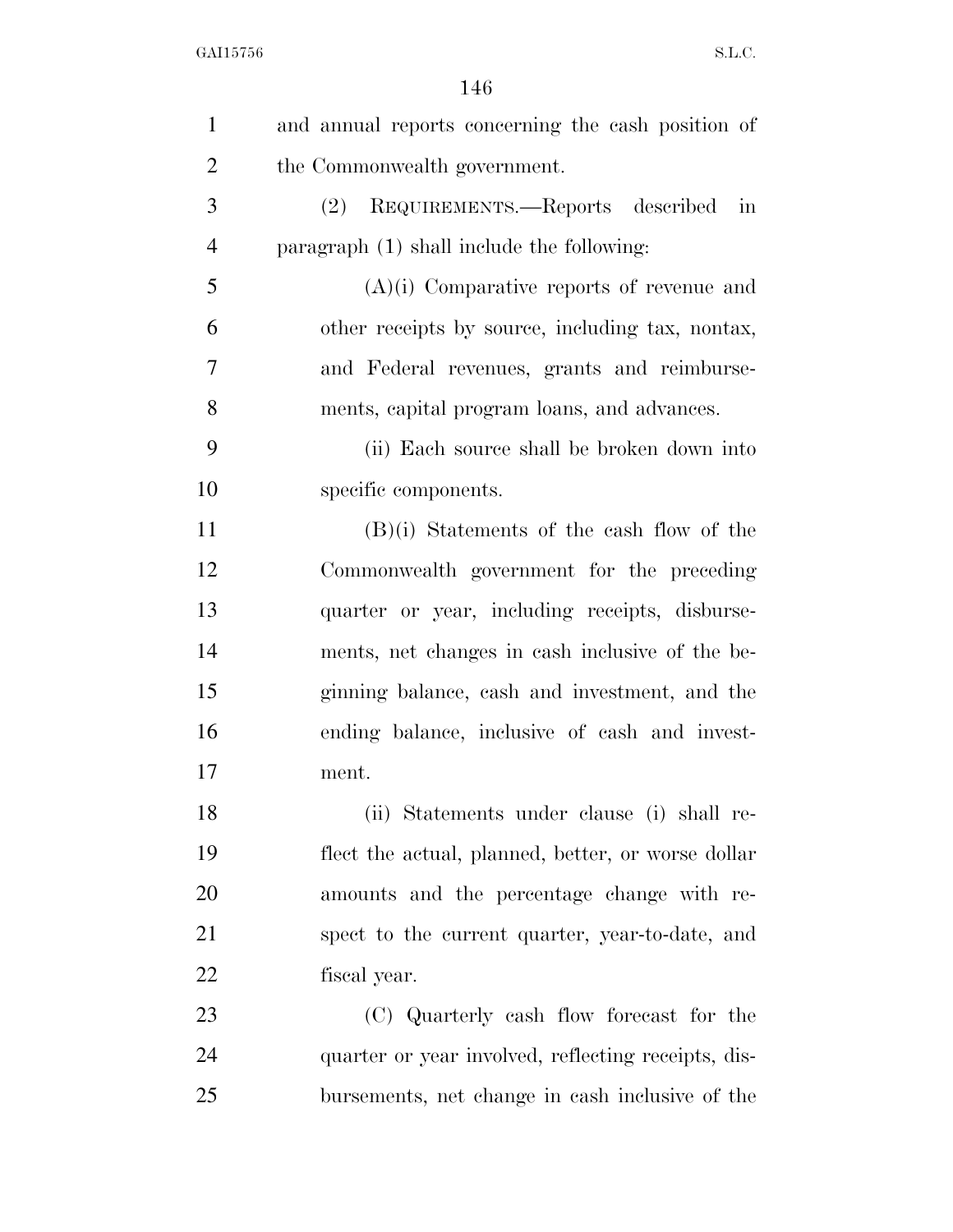| $\mathbf{1}$   | beginning balance, cash and investment, and       |
|----------------|---------------------------------------------------|
| $\overline{2}$ | the ending balance, inclusive of cash and invest- |
| 3              | ment with respect to the actual dollar amounts    |
| $\overline{4}$ | for the quarter or year, and projected dollar     |
| 5              | amounts for each of the 3 succeeding quarters.    |
| 6              | (D) Monthly reports reflecting a detailed         |
| 7              | summary analysis of all Commonwealth govern-      |
| 8              | ment investments, including—                      |
| 9              | (i) the total of long-term and short-             |
| 10             | term investments;                                 |
| 11             | (ii) a detailed summary analysis of in-           |
| 12             | vestments by type and amount, including           |
| 13             | purchases, sales (maturities), and interest;      |
| 14             | (iii) an analysis of investment port-             |
| 15             | folio mix by type and amount, including li-       |
| 16             | quidity, quality, and risk of each security,      |
| 17             | and similar information;                          |
| 18             | (iv) an analysis of investment strat-             |
| 19             | egy, including—                                   |
| 20             | (I) near-term strategic plans and                 |
| 21             | projects of investment activity;                  |
| <u>22</u>      | (II) forecasts of future invest-                  |
| 23             | ment strategies based on anticipated              |
| 24             | market conditions; and                            |
| 25             | (III) similar information; and                    |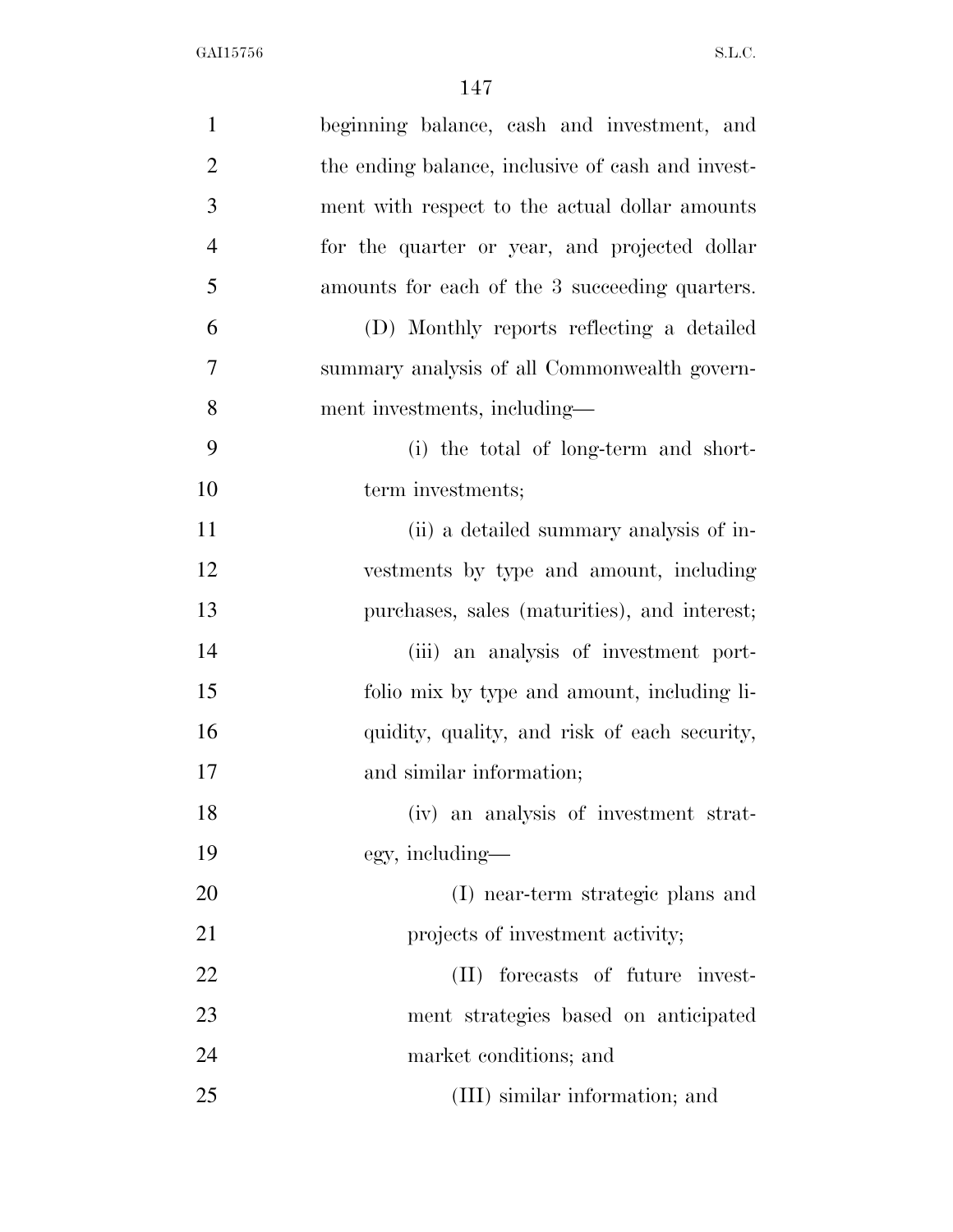| $\mathbf{1}$   | (v) an analysis of eash utilization, in-         |
|----------------|--------------------------------------------------|
| $\overline{2}$ | cluding—                                         |
| 3              | (I) comparisons of budgeted per-                 |
| $\overline{4}$ | centages of total cash to be invested            |
| 5              | with actual percentages of cash in-              |
| 6              | vested and the dollar amounts;                   |
| 7              | (II) comparisons of the next re-                 |
| 8              | turn on invested cash expressed in               |
| 9              | percentages (yield) with comparable              |
| 10             | indicators and established<br>market             |
| 11             | Commonwealth government yield ob-                |
| 12             | jectives; and                                    |
| 13             | (III) comparisons of estimated                   |
| 14             | dollar return against actual dollar              |
| 15             | yield.                                           |
| 16             | $(E)(i)$ Monthly reports reflecting a detailed   |
| 17             | summary analysis of long-term and short-term     |
| 18             | borrowings inclusive of debt in the current fis- |
| 19             | cal year and the amount of debt for each suc-    |
| 20             | ceeding fiscal year, not to exceed 5 years.      |
| 21             | (ii) All reports described in clause (i) shall   |
| 22             | reflect—                                         |
| 23             | (I) the amount of debt outstanding by            |
| 24             | type of instrument;                              |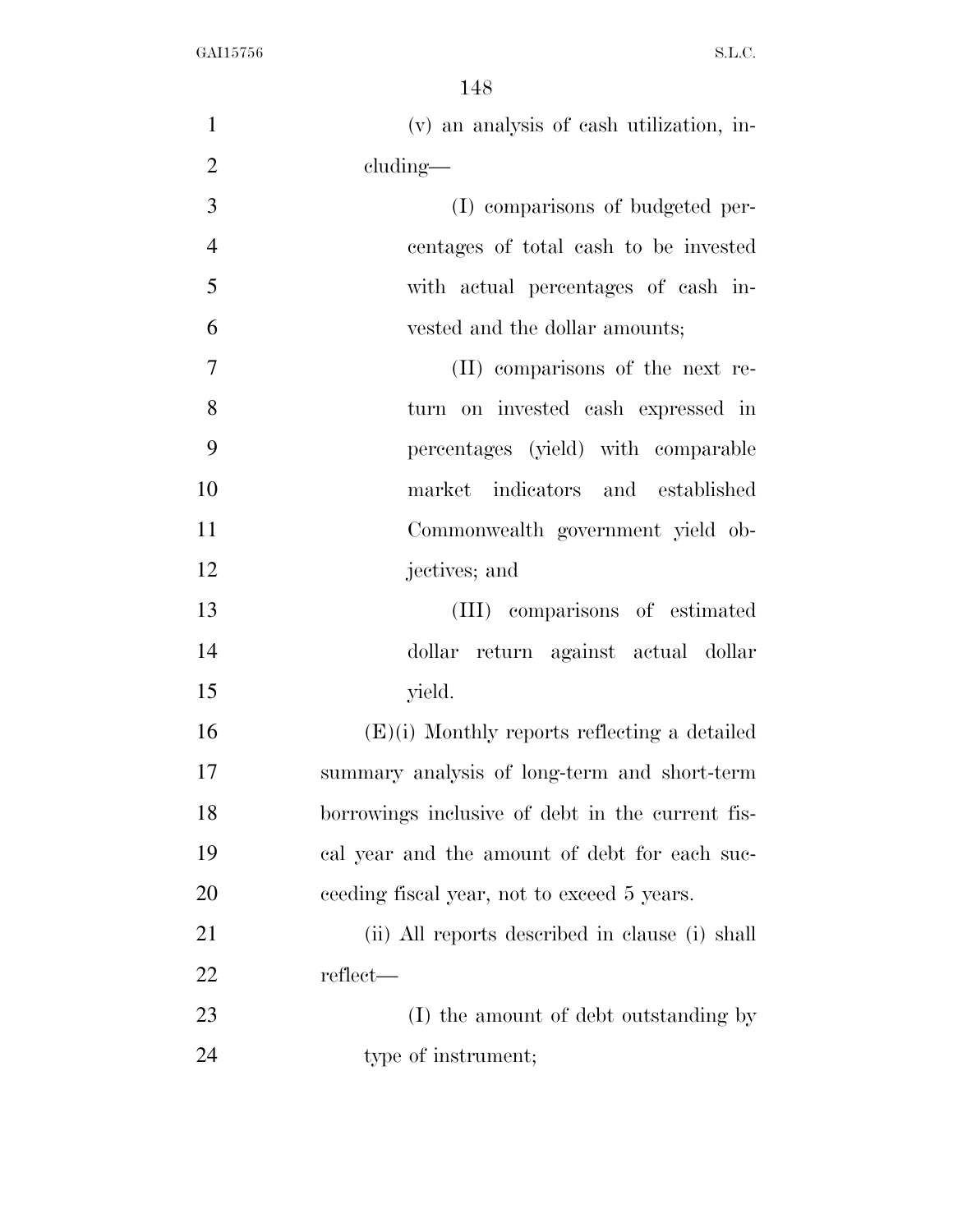| $\mathbf{1}$   | (II) the amount of authorized and                        |
|----------------|----------------------------------------------------------|
| $\overline{2}$ | unissued debt, including availability of                 |
| 3              | short-term lines of credit, United States                |
| $\overline{4}$ | Treasury borrowings, and similar informa-                |
| 5              | tion;                                                    |
| 6              | (III) a maturity schedule of the debt;                   |
| $\overline{7}$ | (IV) the rate of interest payable on                     |
| 8              | the debt; and                                            |
| 9              | (V) the amount of debt service re-                       |
| 10             | quirements and related debt service re-                  |
| 11             | serves.                                                  |
| 12             | <b>Subtitle D-Effect</b>                                 |
|                |                                                          |
| 13             | SEC. 361. EFFECT.                                        |
| 14             | Nothing in this title—                                   |
| 15             | (1) relieves any obligations existing as of the          |
| 16             | date of enactment of this Act of the Commonwealth        |
| 17             | government to repay any individual or entity from        |
| 18             | whom the Commonwealth government has borrowed            |
| 19             | funds, whether through the issuance of bonds or oth-     |
| 20             | erwise;                                                  |
| 21             | (2) limits the authority of Congress to exercise         |
| 22             | authority over the Commonwealth pursuant to Arti-        |
| 23             | cle IV, section 3, clause $2$ of the Constitution of the |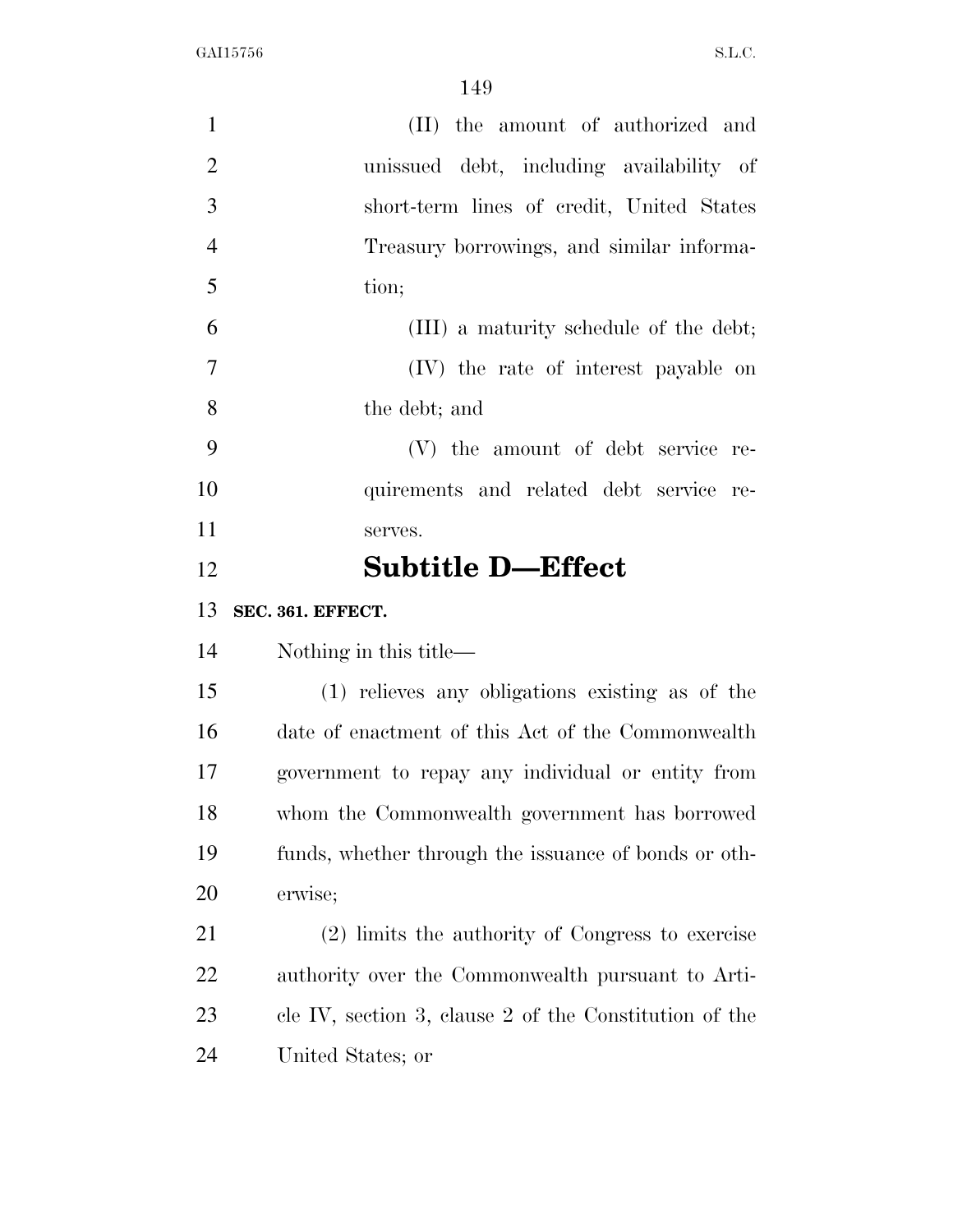| $\mathbf{1}$   | (3) impairs the right of residents of the Com-                 |
|----------------|----------------------------------------------------------------|
| $\overline{2}$ | monwealth to express the preference of the residents           |
| 3              | regarding whether—                                             |
| $\overline{4}$ | $(A)$ to maintain the territorial status of the                |
| 5              | Commonwealth in existence as of the date of                    |
| 6              | enactment of this Act; or                                      |
| 7              | (B) to establish a permanent nonterritorial                    |
| 8              | status with the United States.                                 |
| 9              | SEC. 362. PREEMPTION.                                          |
| 10             | This title preempts all Federal, State, and local laws         |
| 11             | relating to the Commonwealth, any public corporation, or       |
| 12             | any process for establishing or reviewing rates, fees, taxes,  |
| 13             | or other charges.                                              |
| 14             | <b>TITLE IV-ADDITIONAL</b>                                     |
| 15             | <b>REPORTS AND STUDIES</b>                                     |
| 16             | SEC. 401. REPORT ON EXCLUSION OF TERRITORIES FROM              |
| 17             | <b>EXCHANGES.</b>                                              |
| 18             | (a) IN GENERAL.—Not later than February 1, 2017,               |
| 19             | the Secretary of Health and Human Services, in consulta-       |
| 20             | tion with the Joint Committee on Taxation, shall submit        |
| 21             | to Congress a report that describes the impact on each         |
| 22             | territory of the exclusion of such territories from the provi- |
| 23             | sions of part 2 of subtitle D of title I of the Patient Pro-   |
| 24             | tection and Affordable Care Act (42 U.S.C. 18031 et            |
| 25             | $seq.$ ).                                                      |
|                |                                                                |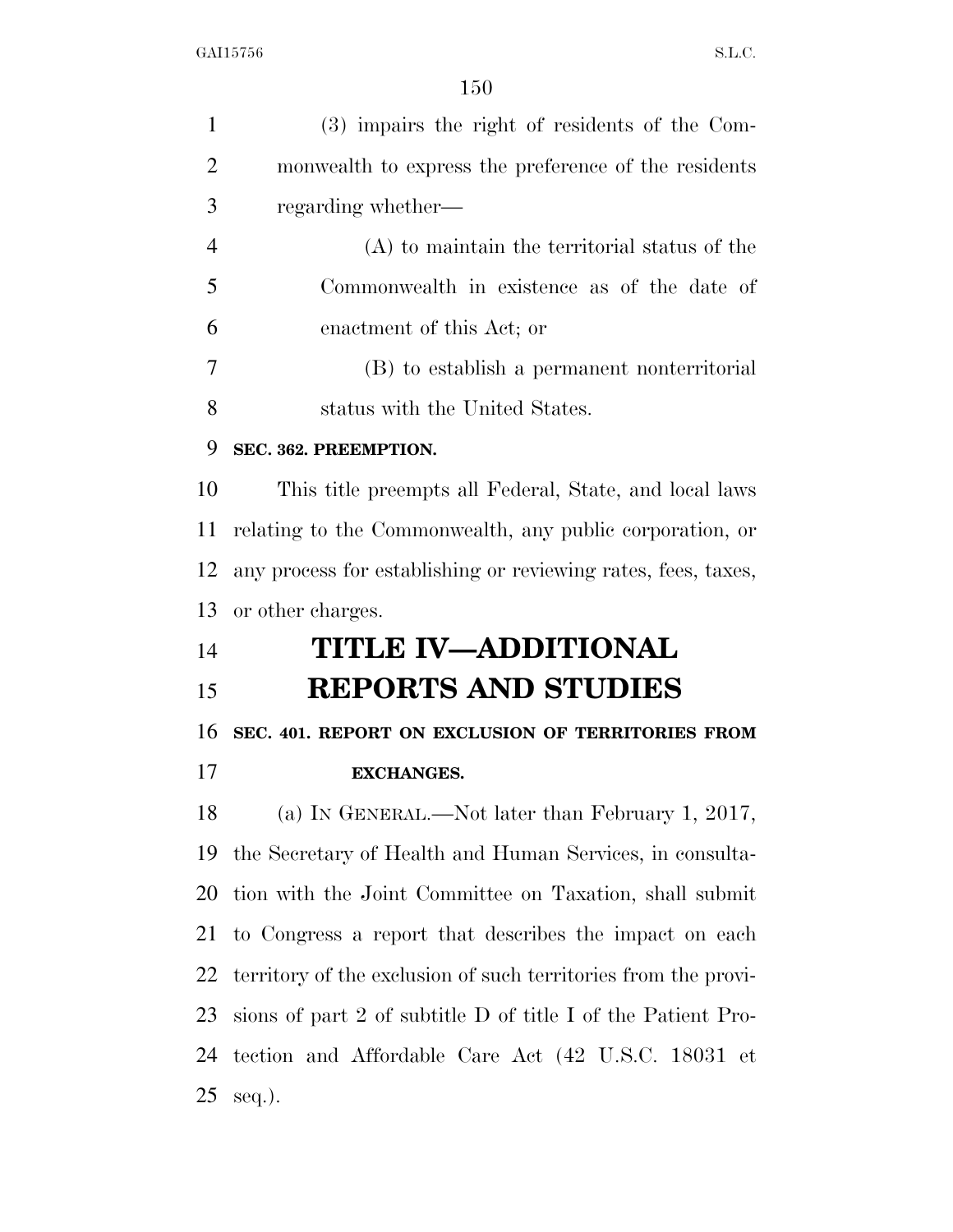| $\mathbf{1}$   | (b) INFORMATION IN REPORT.—The report sub-                  |
|----------------|-------------------------------------------------------------|
| $\overline{2}$ | mitted under subsection (a) shall include the following:    |
| 3              | (1) With respect to health insurance coverage,              |
| $\overline{4}$ | an estimate of the total number of uninsured and            |
| 5              | underinsured individuals residing in each territory.        |
| 6              | $(2)$ A description of the number of health insur-          |
| 7              | ance issuers in each territory and the health insur-        |
| 8              | ance plans offered by such issuers offer.                   |
| 9              | (3) An estimate of the amount of Federal in-                |
| 10             | come taxes that are currently paid in each territory        |
| 11             | and an estimate of the amount that those taxes              |
| 12             | would be, in aggregate per territory, if the Federal        |
| 13             | income tax system applied to the territory.                 |
| 14             | (4) An estimate of the Federal income taxes                 |
| 15             | that would be paid, in the aggregate per territory,         |
| 16             | if individuals residing in each territory paid the av-      |
| 17             | erage per capita Federal income tax share devoted           |
| 18             | to Federal health funding that is paid by residents         |
| 19             | in the 50 States and the District of Columbia.              |
| 20             | SEC. 402. STUDY OF PUERTO RICO PUBLIC PENSION DEBT.         |
| 21             | Not later than 6 months after the establishment of          |
| 22             | the Puerto Rico Financial Responsibility and Management     |
| 23             | Assistance Authority under title III of this Act, the Joint |
| 24             | Board for the Enrollment of Actuaries established under     |
| 25             | section 3041 of the Employee Retirement Income Security     |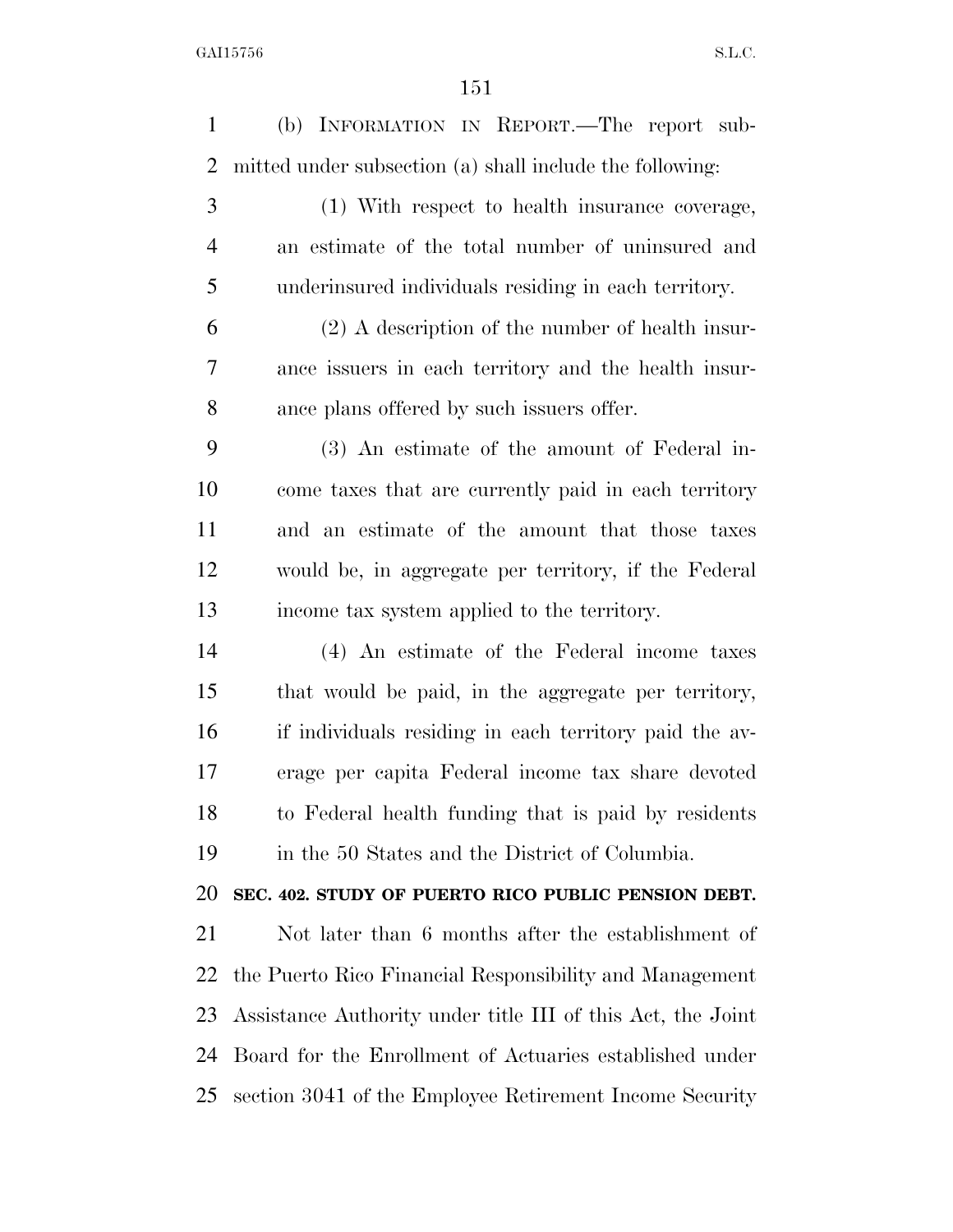Act of 1974 (29 U.S.C. 1241) shall report to such Author- ity and the Office of Domestic Finance of the Department of the Treasury on the following with respect to the Puerto Rico public pension plans:

 (1) Recommendations on actions that would be necessary to ensure that such plans can be sustainably maintained and funded by the govern-ment of Puerto Rico for the next 20 years.

 (2) The feasibility of an assumption by the De- partment of the Treasury of the assets and un- funded liabilities of such plans, individually or collec- tively, in a manner substantially similar to the ac- tions taken with respect to the District Retirement Fund under the District of Columbia Retirement Protection Act of 1997.

 (3) Whether a freeze of future benefit accruals under such plans is necessary or advisable.

 (4) The extent to which benefit reductions, such as have been made in previous municipal bankruptcy proceedings, would be necessary or advisable to at- tain sustainability for such plans or create parity with payment reductions applicable to retired indi- viduals who are, directly or indirectly, Puerto Rico bondholders.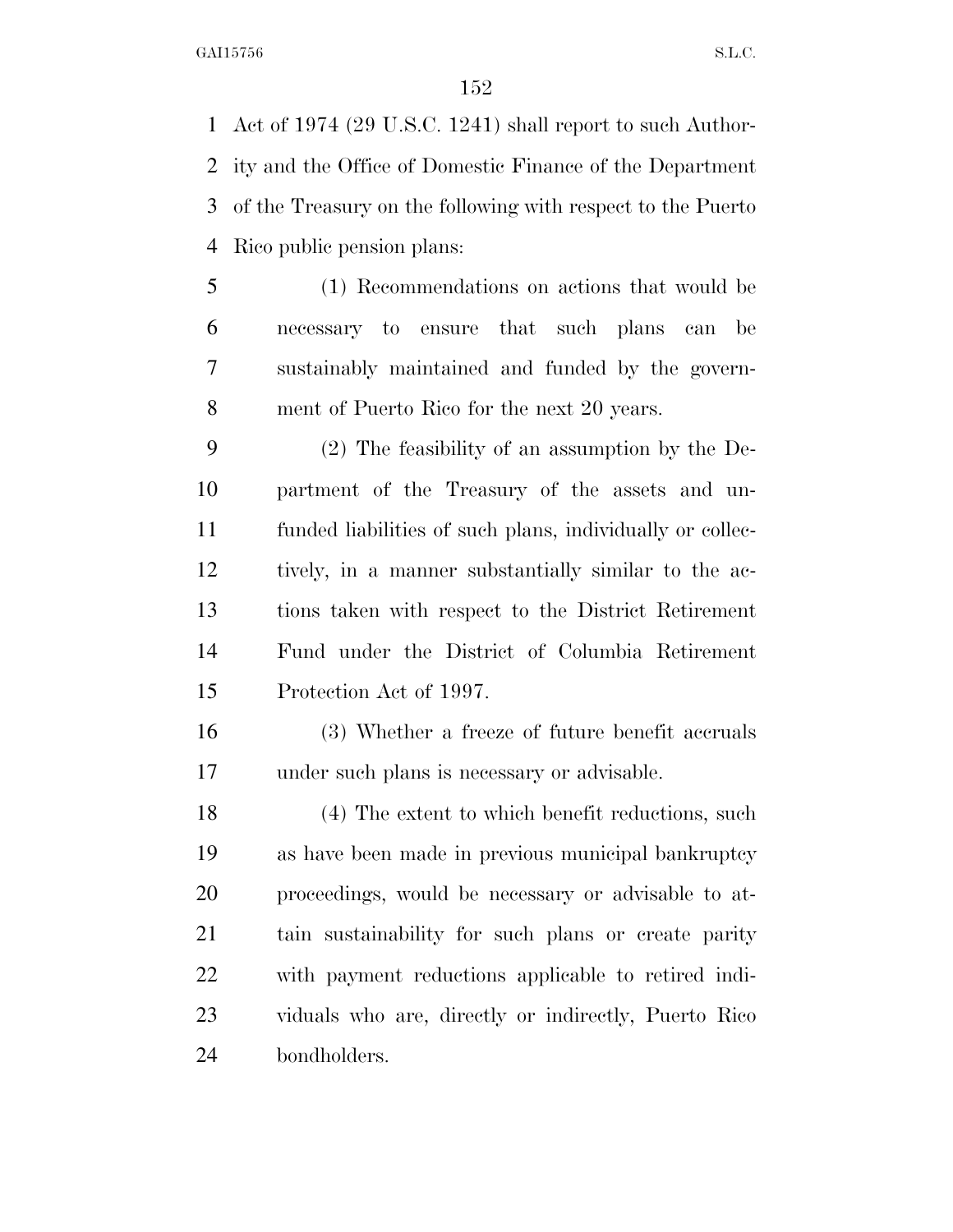## **SEC. 403. HEALTH AND HUMAN SERVICES REPORT.**

 (a) IN GENERAL.—Not later than 90 days after the date of enactment of this Act, the Secretary of Health and Human Services shall submit to the Committee on Fi- nance and the Committee on Energy and Natural Re- sources of the Senate, the Committee on Ways and Means and the Committee on Natural Resources of the House of Representatives, and to the Resident Commissioner of the Commonwealth, recommendations that specify the manner in which the Federal Government should more eq-uitably allocate resources across the territories—

- $12 \qquad \qquad (1) \text{ without}$ —
- (A) adding to the Federal debt; or (B) significantly decreasing the solvency of the Federal Old-Age and Survivors Insurance Trust Fund and the Federal Disability Insur- ance Trust Fund under section 201 of the So- cial Security Act (42 U.S.C. 401), the Federal Hospital Insurance Trust Fund under section 1817 of such Act (42 U.S.C. 1395i), and the Federal Supplementary Medical Insurance Trust Fund under section 1841 of such Act (42 U.S.C. 1395t); and
- (2) to promote—
- (A) horizontal equity across territories; and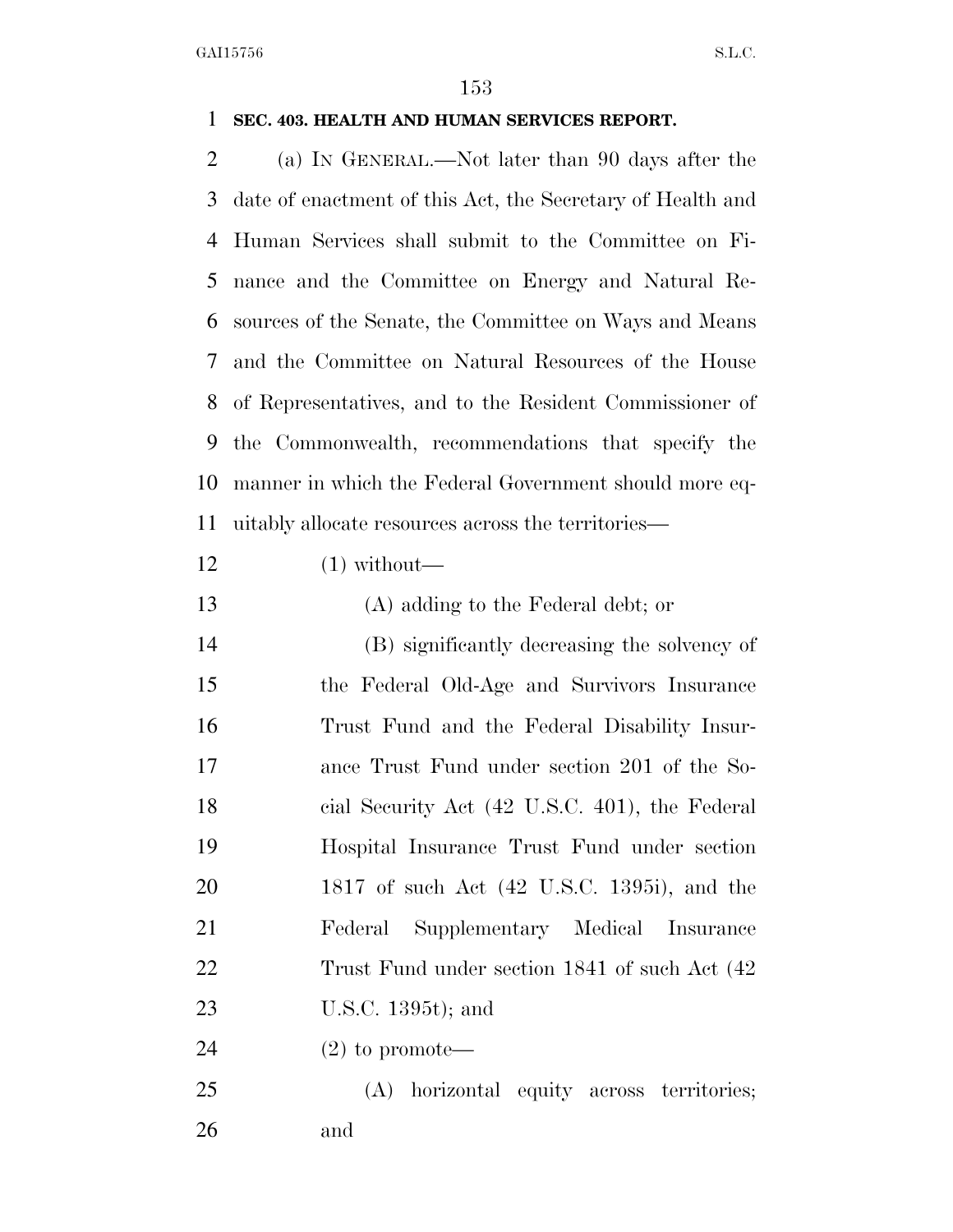(B) inter-temporal horizontal equity across States and territories to account for relative Federal income tax burdens and needs.

 (b) ESTIMATE OF EFFECTS.—Not later than 90 days after the date on which the recommendations are sub- mitted under subsection (a), the Office of the Actuary of the Centers for Medicare & Medicaid Services shall provide to the Secretary of Health and Human Services and to the Committee on Finance and the Committee on Energy and Natural Resources of the Senate and the Committee on Ways and Means and the Committee on Natural Re- sources of the House of Representatives an estimate of the effects that such recommendations would have on the Federal Hospital Insurance Trust Fund under section 1817 of the Social Security Act (42 U.S.C. 1395i).

 (c) ECONOMIC IMPACT ANALYSIS.—Not later than 90 days after the date on which the recommendations are submitted under subsection (a), the Office of the Actuary of the Centers for Medicare & Medicaid Services shall pro- vide to the Secretary of Health and Human Services, the Committee on Finance and the Committee on Energy and Natural Resources of the Senate, the Committee on Ways and Means and the Committee on Natural Resources of the House of Representatives, and to the Resident Com-missioner of the Commonwealth an economic impact anal-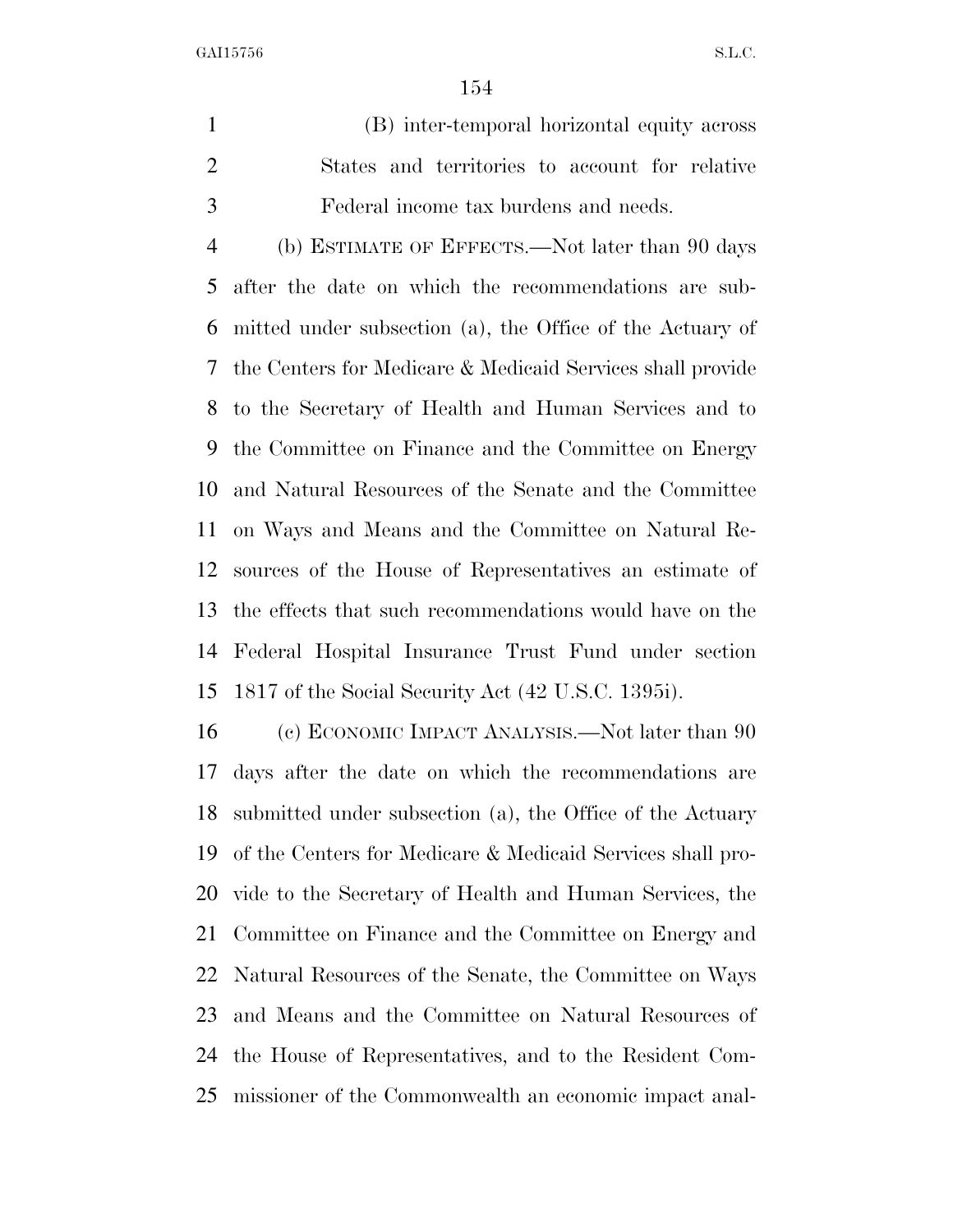ysis of the benefits and costs of such recommendations, including an executive summary detailing the results of the analysis in non-technical terminology.

 (d) FINAL REPORT.—Not later than 90 days after the date on which the estimate and analysis are provided under subsections (b) and (c), the Secretary of Health and Human Services, acting through the Medicare Payment Advisory Commission and the Medicaid and CHIP Access Commission, shall review such estimates and analyses and provide to the Committee on Finance and the Committee on Energy and Natural Resources of the Senate, the Com- mittee on Ways and Means and the Committee on Natural Resources of the House of Representatives, and to the Resident Commissioner of the Commonwealth a report containing a final assessment and recommendations based on such estimates and analyses to provide equitable treat- ment to territories and do so in a fiscally responsible way, both intra- and inter-temporally.

## **TITLE V—TRANSITION ASSISTANCE**

**SEC. 501. ASSISTANCE BY THE AUTHORITY, IF NECESSARY,** 

## **TO ASSIST TRANSITION TO STABILITY.**

 (a) APPROPRIATION.—There is authorized to be ap-propriated, and there is appropriated, \$3,000,000,000.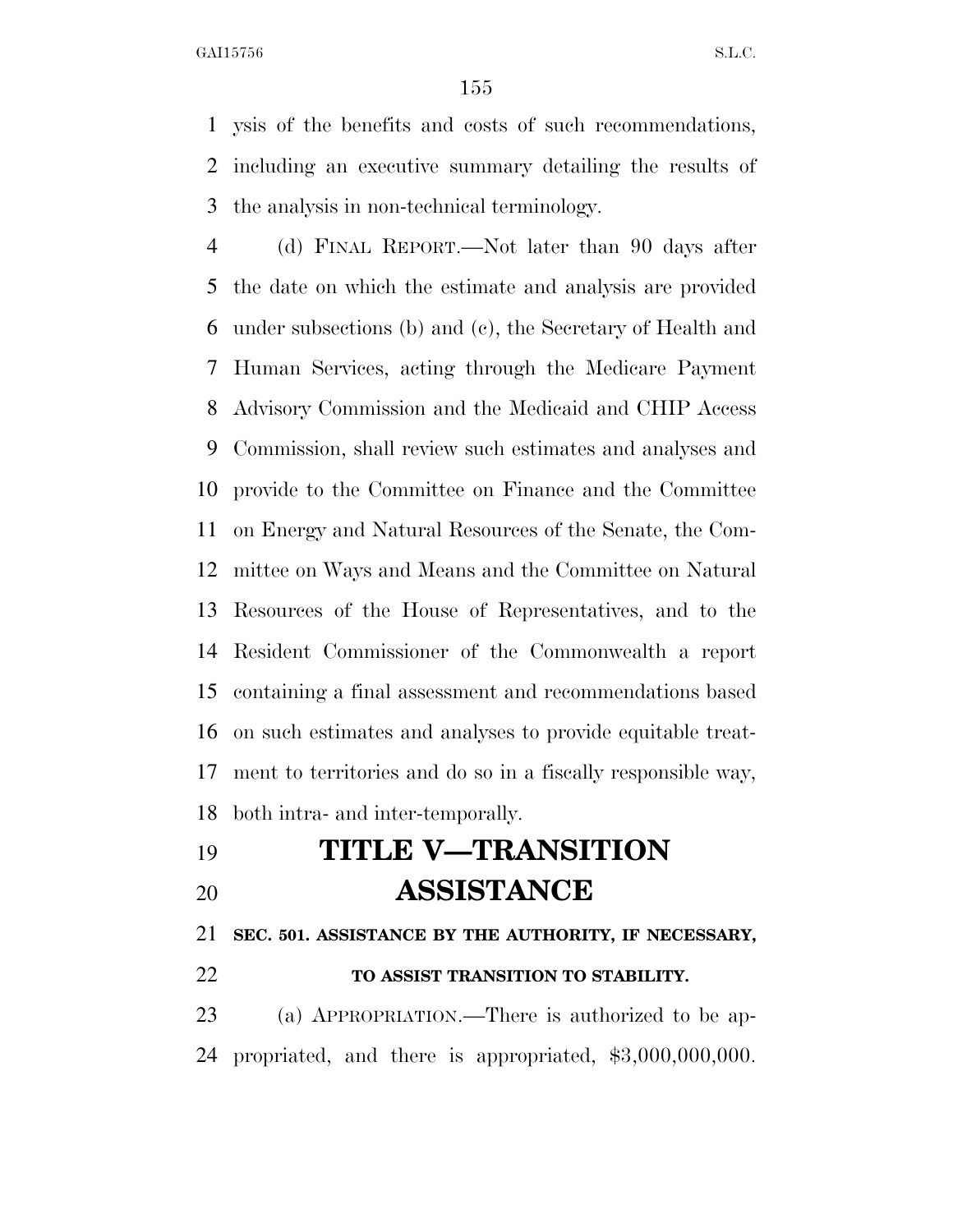Such amount shall remain available through fiscal year 2016.

 (b) USE OF FUNDS.—Amount appropriated under subsection (a) may be used by the Authority to provide resources, if the Authority determines it to be necessary, to assist the transition of the Commonwealth to financial, fiscal, economic, and health care stability.

 (c) REASONS FOR USE OF FUNDS.—If the Authority provides funds to the Commonwealth under subsection (b), the Authority shall, not later than 30 days prior to allo- cating such funds, submit a report concerning the reasons for the use of such funds, including the perceived need for transition assistance and empirical analysis verifying such need, to—

 (1) the Committee on Finance and the Com- mittee on Energy and Natural Resources of the Sen-ate;

 (2) the Committee on Ways and Means and the Committee on Natural Resources of the House of Representatives;

 (3) the Resident Commissioner of the Common-wealth; and

23 (4) the Governor.

(d) AUDIT.—The Comptroller General shall—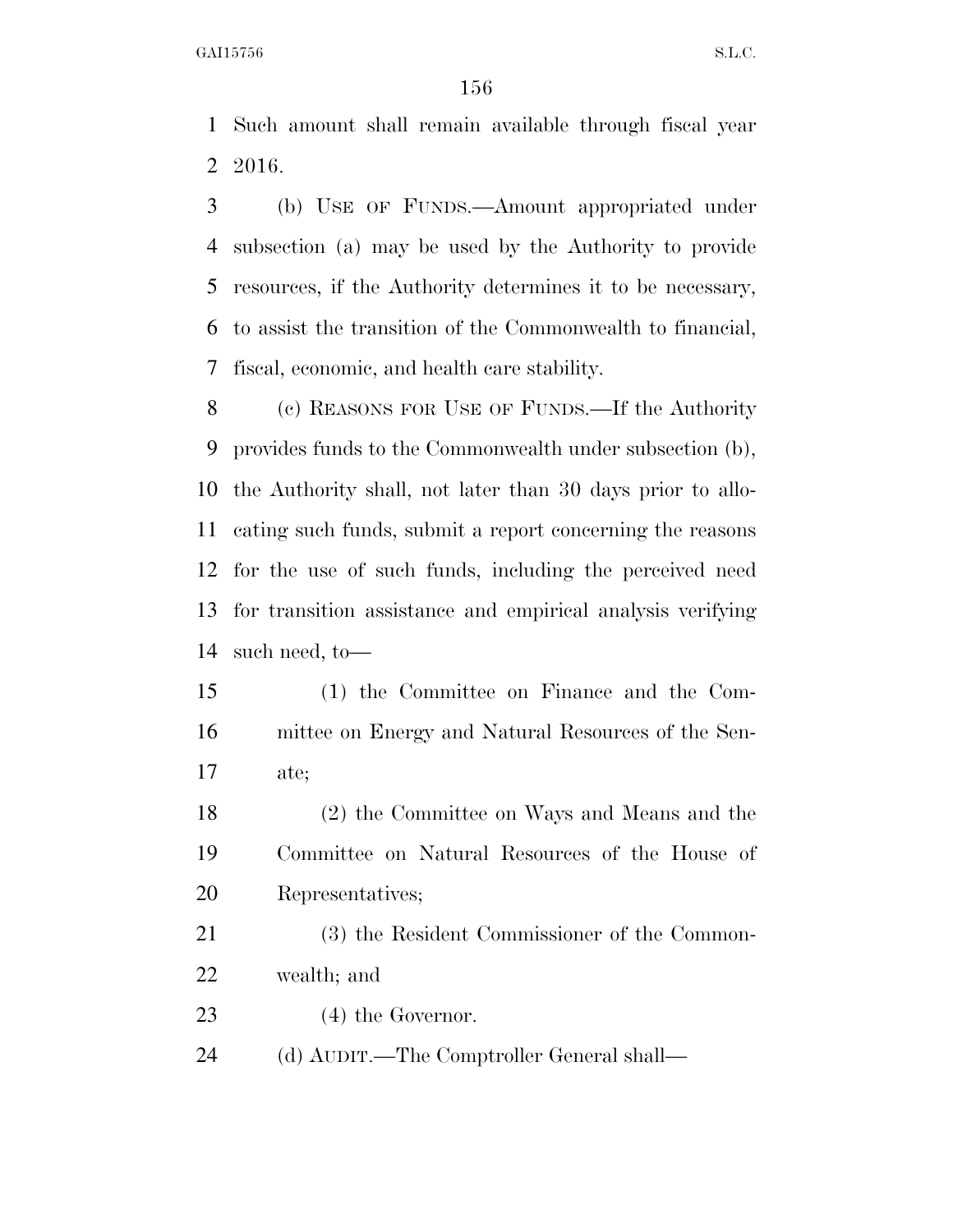| $\mathbf{1}$   | (1) conduct an audit of the use of funds pro-               |
|----------------|-------------------------------------------------------------|
| $\overline{2}$ | vided to Puerto Rico under subsection (b); and              |
| 3              | (2) when practicable, submit to the appropriate             |
| $\overline{4}$ | committees of Congress a report detailing the ex-           |
| 5              | penditures under this section and the purpose of            |
| 6              | such expenditures.                                          |
| 7              | SEC. 502. OFFSET FOR TRANSITION ASSISTANCE AND PRE-         |
| 8              | VENTION AND PUBLIC HEALTH FUND.                             |
| 9              | (a) IN GENERAL.—Subsection (b) of section 4002 of           |
| 10             | the Patient Protection and Affordable Care Act (42          |
| 11             | U.S.C. $300u-11$ ) is amended—                              |
| 12             | (1) in paragraph $(2)$ , by striking "2017" and             |
| 13             | inserting "2015"; and                                       |
| 14             | $(2)$ by striking paragraphs $(3)$ through $(5)$ .          |
| 15             | (b) RESCISSION OF UNOBLIGATED FUNDS.—Of the                 |
| 16             | funds made available by such section 4002, the unobli-      |
|                | 17 gated balance is rescinded.                              |
| 18             | <b>TITLE VI-TECHNICAL</b>                                   |
| 19             | <b>ASSISTANCE</b>                                           |
| 20             | SEC. 601. TECHNICAL ASSISTANCE TO IMPROVE ACCOUNT-          |
| 21             | ING, DISCLOSURE, AND ECONOMIC MEASURE-                      |
| 22             | MENT PRACTICES IN THE TERRITORIES.                          |
| 23             | (a) IN GENERAL.—The Secretary of the Treasury               |
| 24             | (referred to in this section as the "Secretary") shall pro- |
| 25             | vide technical assistance to the territories of the United  |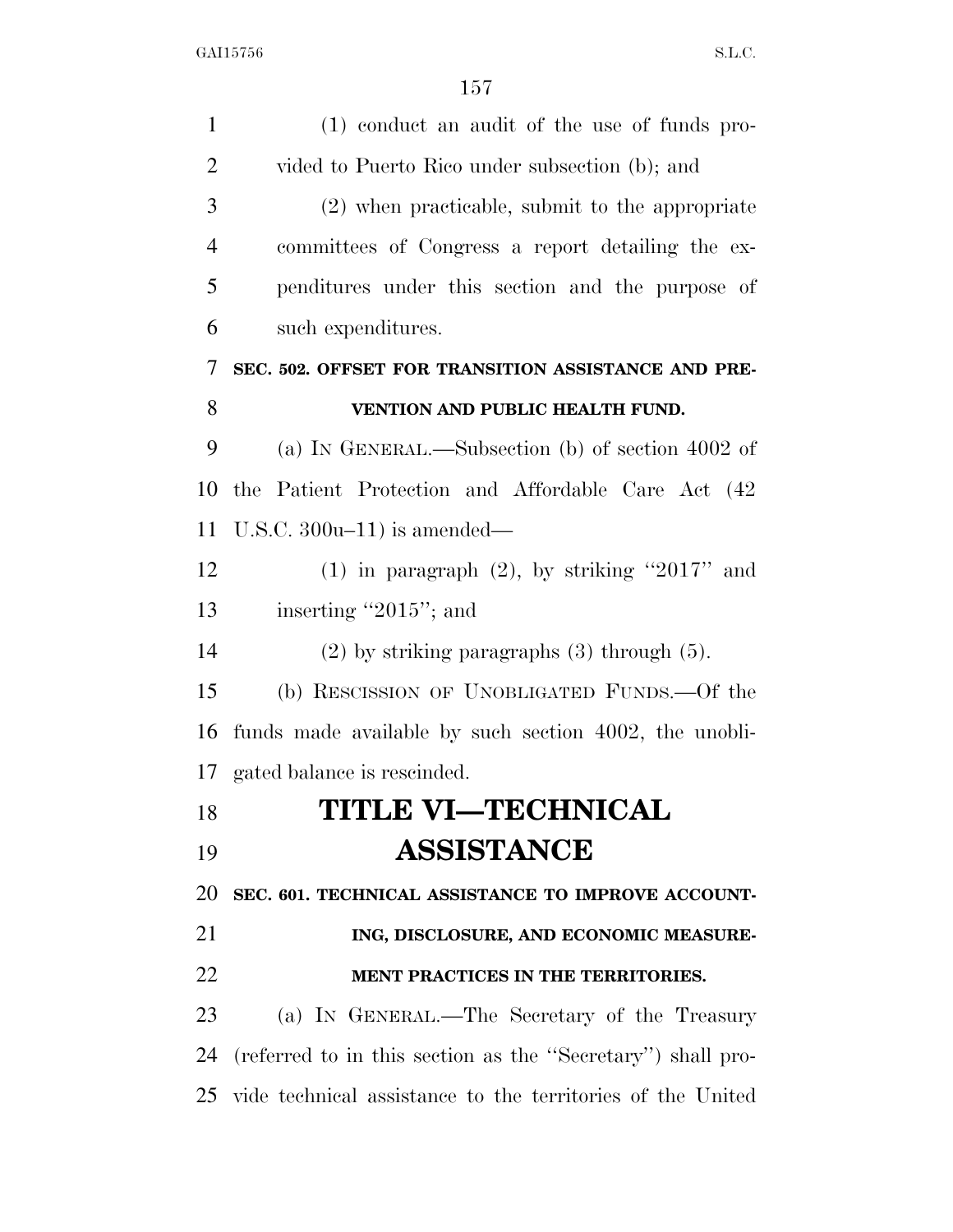States (including the Commonwealth of Puerto Rico) to provide for improved accounting and disclosure practices in the applicable territory.

 (b) INCLUSIONS.—In providing technical assistance under subsection (a), the Secretary, in consultation with any appropriate economic measurement agency and eco- nomic statistical agency of the Federal Government and the Federal Reserve Bank of New York, may provide as-sistance relating to—

(1) information technology upgrades;

 (2) improving economic forecasting capabilities; (3) improving and expanding economic indica- tors for the territory in order to bring the indicators into line with the indicators regularly used to track regional conditions in the United States;

 (4) budgeting, cash management, and spending controls; and

 (5) ensuring that agencies in the territory use financial systems that are compatible with the sys- tems of other agencies of the territory to provide for consistent, timely financial reporting and visibility into expenses.

 (c) AUTHORIZATION OF APPROPRIATIONS.—There are authorized to be appropriated such sums as are nec-